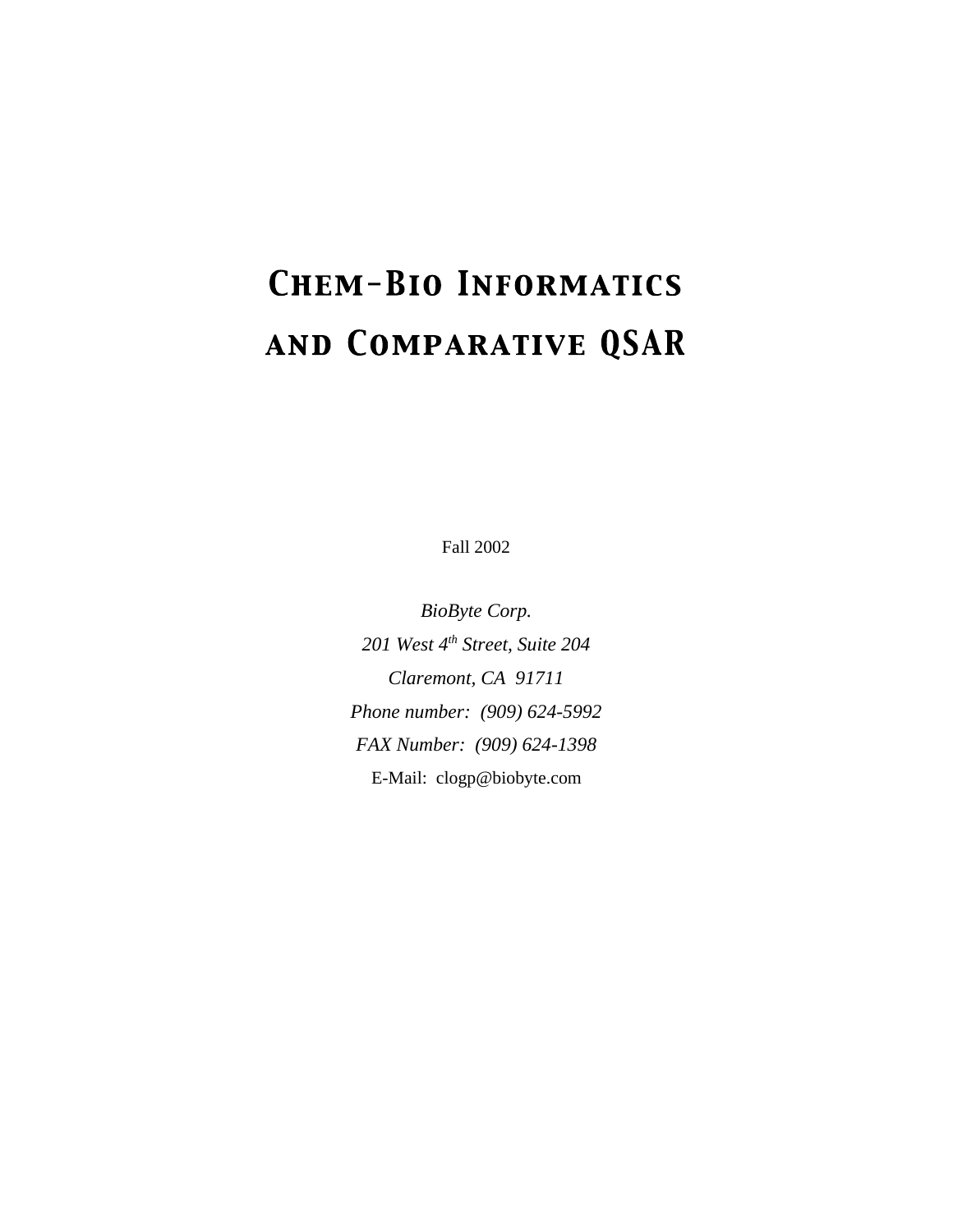|     | <b>LAVIC VI COMENTS</b> |  |
|-----|-------------------------|--|
| I.  |                         |  |
| П.  |                         |  |
| Ш.  |                         |  |
|     |                         |  |
|     |                         |  |
|     |                         |  |
|     |                         |  |
|     |                         |  |
|     |                         |  |
|     |                         |  |
|     |                         |  |
|     |                         |  |
|     |                         |  |
|     |                         |  |
|     |                         |  |
|     |                         |  |
|     |                         |  |
|     |                         |  |
| IV. |                         |  |
|     |                         |  |
|     |                         |  |
| V.  |                         |  |
| VI. |                         |  |
|     |                         |  |
|     |                         |  |
|     |                         |  |
|     |                         |  |
|     |                         |  |
|     |                         |  |
|     |                         |  |

# Table of Contents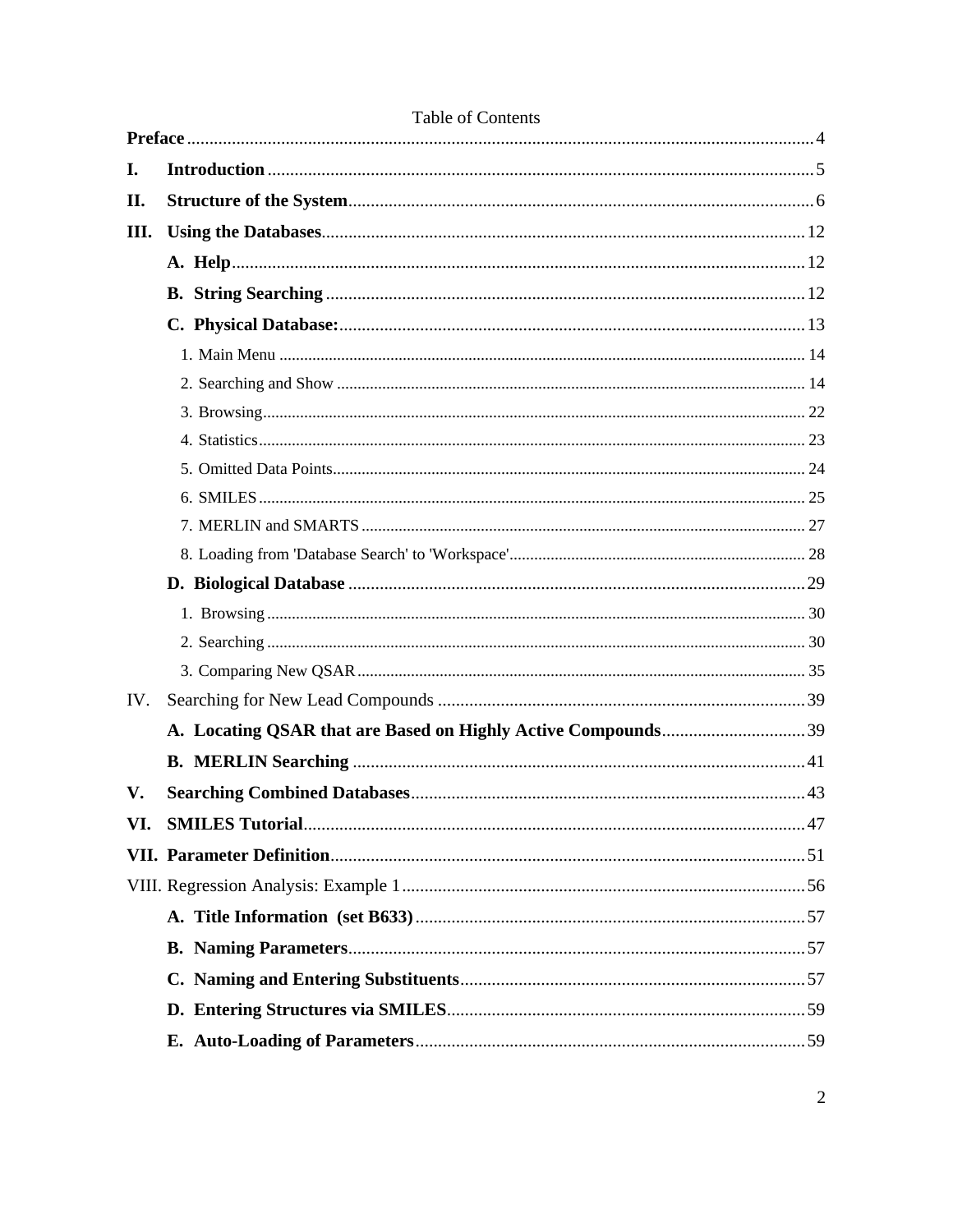| IX |  |
|----|--|
| X. |  |
|    |  |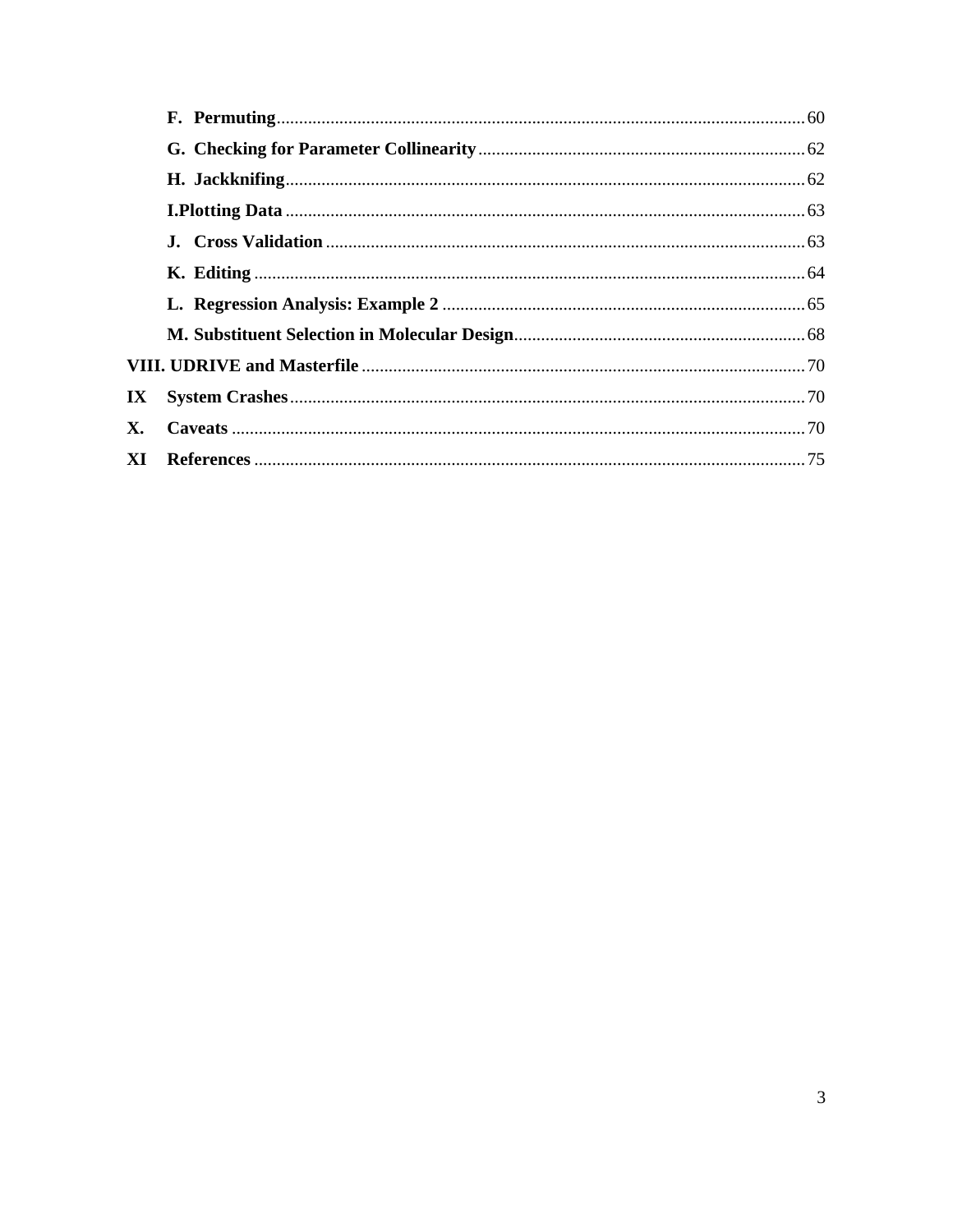# **Preface**

It has now been 40 years since the first QSAR were developed at Pomona College. Our first attempt to cover the subject from the chemical as well as the biological point of view was published in 1996. Although it is still by far the most extensive publication of equations, much has changed since that time. Then our database of biological QSAR was only 6,000 and QSAR from mechanistic organic chemistry was much less. We now have a much more sophisticated, searchable database of over 17,700 equations of which 8,900 are for biological reactions. In 1995, the calculated octanol/water partition coefficient Clog P was based on only 7,500 measured values with  $r^2 = 0.956$  and standard deviation of 0.336. At present, the accuracy of this most important parameter is much improved:  $n = 12,600$ ,  $r^2 = 0.973$ ,  $s = 0.299$ . The Hammett type parameters are still the most extensively tested electronic parameters. Where they have been compared with quantum chemical parameters (about 130 examples), about half the time one is significantly more effective than the other.

What remains most surprising to us is that, in the vast majority of studies on the interaction of chemicals with biological entities, no attempt has been made to make any kind of QSAR. Worse, structural changes in a parent compound are obviously being made with no thought given to including substituents that have significant variation in hydrophobic, electronic and steric properties! Although the need for interaction between synthetic and mechanistic organic chemists is becoming ever greater, as is the close interaction between chemists and biologists, progress is very slow.

Two important features of our program are: it can be used to see what has been done in thousands of examples and it can be used to formulate new QSAR. The latter use is greatly facilitated by the autoloading of parameters. This includes the automatic calculation of log P, , CMR (substituent polarizability) and MgVol (molecular volume). We believe that the majority of researchers will want to begin by reviewing what has been done in their area of interest. This often provides important possibilities for comparative QSAR. In this way one can obtain lateral support for any newly defined QSAR.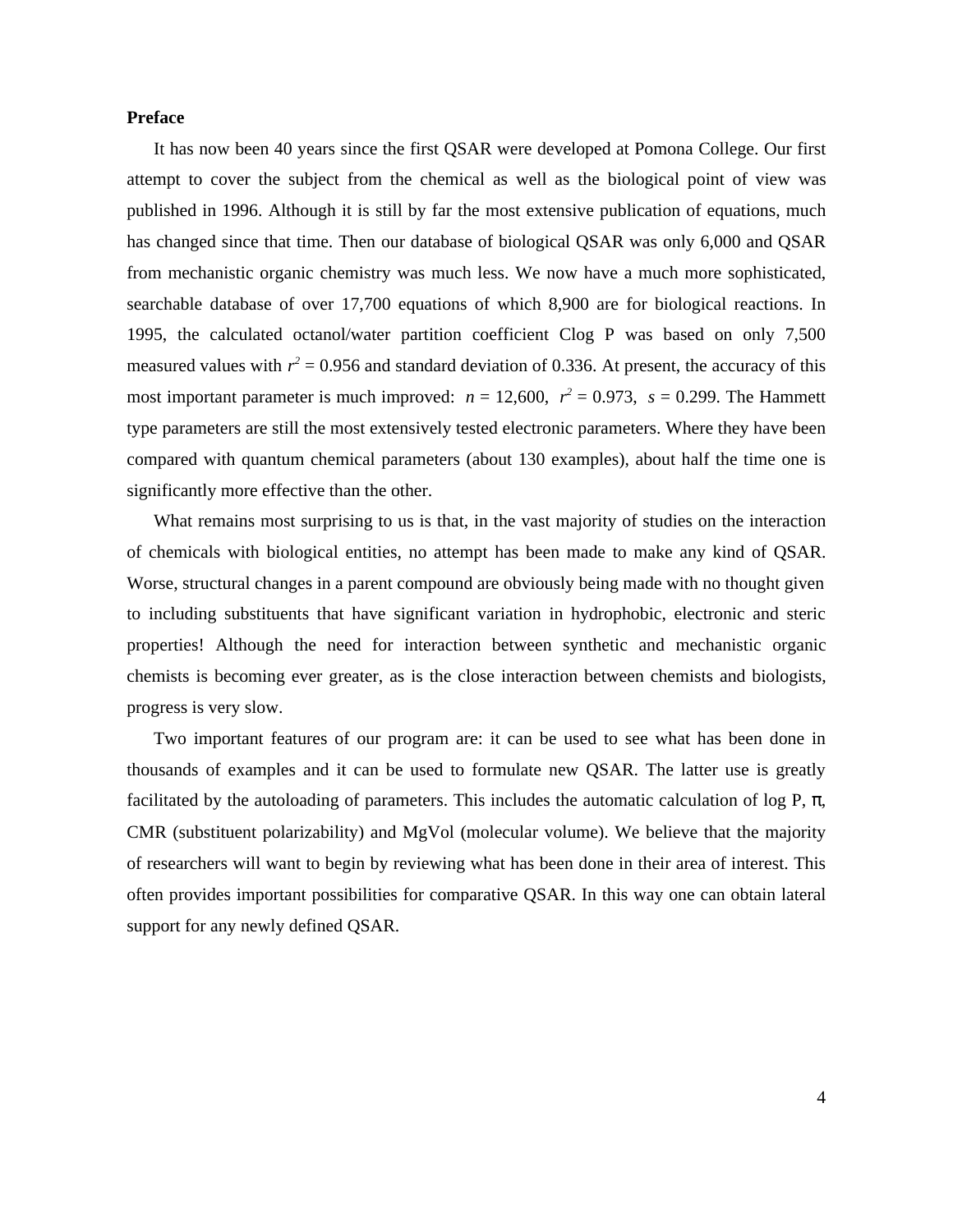### **I. Introduction**

Understanding how chemicals react with themselves and how they interact with the chemicals that compose living systems or parts thereof (DNA, proteins, enzymes, organelles, cells, membranes) has become a major concern of many phases of science. It is central to drug development, toxicology, environmental science, biochemistry and molecular biology. The information explosion, which is occurring at a constantly increasing rate, is an enormous challenge to cope with, despite the various online approaches. These methods are excellent *if* one knows the specific questions one needs answers to. They are rather helpless when it comes to searching for structure-activity relationships. For instance, simple Hammett equations that were initiated by Hammett in the mid-1930s are sometimes listed in *Chemical Abstracts* as LFER (linear free energy relationships), occasionally under Hammett, and these days sometimes under QSAR. However, searching under these terms would yield only a small fraction of the published data because many authors now do not include any indication of a QSAR in their abstract. The last attempt at complete coverage was made by Jaffe in 1953 when he listed about 400 that were termed LFER! We now have 8,900 such equations that cover every type of chemical reaction.

The situation with biological reactions is far more complex and it is difficult to find particular mathematical relationships between structure and activity (QSAR), primarily because *very* few authors attempt to publish their results in such terms. Usually it's, "here are the chemicals; here are biological activities—you take it from there." It has not been easy to collect data for these two classes. We have obtained leads from chemical abstracts or from perusing certain key journals. Then, from the references in those articles, uncovered new articles and so on and on.

What we have been attempting to do for the last 40 years is to develop a dynamic, integrated, computerized system covering all chemical-chemical interactions and chemical-biological interactions. We enter any information into this system of chem.-bioinformatics that can be described in mathematical terms with reasonable statistics. Of course any particular QSAR may be of interest, but that is not our primary concern. Comparative QSAR is our main goal. This becomes the foundation for developing a science of how chemicals affect living systems. This will take decades to develop properly, but it is already very helpful. We are constantly finding useful, unexpected relationships. For example, a study at the EPA on the toxicity of phenols to rat embryos *in vitro* set us on a path that yielded a QSAR that rationalized the estrogenic and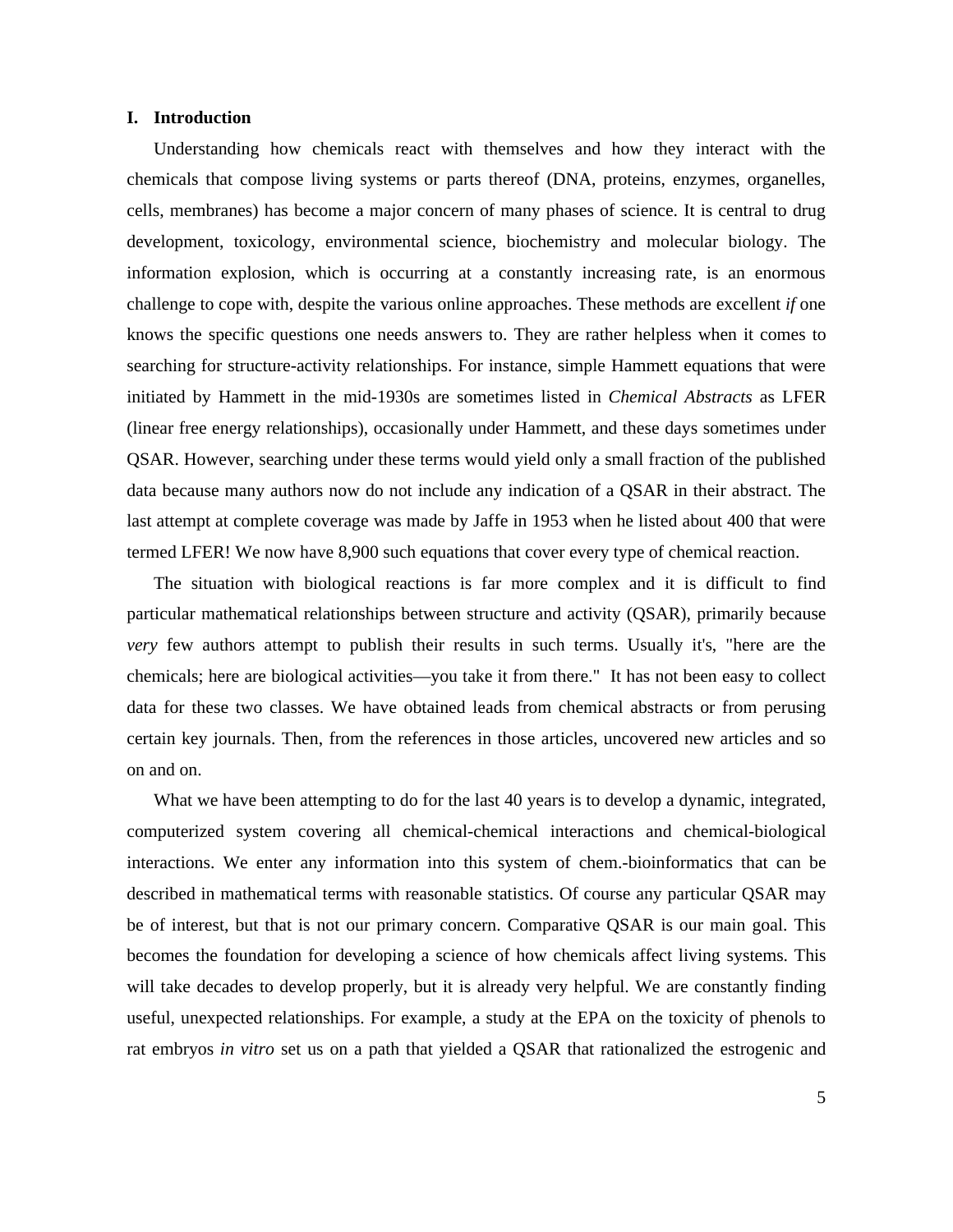carcinogenic activity (or the *lack* of it) in many simple phenols and complex phenols such as diethylstilbestrol, Bisphenol A, estradiol, estriol, equilin and equilenin.<sup>1</sup> More recently we have unexpectedly discovered a way to establish a wide variety of allosteric interactions.<sup>2, 2a</sup> Now that our database of QSAR has grown to 17,800 equations of which 8,900 are bio QSAR, the greatly enlarged database offers real possibilities for finding entirely new relationships that are truly exciting.

It must be emphasized that developing a science of chemical-biological interactions is not possible unless one employs standard parameters whose meaning is clearly understood. Moreover, one must be reasonably certain that the dependent variables for a given QSAR are reasonably uniform. If the chemicals are causing a similar reaction but by different mechanisms the final QSAR may be more confusing than helpful. There are many ways of formulating a QSAR these days, but so far ours is the only one the parameters of which can be compared among large numbers of equations.3, 4, 7, 8, 9, 9a

Lead generation has always been of paramount interest to those designing new chemicals of biological interest. Our approach to lead generation is covered in section IV. In the past, clues were obtained from studying naturally occurring biologically active chemicals. Today the hot subject in lead generation is combinatorial synthesis. However, QSAR can play a vital role in lead exploitation. Possibly the best published example is that of Koga's<sup>5</sup> demonstration that the rather mediocre drug nalidixic acid could be transformed with the help of QSAR into what has become the fabulous quinolone carboxylates. Other examples of QSAR success in the development of products of industrial importance have also been discussed by Fujita.<sup>6</sup> Of course, as soon as a new drug hits the market competing companies start to work to make improved modifications. In doing so, the total application of QSAR is important. Also after getting a lead compound via combinatorial synthesis, the next step is modification guided by QSAR to insure the best overall properties in the compound going to market. Data mining is a current buzzword. We are doing model mining. Behind every molecule stands a QSAR model that points to ways to make more, *or less*, active congeners.

## **II. Structure of the System**

An overview of our system is outlined in Tables  $1 - 3$ . Our major concern, and most difficult problem, has been to organize topics and data so that information related to a particular problem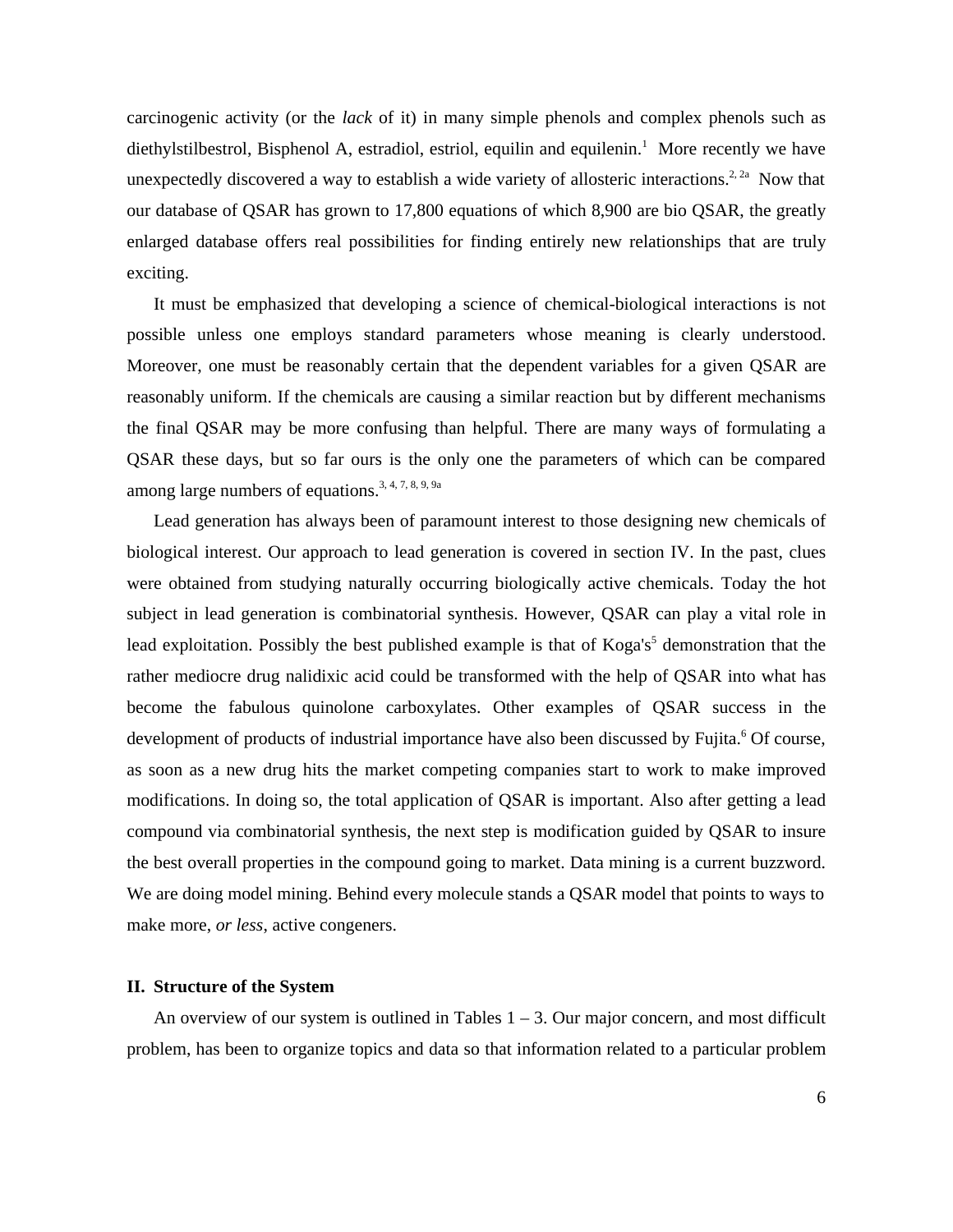can be easily located with extraneous material omitted. Since one is most often concerned with either the biological or physical data, the system is divided into two sections; either of which can be searched independently or jointly.

The input data in Table 1 contains the information that must be associated with every QSAR. The systems are different for the biological and physical data. For the former, a name (enzyme, cell, animal, etc.) must be entered, while in the case of the phys data, the name of the reaction solvent is entered. The output data (fields 15-20) are that obtained from the regression analysis.

| Field | $T = 1.1$<br><b>TINC</b> | Description |
|-------|--------------------------|-------------|

| input data |  |
|------------|--|
|------------|--|

| $\overline{\mathcal{L}}$                                                          | <b>SYSTEM</b>       | biological or physical system                    |
|-----------------------------------------------------------------------------------|---------------------|--------------------------------------------------|
| $\frac{2}{3}$                                                                     | <b>CLASS</b>        | Pomona classification of system (tables 2 and 3) |
|                                                                                   | <b>COMPOUND</b>     | parent compound (if any)                         |
| $\frac{4}{5}$                                                                     | <b>ACTION</b>       | measured action or activity                      |
|                                                                                   | <b>REFERENCE</b>    | journal reference or other source of data set    |
| $\overline{6}$                                                                    | <b>SOURCE</b>       | person who entered data set                      |
| $\begin{array}{ c c }\n\hline\n7. & 8. \\ \hline\n8. & 9. \\ \hline\n\end{array}$ | <b>CHECK</b>        | person who checked data set                      |
|                                                                                   | <b>NOTE</b>         | additional information about data set            |
|                                                                                   | <b>DATE</b>         | date on which set was saved into database        |
| 10.                                                                               | <b>PARAMETERS</b>   | list of parameters*                              |
| $\vert$ 11.                                                                       | <b>SUBSTITUENTS</b> | labels of substituents                           |
| <sup>12.</sup>                                                                    | <b>SMILES</b>       | topological description of compounds             |
| $\vert$ 13.                                                                       | <b>DATA</b>         | table of parameter values                        |
| $\vert$ 14.                                                                       | PRM MAX/MIN         | maximum and minimum of each parameter            |

*Output data (equation:)*

| 15.               | <b>TERMS IN EQN</b> | parameters in regression equation              |
|-------------------|---------------------|------------------------------------------------|
| 16.               | <b>EQUATION</b>     | regression coefficients for each parameter     |
| $\overline{17}$ . | <b>IDEAL</b>        | ideal (or optimal) logP, and confidence limits |
| 18.               | <b>STATISTICS</b>   | n, df, r, s, etc.                              |
| 19.               | <b>RESIDUALS</b>    | deviations between y-predicted and observed    |
| 20.               | <b>PREDICTED</b>    | predicted values of dependent parameter        |

\* examined, even if not used in final equation.

Table 2 shows how the biological data are categorized. There are six major classes and these are broken down into sub-classes. All of these can be searched independently or in any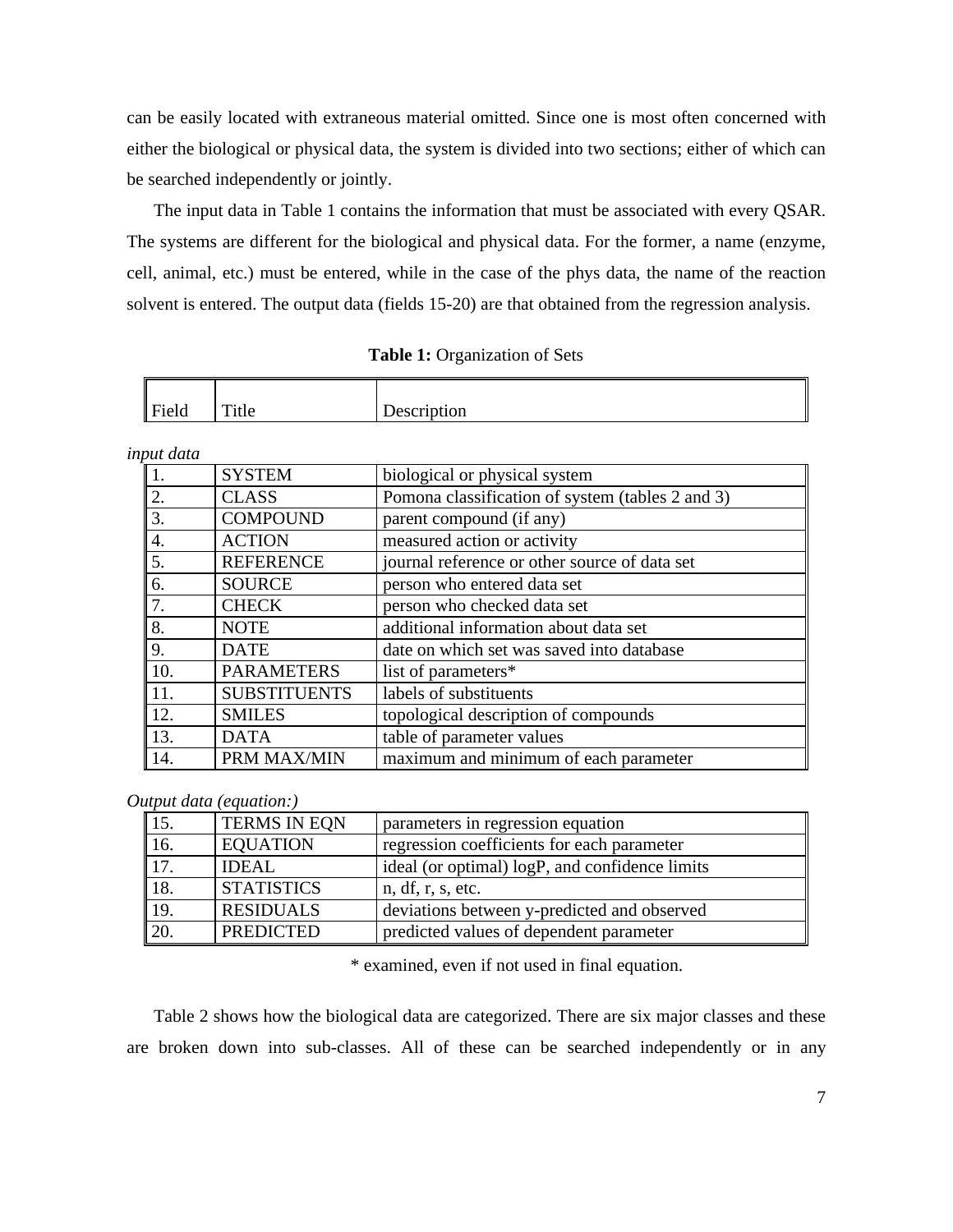combination. For instance, loading B2A with B6F would gather all QSAR on oxidoreductases and fish so that one could look at QSAR for chemicals reacting with fish and compare these with oxidoreductases. The numbers in parenthesis indicates that number of QSAR in each sub-class.

| <b>BO</b>        | <b>Unknown</b> (9)              | <b>B4</b>        | <b>Single-Celled Organisms</b>   |  |
|------------------|---------------------------------|------------------|----------------------------------|--|
|                  |                                 | B <sub>4</sub> A | Algae $(42)$                     |  |
| B1               | Nonenzymatic Macromolecules     | B <sub>4</sub> B | Bacteria (814)                   |  |
|                  | (DNA, Fibrin, Hemoglobin, Soil, | B <sub>4</sub> C | Cells in culture (962)           |  |
|                  | Albumin, etc.) (286)            | B <sub>4</sub> E | Erythrocytes (79)                |  |
|                  |                                 | B <sub>4F</sub>  | Fungi, Molds (295)               |  |
|                  |                                 | B <sub>4</sub> P | Protozoa (116)                   |  |
| B2               | <b>Enzymes</b>                  | B <sub>4</sub> V | Viruses (200)                    |  |
| B <sub>2</sub> A | Oxidoreductases (812)           | B4Y              | Yeasts (54)                      |  |
| B2B              | Transferases (283)              |                  |                                  |  |
| B <sub>2C</sub>  | Hydrolases (928)                | B <sub>5</sub>   | <b>Organs/Tissues</b>            |  |
| B <sub>2</sub> D | Lyases $(58)$                   | B <sub>5</sub> C | Cancer (259)                     |  |
| B <sub>2</sub> E | Isomerases (23)                 | B <sub>5</sub> G | Gastro-intestinal tract (79)     |  |
| B <sub>2F</sub>  | Ligases $(2)$                   | B <sub>5</sub> H | Heart $(91)$                     |  |
| B <sub>2G</sub>  | Receptors (1665)                | B5I              | Internal/soft organs (64)        |  |
|                  |                                 | B <sub>5</sub> N | Nerves, Brain, Muscles (365)     |  |
| <b>B3</b>        | <b>Organelles</b>               | B <sub>5</sub> S | Skin (55)                        |  |
| B <sub>3</sub> A | Mitochondria (91)               | B <sub>5</sub> L | Liver $(30)$                     |  |
| B <sub>3</sub> B | Microsomes (99)                 |                  |                                  |  |
| B <sub>3</sub> C | Chloroplasts (84)               | <b>B6</b>        | <b>Multi-Cellular Organisms</b>  |  |
| B <sub>3</sub> M | $M$ embranes (118)              | B <sub>6</sub> A | Animal (vertebrates) (698)       |  |
| B <sub>3R</sub>  | Ribosomes (0)                   | B <sub>6</sub> B | Insects $(232)$                  |  |
| B <sub>3</sub> S | Synaptosomes (23)               | B6F              | Fish (202)                       |  |
|                  |                                 | B6H              | Human $(43)$                     |  |
|                  |                                 | B6I              | Invertebrates (non-insect) (114) |  |
|                  |                                 | B6P              | Plants $(125)$                   |  |

**Table 2:** Class Codes--Biological Database {Number of sets in parentheses}\*

\* These numbers are constantly changing as new data are added daily.

Classification is the most difficult problem facing the study of biological QSAR. The major areas such as biochemistry, medicinal and pesticide chemistry, toxicology, etc. all have large numbers of sub-classes, *e.g.,* enzymology, anesthesiology, cancer, mutagenesis, metabolism, cardiology, psychobiology, bacteriology, plant physiology, urology, etc. It is apparent from Table 2 that, beyond the few keywords listed, we have not as yet attempted a very extensive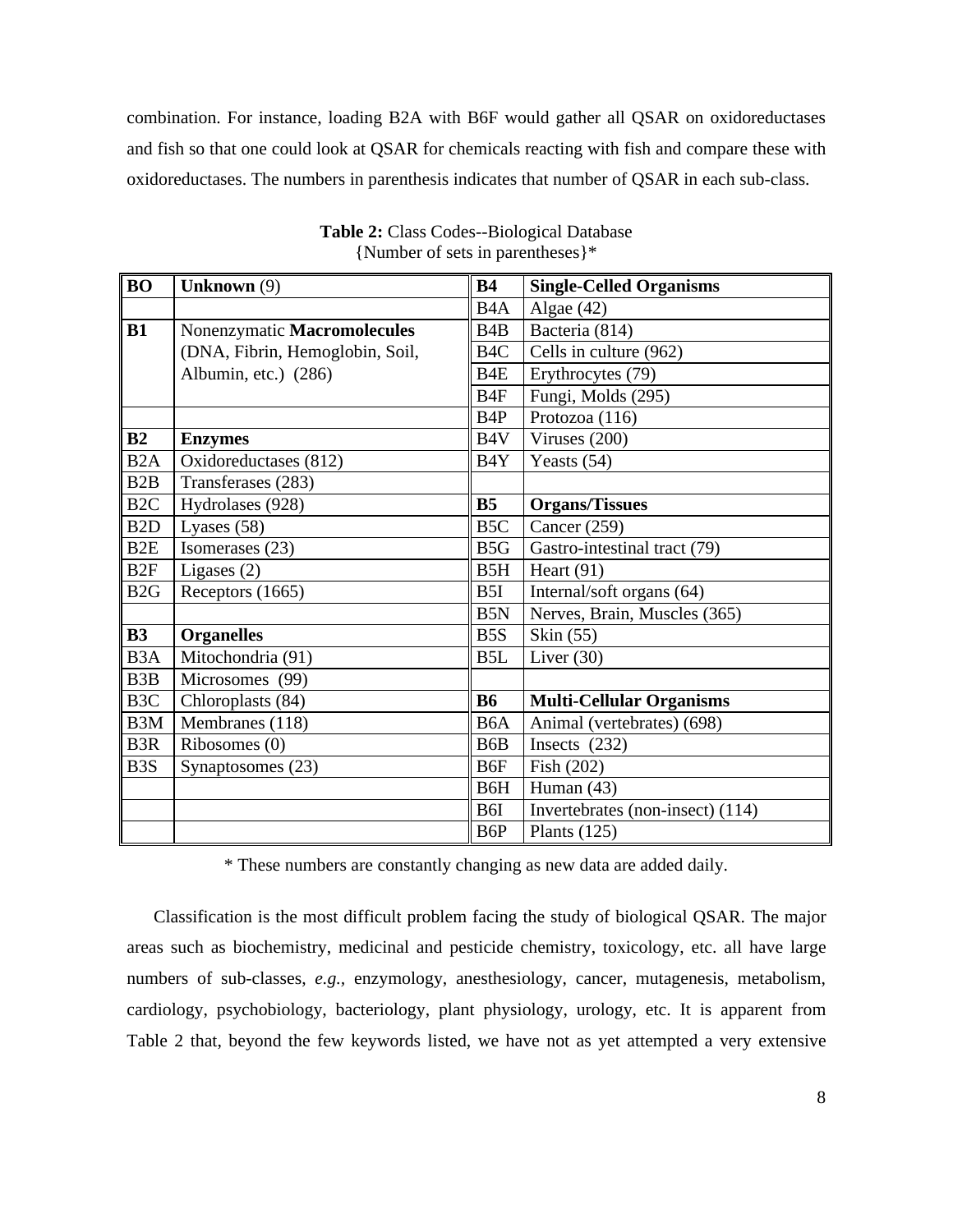classification. We hope that this can be handled by string searching (see below).

The phys database has been somewhat easier to organize, however, even here we have been forced to create a miscellaneous class that now contains almost 529 QSAR. In compiling the phys database from mechanistic physical organic chemistry studies, we have concentrated on reactions in solution. Although there are a few examples based on gas phase reactions and spectra, we gave up on these, as they seemed to be of little value in understanding biological processes. We started out with a class for Brønsted reactions but gave up on this and now enter these under the appropriate chemical type (*e.g.,* nucleophilic substitution). Many papers report results at a variety of temperatures. Generally for lack of resources, we report one example at the temperature nearest to  $25^\circ$ . In examples where results have been obtained in various concentrations of mixed solvents representative examples are given. We have not attempted to standardize the dependent variable hence intercepts cannot be compared as they can for biological reactions, where C in log 1/C is the molar concentration producing a standard response.

Many data sets have been reported with little, or no thought, about collinearity problems (we are now correcting these early results) and parameterizing the data so that all types of steric, electronic or hydrophobic properties of substituents have been covered. Synthetic chemists are often unfamiliar with such properties and are more concerned with the immediate problems, difficulties in synthesis. Nevertheless, we have tried to do the best we could to include such data as we have often obtained clues from modest studies that have helped our general understanding and suggested new experiments.

Of course it is by no means clear what quality of correlation equation one can expect for a bio QSAR even when all possible care has been taken in the design of say 30 to 40 congeners. Even in treating something as simple as a cell culture (let alone mice or people), the problems are awesome. Nonetheless, the enormous drug industry and the agencies trying to classify the environmental risks of industrial chemicals constantly face these problems. The DNA codes for 50 to 100 thousand cellular proteins that account for the many enzymes and components of the variety of organelles and cellular membranes. All sorts of biochemical processes such as endocytosis and exocytosis are apt to be effected. The possibility for 'side reactions' is enormous. No doubt the *weakest* links (with respect to a given set of congeners) in this complex machinery will be perturbed. However the concentration of chemical necessary to reach a particular 'end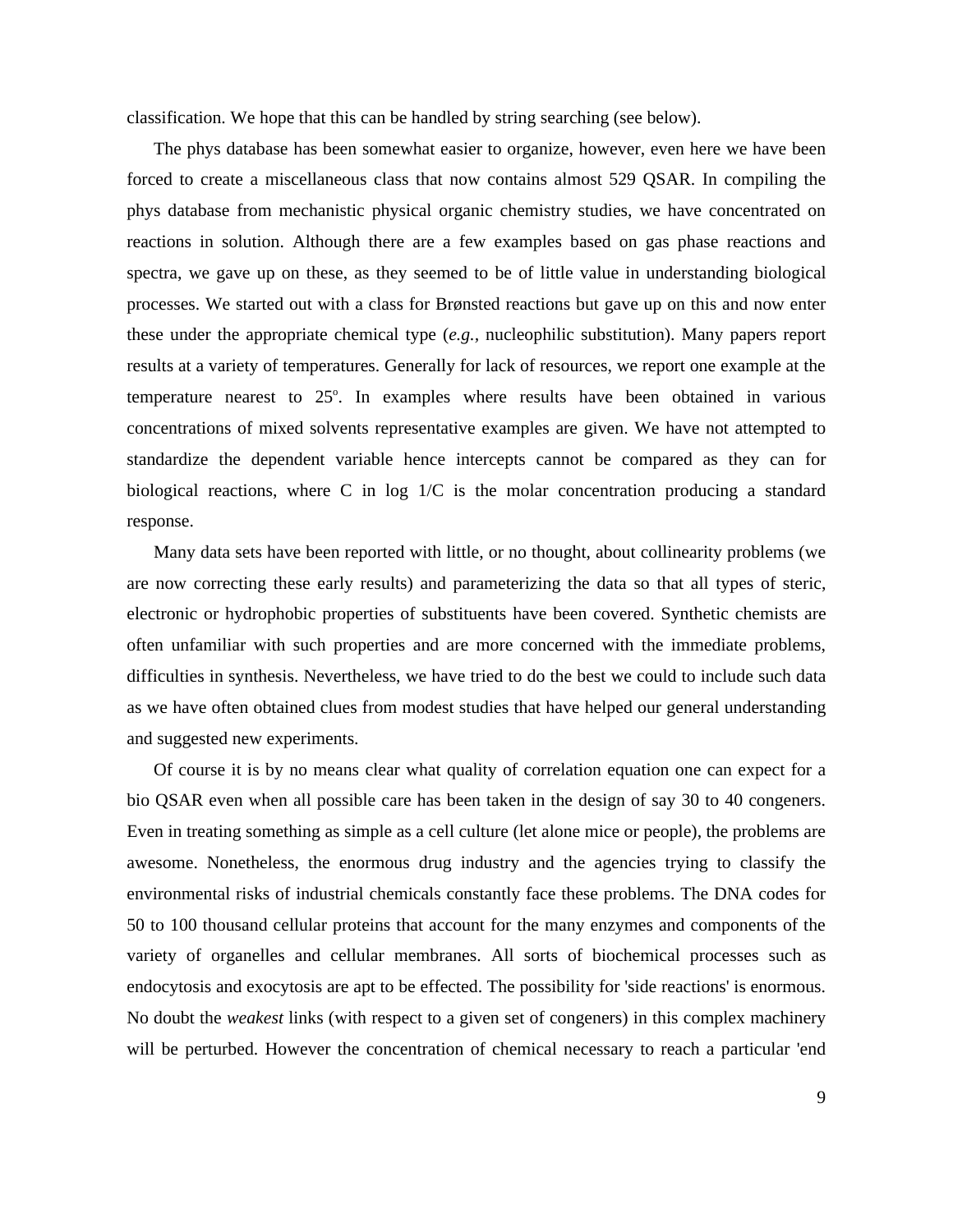point' may vary greatly. For example, rather high concentrations are required to disrupt a cell membrane (10<sup>-3</sup> molar). Other compounds are active at  $10^{-9}$  molar or even lower (10<sup>-11</sup>). The time allowed for the experiment is also crucial. These factors allows us to gain meaningful QSAR whose shape can be shown to be supported with other bio QSAR and most surprising, in many instances, with those from studies in mechanistic physical organic chemistry.<sup>9a</sup> An important factor is that over the eons, nature has favored the evolution of highly specific receptors that exclude extraneous molecules. Allosteric effects may be involved.<sup>2, 2a</sup>

Our current premise is that the major interaction forces to consider for a set of congeners acting on a biological system are hydrophobic, steric and electronic (including polarizability). Less important are hydrogen bonding and dipole moments. Hydrogen bonding can be important but, as yet there is no general way to parameterize it. For example, the orientation and distance between an OH on a substrate or inhibitor and the bonding site on the receptor is so critical that a general method for parameterization appears to be impossible. Indicator variables can be helpful.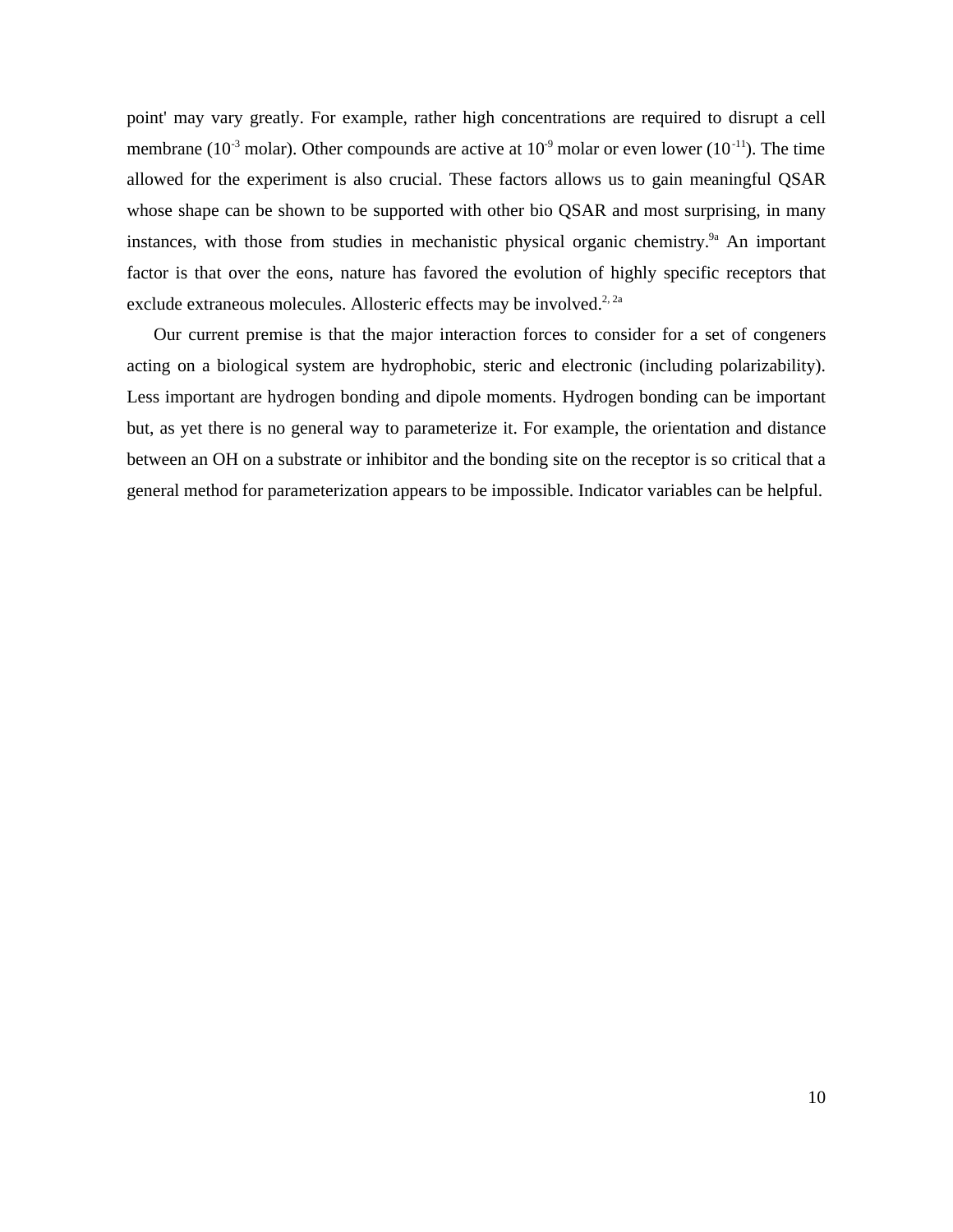# **Table 3:** Class Codes--Physical Database

| {Number of sets in parentheses}* |  |  |
|----------------------------------|--|--|
|----------------------------------|--|--|

| <b>PT</b>        | Theoretical (47)                     | P7                | <b>Addition</b>                     |
|------------------|--------------------------------------|-------------------|-------------------------------------|
|                  |                                      | P7D               | Dimerization (12)                   |
| PO               | <b>Unknown</b>                       | P7E               | Electrophilic Addition (151)        |
|                  |                                      | P7N               | Nucleophilic Addition (253)         |
| <b>P1</b>        | Ionization (1732)                    | P7P               | Polymerization (10)                 |
| P <sub>1</sub> P | Ionization Potential (39)            |                   |                                     |
| P1X              | Proton Exchange (74)                 | P <sub>8</sub>    | Elimination (173)                   |
|                  |                                      | P <sub>9</sub>    | <b>Rearrangement</b> (220)          |
| P <sub>2</sub>   | Hydrolysis (872)                     | <b>P10</b>        | Oxidation (557)                     |
|                  |                                      | P <sub>12</sub>   | <b>Radical Reactions (613)</b>      |
| <b>P3</b>        | Solvolysis (646)                     | P13               | <b>Complex Formation (105)</b>      |
|                  |                                      |                   |                                     |
| P4               | <b>Spectra</b>                       | P <sub>14</sub>   | <b>Partitioning (130)</b>           |
| P <sub>4</sub> I | Ionization Spectra (60)              | P <sub>14</sub> C | Chromatography (21)                 |
| P <sub>4</sub> E | ESR Spectra (6)                      |                   |                                     |
| P <sub>4</sub> M | Mass Spectra (12)                    | P <sub>15</sub>   | <b>Pyrolysis</b> (90)               |
| P <sub>4</sub> N | NMR Spectra (194)                    | P <sub>16</sub>   | $\overline{H\text{-}B}$ onding (35) |
| P <sub>4</sub> R | IR Spectra (9)                       | P17               | Electrochemical (301)               |
| P <sub>4</sub> U | UV Spectra (23)                      | P <sub>18</sub>   | Brønsted (121)                      |
|                  |                                      | P <sub>19</sub>   | <b>Esterification</b> (238)         |
| <b>P5</b>        | <b>Miscellaneous Reactions (529)</b> | P <sub>20</sub>   | Photochemical (48)                  |
|                  |                                      | P21               | <b>Hydrogenation</b> (16)           |
| <b>P6</b>        | <b>Substitution</b>                  | P <sub>22</sub>   | Isokinetic (2)                      |
| P6E              | Electrophilic Substitution (264)     | P <sub>23</sub>   | <b>Reduction (91)</b>               |
| P6N              | Nucleophilic Substitution (1192)     |                   |                                     |

\* These numbers are constantly changing as new data are added daily.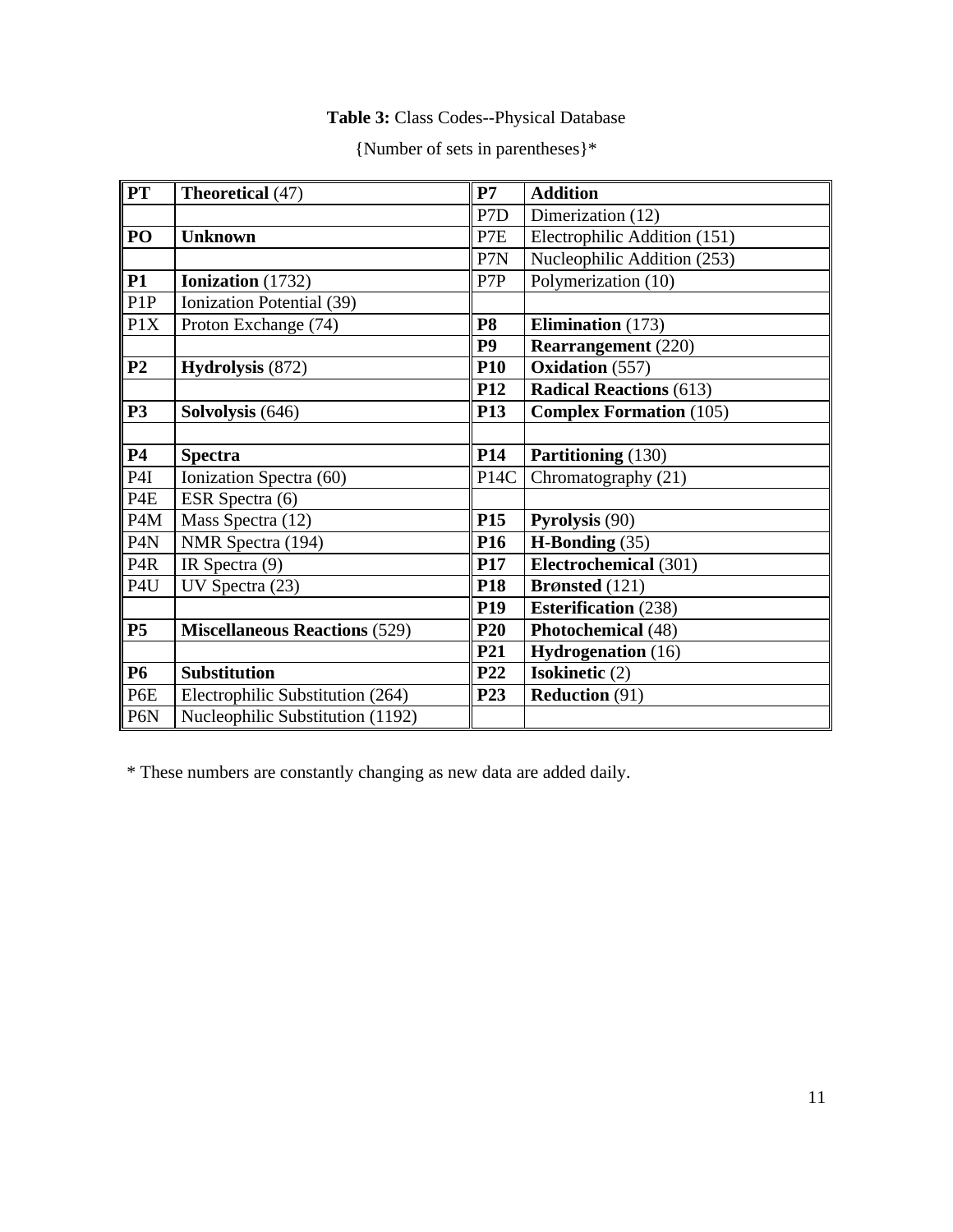### **III.Using the Databases**

The primary idea to keep in mind is the structure of the system as outlined in Scheme I.



Scheme 1 outlines a biodynamic system that is like an electronic set of two books. One can read one book or the other or merge the two and page through them. The difference is that since paper is not involved, the books undergo continuous updating. Our present goal is about 100 new QSAR/month. Still, this is not enough to keep abreast of the voluminous flow of new literature.

Note: In the following sections the commands to be typed in are in boldface and underlined, and a break in the underlining indicates a space is required, but case is not important.

# **A. Help**

The user is encouraged to use the 'Help' function at just about any point in this exercise. Entering **?** ( or **help**) delivers a brief help message, and choosing any of the functions listed preceded by ?? will give detailed help. For example, while in the regression mode, **?** will return a list of functions , and if one were interested in 'eigenvalues', entering **?? eigenvalue** will tell how to calculate them for a set of parameters. **?? Pred** shows the various way results from a calculation can be displayed. Additional help can be obtained by calling Mike Medlin at BioByte Corporation [(909) 624-5992].

# **B. String Searching**

Grammar plays a very important role in this system, and the 'grammar' involved, while simple, must always be kept in mind or else spurious results will be obtained. The grammar for string searching can be illustrated with the word 'in'. It can stand alone (as a preposition) or be part of another word. The following examples show four distinct contexts in which it can appear.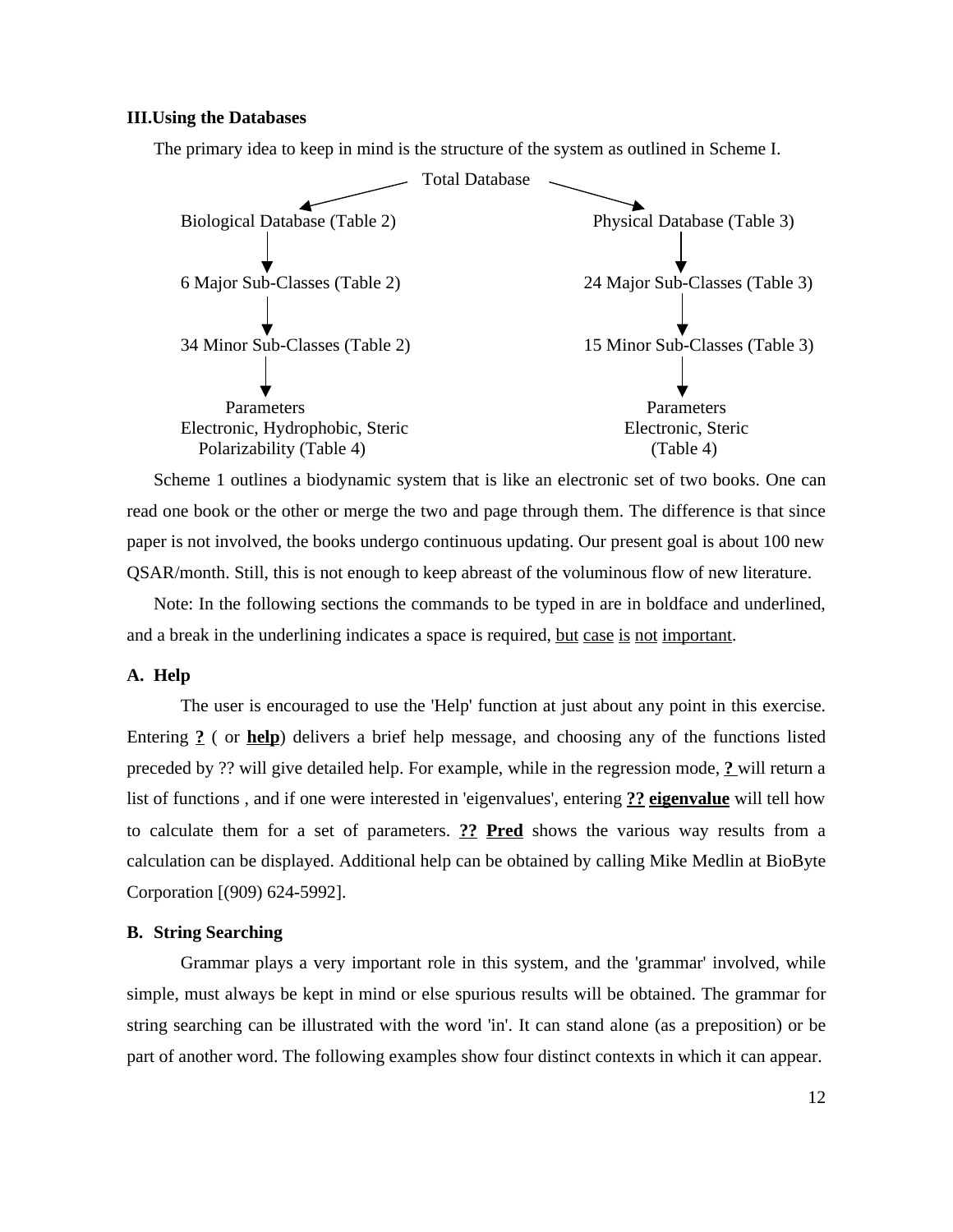| E.coli in mouse  | a word        | (both leading and trailing blanks) $\frac{\pi}{2}$ in $\frac{\pi}{2}$ |
|------------------|---------------|-----------------------------------------------------------------------|
| influenza        | start of word | (leading blank, but no trailing blank) $\frac{\pi}{2}$ in             |
| brain            | end of word   | (trailing blank, but no leading blank) in "                           |
| pyridine, guinea | inside a word | (neither leading nor trailing blanks) in                              |

To match only strings occurring at the start or end of a word the string must be 'extended' to include a leading or trailing blank. This is done by starting/ending the query with a quote and blank. A quote and blank before the set of searching letters restricts matches to the beginning of the letter string, while a blank and quote after the string of letters restricts matches to the end of words. To match only whole words, leading and trailing blanks must be present. Some further examples may make this clearer.

**"HEM"** or **HEM** matches **HEM**OGLOBIN, but not C**HEM**OTHERAPY.

# **"ASE "** matches LY**ASE**, but not L. C**ASE**I.

If you 'quote' a string, but do not include either a leading or trailing blank, the query is no different than if you had not included the quotes at all. It is not required that quotes be matched up before and after a word.

Any word or parameter can be negated by prefacing it with **NOT** (discussed later). This causes the result to be the reverse (logical complement) of what it would otherwise be.

In combining 'strings' it is important to note that a space denotes 'or' and expands the search, while a comma denotes 'and' and restricts it. Examples will follow which will demonstrate the power of string searching both databases. While learning to use the system, one should inspect the results from searches to be sure that one has found only the desired information.

# **C. Physical Database:**

After logging on, enter **QSAR** at the system prompt (usually the \$ sign), and follow it by **data phys**ical. A prompt then asks for a password. For read only access, press RETURN and the main menu is displayed (table 4). Occasionally, because of a bad entry, the system will crash, enter **unlock** followed by **QSAR** and then **data phy**sical to restore the system.

| Summary              | <b>DIR</b>   |
|----------------------|--------------|
| Show                 | <b>HELP</b>  |
| Search               | <b>PRINT</b> |
| <b>Browse</b>        | <b>QUIT</b>  |
| MedChem              | <b>READ</b>  |
| Manager              | <b>REG</b>   |
| <b>Save Database</b> | <b>VMS</b>   |
|                      | <b>WRITE</b> |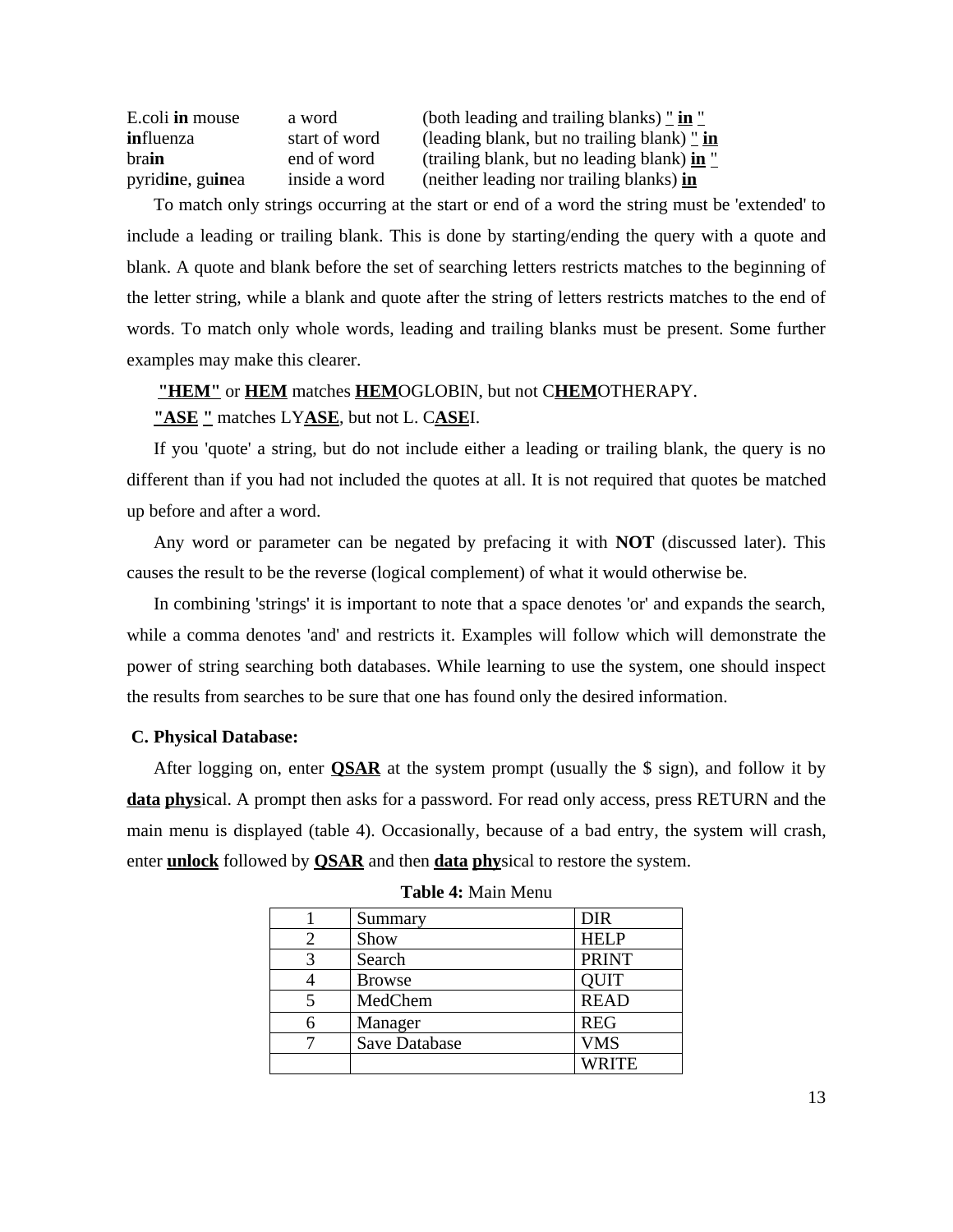### **1. Main Menu**

Entering **1** gives a summary of the number of sets, compounds and SMILES (see section VI). This table applies to both databases. The biological database has 151,840 data points (compounds). The physical base contains 88,280. Calling for 'help' will instruct you how to exit from any mode and call another as well as reinforce the explanations in this Manual.

# **2. Searching and Show**

The search and show feature is accomplished in two steps: first one enters the **sea**rch mode from the main menu (Table 4), which is obtained by entering **data** and then **sea**, and press **return** to start the search. After the search is completed, use the **sh**ow mode to display the hits. The Search Menu is shown in Table 5.

| SEARCH        | 0 Equations | 8 Note          | 15 Terms in eq. DIR |              |
|---------------|-------------|-----------------|---------------------|--------------|
| <b>BACKUP</b> | 1 System    | 9 Date          | 16 Coefs. in eq.    | <b>HELP</b>  |
| <b>BLANK</b>  | 2 Class     | 10 Parameters   | 17 Ideal/logB       | <b>PRINT</b> |
| NOT           | 3 Compound  | 11 Substituents | 18 Statistics       | <b>QUIT</b>  |
| <b>LIST</b>   | 4 Action    | 12 SMILES       | 19 Residuals        | <b>READ</b>  |
|               | 5 Reference | 13 MERLIN       | 20 Predicted        | <b>REG</b>   |
|               | 6 Source    | 14 Prm          |                     | <b>VMS</b>   |
|               |             | max/min         |                     |              |
|               | 7 Check     |                 |                     | WRITE        |
|               |             |                 |                     |              |

### **Table 5:** Search Menu

The Show Menu differs from the Search Menu only in the left hand column, which illustrates the sorting option.

As noted above, the grammar of string searching must be carefully followed or else one can get more than the expected result. For instance, one might search the physical database with the command **2 P1** where **2** refers to the 'class' as listed in table 1 and **1** is thought to refer to the code for 'Ionization' as listed in table 3. However with this entry one would recover 3,968 sets, which is far too many for ionization alone. As entered the command locates, via string searching, all sets with classes P1, P10, P12...etc. and finds 'oxidation', radical reactions' etc. The correct entry has leading and trailing spaces **2 " P1 "** and finds only 1,732. Entering **SH**OW takes one to the show mode where the results can be inspected.

The value of string searching can be illustrated with a search of the action field while in the 'Search Menu'. Entering **4 bromin** returns the Search Menu with a status check showing the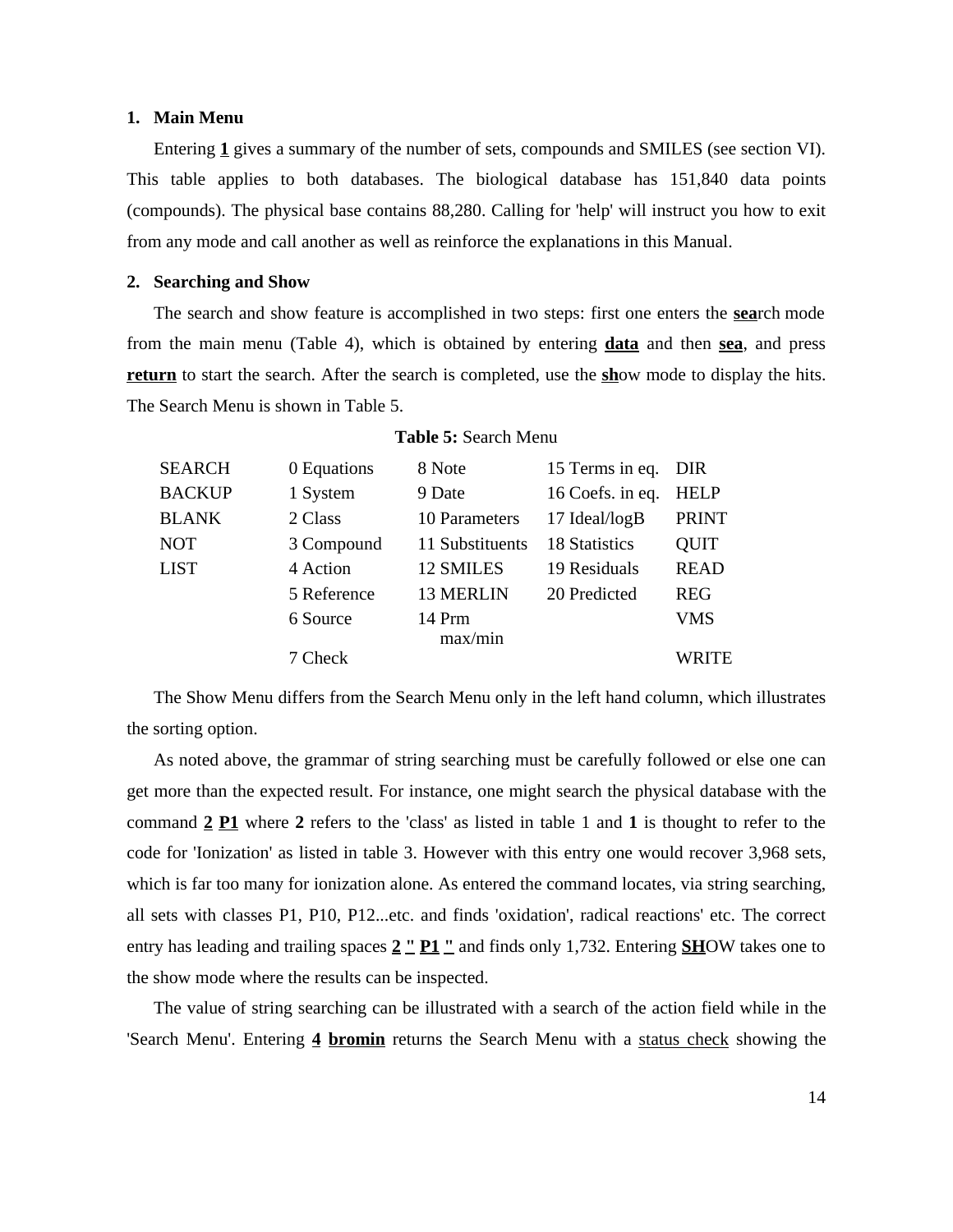search will be performed on the entire physical database of 8,900 sets and the search requested is 'Action....BROMIN'. To perform the search, enter **sea**rch, then press return. 180 hits are found. To peruse the 'catch', enter **sh**ow and then **4** (action) and one finds bromination, brominolysis, photobromination, dehydrobromination, etc. If you were interested only in equations where bromine is involved in an addition reaction, which is classed as P7 in table 3, enter **sea**rch to return to that Menu, and then enter **bl** to blank out the last command then **2 P7** (Table 3) followed by **4 bromin** and then press return, which shows the status check indicating that the search will be made on the hits made previously. Enter **sea**rch, which finds 55 sets of bromine addition reactions. If you want to see bromine in radical reactions, you need to return to the original 180 hits. This can be done by *blanking out* the last search with the entry **bl 2**. Then enter **2 P12** and after approving the status check, enter **sea**rch. This returns the Menu showing 55 hits. One might want to view these sets showing 'system', 'action' and 'terms', and would enter **sh**ow **1 4 15**. To return from any Menu to the Main Menu, enter **q**. To illustrate another way to search the **bio** database, enter **data bio**, press **return** then **sea** and enter **1 HIV** to find 204 QSAR associated with the AIDS virus.

**Important Note:** In combined commands used in the  $\frac{\text{Show}}{\text{mode}}$ , the grammar differs somewhat from that used in string searching. A space specifies 'and' (not 'or'), and a comma specifies 'through'; *e.g.,* **1 4** means 'one and four' but **1,4** means 'one through four'. This will become more apparent in further exercises.

**More Complex Searching Examples:** Category 1 in Table 1 is SYSTEM, and for the physical database it refers to the solvent in which the reaction was run. In searching this field the **NOT** command is very helpful. Often mixed solvents were used as the reaction medium and the % sign is always used in their identification. The importance of this feature can be illustrated if we wish to search for reactions run in aqueous solution. ('aqueous' is always used, not 'water'). Searching with **1 aqueous** would make 3,867 hits. Adding to the search **1 not %** eliminates mixed solvents and would reduce this to 1,633. Now searching with **2 " P1 "** finds 617 QSAR for ionization in water.

Remember that results from all previous searches can be removed by entering **bl**ank. Alternatively, one or the other can be removed by **bl 1** or **bl 2**. To find which of the 8,900 sets are based on mixtures of ethanol and water enter, **1 aqueous, " ethanol "**. Note that several commands can be entered on one line by the use of commas which denote 'and', but the status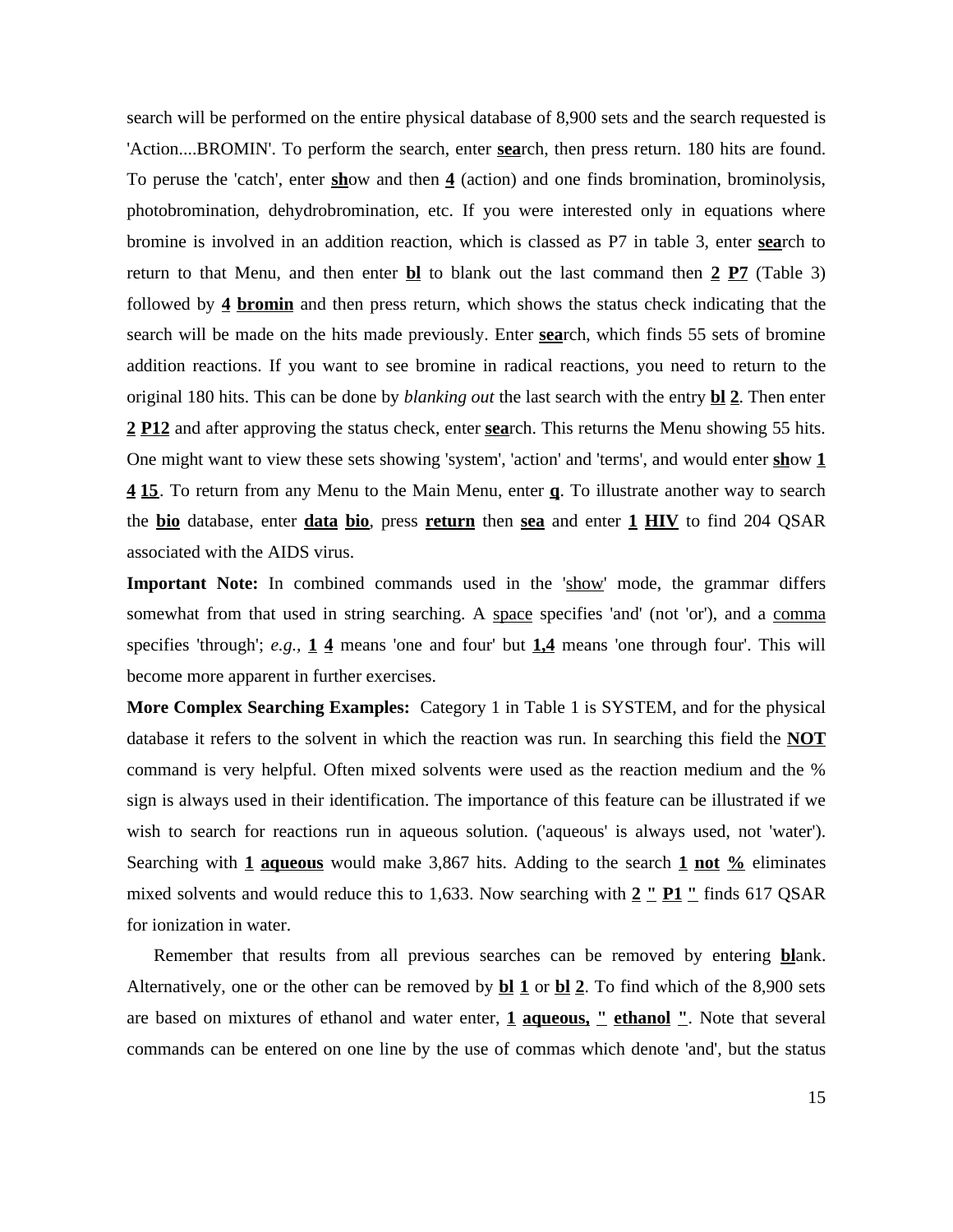report shows them on two lines. This search finds 725 sets based on ethanol-water mixtures. To see if certain steric parameters are significant in the QSAR of these sets, enter **15 MR ES B1 B5**. There are 797 hits. Entering **sh**ow and then **15** displays the variables used in each set , with the dependent variable first (15 refers to terms in the equation, Table 1).

Any number of codes can be used simultaneously. Entering **2 P3 " P2 "** in the search mode, collects all examples of hydrolysis and solvolysis (1,487). The quotes on P2 are required by string searching grammar so that P20, P21, etc. would not be included.

Collecting studies based on the various Hammett-Taft sigma constants requires some thought. Besides S,  $S^+$ , S and S' (computer-compatible letters for the Greek symbols ,  $\rightarrow$ and \*) various positional suffixes have been attached to sigma. Most common are S,X and S,Y where the sigma parameter may be of a different type at the two positions;  $e.g., S,X$  and  $S^+, Y$ . Also, it must be remembered that in string searching one must use a leading blank as in **" S** or sets with ES will be included. If you wish to find all occurrences of 'ordinary' sigma (S), ( ) including those at specified positions but excluding the 'special' sigmas  $(S<sup>+</sup>, S<sup>-</sup>, etc.),$  the following steps should be followed. Entering **15 " S** finds 7,979 sets including both positional and 'special' sigmas. To remove the latter, enter **15 not S- S+ SI S' S.** and 4,209 remain. Notice that the 'not' command is not necessary in searching for the 'special' sigmas because of string searching. For example, **15 " S-** finds all QSAR based on sigma-minus parameters (1,145), including those at specified positions.

In the above examples we have focused on S alone, but the QSAR collected might contain other terms. These could be eliminated as follows:

| 15 "S                  | 7,979 hits |
|------------------------|------------|
| $15$ not S- $S+ S'$ SI | 4,822 hits |
| <b>15 not MR</b>       | 4,787 hits |
| <u>15 not B1 B5</u>    | 4,556 hits |
| <b>15 not ES</b>       | 4,402 hits |
| 15 not logP PI         | 4,278 hits |
| $15$ not $*$ 2 bilin   | 4,235 hits |

The symbol  $**2$  represents squared terms such as  $S^2$  or  $PI^2$  and bilin represents bilinear equations.<sup>14 (pg. 195)</sup> Note that the NOTS must be listed as a separate entry. If one wants QSAR with only (S), a direct approach is to enter  $15 \text{''}$  S,  $\text{''}$  S  $\text{''}$ . This includes substituents , X etc., but excludes  $\overline{\phantom{a}}, \phantom{\overline{a}}, \phantom{\overline{a}}, \phantom{\overline{a}}, \phantom{\overline{a}}$ 

Moving to **sh**ow and entering **15** we see that except for a very few examples, all QSAR are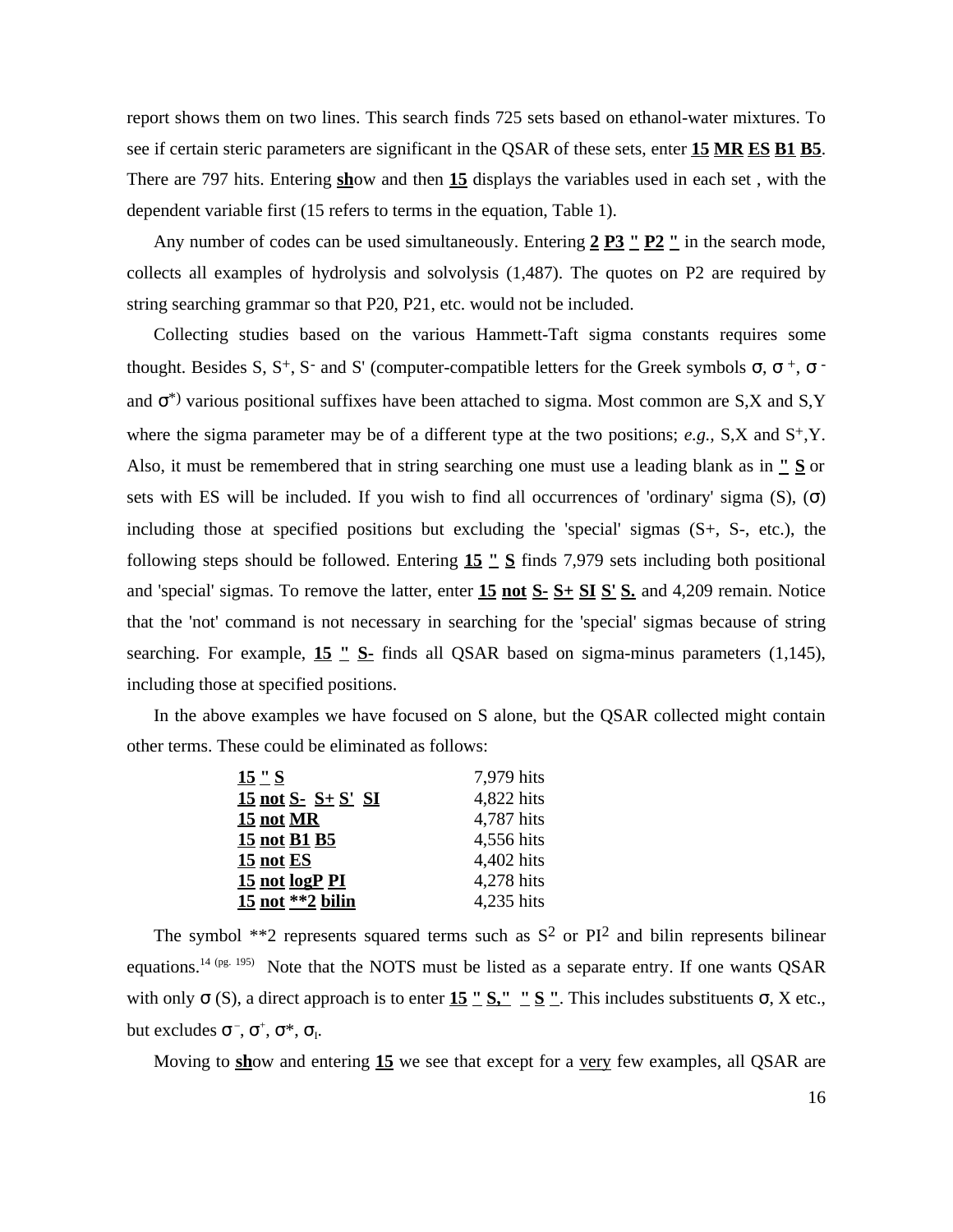based on the single term S.

### Non linear QSAR

Over the years nonlinear QSAR have been found, and a variety of approaches have been devised to deal with them. Most of these involve using more than one variable. Because of the lack of general agreement on how to correlate such data we have normally used a single parameter and either a parabolic equation (a  $+ b<sup>2</sup>$ ) or a bilinear equation. These can be searched for as follows:

| $15 S+**2$       | finds 63 eq. parabolic in $+$             |  |
|------------------|-------------------------------------------|--|
| <u> 15 bilin</u> | locates 27 sets bilinear in any parameter |  |

## Range Searching

Searching the physical database with **15** "  $S$  " finds 4,030 sets. It does not include electronic parameters such as S, X, etc. Normally, this is too large a list to scroll through. If one wanted to see only those equations with a modest electronic dependence, one could enter  $16 - .8 \leq$  " $\leq$  " $\leq$  1. This locates those equations where the coefficient with sigma () lies between -0.8 and 1. (1,229 examples with a slope between –0.8 and 1). In the Search Menu, 16 is the code for the coefficient which, in the present case, is that for S. We might now check these sets to see how many examples of radical reactions have such slopes, by entering **2 P12** (The Search Menu shows '2' as representing 'class', and table 3 shows 'P12' representing Radical Reactions.). We find 73. This more modest list of equations can now be viewed, logically ordered by increasing sigma coefficient. First enter **sh**ow. The Show Menu lists all the items that can be displayed with each equation. At first we may only want to see the essentials, and so we enter *sort* =  $16\overline{134}$ **15,18**. (As noted previously, in the grammar in the Show Mode a space means 'and' and a comma means 'through'.) The program then asks which coefficient to order the display on, and one enters **" S "** . The information specified by **1 3 4 15, 18** of the Show Menu is displayed and the sets are ordered in terms of increasing values of the coefficient,  $\alpha$ , from -0.769 to + 0.982. Since 16 delivers the equations with coefficients and terms, it might seem redundant to specify **15** also, but it is so often useful to spot the significant parameters at a glance.

#### **Compound**

In Section 3 of Table 1, entries such as phenols,  $X-C<sub>6</sub>H<sub>4</sub>-COOH$  or benzodiazepines have been used. Compounds can more effectively be found by using the SMILES notation or by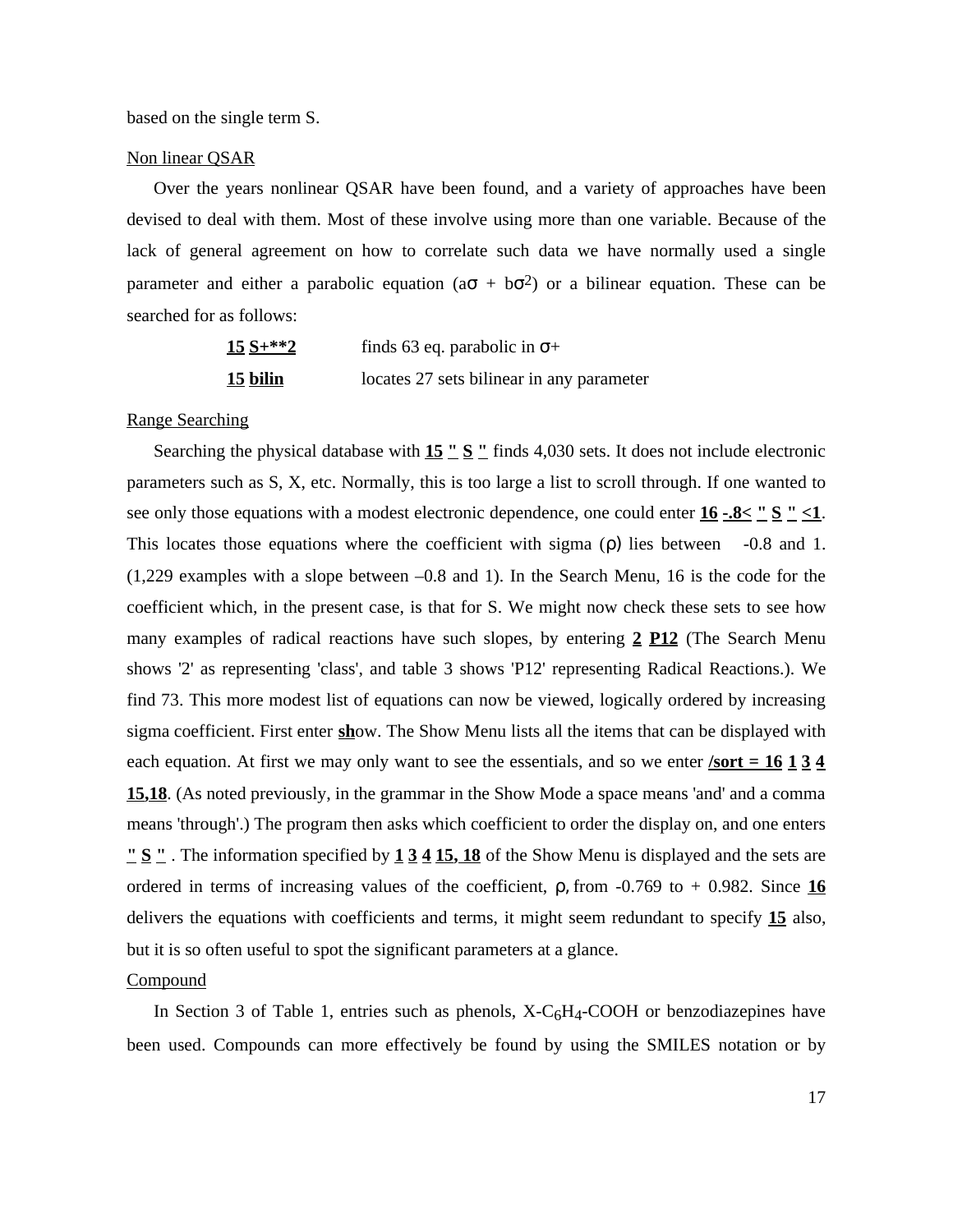substructure searching using MERLIN as shown below. However, searching category (**3**) for generalized structures can be instructive, if preceded by a search by Class. For example, one might want to see what types of chemicals have been studied in radical reactions. In the Search mode enter **2 P12** followed by **sea**rch. This locates 613 sets. For a quick overview of the compounds studied, enter **sh**ow and then **3**. Scrolling through these examples takes less than ten minutes and set numbers for those of interest can be noted. These can be examined in detail by switching to the regression mode (**reg**) which will be covered in Section III-7. Not surprisingly, it is seen that toluenes are a favorite subject for radical study. Returning to **sea**rch and entering **3 C6H4CH3 C6H4Me Toluene** (note string searching is being called for) finds 73 cases where various derivatives of toluene have been the subject of investigation. This gives a quick, but incomplete, answer. A more systematic method is discussed later.

Action. (4 in Search Menu) Since uniform nomenclature for entry of this type of data has not been developed as yet, one can not be sure that a search will find all that one is interested in. Since searching is so rapid, a viable strategy is to start with a broad search and narrow it as you see what it finds. For example, enter **4 chemical** which sequesters 202 examples where this word was employed. Perusing the hits in the **sh**ow mode (**4**), we find words such as photochemical, electrochemical and chemical shift. Repeating the search entering **4 chemical, shift** uncovers 157 NMR studies. Searching with **2 P4N** locates 194 NMR studies which includes those based on coupling and splitting constants in addition to chemical shifts. We have made very little effort to include QSAR on spectra or the BrØnsted reaction.

### References

(5 in Search Menu) Searching the reference category can often be of interest. One can often recall the name of a person who made a certain study, but cannot remember where or when. For instance, searching **5 Bordwell** locates 141 sets. These can be narrowed by checking certain years; *e.g.,* **5 (1998) (1999) (2000)**. Five QSAR came from recent papers published in these years. Entering **5 Bordwell, Cheng** isolates 35 QSAR by Bordwell and Cheng.

It might be of interest to see the trend in publications of QSAR in physical organic chemistry. The following searches could be made: **5 (1950) (1951) (1952)**; 150 hits. **5 (1970) (1971) (1972)**; 946 hits. **5 (1998) (1999) (2000)**; 410 hits. It is necessary to put parentheses around the year to distinguish it from page numbers. Remember that these are equations not individual papers. Several QSAR may come from one article. Although remaining strong, interest in the Hammett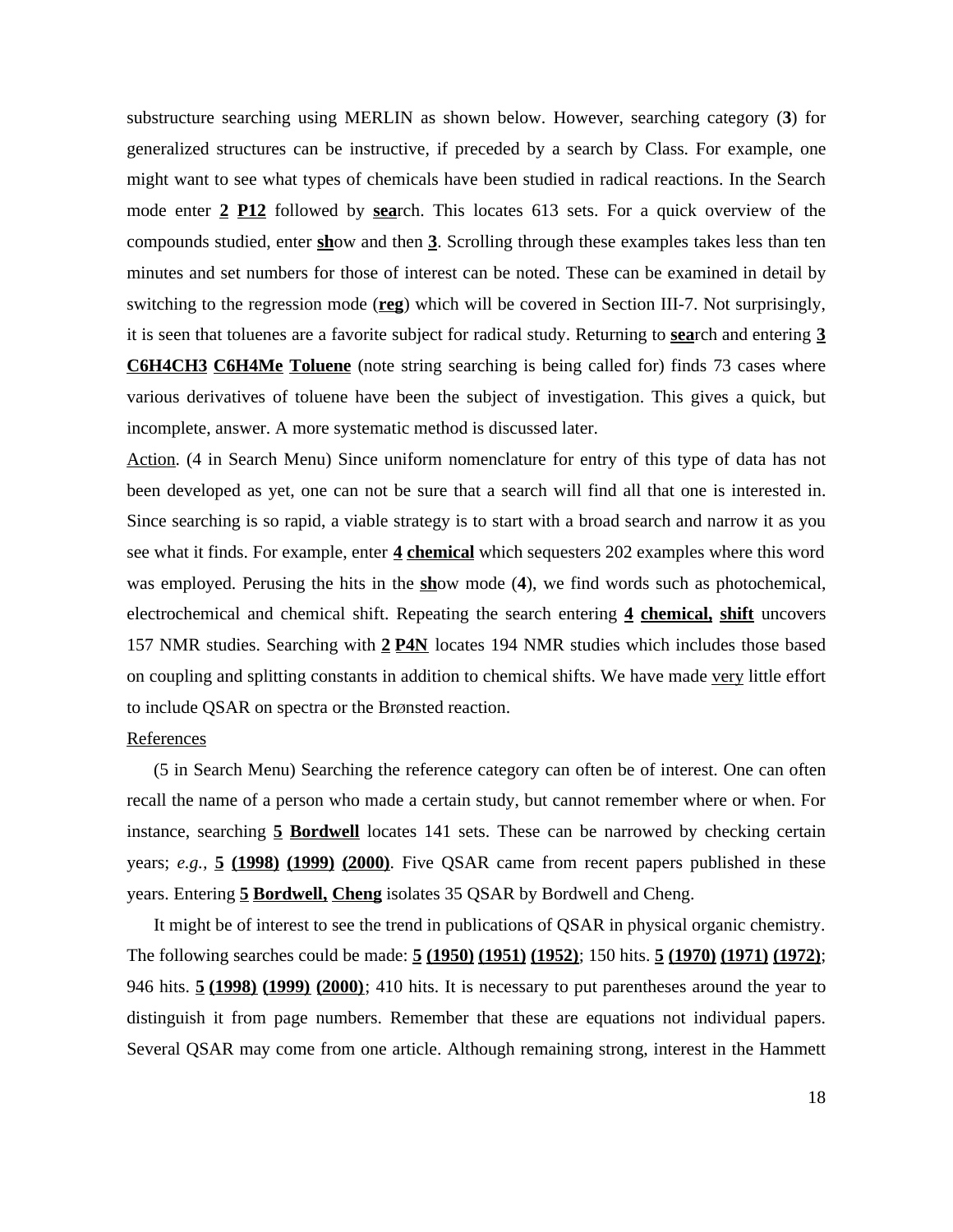type equations in the 90's seems to be subsiding. Publications in particular journals can be checked. **5 J.Am.Chem.Soc.** finds 1,775. Note that one should not leave spaces between the words in the title, but case is not important. From another point of view we can see where most publications occur by entering the following three searches in sequence:

# **5 not J.Chem.Soc. 5 not J.Org.Chem. 5 not J.Am.Chem.Soc.**

The hits decline as: 7162, 5983, and 4081. Thus out of 8,900 sets only about half have been published outside of these three journals. Entering **sh**ow followed by **5** one can scan the list of the less 'popular' journals where publications have appeared. Note that no space has been left between the abbreviations.

### Searching for Similar QSAR

One of the most important uses of the C-QSAR program comes *after* a new QSAR has been derived. The database can then be searched for comparable equations that may help validate the new one. For example, suppose that you have formulated a new QSAR for an aromatic nucleophilic substitution using the  $(S-)$  parameter with the resulting coefficient  $z = 2.7$ . Table 3 gives the Class for this type of reaction as P6N, and so you can search for similar equations by entering:

**2 P6N** which delivers 1,192 hits for nucleophilic substitutions, and then **16 2.6 < S- < 2.97** which narrows the sets of interest to 12.

The first command isolates all nucleophilic substitution reactions. The second finds those with  $\cdot$  in the range 2.6 to 2.97 (12 QSAR). Going to  $\overline{Sh}$  and listing with /sort =  $\overline{16}$  1  $\overline{3}$  4  $\overline{15}$  16 **18** followed by **S-** yields the following representative examples.

|     | System               | Compound                                  | Reagent            |      |
|-----|----------------------|-------------------------------------------|--------------------|------|
| -1. | $20^\circ$ Aqueous   | $X-CsHaOCO(CHa)aNMea$                     | Internal           | 2.60 |
| 2.  | 20° Methanol         | 2-p-nitrophenoxy-3- $NO2$ -5-S-thiophenes | piperidine         | 2.61 |
| 3.  | $20^{\circ}$ Aqueous | $\overline{X-C}_6H_4OCO(CH_2)_4NMe_2$     | Internal           | 2.65 |
| 4.  | 75° Benzene          | $6-X-2-NO_2-C_6H_3Cl$                     | piperidine         | 2.72 |
| 5.  | $20^{\circ}$ Benzene | 2-phenoxy-3- $NO2$ -5-X-Thiophenes        | $C_6H_5CH_2NH_2$   | 2.75 |
| 6.  | 50° Methanol         | 4-X-1-I-2-nitroiodobenzene                | $N_3$ <sup>-</sup> | 2.90 |
|     | 20° Methanol         | $2-Br-3-NO_2-5-X-thiophenes$              | piperidine         | 2.96 |

It is sometimes desirable in comparative QSAR to focus on equations with a specific number of terms with a limited number of variables. This can be illustrated with a search for all QSAR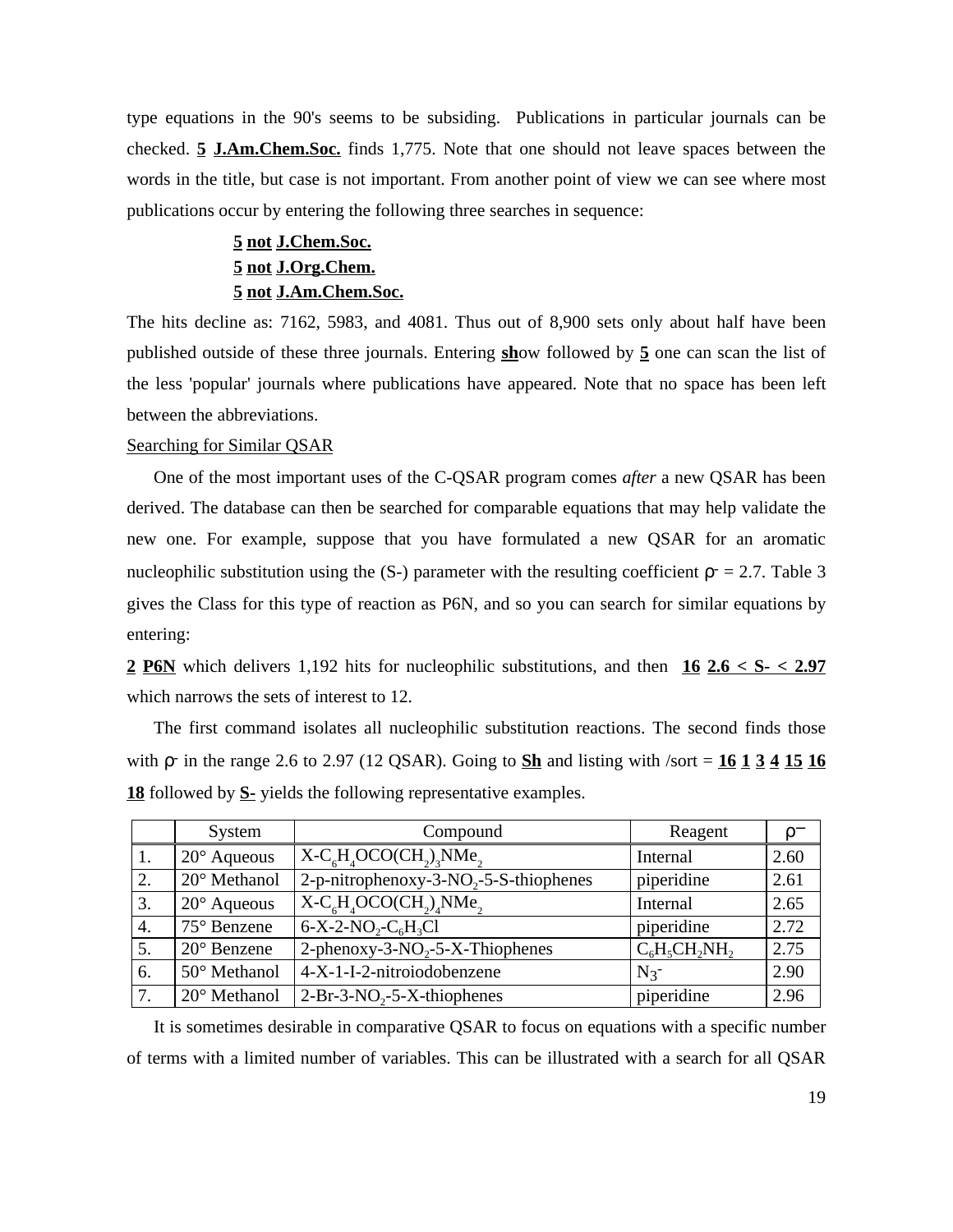containing only 3 terms, all of which are variations of .

| 1. 18 2 $lt>$ terms $lt;$ 4            | 219 hits |         |
|----------------------------------------|----------|---------|
| 2. 15 " $S''$ $S''$ $S''$              | 147 hits |         |
| 3. 15 not ES I MR D F B1 B5 ** 2 bilin |          | 32 hits |
| 4. $18 \text{ n} > 70$                 | 2 hits   |         |

The first search isolates all QSAR containing 3 terms. The second ensures that a term occurs at least once and the third that all QSAR which contain a term other than or nonlinear terms are eliminated. These generally are reactions involving two molecules in both of which substituents have been varied. It should be noted that until one obtains experience it is good practice to inspect search results at each step to see if ones expectations are being met. A good example of such a three term equation is the following: (set #4405)

 $2X-C_6H_4NH_2 + Y-C_6H_4CH_2CH_2OSO_2C_6H_4-Z$ 

$$
Y-C_6H_4(CH_2)_2NHC_6H_4-X + Z-C_6H_4SO_3^- + C_6H_4NH_3^+
$$
  
Log k<sub>2</sub> = -1.32(±.05) ,x - 0.13(±.01)  $\qquad$  ,y + 1.08(±.03) ,z - 3.93(±.01) (1)  
n = 80, r<sup>2</sup> = 0.992, s = 0.042, q<sup>2</sup> = 0.991

#### Source

This compartment contains the name of the person who actually entered the data, not the paper from which it came. Entering **6 Gao** uncovers 2,743 data sets entered by Hua Gao. Check

The name of the person who checked the entry is contained here. If it has not been checked 'unknown' is entered. Entering **7 not unknown** finds 862 have at present been checked by someone other than the person deriving the QSAR.

### Note, data and parameters

There is little or no value in searching these fields.

# Substituents

Information on the kinds of substituents that have been used in QSAR can be found in two ways. Common names can be employed or using SMILES (for those not familiar with the SMILES notation, see section VI). Searching on **11 CH3** locates 1,376 QSAR, **11 Me** finds 7,131 and **11 methyl** uncovers 86. Thus, out of 8,900 QSAR, 8,593 have a parent compound containing a methyl substituent. More complex structures can be isolated. **11 2-NH2 O-NH2** finds 82 QSAR with an amino group ortho to the functional group. **11 3,4,5-Cl 3,4,5-Cl3** locates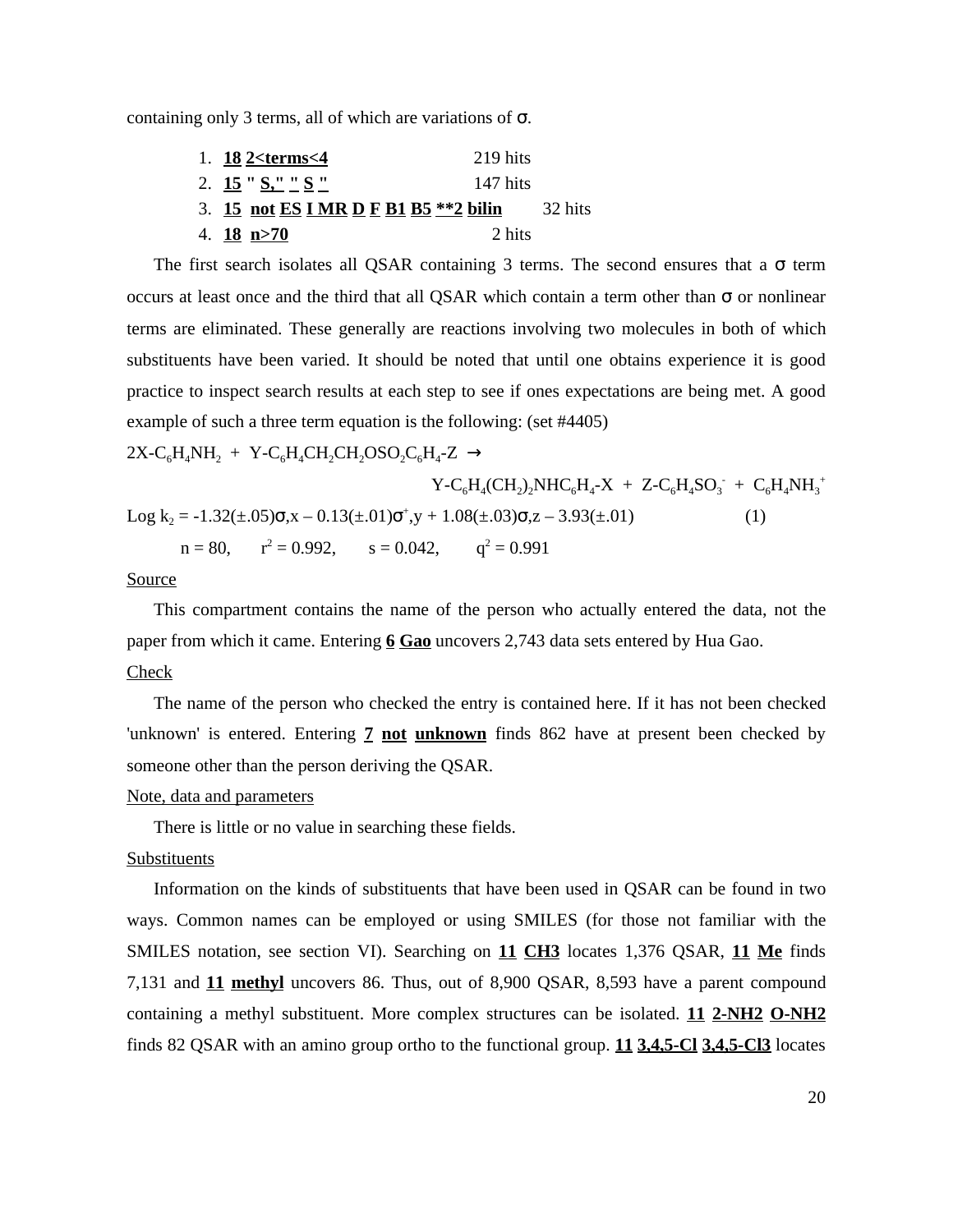### 9 QSAR; **11 CF3** uncovers 1,167; **11 SF5**, 9; **11 NHSO2Me**, 6.

The SMILES approach can locate more complex 'substituents'. From the search menu, enter **12** and then enter **thiophene** and its SMILES is presented and one is asked if editing is desired. Answer **Y**es. Now place an asterisk on positions of interest *e.g.,* (\*)clcccsl yields Going to the search mode and searching finds 38 QSAR. S \*

Our system contains the names and SMILES (53,647) for drugs and common chemicals. Again using **12** and entering **aspirin**, one obtains the SMILES and the 2-D structure. One can enter an asterisk in parenthesis at any point for a substituent.

One of the most important classes of data in the phys databank is that of pKa values and ionization constants. These have been entered as the authors reported them without trying to place them on a common scale. The following search illustrates the potential where one wants to find solutes whose aqueous pKa's fall between 10 and 12.

- 1. **15 pK** 1,736 hits
- 2. **15 not logK** 1,646 hits
- 3. **1 aqueous** 1,172 hits
- 4. **1 not %** 586 hits
- 5. **14 10<pma<12** 9 hits

The potential for calculating new pKa values is great. We have  $1997$   $_{\text{p}}$ ,  $1232$   $_{\text{M}}$ ,  $398$   $^{+}$ , 375  $\degree$  and 887  $\degree$  values. We have established that  $\mu$  can be used with  $\degree$  and  $\degree$ . The 565 pKa QSAR for the aqueous system can be expanded with these substituent constants. The first step isolates all pKa's, some of which have a different modifier than a. Step 2 then eliminates examples where pK is used as a dependent variable. Steps 3 and 4 isolate studies based in pure water and 5 illustrates how one can isolate compounds having pK's of values within a given range. The following examples illustrate the possibilities. Remember that each of the 9 hits is a QSAR that can be used to calculate many other values.





Searching for stronger acids we can change step 5 to  $\frac{14}{2}$  **2<pka<3** which isolates 15 examples among which are: X H N

X OCONHSO3Me

pKa range 1.53 to 2.22 pKa range 1.23 to 2.03

O COOH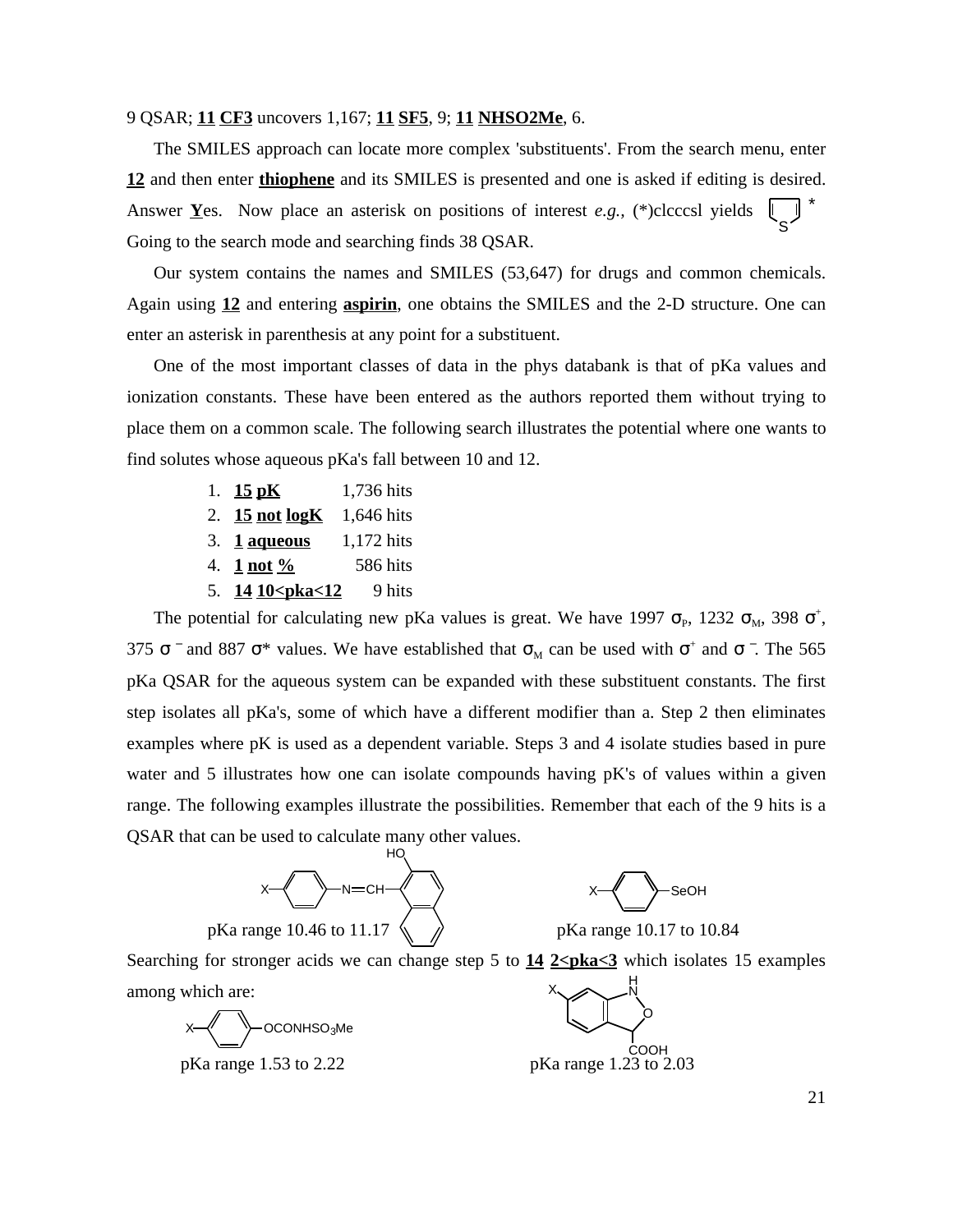By changing step 5 to  $\frac{14}{9 \leq p \leq 6}$  followed by  $\frac{18}{2} \cdot \frac{m}{10}$  sequesters 57 sets having eleven or more datapoints. Three examples are:



Of course one could search for any particular class of compound via the SMILES or the Merlin approach.

From the search mode enter **12** and in the projected line enter the SMILES for the structure of interest or if there is a common name enter that and the SMILES will be generated. Entering benzoic acid, it's 2-D structure is displayed. Moving to **sea**rch, we find 253 QSAR. To examine the solvent systems used move to **sh**ow and enter **1**, that will depict the wide variety of solvents that have been studied. Searching the bio section with pKa, we find 84 examples where pKa is the independent variable.

Now doing a MERLIN search, enter **13** and then the SMILES or compound name. This similarity search finds all examples where one or more H of the selected compounds has been substituted by another element. For example, **benzoic acid** finds 1,600 QSAR.

### **3. Browsing**

From the Main Menu, entering **4** returns the following table.

| 1. System    | 7. Check         |
|--------------|------------------|
| 2. Class     | 8. Note          |
| 3. Compound  |                  |
| 4. Action    | 10. Parameters   |
| 5. Reference | 11. Substituents |
| 6. Source    | 12. Smiles       |

**Table 6:** Browse Menu

By entering any of these code numbers all of the examples in the system will be listed exactly as they have been entered without (as yet) any kind of organization. It still can be useful for the beginner to become familiar with the terms that have been used, especially in the biological database. Ordinarily only categories 1, 3, 4 and possibly 5 are of interest to browse.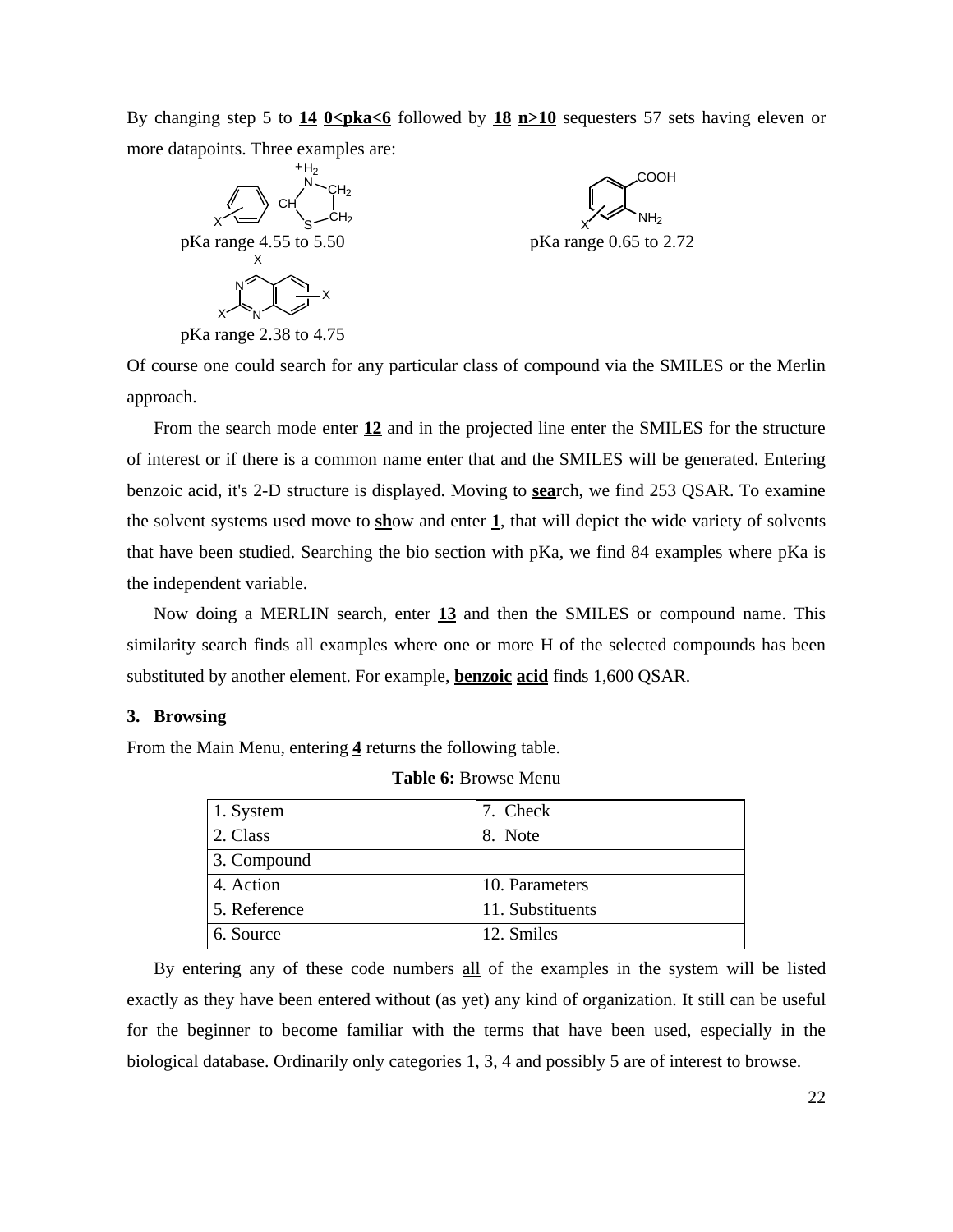# **4. Statistics**

| $\mathbf N$     | Number of datapoints                                        |
|-----------------|-------------------------------------------------------------|
| DF              | Degrees of freedom                                          |
| R               | Correlation coefficient                                     |
| R <sub>2</sub>  | Squared correlation coefficient                             |
| S.              | <b>Standard Deviation</b>                                   |
| SS <sub>1</sub> | Sum of squares about the mean of the dependent variable     |
| SS <sub>2</sub> | Sum of squares from the deviations from the regression line |
| $D+$            | Number of positive deviations from the QSAR                 |
| $D-$            | Number of negative deviations from the QSAR                 |
| Omit            | Number of datapoints omitted in deriving the QSAR           |
| Q <sub>2</sub>  | Indication of the quality of fit of the data                |

With each QSAR the following statistics are given:

Any of these fields can be searched, but only a few are normally of value. They are accessed by 18 of the Search Menu (none in Table 1). Checking the Phys data illustrates the useful searches. The command **18 n>20** in the search mode finds only 524 out of 8,900 QSAR that are based on 21 or more data points. **18 n>10** hits 2,166 sets and **18 n>4** locates 7,667 based on 5 or more compounds. Physical organic chemists have mostly been interested in establishing a value of for a reaction with a minimum of effort and hence often have not studied as many derivatives as those interested in Bio QSAR do. Normally one wants a minimum of 5 data points/variable with well spread parameter values. We have kept sets with 4 too, since they are better than nothing.

The quality of the correlations can be evaluated by means of the correlation coefficient r. Entering 18  $r > .90$  shows that 8,764 sets having correlation coefficients greater than 0.90. 18 r **>.95** yields 8,144 QSAR and **18 r >.99** finds 3,731. Quality can also be checked with respect to the standard deviation S. **18 S<.10** hits 4,618 QSAR with standard deviations less than 0.1 while **18 S< .20** makes 7,017 hits. Quality can also be analyzed in terms of the deviation of individual data points (Residuals, 19). A search with  $19 - .05 <$ dev $< .05$  hits only 1,217 examples where NO calculated value in the set deviates by more than  $\pm .05$  from the experimental value. This is a very stringent standard. Relaxing the standard to **±.2** finds 4,332 examples.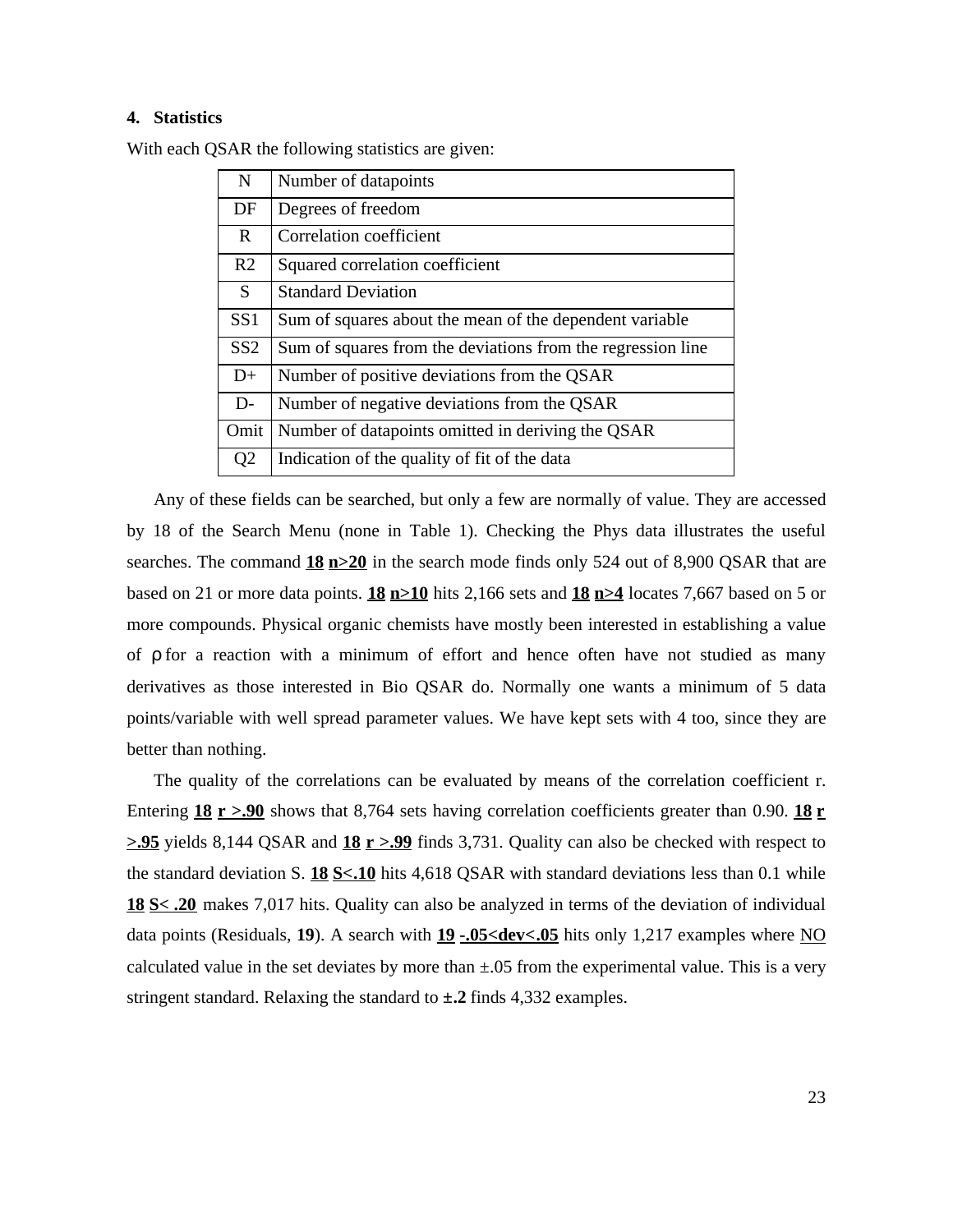### **5. Omitted Data Points**

In developing a QSAR the question is often raised as to when, if ever, one should withhold data points. We believe that there are several good reasons for doing so. Outliers may be pointing to a failure in the mathematical model; or they might result from an error in the method of calculation of the dependent variable; they can be the result of an experimental error or they can result from a side reaction. Whatever their source, it is extremely important that omitted points not be forgotten. Keeping them in the equation can distort QSAR meaning.

In our system, to omit a point it must be marked by an asterisk (starred) which is held with the data point so that it will not be forgotten. Moreover it becomes possible to make generalized studies of outliers. For example, entering from the Phys search mode **2 P12** collects all examples of radical reactions (613). Now entering **18 omit>0** isolates all QSAR with one or more starred data points (256). Moving to **sh**ow and entering **11** lists all substituents for each of these data sets along with the starred substituent. Now go to **sea** enter **bl** and add **2 P6N** followed by **18 omit>0**. This isolates 411 QSAR for nucleophilic substitution with one or more starred points.

Using the above approach any set of data can be rapidly surveyed to obtain an overview of the QSAR. For instance entering from the search mode **2 P5** isolates all miscellaneous reactions, at present 529 examples. Some of these can be re-classified. Moving to **sh**ow and entering **1 3 4 11 15 16 18** one can look over all that has been done without loading each individual set to examine the results. One can scroll through the output in half an hour. Note that beside each substituent, is the residual, that is, the difference between the observed and experimental value for the current stored equation. In this manner, the poorly behaved substituents for any type of reaction can be determined.

The following example 1 shows how exemplars for any type of parameter could be selected and example 2 illustrates how good examples of a particular type of reaction (in this case nucleophilic substitution) can be found.

| <b>Example 1</b> |                  | <b>Example 2</b> |  | <b>Example 3</b>  |            |                      |            |
|------------------|------------------|------------------|--|-------------------|------------|----------------------|------------|
| <u> 15</u>       | $S+$             | 1,928 hits       |  | <b>P6N</b>        | 1,192 hits | $15 S+$              | 1,928 hits |
| <u>18</u>        | n > 10           | 398 hits         |  | <u>18 n&gt;10</u> | 330 hits   | $18 \text{ } n > 15$ | 179 hits   |
| <u> 18</u>       | r > .98          | 198 hits         |  | 18 r > .98        | 330 hits   | 18 r > .91           | 2 hits     |
| <u>19</u>        | $-1 <$ dev $< 1$ | 20 hits          |  | omit $\leq 1$     | 330 hits   |                      |            |
|                  |                  |                  |  | $-1 <$ dev $< 1$  | 69 hits    |                      |            |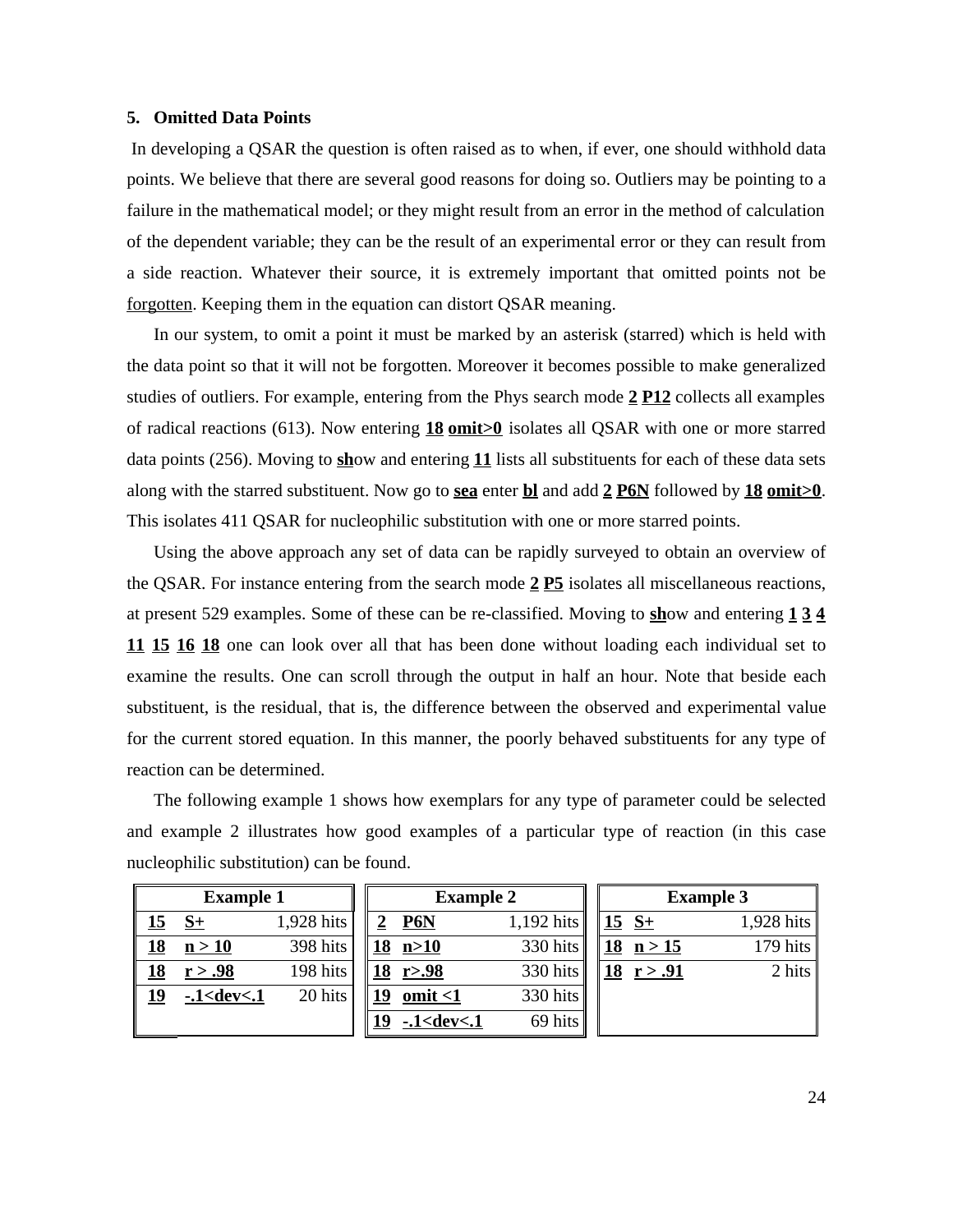### **6. SMILES**

Almost all structures in the databases are entered in the SMILES notation (section VI) so that any compound can be located via its SMILES or a common name. For example, to find QSAR which contain phenol, go to the search mode (from **reg**ression, enter **data** and then **sea**) in the Phys bank and then **12**. This returns a panel where one can enter either the SMILES (**clccccclO**) or **phenol**. Pressing **return** shows the structure of phenol. If it is correct press **n** if not press **y** for editing. Pressing **n** returns the program to the searching mode. Entering **sea** finds 340 sets that contain phenol. Normally this locates a set of phenols; however, sometimes phenol may be one of a miscellaneous set of compounds. Going to **sh**ow and entering **3** one sees a variety of examples other than all-phenol sets. Many of these sets can be removed by **3 not misc**. For more discussion of SMILES, see section VI and ref. 16 and 17.

To find more specific information on the phenol sets isolated now enter, for example, **2 P6E** to collect examples where phenol is involved in electrophilic substitution. **Sea**rching finds 21 examples. Moving to **sh**ow and entering 15 it is seen that 7 QSAR are based on  $\pm$ , 12 on and  $2$  on . Entering **4** (action) shows that 9 examples involve bromination, 7 iodination, 4 on chlorination, 2 on nitrosation.

Obtaining the SMILES structure by entering the name has serious shortcomings. For instance, entering p-chlorophenol yields the SMILES, but entering 4-chlorophenol fails. Using the name is very helpful with complex drugs or natural products where the SMILES takes time to write and where there is a standard name. Entering **Quinine** to get the SMILES and then searching, one set of data is found in the physical database that contains quinine.

From **sea**rch, enter **12** and then **strychnine**. Two data sets are found; move to **sh**ow and enter **5** from these the set numbers are found to be 881 and 886. Enter **reg** and then **load /d 886**. Entering **sum**mary lists key items in the data set.

| Dataset name: PHYS 886 |                            |                                                      |    |                |    |
|------------------------|----------------------------|------------------------------------------------------|----|----------------|----|
| Substituents:          | 42                         | Parameters:                                          | 4  | <b>SMILES:</b> | 42 |
| Active:                | 32                         | Starred:                                             | 10 | Inactive:      | 0  |
| System                 |                            | LOG P OCTANOL VS LOG P DIETHYL ETHER                 |    |                |    |
| Class                  | P14; Partitioning, binding |                                                      |    |                |    |
| Compound               | <b>H-ACCEPTOR SOLUTES</b>  |                                                      |    |                |    |
| Action                 | <b>EQUATION B</b>          |                                                      |    |                |    |
| Reference              |                            | LEO, A. HANSCH, C. J.ORG. CHEM. 36, 1539(1971) R1309 |    |                |    |
| Source                 | <b>LEO POMONA</b>          |                                                      |    |                |    |
| Check                  | <b>UNKNOWN</b>             |                                                      |    |                |    |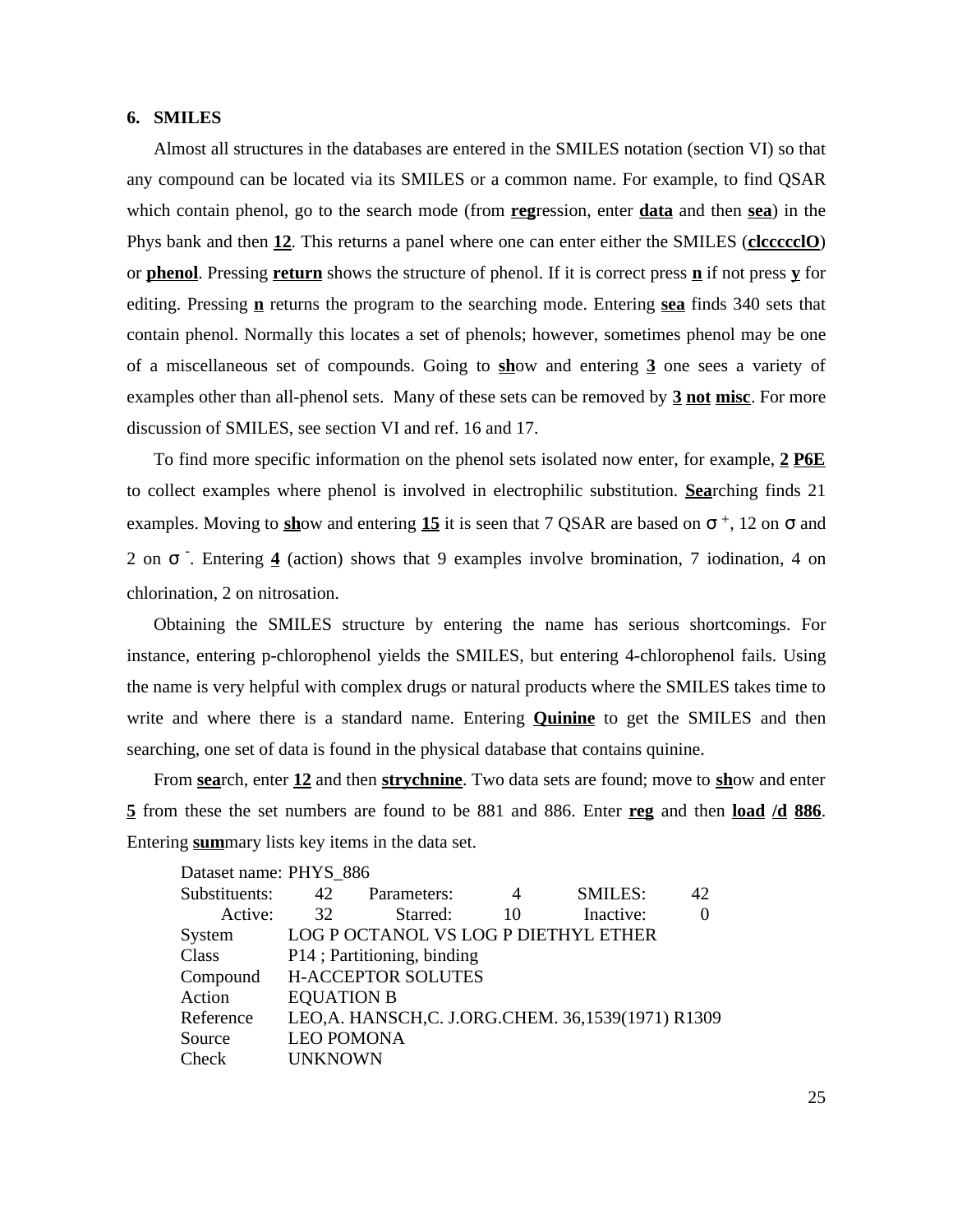| Date       | 2001 September 24         |
|------------|---------------------------|
| Parameters | YPRED DEV LP-ETHER LP-OCT |

Next enter **eq** /run which shows the stored equation.

qsar> eq /run

|            |                                                   | $LogP-ETHER = 1.142(0.128)LogP-Octanol - 1.070(0.122)$ |                                 |                              |
|------------|---------------------------------------------------|--------------------------------------------------------|---------------------------------|------------------------------|
| $DF = 30$  | $N = 32$ $R = 0.957$ $Q2 = 0.900$<br>$R2 = 0.916$ | $S = 0.326$                                            | $SS1 = 37.809$<br>$SS2 = 3.187$ | $DEV_+ = 20$<br>$DEV - = 12$ |
| ameters: . |                                                   |                                                        |                                 |                              |

**seep**arameters:

1 2 3 4 YPRED DEV LP-ETHER LP-OUT

To see the SMILES generated structures for the compounds of a data set enter **depict 1,** which depicts sequentially all of the compound structures as one presses **return** after each panel of 4 structures. The process can be stopped at any point by entering **q**. This can be very important in dealing with a large data set, say  $> 100$  compounds. To view any particular structure enter **depict** # (number of compound in set). To check all structures following compound 16 enter **depict 16 ,** To view all structures up to 16 enter **depict ,16**. To see those between 16 and 20 enter **depict 16,20**.

The following steps isolate all compounds containing a thiophene moiety:

- 1. **15 pKa** 1,592 hits
	-

2. **13 thiophene** 29 hits **13** calls for a MERLIN search





The range of structures for which pKa values have been determined is remarkable. The above examples are from studies in aqueous solution. In the last example, there were a variety of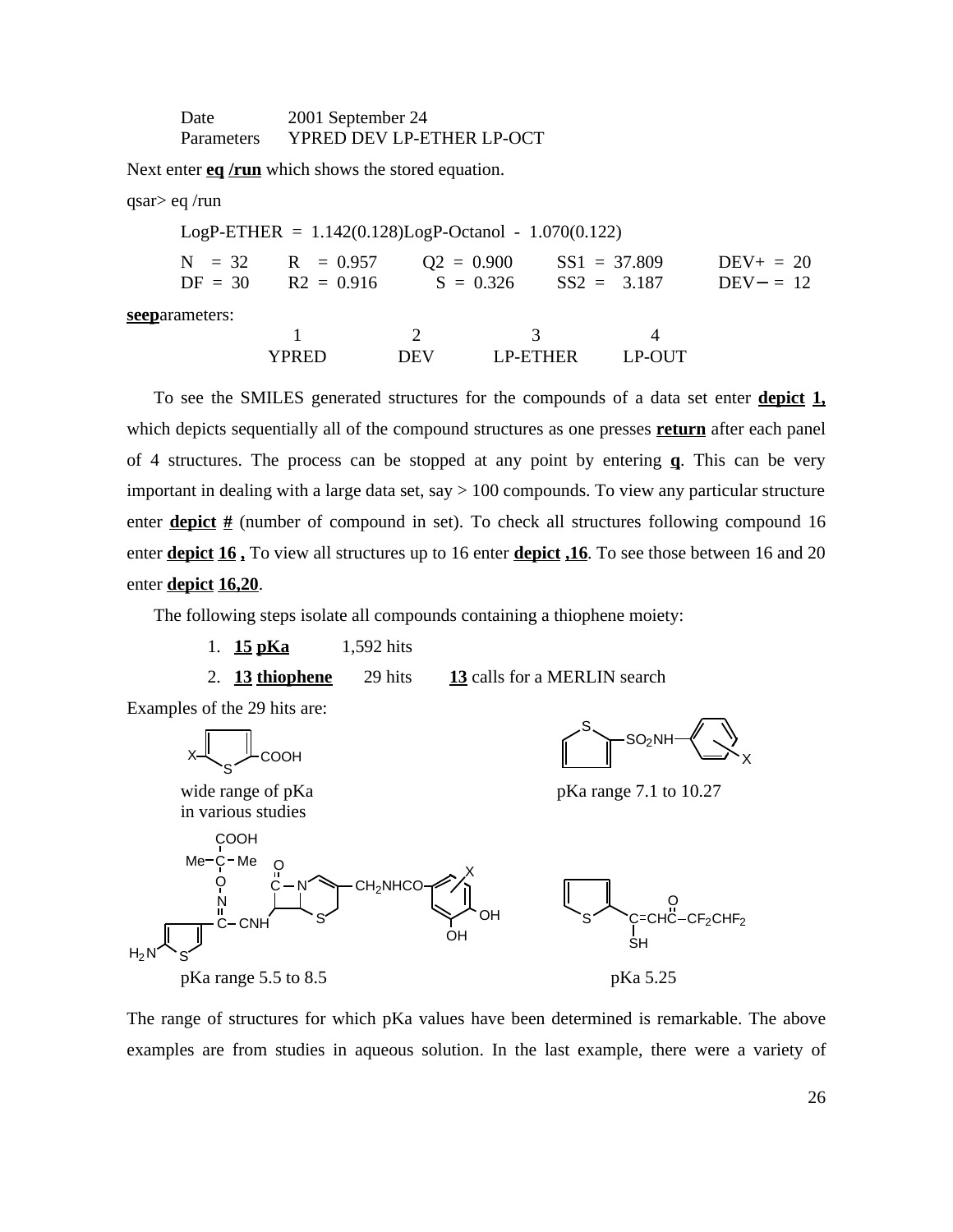substituents where thiophene is attached, but only one example with thiophene. Other examples of the use of MERLIN will be discussed.

# **7. MERLIN and SMARTS**

A good example of using MERLIN for searching would be finding the sets which contain the ethanolamine moiety. The SMILES entry is simple: NCCO, but if we wish the amine to be primary and the carbons to be 'hydrocarbon' (not carbonyl) the SMILES should be followed by this SMARTS: [N&H2][C&H][O&H]. SMARTS is just a scheme for putting inside brackets any restrictions on the bonding environment on any of the atoms in the SMILES. This search gives 169 hits when both bio and phys databases are searched. Some examples are:



If we allow the amine nitrogen to be secondary [N&H], the number of hits rises to 2,181. Some examples are:



Returning to the Phys database (**reg** then **data phys** then **sea**) we need to consider the subsection on miscellaneous reactions. Sequestering this group of QSAR by **2 P5** yields 529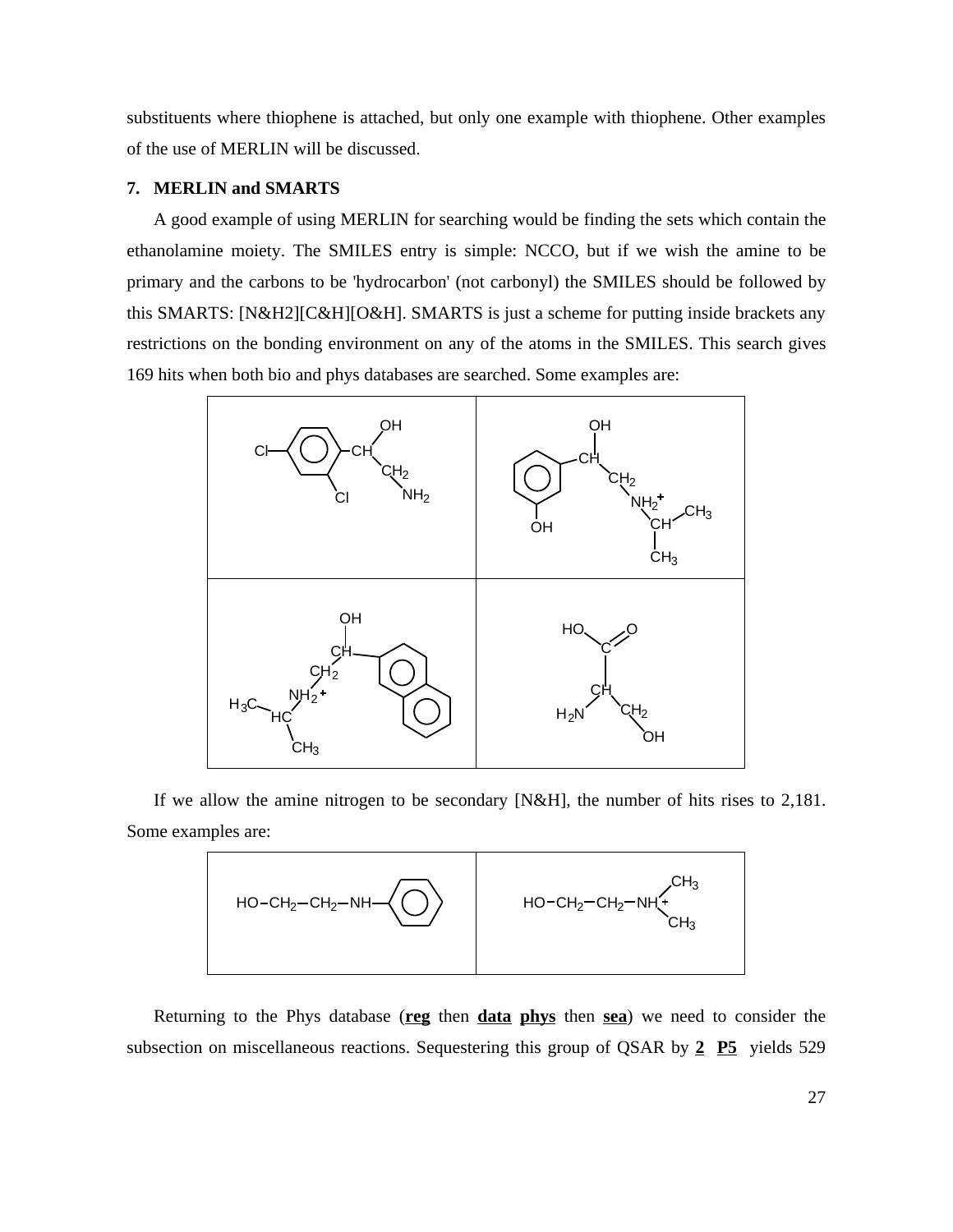QSAR. Of course, one could page through these by going to **sh**ow and entering **1 3 4 15 16 18** to see the unusual reactions. However, if one has a particular reaction in mind, the whole database can be string searched as follows:

| reaction name      | $#$ of hits) |                            |
|--------------------|--------------|----------------------------|
| <b>Diels</b>       | 44           | Diels-Alder reaction       |
| Friedel            | 3            | Friedel Craft reaction     |
| <b>Cyclization</b> | 38           |                            |
| <b>Mercuration</b> | 12           |                            |
| Salt               | 25           | salt formation             |
| <b>Alkyl</b>       | 32           | Alkylation                 |
| <b>Decomp</b>      | 111          | Decomposition              |
| <b>Wolf</b>        | 6            | Wolf-Kishner reduction     |
| <b>Dipole</b>      | 15           | Dipole moments             |
| <b>Decarboxyl</b>  | 27           | Decarboxylation            |
| <b>Racemi</b>      | 2            | Racemization reactions     |
| <b>Meerwein</b>    | 1            | Meerwein-Pondorf reduction |
| <b>Bromi</b>       | 268          | Reactions with bromine     |
| <b>Hydration</b>   | 53           | <b>Hydration reactions</b> |
|                    |              |                            |

# **8. Loading from 'Database Search' to 'Workspace'**

After a data set of interest has been found by means of the 'search' and 'show' modes, it can be examined in greater detail if transferred via its set number to the regression mode (modifying an old set or preparing a new one for actual regression analysis will be described later). This is done by entering **reg**ression from either the Bio or Phys database and for this and the following exercises transfer to the biological database with the entry **data bio** (password = press **return**) followed by **reg**. The screen prompt becomes **qsar**>. Entering **load /d 464** (set number) transfers the set to the workspace. Any data set can be viewed in the following ways by entering the indicated commands:

**Sum** Lists key items of data set

| System | Human                                                                                                                               |  |  |
|--------|-------------------------------------------------------------------------------------------------------------------------------------|--|--|
| Class  | B6H; Human                                                                                                                          |  |  |
|        | Compound X-2-amino-4-nitro benzenes                                                                                                 |  |  |
| Action | Sweet taste                                                                                                                         |  |  |
|        | Reference Blanksma, J.J.; Hoegen, D. Rec. Trav. Chim. Pays-Bas 65, 333, 1946. See<br>Hansch & Deutsch, <i>Nature</i> 211, 75, 1966. |  |  |
| Source | Hansch                                                                                                                              |  |  |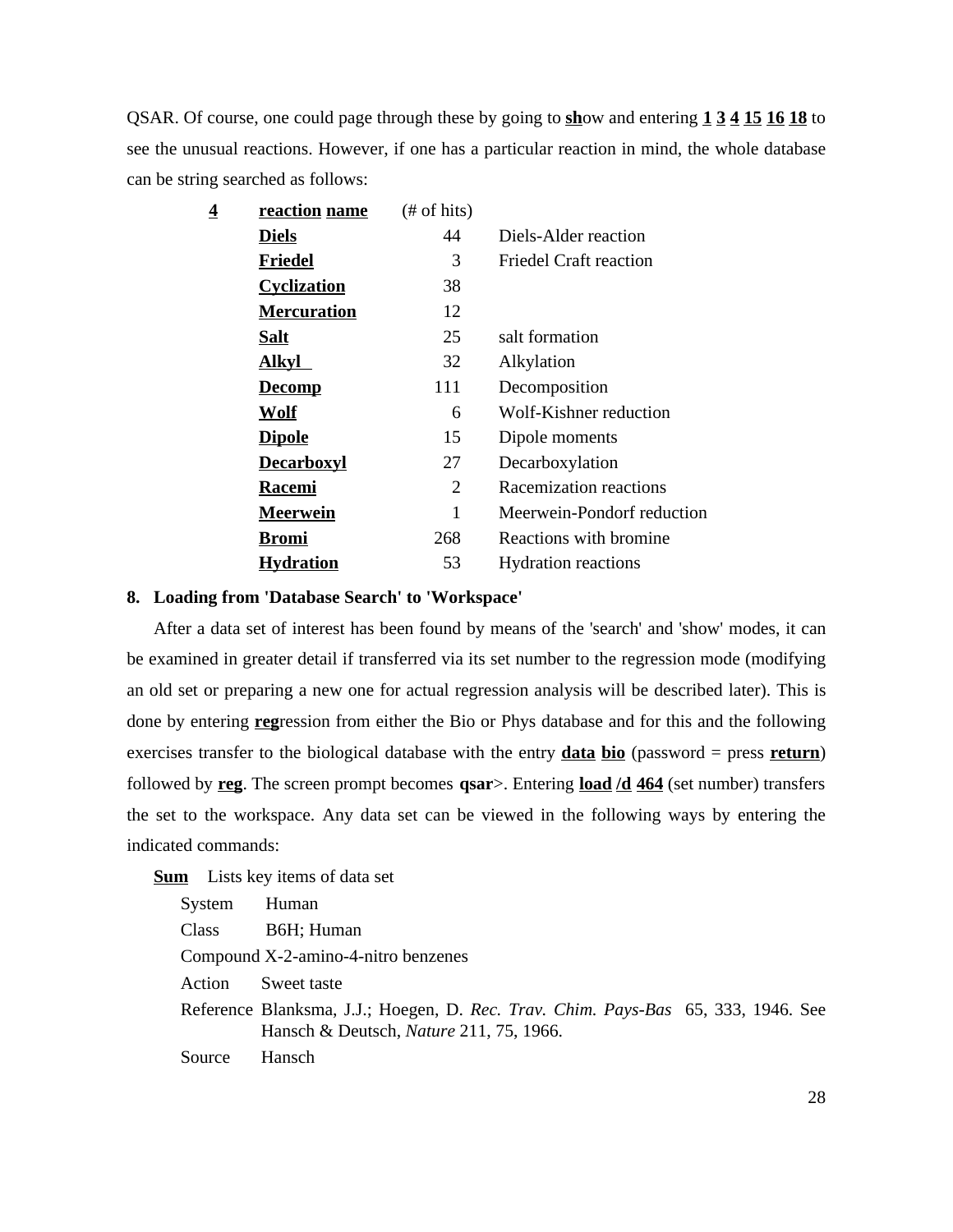| Check        | L. Zhang                                                                  |           |               |         |          |       |  |
|--------------|---------------------------------------------------------------------------|-----------|---------------|---------|----------|-------|--|
| <b>Seep</b>  | $log$ RBR $+$ Pi S ER PE Clog P                                           |           |               |         |          |       |  |
| <b>Seeeg</b> | $log RBR = -0.66(\pm 0.28)$ + 1.32( $\pm$ .24) Clog P – 0.07( $\pm$ 0.48) |           |               |         |          | (1)   |  |
|              | $n = 9$ $r^2 = 0.973$ $s = 0.132$                                         |           | $q^2 = 0.936$ |         |          |       |  |
| <b>Pred</b>  |                                                                           | $log$ RBR | Ypred         | Dev     | $S+$     | ClogP |  |
|              | H                                                                         | 1.60      | 1.592         | .008    | $\theta$ | 1.258 |  |
|              | $\mathbf{F}$                                                              | 1.60      | 1.833         | $-.233$ | $-.07$   | 1.405 |  |
|              | OMe                                                                       | 2.52      | 2.426         | .094    | $-.78$   | 1.498 |  |
|              | $OC_2H_5$                                                                 | 3.15      | 3.127         | .023    | $-.78$   | 2.027 |  |
|              | $OC_3H_7$                                                                 | 3.70      | 3.827         | $-.127$ | $-.78$   | 2.556 |  |
|              | C <sub>1</sub>                                                            | 2.60      | 2.575         | .025    | $-.11$   | 2.055 |  |
|              | Br                                                                        | 2.90      | 2.813         | .087    | .15      | 2.255 |  |
|              | I                                                                         | 3.10      | 3.104         | $-.004$ | .13      | 2.465 |  |
|              | Me                                                                        | 2.52      | 2.392         | .128    | $-.31$   | 1.707 |  |

In this research, 'RBR' represents the relative potency of the compounds in several test humans. 'Source' indicates who entered the data, 'check' indicates the name of the person checking the results. 'Parameters' shows all parameters considered in the study. 'Ypred' is the predicted value from the latest stored equation. 'Dev' is the difference between this figure and the observed value (item 3). The dependent variable is usually entered in position 3.

To see the SMILES generated structures for the compounds of a data set, enter **depict ,** which depicts sequentially all of the compound structures as one presses **return** after each panel of 4 structures. The process can be stopped at any point by entering **q**. This can be very important in dealing with a large data set, say > 100 compounds. To view any particular structure enter **depict #** (number of compound in set). To check all structures following compound 5, enter depict 5, to view all structures up to 9, enter **depict 9**. To see those between 3 and 8, enter **depict 3,8**.

### **D. Biological Database**

The biological database is more difficult to master than the Phys section. To get some feeling for this, think of the complexity of organic chemistry. One would not expect to quickly read through a textbook of organic reactions and then start to develop a new synthesis for quinine. To study the interface between chemistry and biology, one needs all of the chemistry and biology that one can master over a number of years. We believe that our system will greatly expedite the process.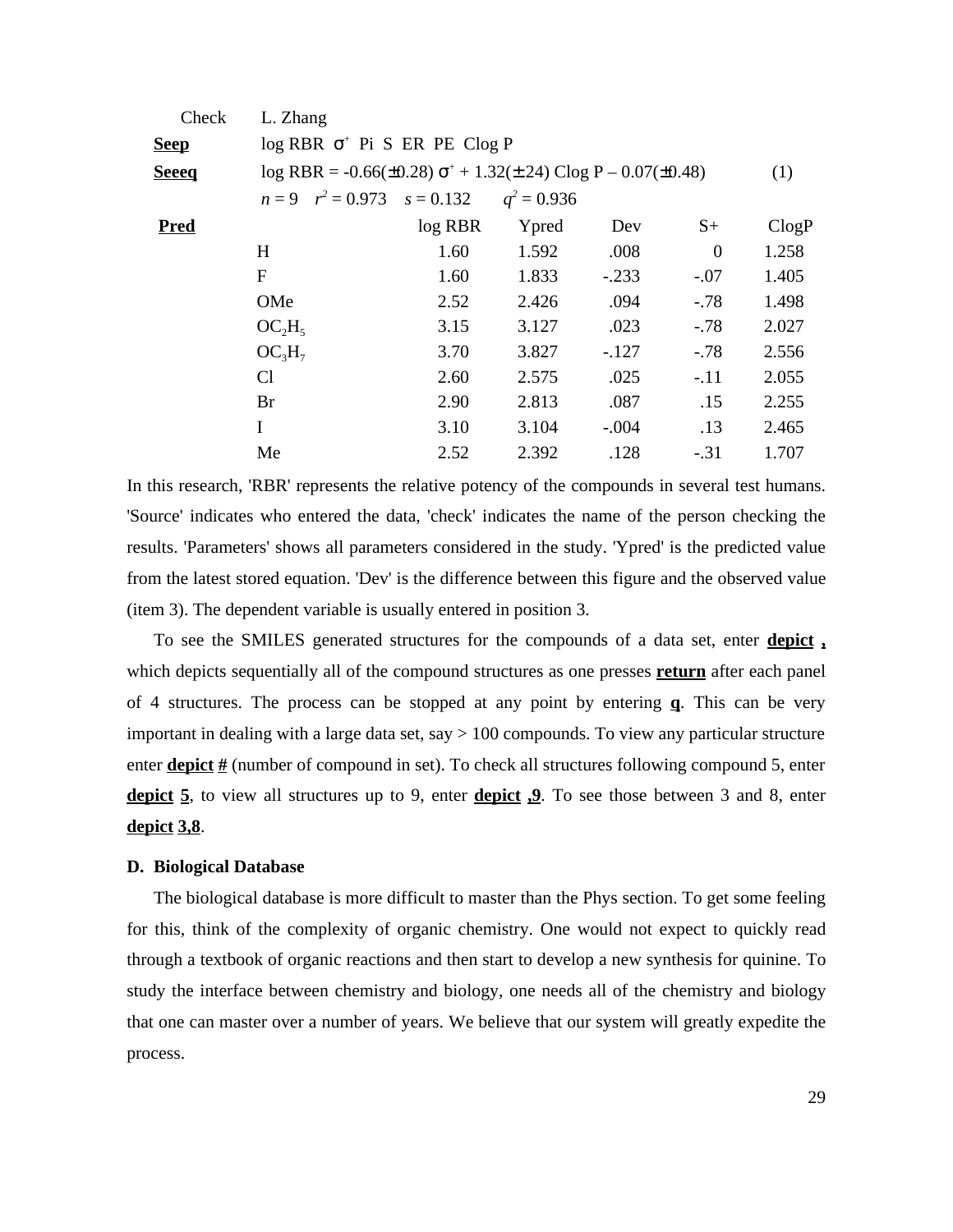Our database of 8,900 Bio QSAR can now be used as a chem-bioinformatics system for developing a science of chemical-biological interactions. We believe that as it grows, it will help to minimize redundant research and provide new leads via the study of familiar chemicals. An important aspect of the bio database is that it contains many complex structures of drugs for which SMILES and synonyms have been entered even though they may not appear in a QSAR. There are 151,400 SMILES and 50,290 common names which, upon entry, yield the SMILES.

To access the bio database from the \$ prompt, enter **QSAR** then **data bio** and on request for password press **return**. As in case of the physical database the Main Menu is displayed.

### **1. Browsing**

The inexperienced user can use the 'Browse' feature in the biological database to even better advantage than in the physical database to become acquainted with its contents. In the Main Menu, entering **4** displays the Browse Menu. As an example, in browsing the 'system' you might find 'cat' as an item of interest. The items in 'system' have not been alphabetized, and there might be several studies of cats that may be of interest. One can search by entering **1 " cat "**, which returns the display:

| cat     | muscle tibialis cat                                                  | aortic ring of cat                   |
|---------|----------------------------------------------------------------------|--------------------------------------|
| gut cat | cat intestine                                                        | phosphodiesterase III from cat heart |
|         | liver extract cat muscle tibialis anterior cat cat papillary muscles |                                      |

Entering **1 sea** lists all of the 8,900 systems that have been studied. Paging through a few thousand gives an idea of what all has been studied. The more sophisticated work has high set numbers.

### **2. Searching**

String searching the 'system' field (1) in this database can be of more value than it was for the physical database. Field 1 does not have standardized information, but use of 'Class' (2) can increase its utility. For instance, entering **data** then **sea** followed by **2 B4B** yields 814 sets relating to bacteria. Moving to the **sh**ow mode, one can quickly page through these sets by entering **1** to survey just what kind of microorganisms have been studied. Or entering **3** gives the types of compounds that can also be quickly scanned. Entering **1 3** yields both. Such a survey of all of the work on bacteria can be made in less than 30 minutes. It would take days in the library or on line. Returning to **sea**rch and entering **bl** then (blanking out aureus and entering) **1 aureus**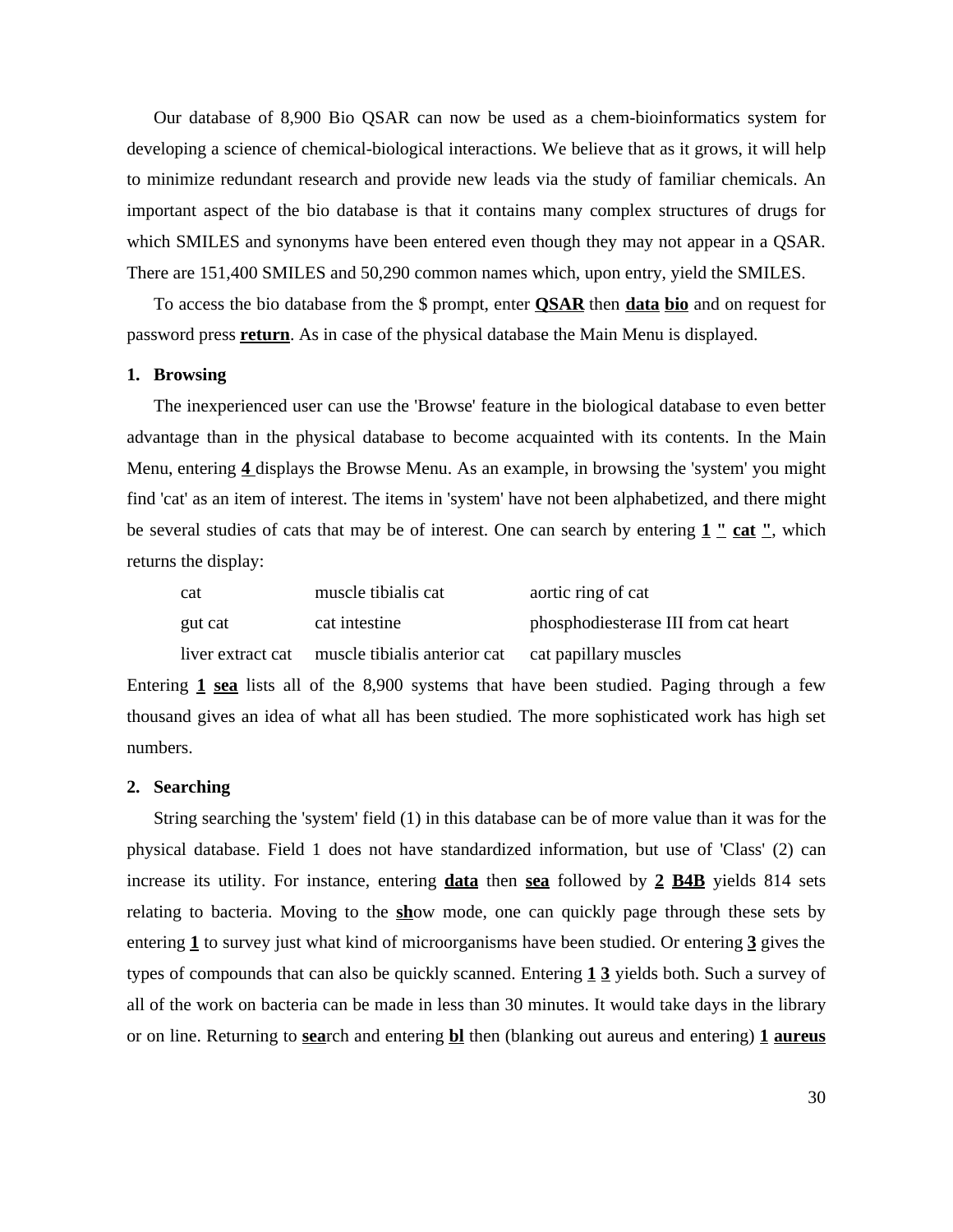makes 153 hits most of which are for *S. aureus* and *A. aureus*. Now entering **15 not logP PI RM** eliminates all QSAR with hydrophobic terms, leaving 23 examples. These are of special interest since hydrophobicity is so often a factor in Bio QSAR. Entering **bl 2** removes the last command. Now entering **15 " S** locates 10 QSAR with various sigma terms. Going to **sh**ow and entering **/sort=16 1 3 4 15,18** and **" S** on the prompt, displays the QSAR in order of increasing value of (coefficient with ).

Combining 'system' and 'class' in searching can also be effective in other ways. Searching with  $1 \cdot$  **rat** " results in 1,000 hits but includes studies on, for example, 'oxidase monamine liver rat'. If only whole animal studies are of interest, this can be narrowed by entering **2 B6A**, which reduces the hits to 221. Reversing the order in this last search gives the same result. Sometimes the purpose of a search is to look for similarities that cross 'class boundaries' and the search is broadened rather than narrowed. For example, one might want to look for similarities in equations dealing with the enzymes oxidoreductase, the organelle microsome, and whole animals. This search **2** followed by **B2A B3B** and **B6A** to yield 1,594. Now we could isolate QSAR containing a <sup>+</sup> term for comparative analysis by  $15 S<sub>+</sub>$  to find 128 cases. Next move to **sh**ow and enter **/sort=16 1 3 4 15 16 18** and follow this with **S+** on the prompt.

Searching on biological activity presents problems, because there are innumerable ways in which biological activities have been defined. We have not yet attempted to systematically define searchable terms. Still, searching this field can be helpful. For example, moving to **sea** and using **4 metab** finds 27 examples where the authors referred to their work as metabolism. Of course, there are hundreds of examples of such studies that have been referred to in other ways: dealkylation, hydroxylation, hydrolysis, etc. Some examples are:

- **4 bind** 1,321 hits for binding of chemicals to various bio systems
- **4 uncoup** 43 hits for uncoupling of oxidative phosphoralation
- **4 Biocon.** 37 hits for bioconcentration in various ways
- **4 Glutath** 17 hits in which glutathione was employed
- **1 Glutath** 30 hits including glutathione transferase
- **4 Inflam** 18 hits on anti-inflammatory agents
- **1 Cycloox** 61 hits on cyclooxygenase 1 and 2
- **1 HIV** 218 hits on human immunodeficiency virus
- **4 Mutag** 44 hits on mutagenesis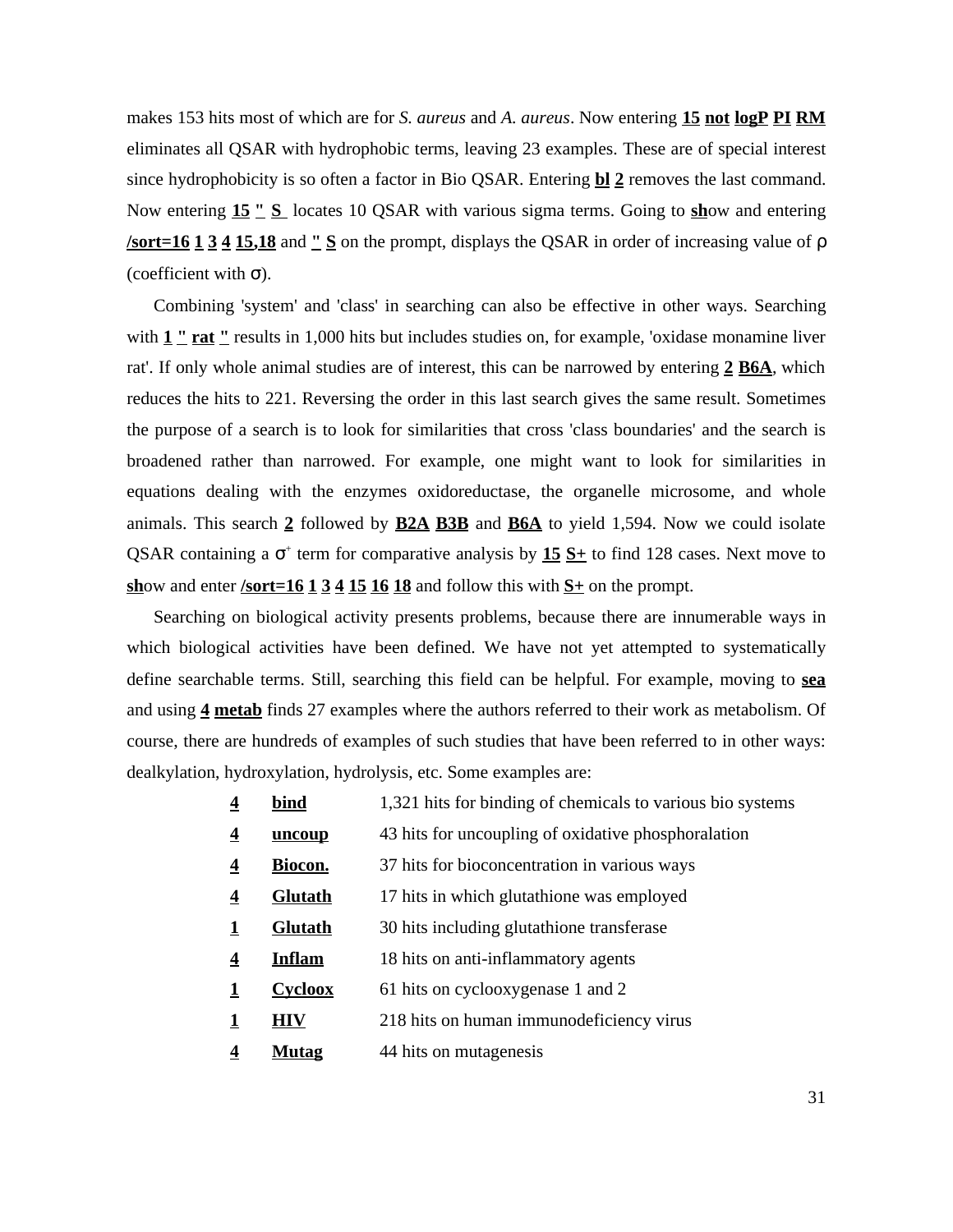Combined searches of the 'parameter' category can be fruitful. The following set of commands can be used to look for patterns in electronic and hydrophobic effects in various biological systems:

|    | 15 | logP                                    | 5,038 hits |
|----|----|-----------------------------------------|------------|
|    | 15 | <u>not <math>logP'</math> **2 bilin</u> | 3,476 hits |
| 3. | 15 | " $S''''''S''''$                        | 298 hits   |

Note that log P also isolates sets based on ClogP via string searching. The second command removes a few sets based on log P from systems other than octanol or instances where P' is the distribution coefficient for sets of partially ionized compounds. It also removes QSAR nonlinear in log  $P^{**2}$ , which indicates a squared term and bilin a bilinear QSAR which makes for easier first time comparisons. Step 3 isolates QSAR based on simple terms (*i.e.*, not  $^+$ ,  $^-$ ,  $*$  or E<sub>s</sub>). Now moving to **sh**ow, two types of comparisons can be made. These are mostly QSAR linear in log P. First, ordering on (S) we find a group of antitumor agents of the aniline mustard type  $X-C_6H_4N(CH_2CH_2Y)_2$  with of about -2 to -1.5 and a small generally negative slope with log P. The crucial factor for reactivity of these agents with DNA is the electron density on N. Set 1780 for the enzymatic acylation of  $X-C_6H_4-NH_2$  which is dependent on the electron density on  $NH_2$ has a of  $-2.1$ . At  $\sim 0.3$  to 0.5 we find examples of uncoupling of oxidative phosphorylation in mitochondria. The dependence of biological activity on and comparison with examples from physical organic chemistry has been reviewed.<sup>7, 9a</sup> Ordering on log P yields a more complex picture.

Another example might be to check the bio system for possible oxidation of anilines that would likely be associated with  $+$  as follows:

1. **12 aniline** 143 hits 2. **15 S+** 16 hits 3. **16 -10<S+<0** 12 hits 4. **2 B2A** 8 hits

Most of the 16 examples involve oxidoreductases (B2A) with, possibly, radical mechanisms. <sup>8</sup>

Comparing a new QSAR with those in hand is more easily done with the Bio data where we have often been able to standardize the dependent variable log 1/C. Except when marked as log 1/C , C refers to molar concentration needed to produce a standard reaction in a standard time.

The following is illustrative.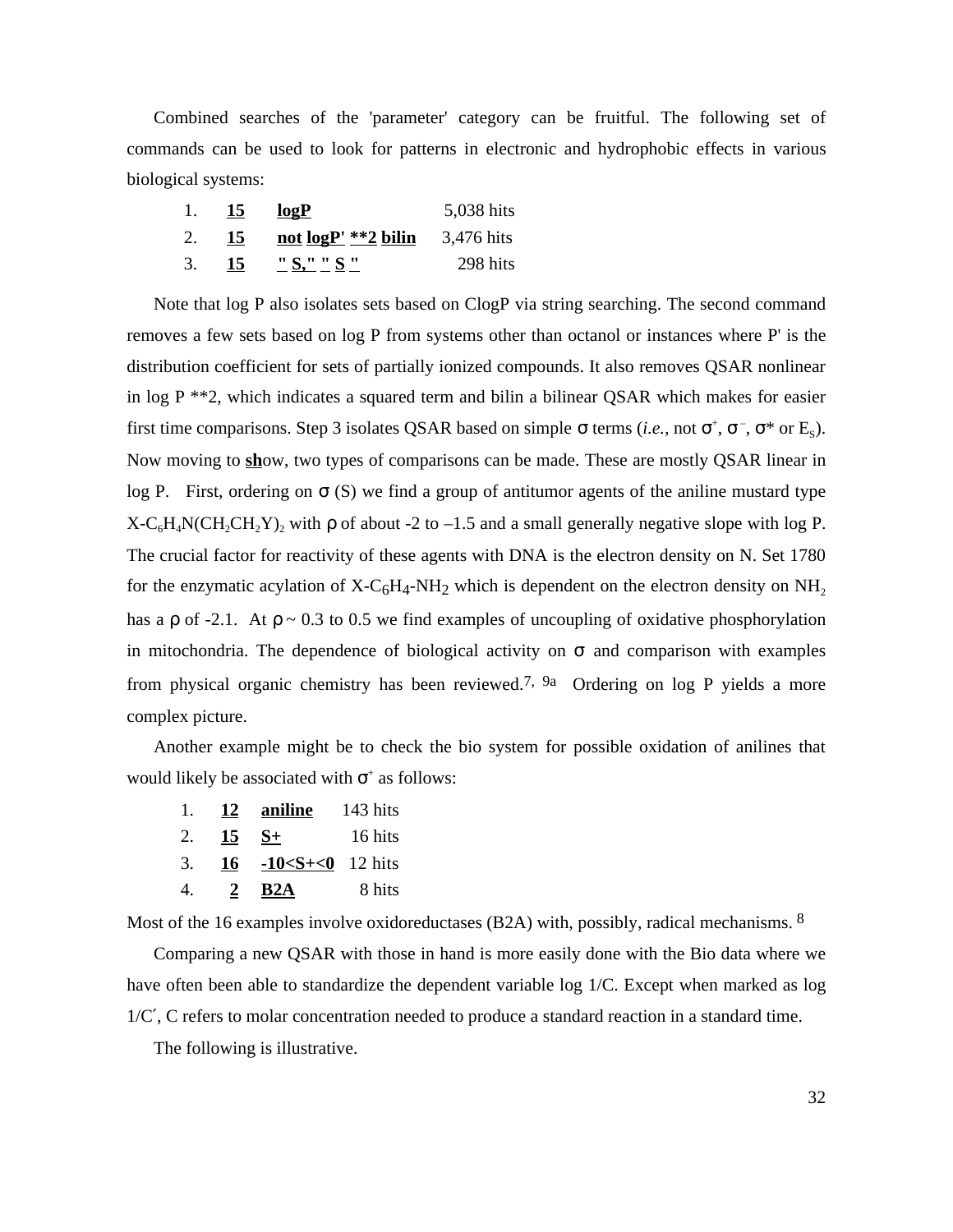| 1. |    | $15 \frac{\text{''}}{\text{log }1/\text{C}}$         | 5,618 hits |
|----|----|------------------------------------------------------|------------|
| 2. |    | $15$ not **2 bilin                                   | 4,195 hits |
| 3. | 15 | <u>not " S</u>                                       | 3,213 hits |
| 4. |    | 15 not Es B1 B5 MR Pi Pka I D                        | 1,571 hits |
| 5. |    | $16$ .7 <logp<.9< td=""><td>347 hits</td></logp<.9<> | 347 hits   |
| 6. |    | $16 \quad 0 < \text{const} < 0.5$                    | 48 hits    |
| 7. | 3  | not misc                                             | 37 hits    |

The first step insures that all dependent variables are uniform (*i.e.,* eliminates log 1/C'). The second eliminates all nonlinear QSAR. Step 3 removes all equations with any kind of term. Step 4 removes QSAR having any of the indicated independent variables. 5 selects only those with slopes between 0.7 and 0.9 and 6 insures the constant term lies between 0.0 and 0.5. The last step removes QSAR based on sets of miscellaneous compounds.

Some examples are:

| $I_{50}$ chloroplasts by X-C <sub>6</sub> H <sub>4</sub> NHCOCH(CH <sub>3</sub> ),              | set 223  |
|-------------------------------------------------------------------------------------------------|----------|
| Inh. cholinesterase from electric eel by FCH <sub>2</sub> COOR                                  | set 493  |
| Inh. potassium uptake of liver mitochondria by $X-C6H4COOCH2N(C2H5)$ ,                          | set 880  |
| $I_{50}$ of Na <sup>+</sup> -k <sup>+</sup> in mouse brain synaptosomes by CH <sub>3</sub> COOR | set 3251 |

Now looking for examples 1000 times more potent we can change step 6 to **3<const<3.5** and isolate 176 examples such as:  $\sim$ <sup>OH</sup>

$$
I_{50}
$$
 Human polymorphonuclear leukocytes by 
$$
C_{H_2NH-C_6H_4-X}
$$
 set 5160 set 5160 set 5160 set 5160 set 5160 set 5160 set 5160 set 5160 set 5160 set 5160 set 5160 set 5160 set 5160 set 5160 set 5160 set 5160 set 5160 set 5160 set 5160 set 5160 set 5160 set 5160 set 5160 set 5160 set 5160 set 5160 set 5160 set 5160 set 5160 set 5160 set 5160 set 5160 set 5160 set 5160 set 5160 set 5160 set 5160 set 5160 set 5160 set 5160 set 5160 set 5160 set 5160 set 5160 set 5160 set 5160 set 5160 set 5160 set 5160 set 5160 set 5160 set 5160 set 5160 set 5160 set 5160 set 5160 set 5160 set 5160 set 5160 set 5160 set 5160 set 5160 set 5160 set 5160 set 5160 set 5160 set 5160 set 5160 set 5160 set 5160 set 5160 set 5160 set 5160 set 5160 set 5160 set 5160 set 5160 set 5160 set 5160 set 5160 set 5160 set 5160 set 5160 set 5160 set 5160 set 5160 set 5160 set 5160 set 5160 set 5160 set 5160 set 5160 set 5160 set 5160 set 5160 set 5160 set 5160 set 5160 set 5160 set 5160 set 5160 set 5160 set 5160 set 5160 set 5160 set 5160 set 5160 set 5160 set 5160 set 5160 set 5160 set 5160 set 5160 set 5160 set 5160 set 5160 set 5160 set 5160 set 5160 set 5160 set

Increase in nerve membrane potential by 20mV in mollusk buccal ganglion by salicylates. set 411

MIC of eimera tenella in leghorn cockerels by  $\circ \prec \rightarrow \prec \prec \prec \prec$  set 5073 The above examples of model mining illustrate how simple examples can be found. One could of course focus a search by placing all sorts of limitations on the search engine. One might study cells and whole animals by entering **2 B4** and **2 B6A**. This garners 3,101 QSAR. Now the following steps might be of interest: N HN A<br>C<br>C<br>V<br>V<br>X<br>X<br>X<br>X<br>X<br>X<br>X<br>X<br>X<br>X<br>X<br>X<br>X<br>x<br>X<br>X<br>X O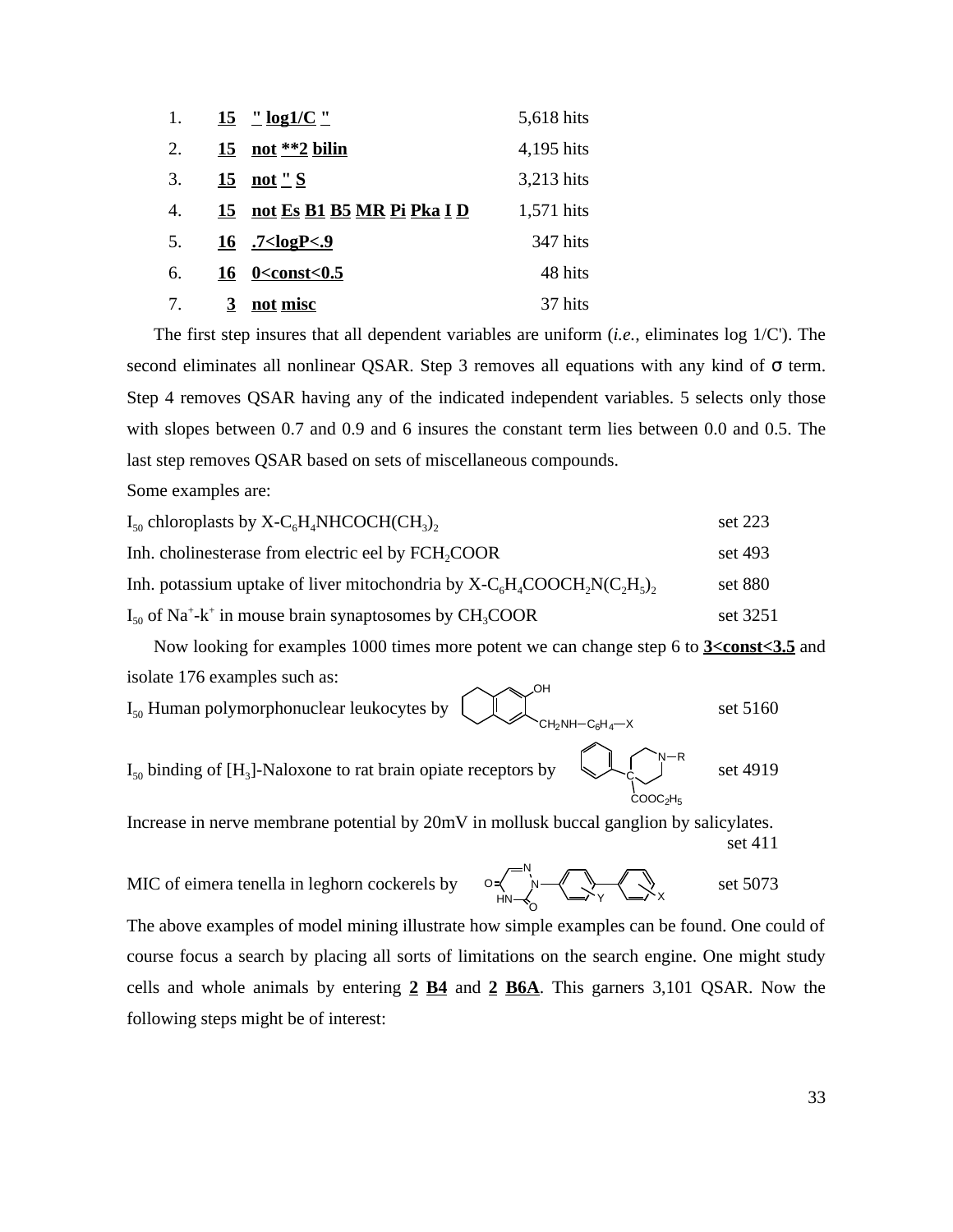| 1. | <u> 15</u> | $\frac{11}{2}$ log1/C $\frac{11}{2}$                                                                          | $2,613$ sets                                                 |
|----|------------|---------------------------------------------------------------------------------------------------------------|--------------------------------------------------------------|
| 2. | 15         | not **2 bilin                                                                                                 | 1,862 sets                                                   |
| 3. | <u> 15</u> | logP                                                                                                          | $1,098$ sets                                                 |
| 4. | 15         | <u>"S," "S "</u>                                                                                              | 95 sets – isolates only QSAR containing a<br>term            |
| 5. | <u>16</u>  | $7$ <logp<1< td=""><td><math>8 \text{ sets} - \log P</math> terms in the range 0.7 to 1.0 ant.</td></logp<1<> | $8 \text{ sets} - \log P$ terms in the range 0.7 to 1.0 ant. |
| 6. | <u> 16</u> | $.8<$ " S," " S "<1.5                                                                                         | $4 \text{ sets} - a$ term in the range 0.8 to 1.5            |

*I50 displacement of [3H] bremazocine from opioid receptor from guinea pig brain by* set 5068

$$
\bigotimes_{X \subseteq \bigcup_{i=1}^{n} (Y)CH_{2}C-\text{N-CH}_{2} - \text{CH}_{3}} \bigotimes_{CH_{3}} N \bigotimes_{CH_{3}} N \bigotimes_{CH_{3}} N \bigotimes_{CH_{3}} N \bigotimes_{CH_{3}} N \bigotimes_{CH_{3}} N \bigotimes_{CH_{3}} N \bigotimes_{CH_{3}} N \bigotimes_{CH_{3}} N \bigotimes_{CH_{3}} N \bigotimes_{CH_{3}} N \bigotimes_{CH_{3}} N \bigotimes_{CH_{3}} N \bigotimes_{CH_{3}} N \bigotimes_{CH_{3}} N \bigotimes_{CH_{3}} N \bigotimes_{CH_{3}} N \bigotimes_{CH_{3}} N \bigotimes_{CH_{3}} N \bigotimes_{CH_{3}} N \bigotimes_{CH_{3}} N \bigotimes_{CH_{3}} N \bigotimes_{CH_{3}} N \bigotimes_{CH_{3}} N \bigotimes_{CH_{3}} N \bigotimes_{CH_{3}} N \bigotimes_{CH_{3}} N \bigotimes_{CH_{3}} N \bigotimes_{CH_{3}} N \bigotimes_{CH_{3}} N \bigotimes_{CH_{3}} N \bigotimes_{CH_{3}} N \bigotimes_{CH_{3}} N \bigotimes_{CH_{3}} N \bigotimes_{CH_{3}} N \bigotimes_{CH_{3}} N \bigotimes_{CH_{3}} N \bigotimes_{CH_{3}} N \bigotimes_{CH_{3}} N \bigotimes_{CH_{3}} N \bigotimes_{CH_{3}} N \bigotimes_{CH_{3}} N \bigotimes_{CH_{3}} N \bigotimes_{CH_{3}} N \bigotimes_{CH_{3}} N \bigotimes_{CH_{3}} N \bigotimes_{CH_{3}} N \bigotimes_{CH_{3}} N \bigotimes_{CH_{3}} N \bigotimes_{CH_{3}} N \bigotimes_{CH_{3}} N \bigotimes_{CH_{3}} N \bigotimes_{CH_{3}} N \bigotimes_{CH_{3}} N \bigotimes_{CH_{3}} N \bigotimes_{CH_{3}} N \bigotimes_{CH_{3}} N \bigotimes_{CH_{3}} N \bigotimes_{CH_{3}} N \bigotimes_{CH_{3}} N \bigotimes_{CH_{3}} N \bigotimes_{CH_{3}} N \bigotimes_{CH_{3}} N \bigotimes_{CH_{3}} N \bigotimes_{CH_{3}} N \bigotimes_{CH_{3}} N \bigotimes_{CH_{3}} N \bigotimes_{CH_{3}} N \bigotimes_{CH_{3}} N \bigotimes_{CH_{3}} N \bigotimes_{CH_{3}} N \bigotimes_{CH
$$

 $I_{50}$  antinociceptive activity of the above compounds in mice set 5069  $\log 1/C = 0.73(\pm 0.26) \text{Clog P} + 0.88(\pm 0.46)$   $_X + 2.92(\pm 1.01)$  (3)

$$
n = 11
$$
,  $r^2 = 0.889$ ,  $s = 0.212$ ,  $q^2 = 0.809$  1 outlier

The same sets of rather complex chemicals yield rather similar QSAR for two different systems. The largest difference being in the intercepts and the negative MR term. The guinea pig system is about ten times more sensitive. Small changes in the linker unit (Y) do not appear to be especially important. Another search for more complex QSAR the activity of which might be dependent on radicals is the following:

| $15$ $logP$             | 5,038 sets |
|-------------------------|------------|
| 15 not $**2$ bilin      | 3,566 sets |
| $15 S+$                 | $103$ sets |
| 16 .6 $\leq$ 02P $<$ 1  | 18 sets    |
| 16 $-2 < S + < 0$       | 10 sets    |
| $\circ$ of interest and |            |

Two examples of interest are:

*I*<sub>50</sub> sheep vesicle prostaglandin cycloxygenase by phenols set 1593  $log 1/C = -1.71(\pm 0.25)^{+} + 0.69(\pm 0.12)Clog P + 1.80(\pm 0.32)$  (4)

 $n = 25$ ,  $r^2 = 0.933$ ,  $s = 0.186$ ,  $q^2 = 0.911$ 

We have often found  $+$  to correlate radical reactions.<sup>8</sup>

*Acetyltransferase of acyl group from p-nitrophenyl acetate to X—C6H4NH<sup>2</sup>* set 1431

 $\log V_{\text{max}}/K_{\text{m}} = -1.25(\pm 0.46)$  +  $+ 0.89(\pm 0.46) \log P + 0.65(\pm 0.31) \text{Es}_3 + 1.3(\pm 0.74)$  (5)

 $n = 10$ ,  $r^2 = 0.907$ ,  $s = 0.243$ ,  $q^2 = 0.787$ 

34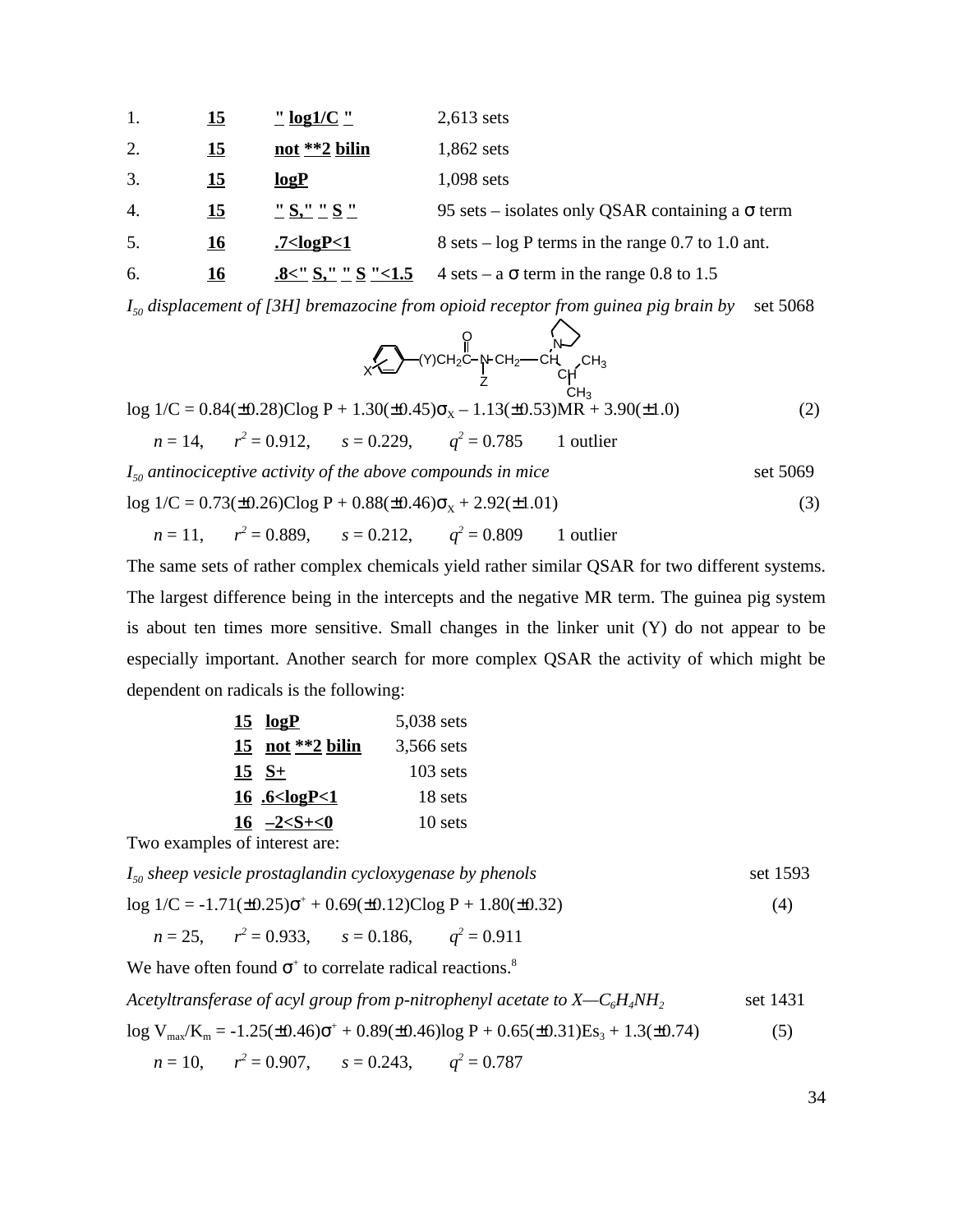In equation 4, <sup>+</sup> suggests a reaction whereby anilines are converted to phenoxyl radicals. In eq. 5 increase in the electron density on  $NH_2$  makes it a more potent reagent for displacing the  $\overline{O}$ -C<sub>6</sub>H<sub>4</sub>NO<sub>2</sub> moiety.

### **3. Comparing New QSAR**

One of the most important uses of the searching capabilities of C-QSAR, one which will become of increasing value as the database grows, is that of finding QSAR that might be similar to one from current research. Range searching is useful in saving time inspecting the findings; however, it must be used with care since one does not normally know just how close two coefficients or intercepts (const) must be before one might consider the underlying mechanisms to be the same. To start with a simple example, assume we have just formulated a new equation linear in log P with no other terms except the intercept (const). If the slope of our equation were 0.8 and the intercept 1.7 we might select a comparative group of QSAR as follows:

| 1. $15$ | logP                               | 5,038 hits |
|---------|------------------------------------|------------|
|         |                                    | 3,299 hits |
| 3.15    | not logP' **2 bilin                | 2,256 hits |
| 4. 16   | <u>7<logp<.9< u=""></logp<.9<></u> | 444 hits   |
|         | 5. $16 \t 1.5 < const < 2$         | 73 hits    |

Command 2 assures us that all sets have the same dependent variable where C is the molar concentration of chemical producing a standard end point. Under these conditions we can compare intercepts if the slopes are essentially the same.

One might expect to find a rather uniform set of compounds and actions for the 73 QSAR. But, moving to **sh**ow and perusing the catch with **1 3 4** reveals a variety of chemicals engaged in a variety of actions. We would term these nonspecific because of the low value of the intercept. An intercept of 2 says that when  $P = 1$  (log  $P = 0$ ) a  $10^{-2}$  molar concentration of chemical produces the standard response. For comparison isopropanol has a log P of 0.05. Returning to **sea**rch and **bl**anking command 5, then replacing it with **16 4<const<10** and **sea**rching finds only 51 examples with intercepts above 4. These are for rather complex chemicals (compared to alcohols) and the activity would not be considered nonspecific.

The major difference between the parameters of the physical and biological QSAR is the importance of the hydrophobic terms log P and Pi. Out of 8,900 bio QSAR, 4,378 (49%) contain such terms.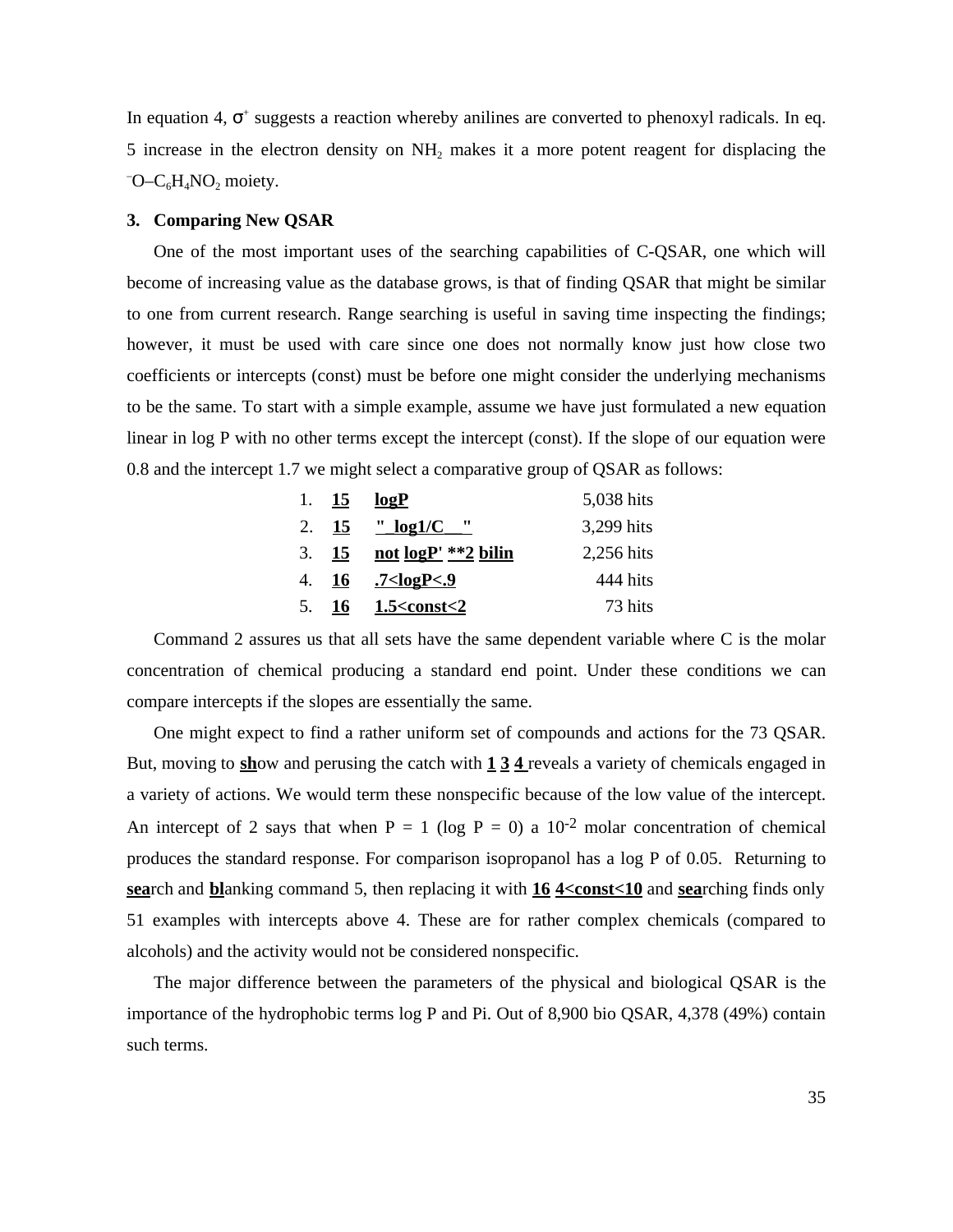|                        | QSAR with<br>hydrophobic terms<br>(log P or PI) | Total QSAR in<br>class | Percentage |
|------------------------|-------------------------------------------------|------------------------|------------|
| Enzymes                | 1999                                            | 3983                   | 51%        |
| Receptors              | 733                                             | 1665                   | 44%        |
| Organelles             | 319                                             | 433                    | 70%        |
| Cells                  | 1755                                            | 2497                   | 73.7%      |
| Organs                 | 672                                             | 1008                   | 66.7%      |
| <b>Whole Organisms</b> | 1135                                            | 1418                   | 80%        |

Considering the five major categories the following disposition is found.

As might be expected, enzymes have rather hydrophilic terms and whole organisms have the most hydrophobic. In the last few years we have found a great increase in studies with more or less purified receptors. We now have 1,665 such QSARs of which only 44% have hydrophobic terms. Electronic terms (including HOMO and LUMO) appear in 2,067 and the steric parameters Es, B1, B5 and L appear in 2,167. Clearly hydrophobic terms are most important. Of course our means for defining steric effects is limited. We have recently reviewed QSAR lacking positive hydrophobic terms.<sup>9</sup>

There is much still to be learned about the role of hydrophobicity in the design of greater selectivity in bioactive compounds and less toxicity in industrial chemicals. The principle of minimal hydrophobicity in drug design<sup>13</sup> is obviously important for bioavailability, and one must always be alert for the presence or absence of hydrophobic interactions. Sometimes compounds participating in electrophilic reactions with cells or whole organisms do not display a hydrophobic effect,<sup>9</sup> but the reason for this is not always clear at present. Compounds that appear to react with DNA seem to fall in this class.

Searching for studies of a particular drug or similar chemicals is illustrated in the following table. The database contains over 52,500 common chemical names as well as official names of drugs currently on the market or discontinued, or interesting, but not yet on the market. Table 7 shows the results of both SMILES or MERLIN searches on a variety of compounds. For SMILES based search enter **12** from the **sea**rch mode and for MERLIN enter **13**.

|             | hits |               |                    | hits |  |
|-------------|------|---------------|--------------------|------|--|
| Mescaline   | 5    | <b>SMILES</b> | Testosterone       | 21   |  |
| Mescaline   | 22   | <b>MERLIN</b> | Testosterone       | 41   |  |
| Epinephrine | 14   | <b>SMILES</b> | Phenoxyacetic Acid |      |  |
|             |      |               | тарис 1            |      |  |

**Table 7**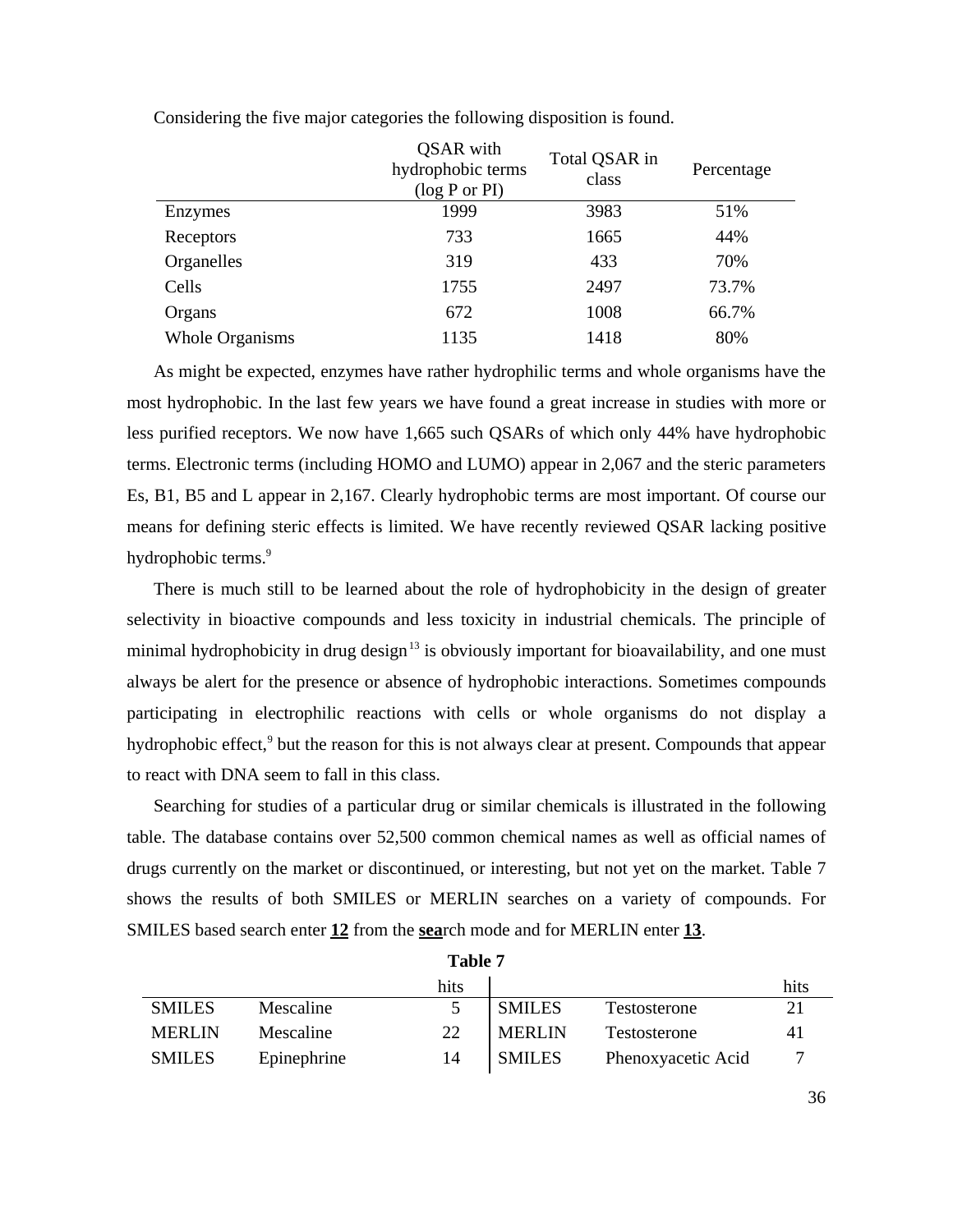| <b>MERLIN</b> | Epinephrine                                                                                                                                                               | 21    | <b>MERLIN</b> | Phenoxyacetic Acid | 69             |
|---------------|---------------------------------------------------------------------------------------------------------------------------------------------------------------------------|-------|---------------|--------------------|----------------|
| <b>SMILES</b> | Naproxen                                                                                                                                                                  | 9     | <b>SMILES</b> | Isoniazid          | $\overline{4}$ |
| <b>MERLIN</b> | Naproxen                                                                                                                                                                  | 10    | <b>MERLIN</b> | Isoniazid          | 15             |
| <b>SMILES</b> | Methotrexate                                                                                                                                                              | 13    | <b>SMILES</b> | Adamantane         | $\overline{0}$ |
| <b>MERLIN</b> | Methotrexate                                                                                                                                                              | 15    | <b>MERLIN</b> | Adamantane         | 81             |
| <b>MERLIN</b> | [Pt]                                                                                                                                                                      | 6     | <b>SMILES</b> | Glucose            | 5              |
| <b>MERLIN</b> | [Se]                                                                                                                                                                      | 19    | <b>MERLIN</b> | Glucose            | 39             |
| <b>MERLIN</b> | [Fe]                                                                                                                                                                      | 5     | <b>SMILES</b> | Cortisone          | 13             |
| <b>MERLIN</b> | [P]                                                                                                                                                                       | 265   | <b>MERLIN</b> | Cortisone          | 13             |
| <b>MERLIN</b> | $[S] % \begin{center} \includegraphics[width=0.9\columnwidth]{figures/fig_1a} \caption{The image shows the number of times of the two times.} \label{fig:2} \end{center}$ | 2,587 |               |                    |                |

In the examples of Pt, Fe, Se, P and S only a MERLIN type search is possible since no QSAR have been reported for the bare elements. This yields all compounds that contain such an element. It is interesting that adamantine itself has never been tested, but after the discovery of the antiviral activity of aminoadamantane there was a wild flurry of testing derivatives of adamantine or using it as a substituent. In the case of cortisone it was surprising to find no 'similar' compounds. The large number of hits with phenoxyacetic acid is due to the great interest in these chemicals as weed killers. In fact QSAR was developed out of interest in this class of chemicals.<sup>10</sup>

The same approach can be used with CMR or any other parameter. There are 1,292 QSAR with CMR terms of which 190 have CMR<sup>2</sup> terms. Of the 190, 55 have positive CMR<sup>2</sup> terms and 135 have a corresponding negative CMR term. That is, the shape of curve is that of an inverted parabola. The search used to uncover this information is as follows:

| 1. | 15 CMR**2                                             | 190 hits    |
|----|-------------------------------------------------------|-------------|
| 2. | 16 0 <cmr**2<10< th=""><th>148 hits</th></cmr**2<10<> | 148 hits    |
| 3. | <b>15 CMR</b>                                         | $1292$ hits |
| 4. | 16-10 <cmr<0< th=""><th>734 hits</th></cmr<0<>        | 734 hits    |

We have taken the result of step 4 to imply that an allosteric reaction is occurring between ligand and receptor. That is, at first interaction between ligand and receptor decreases as CMR increases, but then at an inversion point as CMR continues to increase activity turns around and increases.<sup>2</sup> Clearly a change in mechanism has occurred. We assume this to be the result of change in shape of the receptor.<sup>31</sup> We have a few examples where such inverted parabolas are found with Clog P or molar volume, but most occur with CMR. The data must be plotted to be sure that the inversion point is well defined.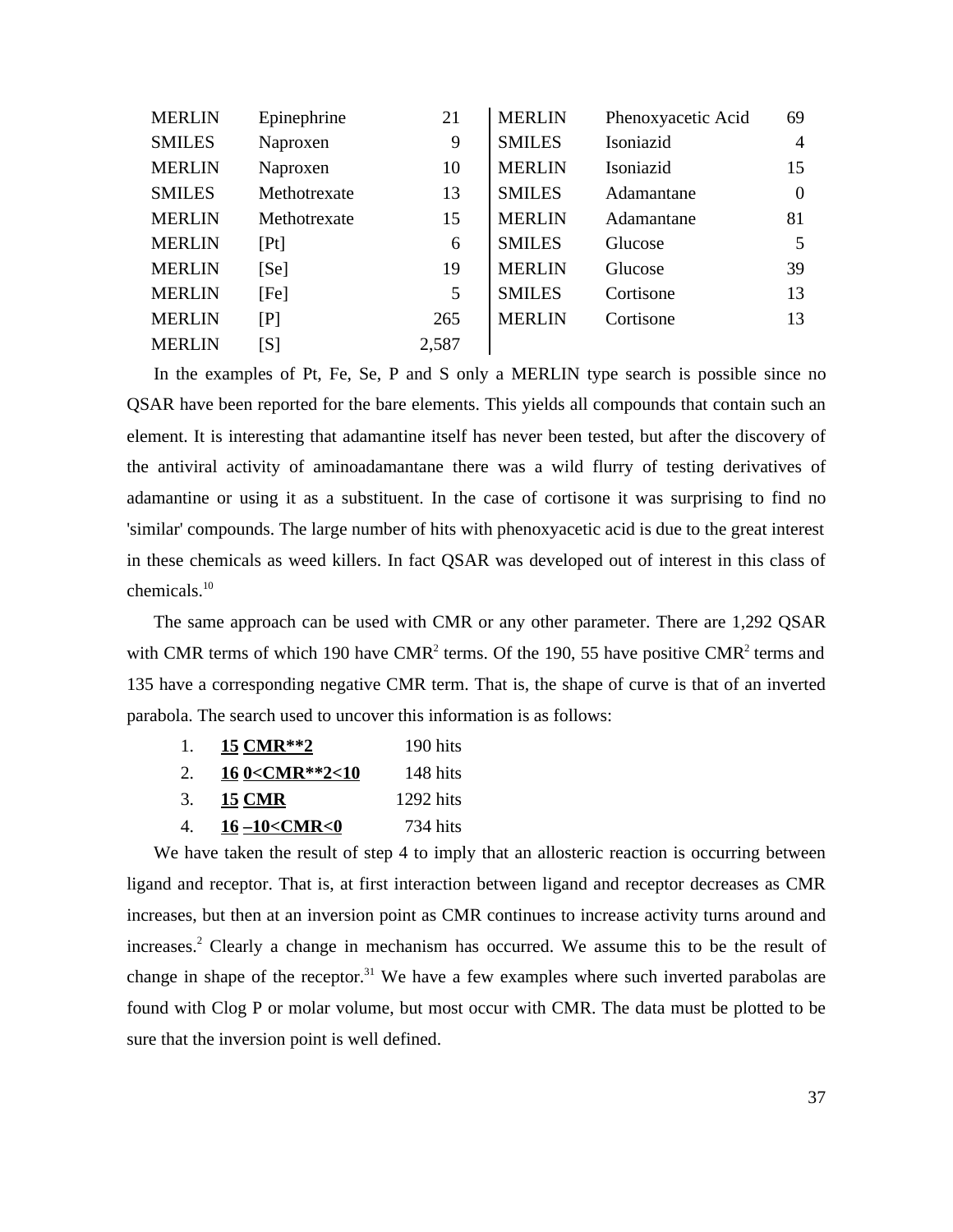Pauling and Pressman<sup>11</sup> and Agin, *et al.*,<sup>12</sup> first used molar refractivity in attempts to rationalize biological processes, although the concept of bond polarizability had been used for many years to help understand simple chemical reactions. We use the following definition:

$$
MR = (n^2 - 1 / n^2 + 2) \frac{MW}{d}
$$

Where n is the refractive index, MW is the molecular weight and d is density. Many years ago, A. Leo developed an additive constitutive approach using interatomic bonds to calculate CMR from structure. Our program automatically calculates CMR and loads it for regression analysis. Our MR values are scaled by 0.1 to make them somewhat more equiscalar with log P. Although CMR is rather collinear with molar volume it is often definitely superior for correlation analysis.<sup>2</sup> Fortunately, during the first part of the  $20<sup>th</sup>$  century, the Russian chemists routinely published index of refraction and density of new chemicals from which Leo devised the means for calculating CMR.

To search the database for compounds having  $log P_0$  (optimum log P), use the following commands:

| 1. <b>15 logP</b>                                       | 5,038 hits |
|---------------------------------------------------------|------------|
| 2. 15 logP**2 bilin(logP) bilin(ClogP)                  | 1,303 hits |
| 3. 171.5 <logp<2.5< th=""><th>127 hits</th></logp<2.5<> | 127 hits   |

Command 3 narrows the catch to  $log P_0$  values between 1.5 and 2.5. To inspect the results, move to  $\frac{\text{sh}}{\text{ow}}$  and enter  $\frac{17}{17}$ . For parabolic equations, log  $P_0$  is displayed with its confidence limits, when it is possible to calculate them. For the bilinear, log B is given as well as the optimal log P. The confidence limits are found by jackknifing (Section 10-G).

One of the advantages of the parabolic model is that an estimate of  $log P_0$  can be obtained without having data points on the down side of the curve which is necessary to derive the bilinear model. Further information on these QSAR can be obtained using the usual codes. **1 3 4** 17 displays system, compound, action and  $log P_0$ . It is instructive to compare  $log P_0$  for QSAR on cells with that on whole animals. Entering **2 B4** finds 2,497 QSAR on all types of cells. Then 15 logP<sup>\*\*</sup> 2 bilin(logP) bilin(ClogP) isolates QSAR where log P<sub>o</sub> is found (434). Moving to **sh**ow and entering **3 17** and surveying the results we find that charged compounds (quaternary ammonium and guanidinium analogs) have distinctly lower log  $P_0$ . When these and those without confidence limits and partially ionized acids and bases are omitted, the remaining sets have an average optimum  $\log P_0$  of about 4.3. Repeating the process for vertebrates by entering  $2$ **B6A** finds 187 sets where the mean  $log P_0$  value is about 2.8. This is significantly less than that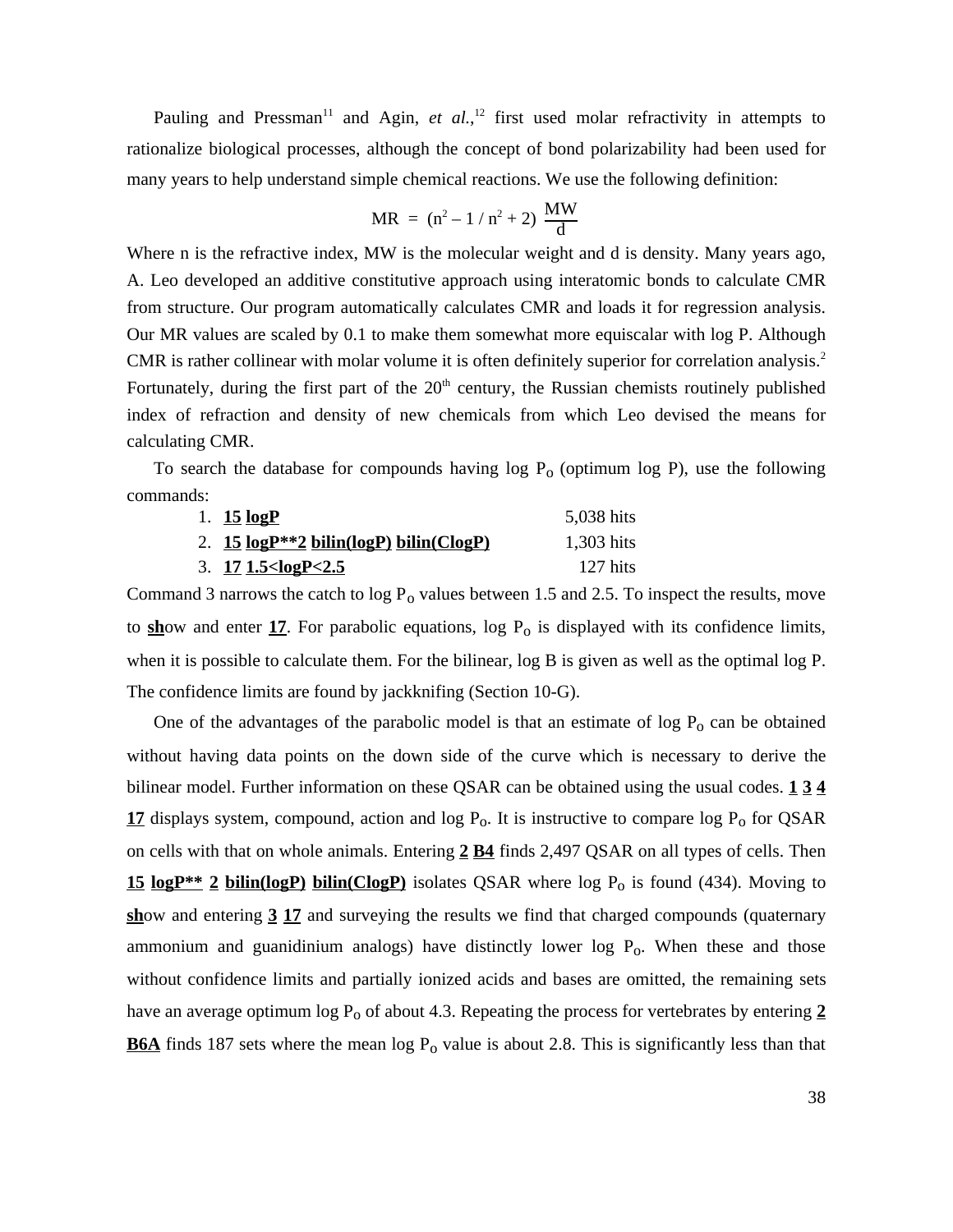for cells. We believe that the difference is largely due to the random walk process and metabolism. That is,  $log P_0$  is an important measure of Bio availability. However,  $log P_0$  of about 2 is often, but not always, ideal for penetration of the CNS, which may or may not be desirable.<sup>13</sup>

This was one of the earliest generalizations of the QSAR paradigm, stemming from the discovery that 16 examples of CNS agents (barbituates, t-alcohols carbamates) acting on a variety of animals had a mean  $log P_0$  value of 1.98. This figure is close to the above finding of 2.8 for a variety of biological end points. That is,  $log P$  of about  $2 - 3$  seems to be about ideal for general Bio availability. This figure could be shifted up or down depending on the nature of the receptor and any special metabolic liability. It does not hold for charged or partially ionized compounds. However, it is our belief that one wants to make drugs as hydrophilic as possible commensurate with efficacy.<sup>13</sup> Of course, ascertaining exactly what efficacy is in humans is by no means simple. Short term use of a drug is one thing, but long term use is another. Increased hydrophobicity allows drugs to penetrate into hydrophobic compartments and disrupt a wider variety of processes.

These results have some bearing on Lipinski's rule that to maximize an oral drug's probability of surviving development, the following properties are desirable: molecular weight < 500; number of hydrogen donors  $> 5$ ; number of hydrogen bond acceptors  $< 10$ ; Clog  $P < 5$ . His proposal has been criticized.13a Our results indicate that in cell culture tests one would tend to obtain high activity drug candidates having a log P greater than 4, but this would not be ideal for animals or humans.

The trend to do screening of potential drugs on cells, rather than animals, makes it difficult to select only a few compounds for trial in animals. One may be mislead to select compounds that are too hydrophobic for ideal results in animals.

### **IV.Searching for New Lead Compounds**

### **A. Locating QSAR that are Based on Highly Active Compounds**

The most difficult and important aspect of medicinal chemistry is finding new lead compounds for drug development. Strange to say, they are all around us, and yet almost impossible to recognize. A good example is the conversion of nalidixic acid, a mediocre antibiotic, into the fabulous quinolone carboxylates, QSAR played an important role in this process.<sup>5</sup> The old estrogenic sedative thalidomide now looks promising for treatment of leprosy and multiple myeloma. Improved "me too" drugs are always coming into the market. Viagra,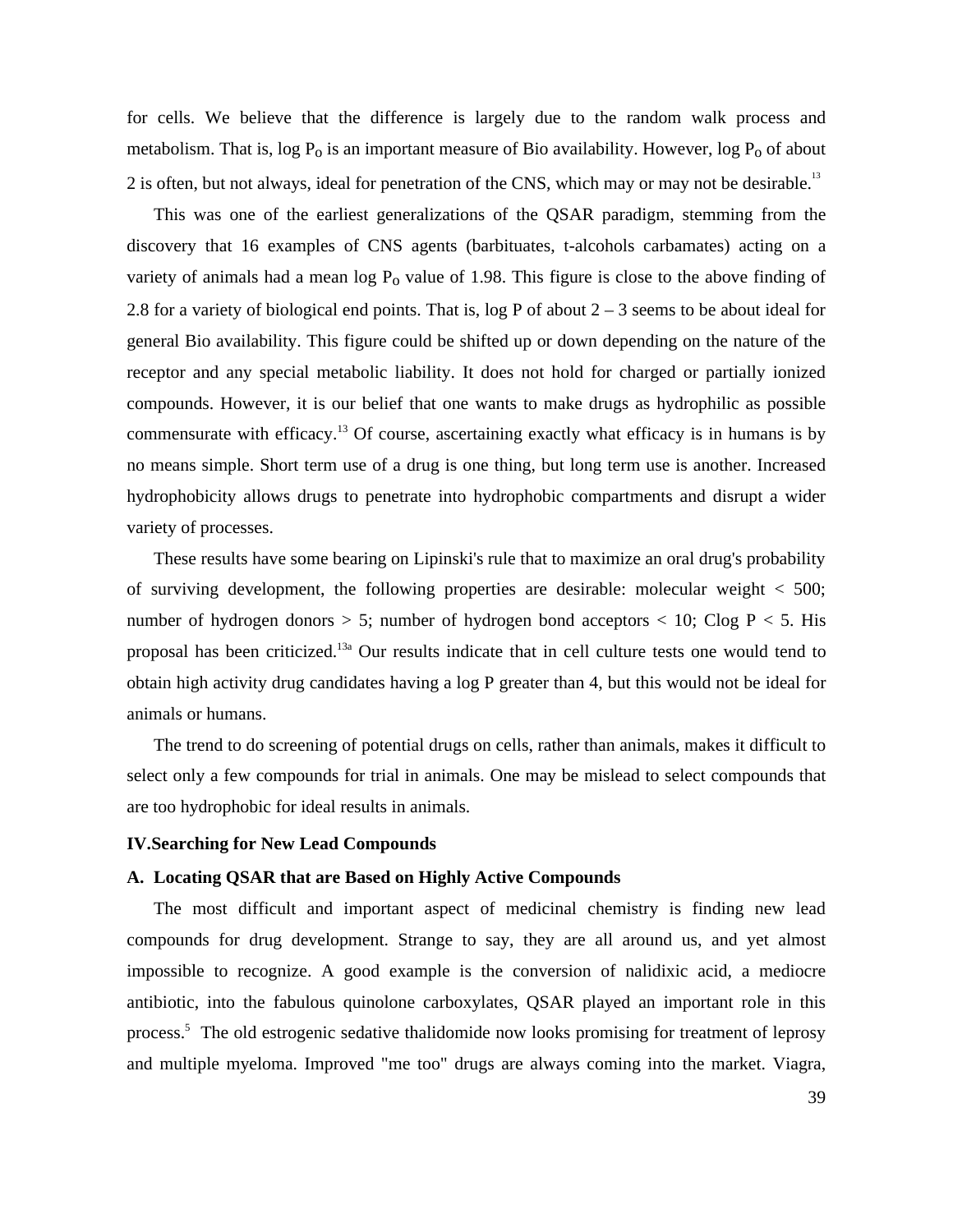designed as a heart drug, turned out to be great for erectile dysfunction. The great excitement at present is combinatorial synthesis. Of course with our present C-QSAR system, one can select any subject and study it for possible clues to increase potency or decrease toxicity. Since the vast majority of the bio QSAR in our system were developed by us from data published by others in which no attempt to formulate a QSAR was made, it is highly unlikely that the most active congeners were discovered. A selective approach is to find QSAR that cover highly active compounds. The dependent variable log 1/C has been entered in molar terms whenever possible, hence  $\log 1/C = 9$  means activity at  $10^{-9}$  molar concentration.

A selective approach is to consider QSAR that cover highly active compounds. Two search modes are possible:

- 1. **14 " log1/C>9 "** makes 6 hits. All members of the three sets have log 1/C values > 9.
- 2. **14 " log1/C "@max>9** finds 431 data sets. In this case, any set having a congener with log 1/C greater than 9 is selected. Lowering the standard to 8, we find 47 and 1,157 sets, respectively, for the two searching modes. At log 1/C of 7, we find 249 and 2,168 sets. Searching the entire bank with **15** " log1/C " 5,611 sets are characterized by molar log 1/C terms.

These approaches can be generalized in the following ways:

| 3. $14 \cdot 10g1/C \cdot 2$                     | 965 hits   |
|--------------------------------------------------|------------|
| 4. $14 \frac{2}{\text{cm}} \log 1/\text{C}$ " <4 | 222 hits   |
| 5. $14 \log P > 6$                               | 1,570 hits |
| 6. $14 \log P@max>6$                             | 1,875 hits |
| 7. $146 < logP < 8$                              | 3 hits     |
| 8. $14 - 1 < S + 0$                              | 11 hits    |

As illustrated in the above examples one can find ranges for any parameter. Example 7 finds only 3 QSAR based on log P values in the range 6 to 8. Example 8 uncovers all QSAR having  $+$ values between –1 and 0.

As the database increases, it becomes more arduous to get exactly what one wants without sorting out extraneous material. Another example of focusing is the following:

- 1. **2 B4 B3** 2,929 hits (cells and organelles)
- 2. **14** <u>" log1/C " @max>7</u> 805 hits
- 3. **5 (1990) (1991) (1992) (1993) (1994) (1995)** 219 hits
- 4. **13 Imidazole** 11 hits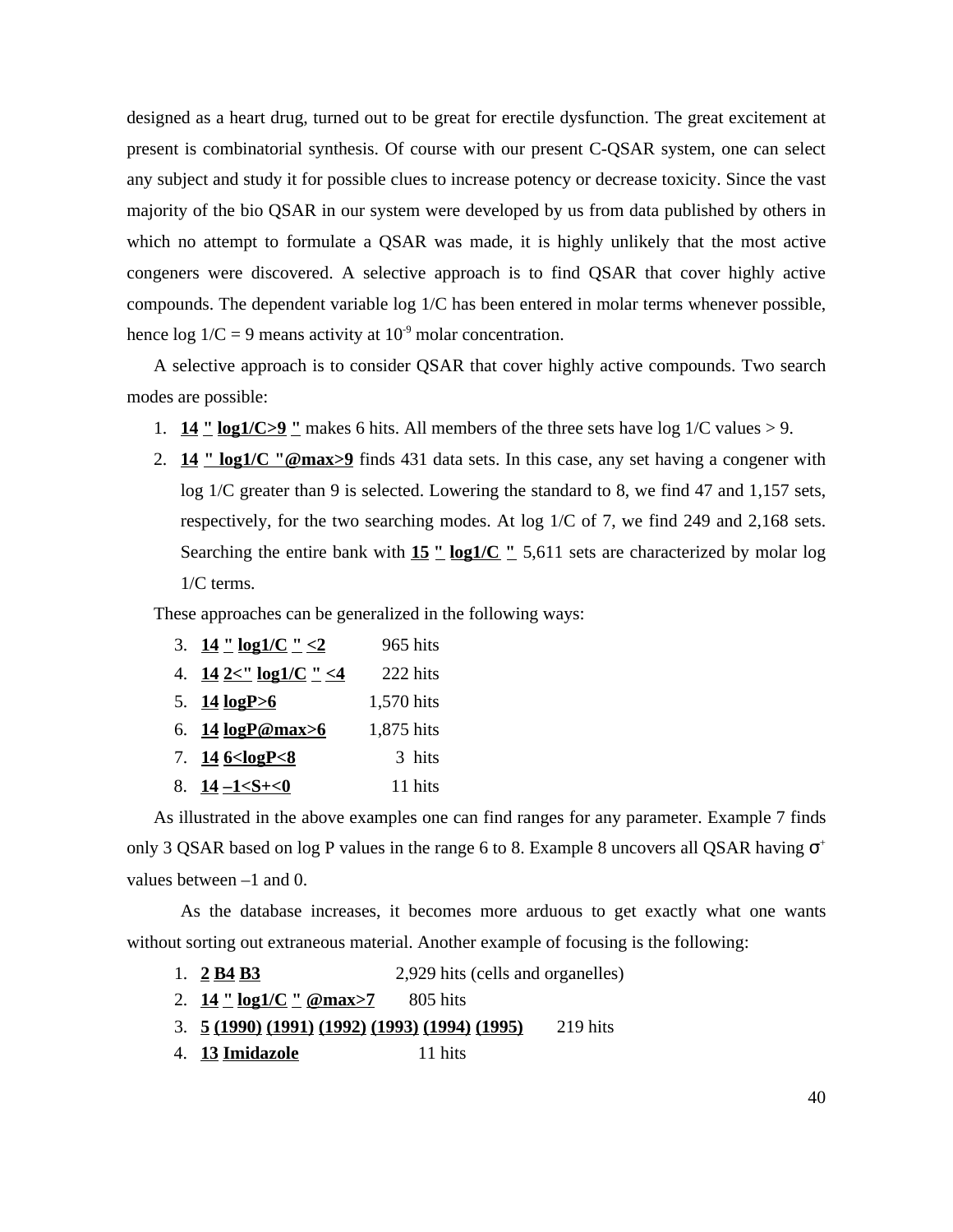This searches all QSAR from organelles and cells published in 1990 to 1995 that contain an imidazole moiety.

## **B. MERLIN Searching**

A more general method of searching for compounds of interest is that of substructure searching. When a desired substructure is provided, the program finds all compounds in the database where a hydrogen atom of that substructure has been replaced with another group.

**Merlin** is entered from the Bio (or Phys) regression mode. A panel is presented in which the SMILES can be entered or, in many cases, the compound name. If the structure is correct, choose **n** and the program sequesters all derivatives in which a hydrogen has been replaced. Entering **depict ,** displays the 2-D structures. Entering **depict 1,10** would show the first 10, or **depict ,** enters all structures and the set number, where these structures occur. The depiction process can be stopped at any point by entering **q**uit.

Carrying out this process for **aziridine** in the bio database (entered as C1NC1 or by name) finds 323 examples. Entering **depict ,** displays the 2-D structures and the set numbers in which they occur. Note that after the first the program says that's a lot of hits  $-$  - continue? Press  $\underline{Y}$  to continue until the final number is obtained. In some instance, they occur in so many sets that the numbers are hard to read. The process can be stopped by **q** and a particular compound can be inspected by **depict #**.



Note that even when azridine is fused into a second ring system, it is also captured. Carrying out the same operation from the Phys mode finds 59 examples and of course searching from **data double** 319 hits on aziridines are made.

One of the shortcomings of the present system of simplified substructure searching is that it often finds too many examples for consideration. For example, in the Phys **reg** mode, enter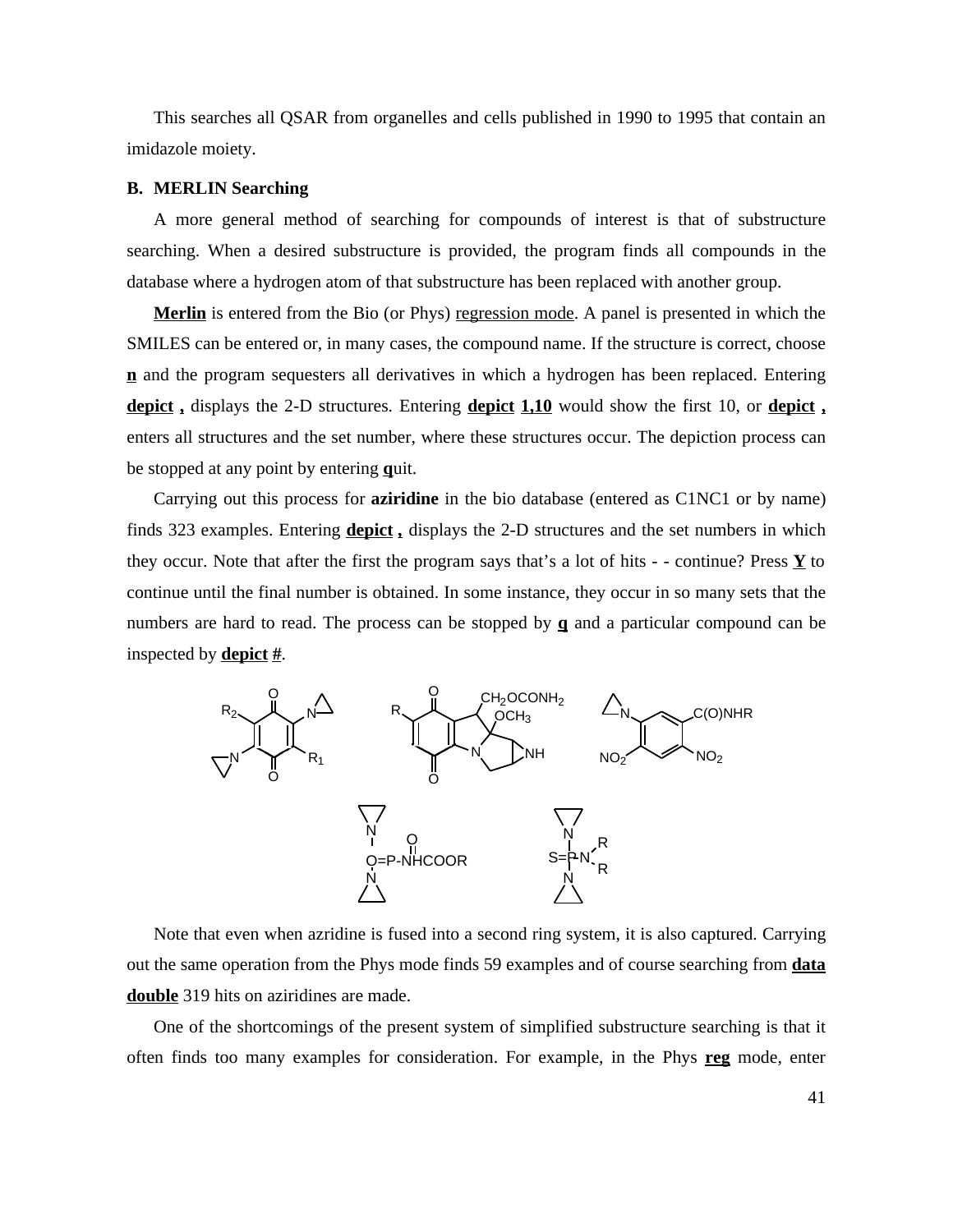**merlin** and **c1ccccc1C#N** to find derivatives of benzonitrile. Choosing **n** starts the search and, on the prompt asking whether or not to continue, entering **y**, sequesters 692 derivatives of benzonitrile. Enter **depict ,** displays them 4 at a time. It would be rather laborious to look at all 678 structures, but not impossible. The same search with bio yields 937. If we limit the search by asking for derivatives of 4-chlorobenzonitrile (SMILES N#Cc1ccc(Cl)cc1), only 12 examples are found: 4-chlorobenzonitrile and 3 derivatives which contain 1 other substituent in addition to 4-Cl.

Searching for derivatives of chloramphenicol in the **bio** mode using **merlin** is illustrative. One can enter the SMILES for the analog without the nitro group, but a simpler method is to enter **chloramphenicol** by name, choose  $\underline{\mathbf{y}}$  for editing, and then delete the  $N(-\mathbf{O})=0$  at the end of the SMILES string.



Chloramphenicol

Entering depict, we find 24 examples with substitution on phenyl ring or the C of CHCl<sub>2</sub>. If we wish instead to study only the variations on the methyl of the acetamido group, we can enter the SMILES for :

$$
\bigcirc_{O_2N}^{OH}
$$
\n
$$
\bigcirc_{O_2N}^{CHCHCH_2OH}
$$
\n
$$
\bigcirc_{O_2N}^{CHCHCH_2OH}
$$
\n
$$
OCC(NC(=O)C)C(O)clccc (ccl)N(=O)=O
$$

Now 20 examples are found and are viewed by entering **depict 1,** All are 4-NO2-phenyl analogs with variations in the side chain. Searching on chloramphenicol makes only 2 hits: chloramphenicol and the trichloroacetamido analog. There are no examples with substituents in the 2, 3, 5 or 6 positions.

We can search the double database (see Section V) from the search mode by entering **13** and **[Te]**. So doing finds 10 examples of compounds containing Te.

After some practice one learns how to phrase questions to limit the number of hits. However, this is difficult with aliphatic compounds. Searching with CCO (ethanol) makes more hits than can be handled. Substituent searching is different from a MERLIN search using the **13** entry (Phys base) where entering **13 C#N** locates 1,841 data sets each of which may have one or more compounds with a CN group.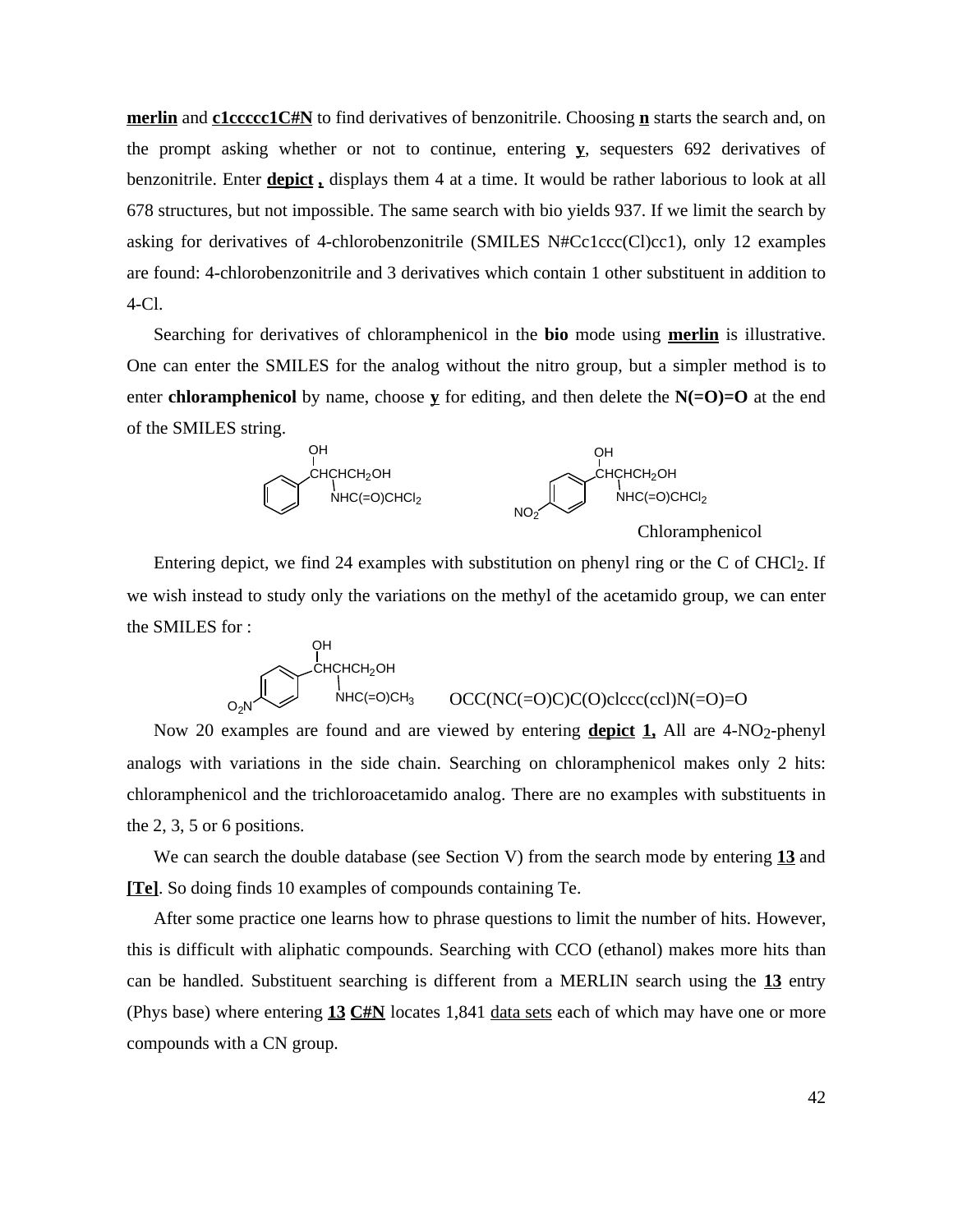### **V. Searching Combined Databases**

There are countless ways to search the combined Phys and Bio databases. By the proper choices the searching can be limited to either half, but our primary reason for combining the two is to search the Phys database for mechanistic support for Bio QSAR. Of course, physical organic chemists would be very interested in the phys section.

To obtain the combination enter from either regression mode **data double** then press **return** and enter **sea**. Care must be taken in the use of set numbers in this mode. Set numbers for Bio data are the same in data double and data Bio and hence can be used to retrieve sets for study in either mode. However, Phys data sets have been assigned new larger numbers that must be used in **data double** to extract sets for study. To see the normal Phys dataset number enter **6** in show. The number shown here is the Phys label which is used in the Phys mode to retrieve sets.

A large number of instructive comparisons of the electronic role of substituents have previously been published, $8, 14, 15$  and thus steric factors will be used for illustration here. Taft's steric parameter, Es, was defined using the rates of acid hydrolysis of the esters,  $RCOOC<sub>2</sub>H<sub>5</sub>(CH<sub>3</sub>)$ . Hence, for this reaction, the coefficient of  $E<sub>S</sub>$  is defined as 1.0. The values of  $E<sub>S</sub>$  for all substituents larger than hydrogen are negative, and so a positive coefficient for  $E<sub>S</sub>$ indicates the reaction is hindered by larger substituents.

Entering **15 ES** makes 623 hits on the combined database. Since we have not placed quotes on ES, it is good practice to see what has been found. Going to **sh**ow and perusing under **15** we see that a variety of labels other than  $E_s$  are found; *i.e.*, KES, ESC, PRES, EST, ESTD. These can be removed by the not command (**15 not KES ESC** etc.). Doing so leaves 590 examples. To narrow the 'catch' enter **16 .7<ES<.9** and **sea** which reduces the number to 43. Going to **sh**ow and entering **/sort=16 1 3 4 15 16 18** on request for a label to sort on, enter **ES.** The following representative examples illustrate comparative analysis.

1. Benzene set # 1384 phys (10018 double) Benzoic acids Ionization 25 deg log  $1/K = 0.71(\pm .22)Es-2 + 1.82(\pm .19) - 1.70(\pm .70)F-2 + 5.37(\pm .07)$  $n = 29,$   $r^2 = .956,$   $s = 0.160$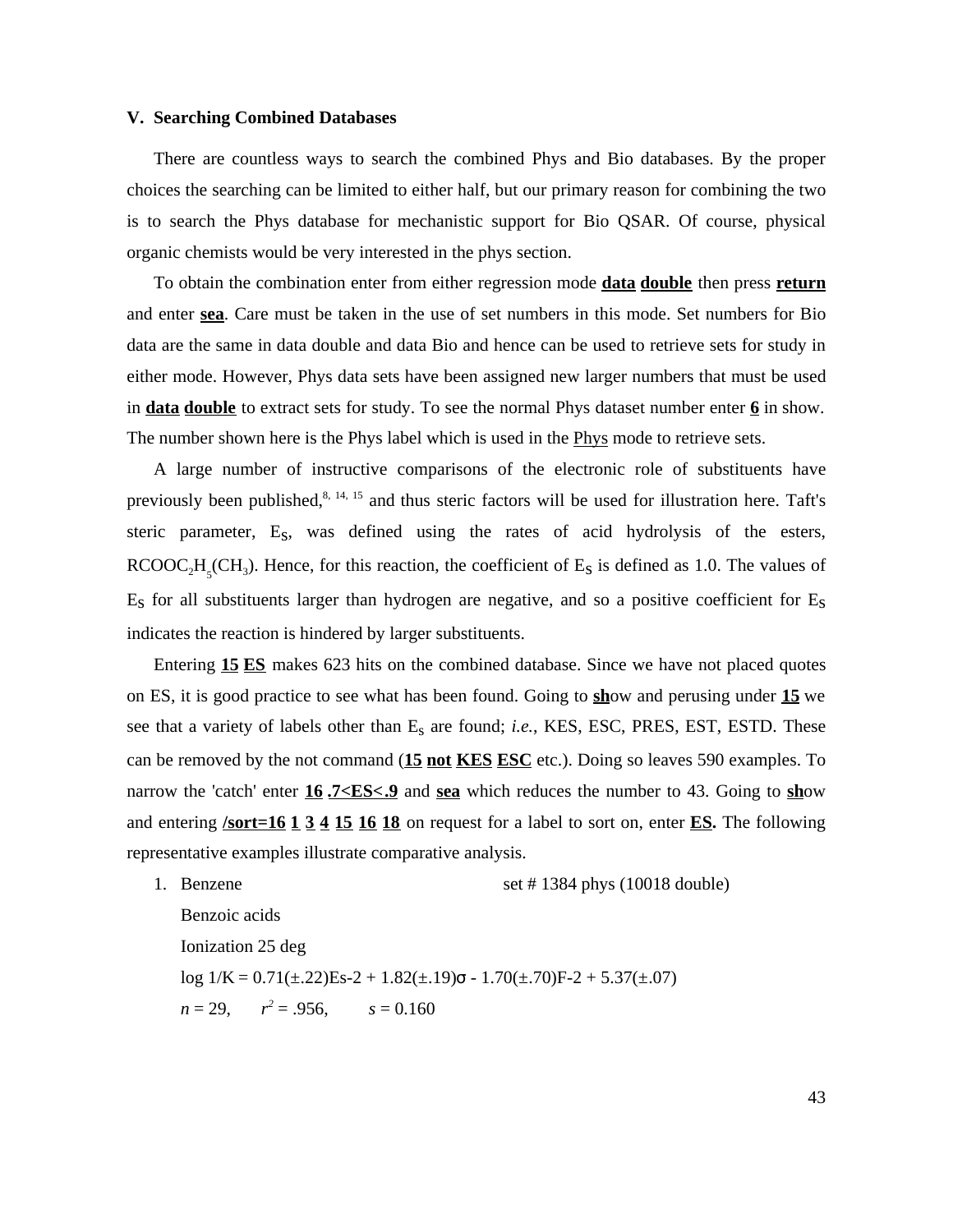2. Aqueous 50% Ethanol set # 286 phys (8832 double) Trans  $C_6H_5CB = CACOOH$ Ionization 25 deg  $pKa = 0.73(\pm .35)Es-2 - 5.61(\pm 1.2) - A + 4.61(\pm .30)$  $n = 9,$   $r^2 = 0.960,$   $s = 0.235$ 3. Isopropanol set # 5245 phys (13791 double)  $X-COCH<sub>3</sub>$ Reduction with sodium borohydride 50 deg  $log K = 0.75(\pm .17)Es + 2.19(\pm 1.0)^{*} + 0.99(\pm .34)$  $n = 7$ ,  $x^2 = 0.982$ ,  $s = 0.139$ 4. Muscle Rectus Abdominis Frog set # 969 bio  $X$ -CH<sub>2</sub>COOCH<sub>2</sub>CH<sub>2</sub>N(CH<sub>3</sub>)<sub>3</sub><sup>+</sup> **Contraction**  $log 1/C = 0.76(\pm .17)Es + 1.19(\pm .37) + 4.65(\pm .28)$  $n = 6$ ,  $x^2 = 0.984$ ,  $s = 0.076$ 5. Acetonitrile set # 3424 bio (double 11970) X-pyridines Reaction with  $CH<sub>3</sub>I$  25 deg  $log K_2 = 0.79(\pm .24)Es-2 - 2.21(\pm 1.9) + 0.08(\pm .30)$  $r = 10$ ,  $r = 0.921$ ,  $s = 0.178$ 6. Aqueous  $50\%$  Dioxane set #  $6632$  (double 15170)  $2-X-C<sub>6</sub>H<sub>4</sub>CONH<sub>2</sub>$ Acid hydrolysis 90 deg  $log k = 0.80(\pm .09)Es - 2 + 0.08(\pm .12)$  $n = 13$ ,  $r^2 = 0.972$   $s = 0.086$ 7. *S. aureus* set # 2028 bio BrCH<sub>2</sub>CONHR  $I_{100}$  $log 1/C = 0.83(\pm .30)Es + 1.59(\pm .30)log P - 0.26(\pm .05)(log P)^{2} + 2.06(\pm 1.80)$ <sup>\*</sup> + 3.20( $\pm .40$ )  $n = 15$ ,  $r^2 = 0.953$ ,  $s = 0.208$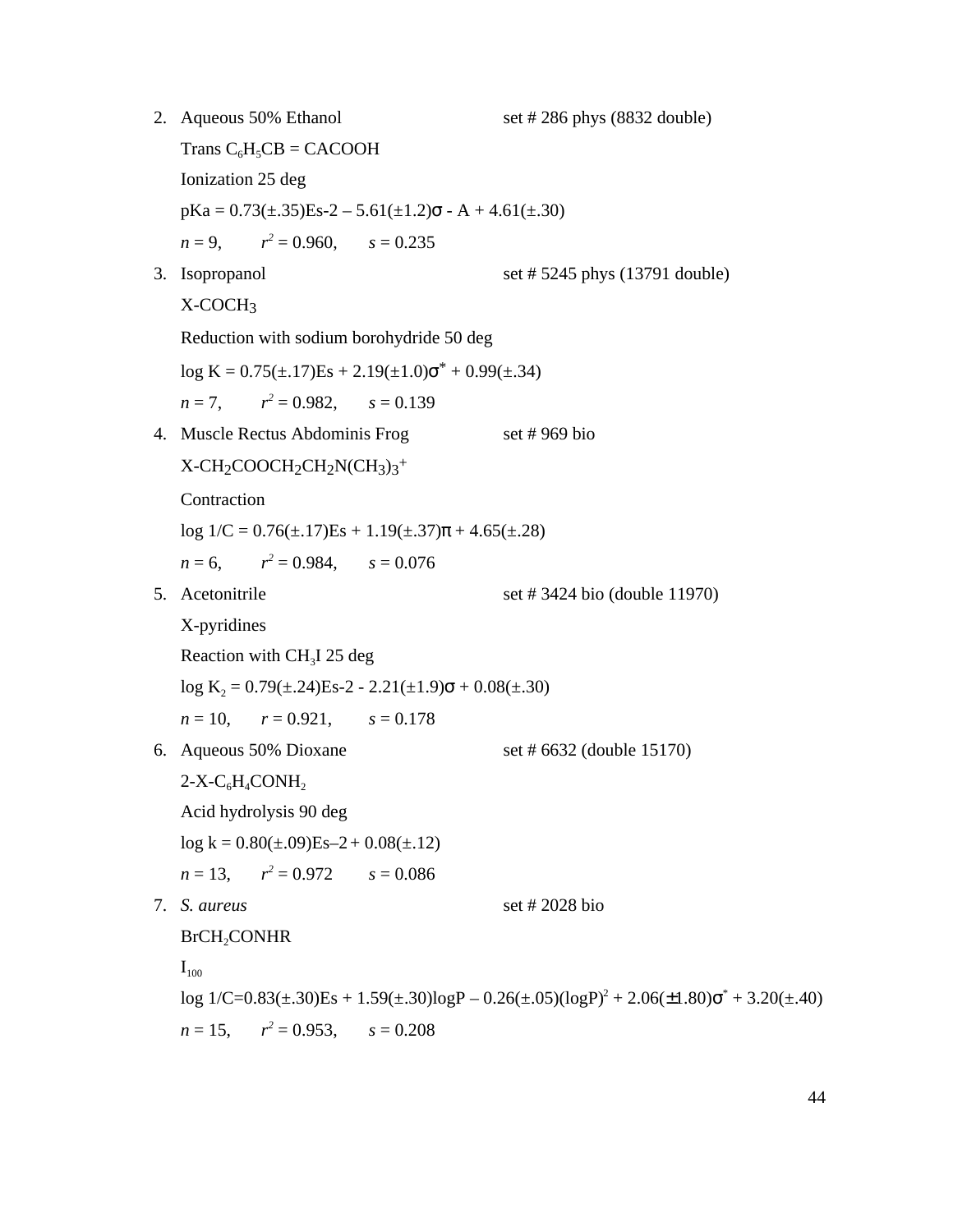8. Aqueous set # 7063 (double 15609)  $RCH_2CONH_2$ Acid hydrolysis 75°  $log k = 0.84(\pm.12)Es + 1.62(\pm.20)$  $n = 9$ ,  $r^2 = 0.974$ ,  $s = 0.088$ 9. Chloroplast, Pea set #2453 bio  $X-C<sub>6</sub>H<sub>4</sub>NHCON(Me)CONHMe$  $I_{50}$  of photosystem II  $\log 1/C = 0.88(\pm 18)Es - 2 + 5.69(\pm 1.6)\log P - 5.63(\pm 1.7)\log(4.10^{\log P} + 1) -$ 0.55  $(\pm .34) + 2.62(\pm .39)F - 2 - 2.51(\pm 2.3)$  $n = 37$ ,  $r^2 = 0.937$ ,  $s = 0.203$ 10. *M. Tuberculosis* set # 2553 bio  $2-X-4$ -CONHNH<sub>2</sub> pyridines MIC  $log 1/C = 0.89(\pm .29)Es - 2 - 3.70(\pm 1.1)F + 5.78(\pm .50)$  $n = 17$ ,  $r^2 = 0.835$   $s = 0.368$ 11. Aqueous 60% Dioxane set # 3863 (double 12409) RCOOMe Alkaline hydrolysis  $log k_2 = 0.89(\pm .15)Es+ 1.90(\pm .29)$  $n = 7$ ,  $r^2 = 0.978$ ,  $s = 0.085$ 

The 11 equations are for widely different reactions. Seven represent simple chemical reactions and five are from biological systems. The parameter Es (with slope of 1) is based on the acid hydrolysis of  $RCOOC<sub>2</sub>H<sub>5</sub>(CH<sub>3</sub>)$  that have a slope close to eq. 8 and 11. Several correlate substituents ortho to the functional group (1, 5, 6, 10) which brings out a similar steric effect. The examples with biological systems may involve intra- and/or intermolecular steric effects. Bear in mind that values for Es are all negative except H so that a positive coefficient indicates a deleterious effect and vice versa. The molecules of equations 4 and 7 are closely related to the system defining Es that suggests a possible reaction involving nucleophilic attack on the carbonyl group. These equations illustrate one way to search for lateral support for a new QSAR. Es and B1 are similar, but we find that B1 is often better for modeling steric effects.

Another example involves radical reactions a subject of special interest to us.<sup>1,8</sup> Searching the double database as follows is instructive.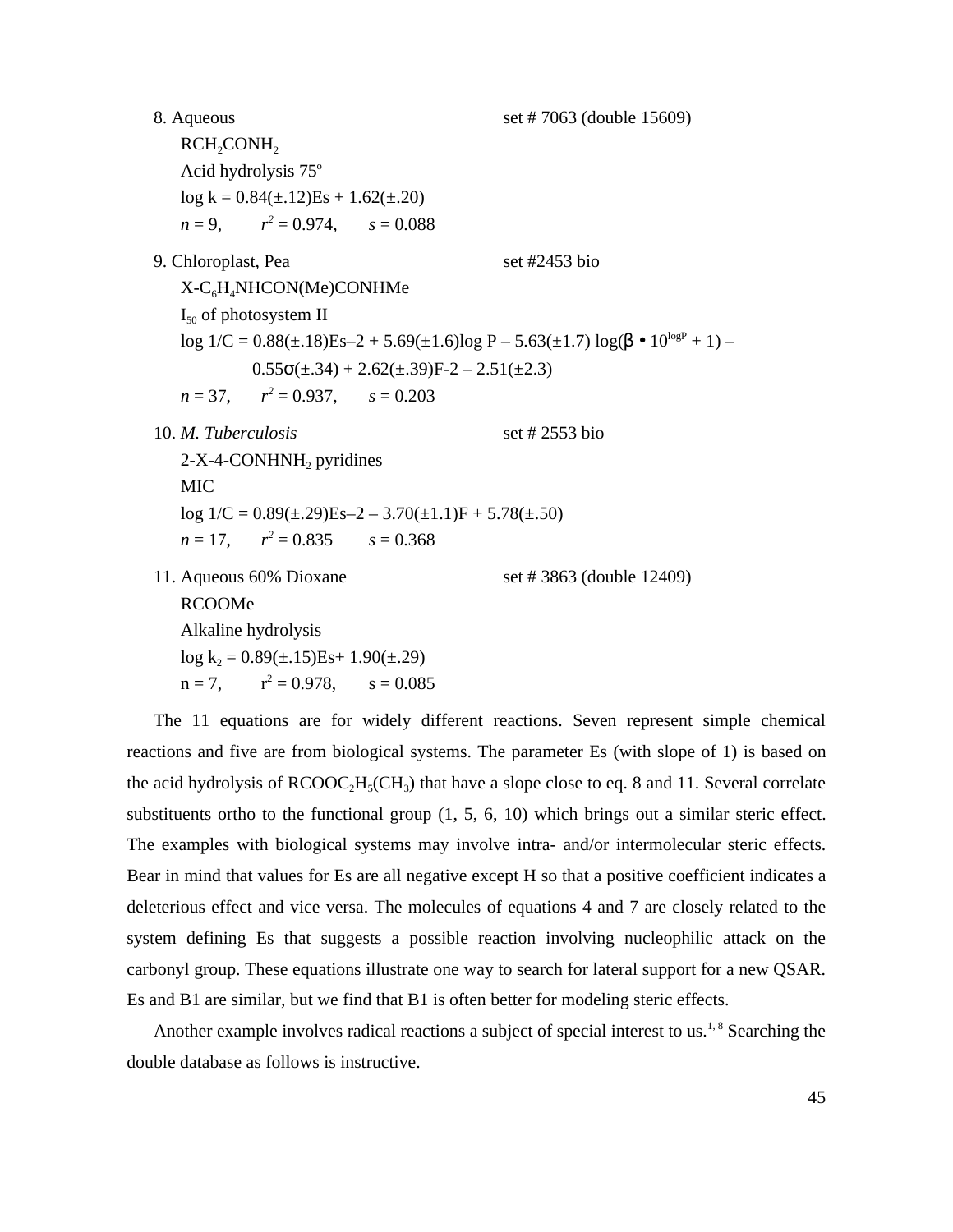| 1. | 12 clccccclN                             | 397 hits |
|----|------------------------------------------|----------|
| 2. | $15 S+$                                  | 44 hits  |
| 3. | <u>15 not **2 bilin</u>                  | 43 hits  |
| 4. | 3 not misc                               | 42 hits  |
| 5. | sh                                       |          |
| 6. | $\sqrt{\text{sort}=16}$ 1 3 4 6 15 16 18 |          |
|    | 7. Sort on $S+$                          |          |

The following examples are instructive:

*Oxidation of X-C<sub>6</sub>H<sub>4</sub>NH<sub>2</sub> by MnO<sub>2</sub> in aqueous solution* set # 6791 (double)  $log k = -3.80(\pm 1.28)^{+} + 1.49(\pm 0.65)$  $n = 6$ ,  $r^2 = 0.944$ ,  $s = 0.567$ ,  $q^2 = 0.876$ *Oxidation of X-C6H4NH<sup>2</sup> by vanadium V in 50% aqueous acetic acid* set # 2393 (double 13904)  $log k_2 = -3.31(\pm 0.79)$  +  $+ 0.58(\pm 0.41)$  $n = 7$ ,  $r^2 = 0.958$ ,  $s = 0.263$ ,  $q^2 = 0.916$ *Hydrogen abstraction by*  $(C_6H_5)_2$  *NN NN*  $\rightarrow$   $\rightarrow$  NO<sub>2</sub> of X-C<sub>6</sub>H<sub>4</sub>NH<sub>2</sub> in CCl<sub>4</sub> set #4703 (double 13249)  $log k_3 = -2.83(\pm 0.63)$  + + 4.69( $\pm 0.17$ )  $n=6$ ,  $a^2 = 0.949$ ,  $s = 0.138$ ,  $q^2 = 0.932$ *NN NO<sup>2</sup> NO<sup>2</sup> NO2*

The above QSAR establish a radical mechanism for the oxidation of anilines with which the following biological QSAR can be compared.

*Oxidation of X-C6H<sup>4</sup> -NH<sup>2</sup> by horseradish peroxidase I* set #2393 log k<sup>2</sup> = -3.17(±0.46) <sup>+</sup> + 0.34(±0.08)Clog P + 5.14(±0.21) *n* = 9, *r 2* = 0.990, *s* = 0.227, *q 2* = 0.973 *Oxidation of X-C6H<sup>4</sup> -NH<sup>2</sup> by horseradish peroxidase II* set # 1682 log k = -3.00(±0.51) <sup>+</sup> + 0.25(±0.10)Clog P + 4.52(±0.24) *n* = 8, *r 2* = 0.988, *s* = 0.240, *q 2* = 0.972 *Oxidation of X-C6H4NH<sup>2</sup> by cytochrome C peroxidase* set # 3072 log k<sup>2</sup> = -2.86(±0.43) <sup>+</sup> + 1.09(±0.21) *n* = 7, *r 2* = 0.984, *s* = 0.193, *q 2* = 0.962

The toxic action of radicals is an important factor to understand in drug research and environmental toxicology. To help in this process, we have over 600 phys QSAR on radicals.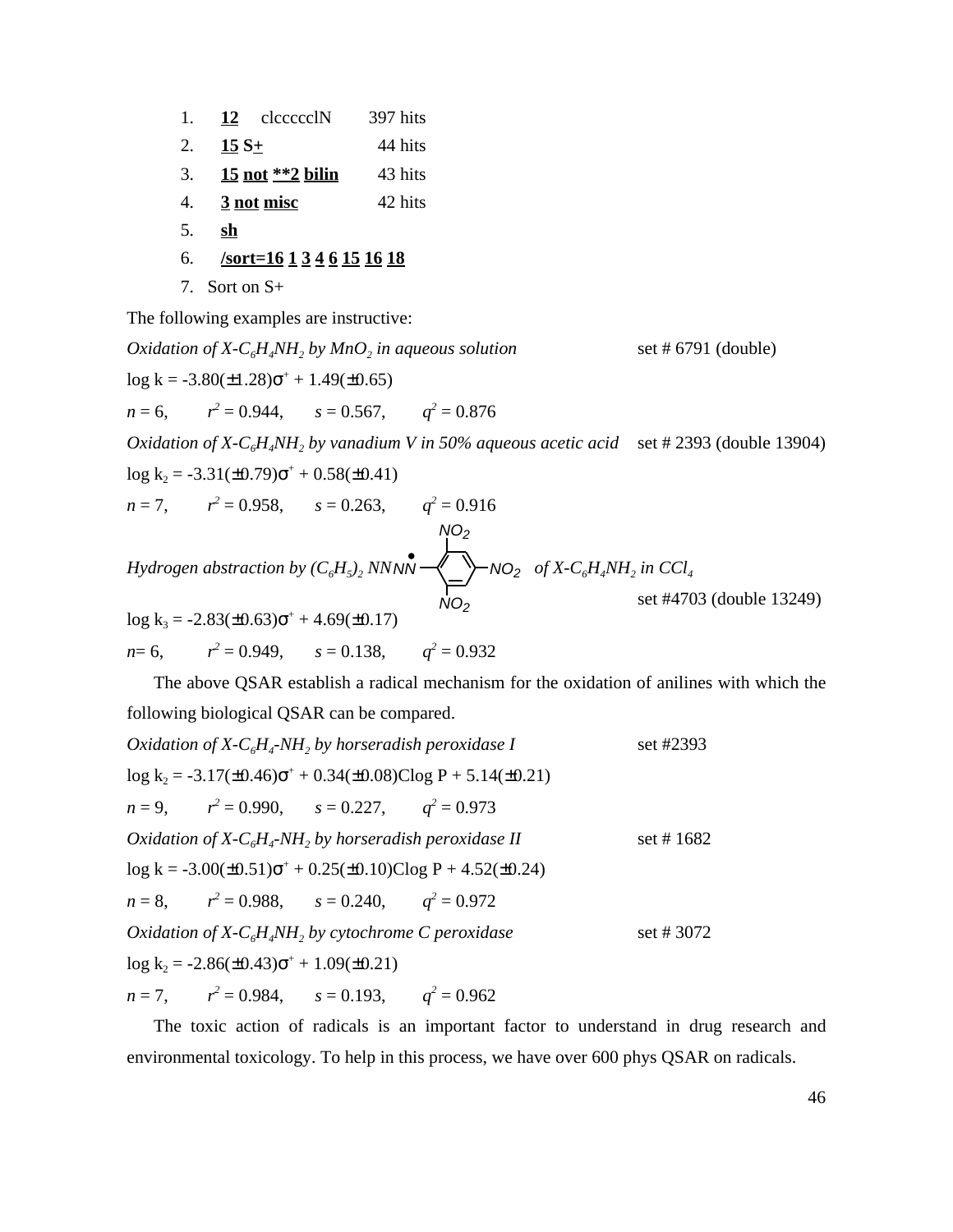## **VI. SMILES Tutorial**

Inventing the SMILES language for linear entry of complex structures of organic chemicals into computers was a truly major achievement by David Weininger.<sup>16, 17</sup> Simplified Molecular **I**nput **L**ine **E**ntry **S**ystem has four basic rules that cover 98% of all structure notation. These can be learned in a few minutes, but of course, it will take some practice to become proficient. One can practice by entering **udrive** (Section VIII) from either regression mode. It is a bit more convenient to enter from the **sea**rch mode by entering **12**. In the displayed panel one can enter the common name **ascorbic acid** or the SMILES to see the 2-D structure. If the common name was used entering **n** goes to the search mode. Entering **sea** completes the search. Now entering **sh**ow, one can peruse the resulting catch of QSAR. For example, entering **indole** from the bio database after the **12** command and then **sea**rching makes 11 hits.

The following examples illustrate the four basic rules.

- 1. Use ordinary atomic symbols. These represent aliphatic structures except for Cl and Br. B, C, N, O, P, S, F, Cl, Br, I
- 2. Hydrogens are not normally entered except on compounds such as pyrrole, indole, carbazole, in these instances [nH] is used. The small n, c, o, p, s represent aromatic atoms.
- 3. Other atoms and any charges are placed in brackets, *e.g.,* [Si]; [N+]. Also use H to fill the valences of non-ordinaries, *e.g.,* cl[SiH2]cl
- 4. Use upper case letters for aliphatic atoms and lower for aromatic. Except for the halogens. These are entered as Br, Cl. The second letter is entered in lower case, [Sn] for aliphatic tin, [Se] for aromatic or aliphatic selenium.
- 5. For nonlinear structures branches are enclosed in parentheses. Neopentane is written as  $C(C)(C)(C)(C)$ .

 $CH_3CCH_2CICH_2 = CC(C(C)C)C(CI)C$ Other examples: a. CH<sub>3</sub>CH<sub>2</sub>OH CCO  $b. CH<sub>3</sub>CH<sub>2</sub>NHCH<sub>3</sub>$  CCNC CH  $CH_3$  CH<sub>3</sub>

- clecncel (the two "l"s serve to connect the linear structure to the cyclic aromatic ring). N
- d. [ ] CICCCCCI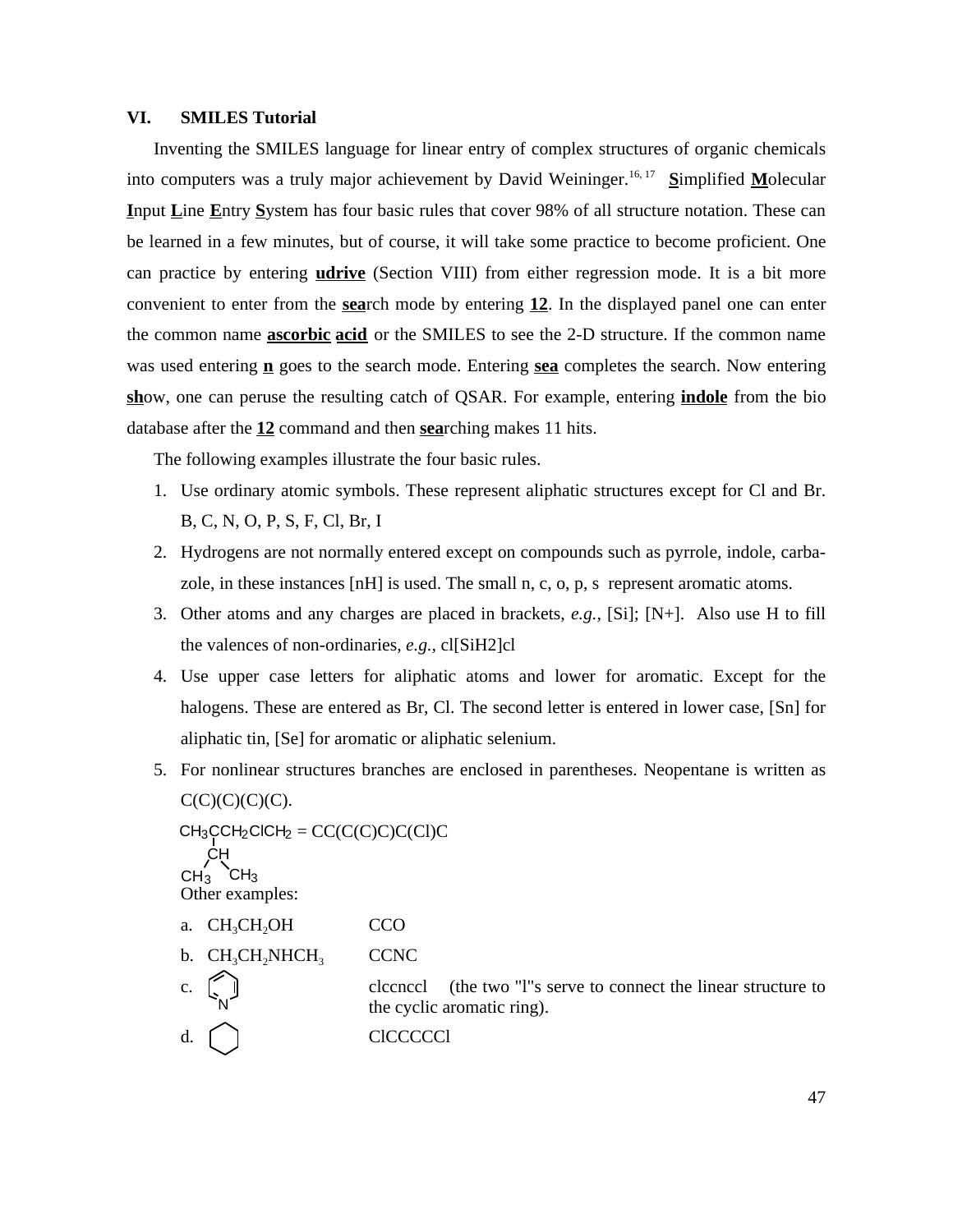| e | $clc[nH]$ ccl |
|---|---------------|
|   |               |

 $Pb(Cl)(Cl)(Cl)(Cl)$ 

- g. Deutero chloroform [2H]C(Cl)(Cl)(Cl) (the isotopic mass number precedes the atom. For tritium, use [3H]).
- 6. Bonds are not specified except as follows:
	- $=$  for double bond
	- # for triple bond

a period (.) separates disconnected structures, *e.g.,* ions, complexes or two or more reactants.

Examples:

 $CH<sub>3</sub>C$  CN  $CCHN$  $CH<sub>3</sub>COO<sup>-</sup>$  Na<sup>+</sup>  $CC(=O)[O-]$ .[Na+]  $HC \equiv CNO$ <sub>2</sub>  $C \#CN (=O)=O$  $clccsclS(=O)(=O)N$ Azido substituent  $*N=[H+]=[N-]$  $-MH_3^+$  $[N+](H)(H)(H)$  $SO<sub>2</sub>NH<sub>2</sub>$ O

Reaction between  $4-X-C_6H_4\text{CCl}$  and  $4-Y-C_6H_4NH_2 = \text{clcc}$ <sup>\*</sup>)ccclC(=O)Clcl.clcc(\*)ccclN The (\*) indicates positions where various forms of X and Y can be attached. A period separates the two molecules.

7. A branched group is placed in parentheses

$$
CF3CH2C(=O)CH3 \tFC(F)(F)C(=O)C
$$
  
\n
$$
\bigcap_{H^+ \atop C_6H_5N \equiv NBF_4^-} \text{clcccc}(nH+]cI
$$
  
\n
$$
C_6H_5N \equiv NBF_4^- \tclcccc(2nH+]HN.[B-](F)(F)(F)(F)
$$

- 8. To make a ring pathway linear one bond must be 'broken' for each ring.
	- a. One numbers the atoms on each side of the break with the same number.
	- b. Any number can be reused after that ring is closed.

Examples:

Benzene

\n2-amino, 4-nitrotoluene

\n
$$
\bigodot_{N O_2}^{C H_3}^{N H_2} \text{Cc1c(N)cc(N (=O)=O)cc1}
$$

48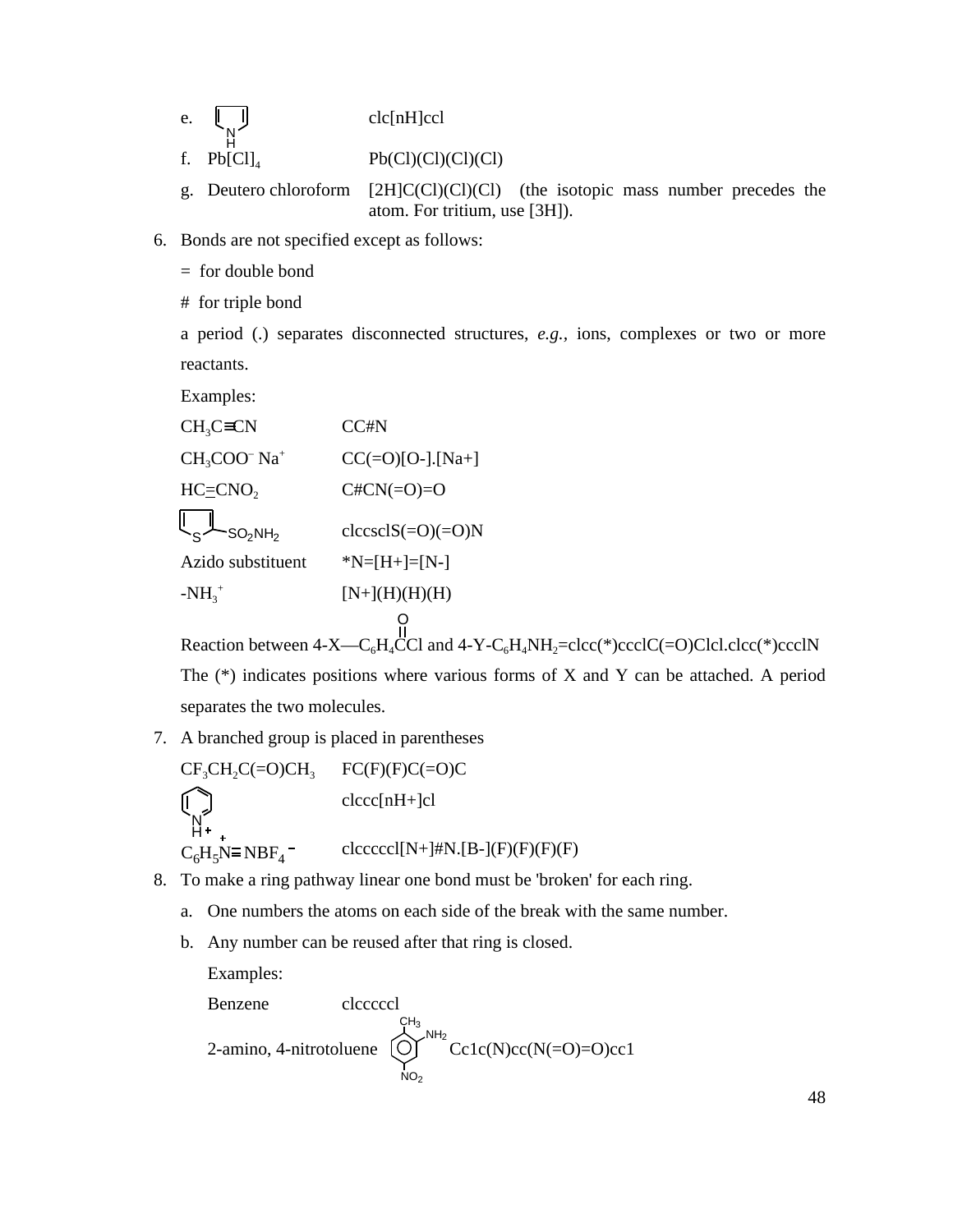Note that N is either trivalent or pentavalent. NO<sub>2</sub> is written as  $N(=O)=O$ ;  $(CH_3)_3N$  as  $CN(C)C; (CH<sub>3</sub>)<sub>3</sub>N-O; O=N(C)(C)C.$ 



When entering structures in a QSAR using the **getsmi /parent** routine, and both the parent and substituent contain a ring, remember to begin the substituent ring with a number higher than used in the parent. The following example with the adamantyl as a substituent on, for example, benzene will illustrate this:

# **getsmi / parent c1c(\*)cccc1**

For the 1-adamantyl substituent the getsmi entry would be: **\*C23CC4CC(C2)CC(C3)C4** For the 2-adamantyl substituent it would be: **\*C2C3CC4CC2CC(C3)C4**



An atom can be involved in more than one bond as shown above. A more complex example is that of cubane.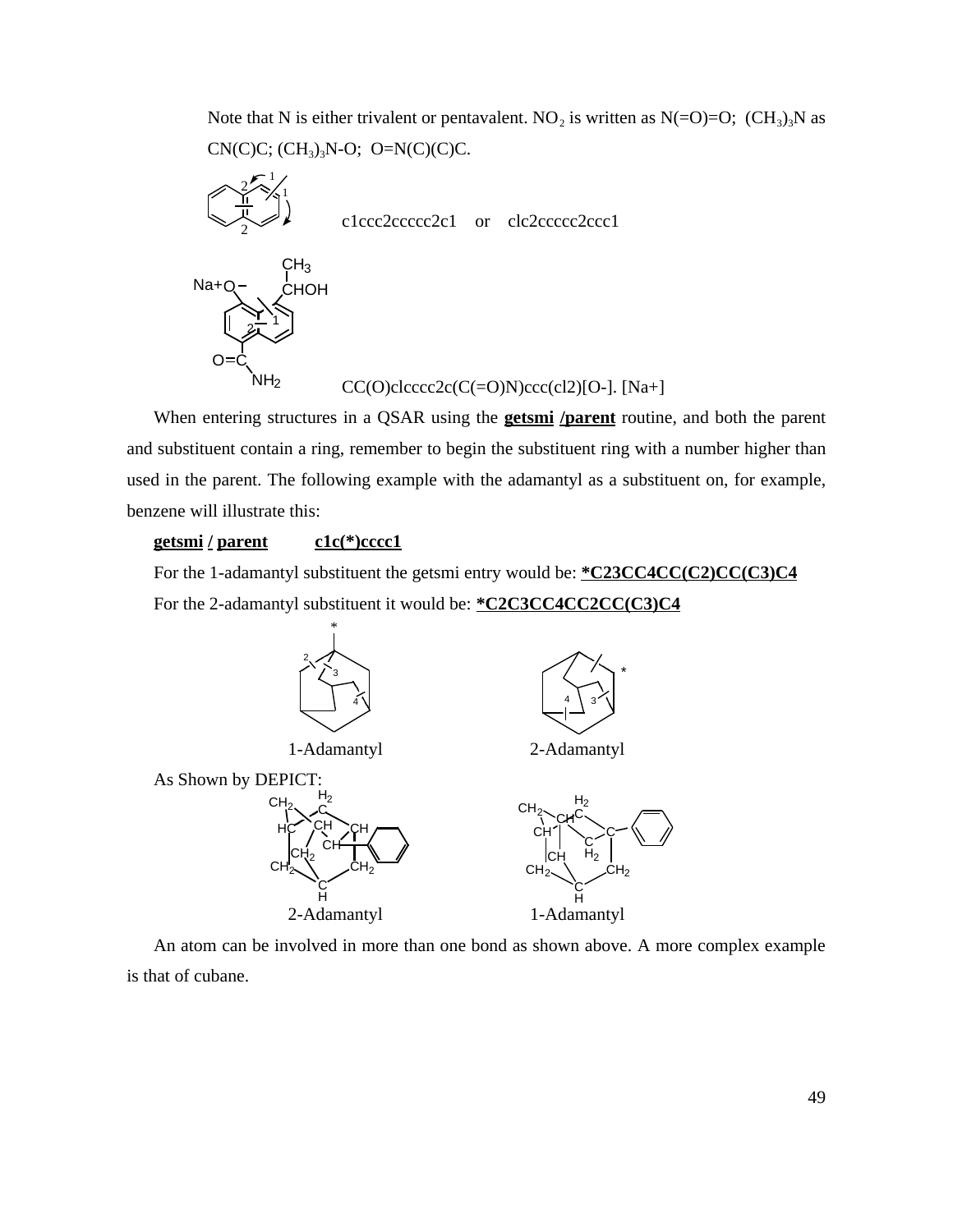

SMILES for cubane = Cl2C3C4ClC5C4C3C25

In some routines (*e.g.,* **getsmi**) the SMILES for many complex structures can be retrieved by name, if present in MASTERFILE. For example, it is much faster to recover a SMILES for strychnine by name, **strychnine**, than by entering SMILES atom by atom. However, the latter task is not too difficult if one chooses a path which first follows the periphery of the structure and then leads into the center. Beginning arbitrarily at the top of the benzene ring as shown, the lower case 'c' is followed by the number '1' showing that it will later be joined to the carbon fused to the pyrrolide ring (that 'c' will also be followed by '1').



SMILES entry for strychnine

As the path follows the periphery, bonds to the interior are 'broken' and numbered in succession, until the path enters the interior at the quaternary carbon and the seventh and last 'ring break' is made (Note that the highest number should equal the number of rings present). The SMILES for this path is clccc2N3C(=O)CC4OCC=C5CN6CCC7(c12) C6CC5C4C37. Before entering the string, it is a good practice to check to see that each numeral appears as a pair. Note that before the path enters the central region, it branches to make connection to the beginning carbon (at c12). Note also that these numbers refer to 'one' and 'two' and not 'twelve'. Numbering the bond breaks is sufficient to "keep score", and it is more legible in small diagrams than numbering both sides of the break as was done in the previous example. It takes a few hours of practice to become comfortable in entering complex structures, but if one can handle the strychnine example, there are few in all of chemistry that will be more formidable.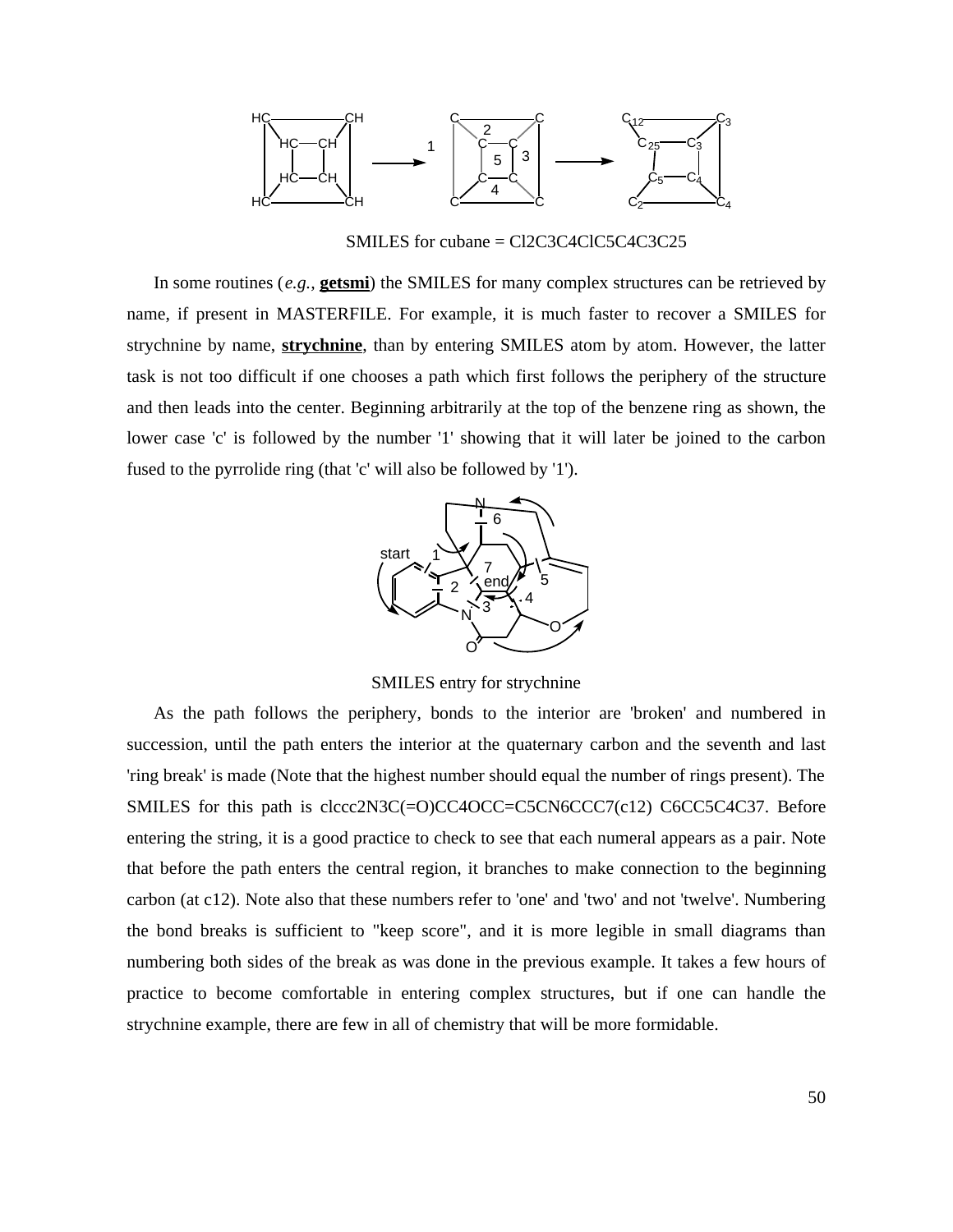# **VII. Parameter Definition**

When in either the Bio or Phys regression mode loading a set and then using the **f**etch command displays the following table:

| $\overline{0}$ | <b>CPI</b>           | Calculated Pi Value         | 22              | $S-O-$         | sigma ortho minus                   |
|----------------|----------------------|-----------------------------|-----------------|----------------|-------------------------------------|
| $\mathbf{1}$   | PI                   | pi                          | 23              | S-INDUC        | $\overline{\text{sigma}}$ inductive |
| $\overline{2}$ | MR-SUB               | substituent refractivity    | 24              | S-AN-RS        | sigma resonance, anilines           |
| 3              | $\mathbf{F}$         | field effect (from S-L)     | 25              | $S-RES.+$      | sigma resonance plus                |
| $\overline{4}$ | $\mathbf R$          | resonance effect (from S-L) | 26              | $S-$ '         | sigma prime                         |
| 5              | $R+$                 | resonance plus              | 27              | <b>S-PARNO</b> | sigma para normalized               |
| 6              | $R -$                | resonance minus             | 28              | S-ORTH+        | sigma ortho plus                    |
| $\overline{7}$ | <b>ES</b>            | $E(s)$ from Taft            | 29              | S-PHOSP        | sigma phosphoric acid               |
| 8              | $ES-$<br><b>HYBO</b> | $E(s)$ from hydroboronation | 30              | $S-L$          | sigma localized [Charton]           |
| 9              | ES-V                 | $E(s)$ from Charton         | 31              | S-OTWST        | sigma orthogonal twist              |
| 10             | $ES-A$               | $E(s)$ from Austel          | $\overline{32}$ | S-STAR         | sigma star from Taft's              |
| 11             | L-STM                | length sterimol             | 33              | S-IND.P        | sigma inductive [phosphorus]        |
| 12             | B1-STM               | width sterimol              | 34              | S-RES.P        | sigma resonance[phosphorus]         |
| 13             | B5-STM               | width sterimol              | 35              | ER-P           | electronic radical, para            |
| 14             | <b>O-STER</b>        | ortho quats with MeI        | 36              | $ER-M$         | electronic radical, meta            |
| 15             | $S-P$                | sigma para                  | 37              | S.DOT-P        | sigma dot, para                     |
| 16             | $S-P+$               | sigma para plus             | 38              | S.DOT-M        | sigma dot, meta                     |
| 17             | $S-P-$               | sigma para minus            | 39              | $S.$ -DOT-P    | sigma dot, para (JJ)                |
| 18             | $S-M$                | sigma meta                  | 40              | $S.$ -DOT-M    | sigma dot, meta (JJ)                |
| 19             | $S-M+$               | sigma meta plus             | 41              | $S.P-C$        | sigma para ©                        |
| 20             | $S-M-$               | sigma meta minus            | 42              | $S.M-C$        | sigma meta ©                        |
| 21             | $\overline{S}$ -O    | sigma ortho                 | 43              | <b>CMR-SUB</b> | calc. MR for Sub                    |

Any of the 43 different parameters can be automatically loaded for regression analysis, perused for drug design or compared with each other for theoretical analysis. The more commonly used (1, 3, 4, 5, 6, 7 11, 12, 13, 15, 16, 17, 18, 23, 32, 43) are discussed and their use illustrated in ref. 14.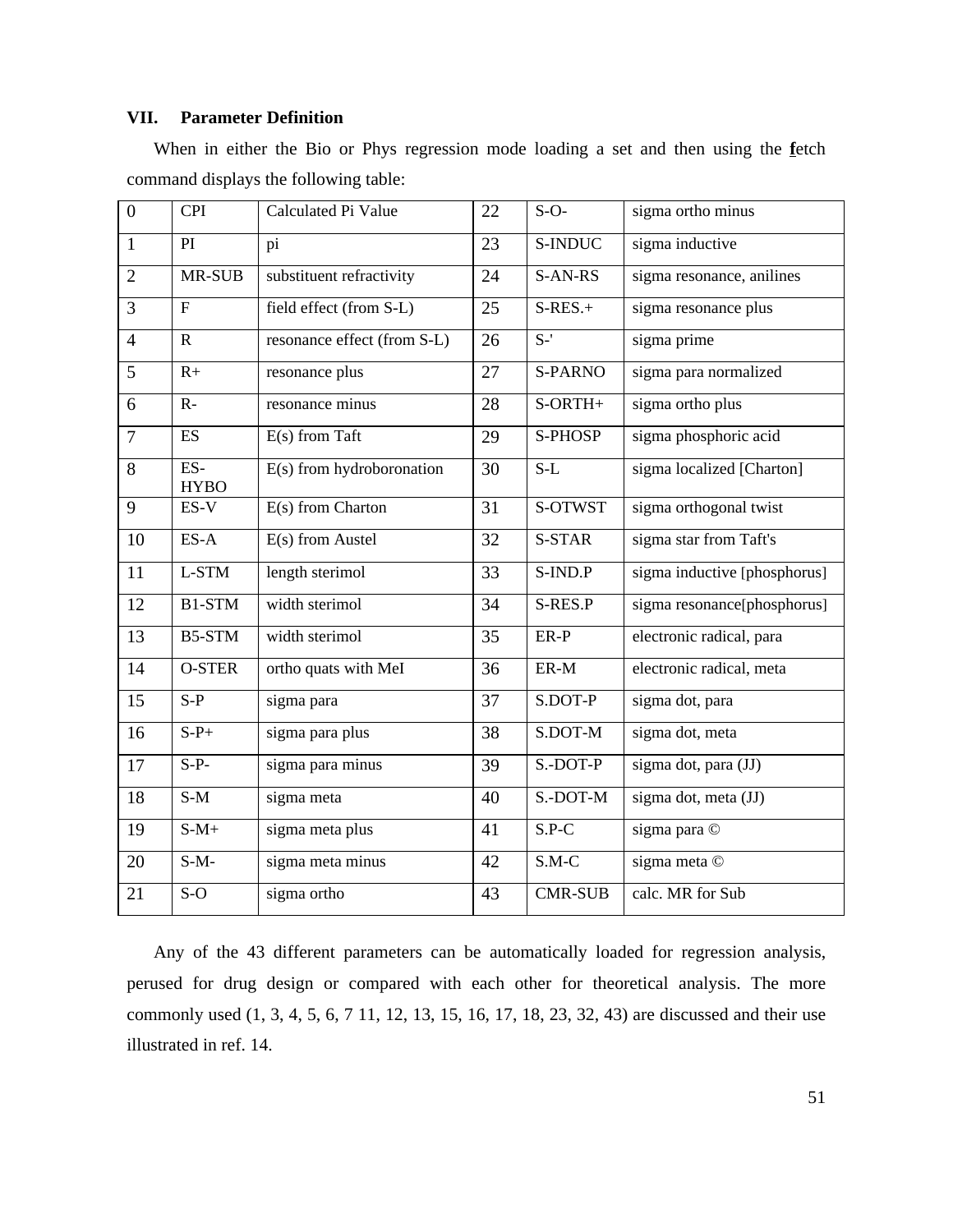A brief definition and references follows.

1. PI ( ). Hydrophobic parameter for substituents defined by partitioning of  $X-C<sub>6</sub>H<sub>5</sub>$ between octanol and water.  $(P)^{14}$ 

 $_{\rm x}$  = logP X-C<sub>6</sub>H<sub>5</sub> - logPC<sub>6</sub>H<sub>6</sub>

2. MR-SUB. Molar refractivity of a substituent defined analogously to .  $MR = \begin{pmatrix} n^2 - 1/2 & m \end{pmatrix} \frac{MW}{m}$ where  $n =$  refractive index,  $MW =$  molecular weight and  $d =$  density.  $\left( \begin{array}{c} n^2 - 1/n^2 + 2 \end{array} \right) \frac{M^3}{d}$  $\binom{2}{1}$  + 2  $\binom{2}{1}$ 

MR values are scaled by  $0.1$ . MR is highly collinear with substituent volume.<sup>14</sup>

- 3. F. Swain-Lupton inductive/field effect parameter for aromatic systems.<sup>15</sup>
- 4. R. Corresponding Swain-Lupton resonance parameter.<sup>15</sup>
- 5. R+. Taft resonance parameter for substituent delocalization of  $a + charge$ .<sup>15</sup>
- 6. R-. Taft resonance parameter for substituent delocalization of a charge.<sup>15</sup>
- 7. ES. Classic steric parameter for substituents defined by Taft from the hydrolysis of X- $\mathrm{CH_{2}COOCH_{3}(C_{2}H_{5})}^{18}$
- 8. ES-HYBO. An Es type parameter obtained from the hydroboration of substituted ethylenes.
- 9. ES-V. Charton's steric parameter.<sup>19</sup> Using the command **para**meter **/nolimit** and entering **7** and **9** it is found that there are 117 substituents for which both Es parameters are available. Entering  $3 \text{ reg } 4$  yields a correlation between Es and Es-V with  $r^2 = 0.942$ . This can be improved to  $r^2 = 0.964$  by jackknifing to remove three badly correlated points:  $C(CH_2CH_3)_3$ , CHBr<sub>2</sub>, CH(Me)CH<sub>2</sub>CMe<sub>3</sub>.
- 10. Austel's<sup>20</sup> version of Es. A calculated value available for 1738 substituents. There are 198 substituents with both Es-A and ES, between which the correlation is weak:  $r^2 = 0.793$ .
- 11. L-STM. Verloop sterimol parameter for substituent length.<sup>14, 21</sup>
- 12. B1-STM. Sterimol parameter for the width of the first atom of the substituent.<sup>14, 21</sup>
- 13. B5-STM. An estimate of the overall width of the substituent.<sup>14, 21</sup>
- 14. O-STER. There are 30 substituents having this parameter for the effect of adjacent substituents inhibiting the reaction of pyridines with  $CH<sub>3</sub>I$ . There is little correlation between O-STER and Es or B1.<sup>29</sup>
- 15. S-P ( ). Normal Hammett constant for para substituents. It is based on the ionization constants of benzoic acids.<sup>14</sup>
- 16. S-P+  $($ <sup>+</sup>). Brown parameter where substituents delocalize  $a + charge$  or radical via resonance. 14, 34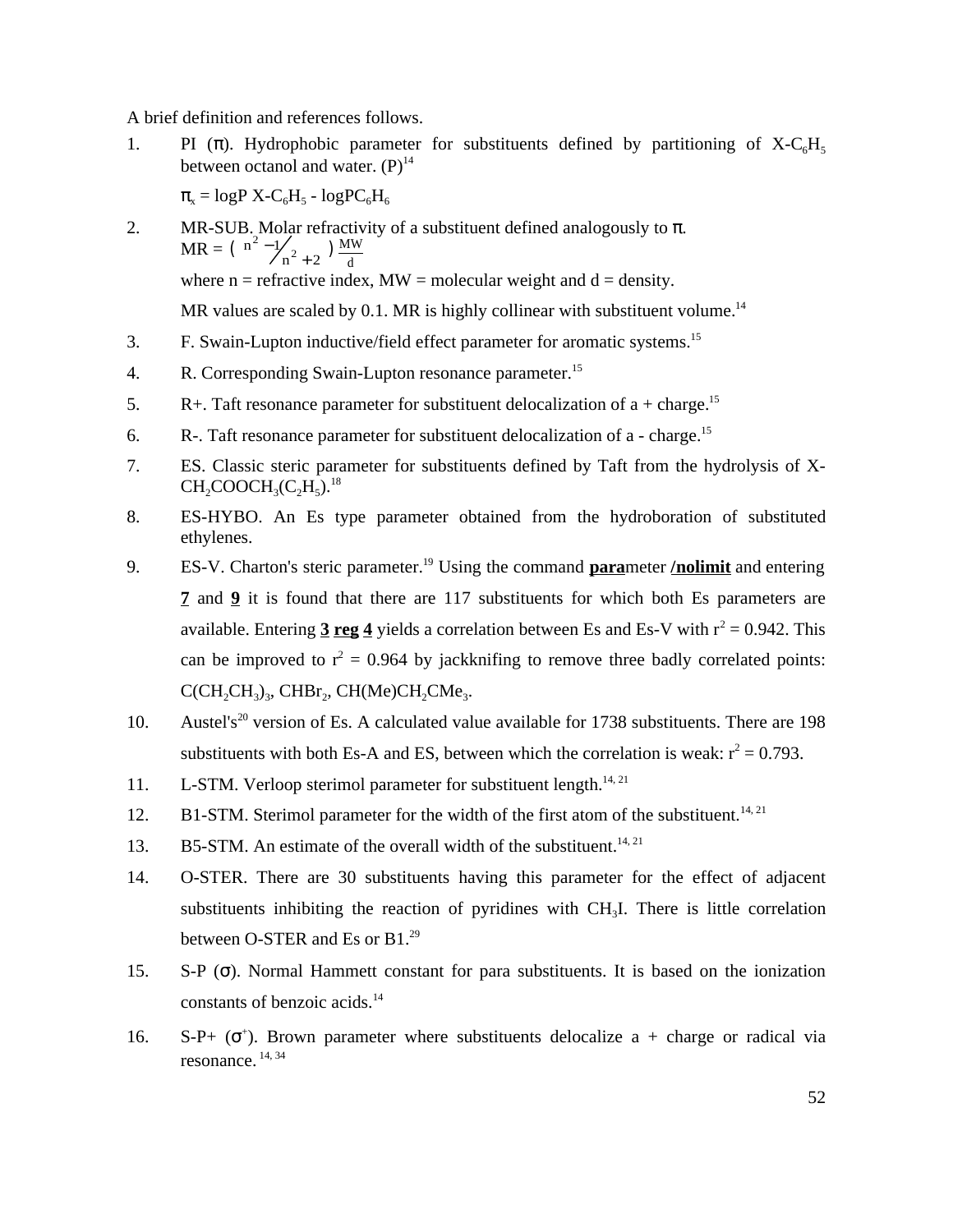- 17. S-P- ( ). Hammett constant where substituents delocalize a negative charge via resonance. It is derived from the ionization constants of phenols.<sup>14</sup>
- 18. S-M (). Hammett constant for meta substituents (non conjugated substituents).<sup>14</sup>
- 19. S-M+ $($ <sup>+</sup>). Brown parameter for meta substituents. There is little difference between  $<sub>m</sub>$ </sub> and  $+m$ .  $^{14}$
- 20. S-M- $($ ). Hammett constant for meta substituents (non conjugated substituents).<sup>14</sup>
- 21. S-O- (). Hammett constant for ortho substituents. It correlates poorly with  $_{\text{p}}$ , for 51 substituents  $r^2 = 0.303^{35}$
- 22.  $S-O$  ( $\overline{\phantom{a}}$ ). The parameter for ortho substituents.
- 23. S-INDUC  $\left(\begin{array}{c} 1 \end{array}\right)$  for the field/inductive effect. Originally defined from 4-X-bicyclo [2.2.2] octane-1-carboxylic acids.<sup>14</sup>
- 24. S-AN-RS. Resonance parameter ( $\overline{\phantom{a}}$ ) obtained from anilines. There are 25 substituents for which both  $\overline{\phantom{a}}$  and S-AN. The correlation between the two is poor:  $r^2 = 0.718$ .
- 25. S-RES+. Resonance parameter for delocalization of  $+$  charge.<sup>15</sup>
- 26. S-'. Field/inductive parameters from bicyclo [2.2.2] oct-ene-1-carboxylic acids, 4-Xdibenzobicyclo  $[2.2.2]$  octa-2, 4-diene-1-carboxylic acids and cubanedicarboxylic acids.<sup>14</sup>
- 27. S-PARNO. A set of normalized  $_{p}$  values.<sup>36</sup>
- 28. S-ORTH+.  $+$  for ortho substituents.<sup>36</sup>
- 29. S-PHOSP. for substituents attached to phosphorus. $37$
- 30. S-L.  $_{\rm L}$  for field/inductive effect.<sup>14</sup>
- 31. S-TWST. Effect on resonance by twisting substituent  $90^\circ$  out of plane.
- 32. S-STAR. Classic  $*$  defined by Taft.<sup>14</sup>
- 33. S-IND.P. Field/inductive parameter for substituents attached to phosphorus.<sup>37</sup>
- 34. S-RES.P. Resonance parameter for substituents attached to phosphorus.<sup>37</sup>
- 35,36. ER-P, ER-M. Radical parameters defined by Yamamoto and Otsu.<sup>38</sup>
- 37,38. S.DOT-P, S. DOT-M. Radical parameters  $(\cdot)$  defined by Dust and Arnold.<sup>39</sup>
- 39,40. S.-DOT-P, S.-DOT-M. Radical parameters  $( \cdot )$  defined by Jiang.<sup>40</sup>
- 41,42. S.P-C, S.M-C. Radical parameters  $( \cdot )$  defined by Creary.<sup>41</sup>
- 43. Calculated MR for substituents.

These parameters were collected over the past 35 years. Many are obsolete and have been kept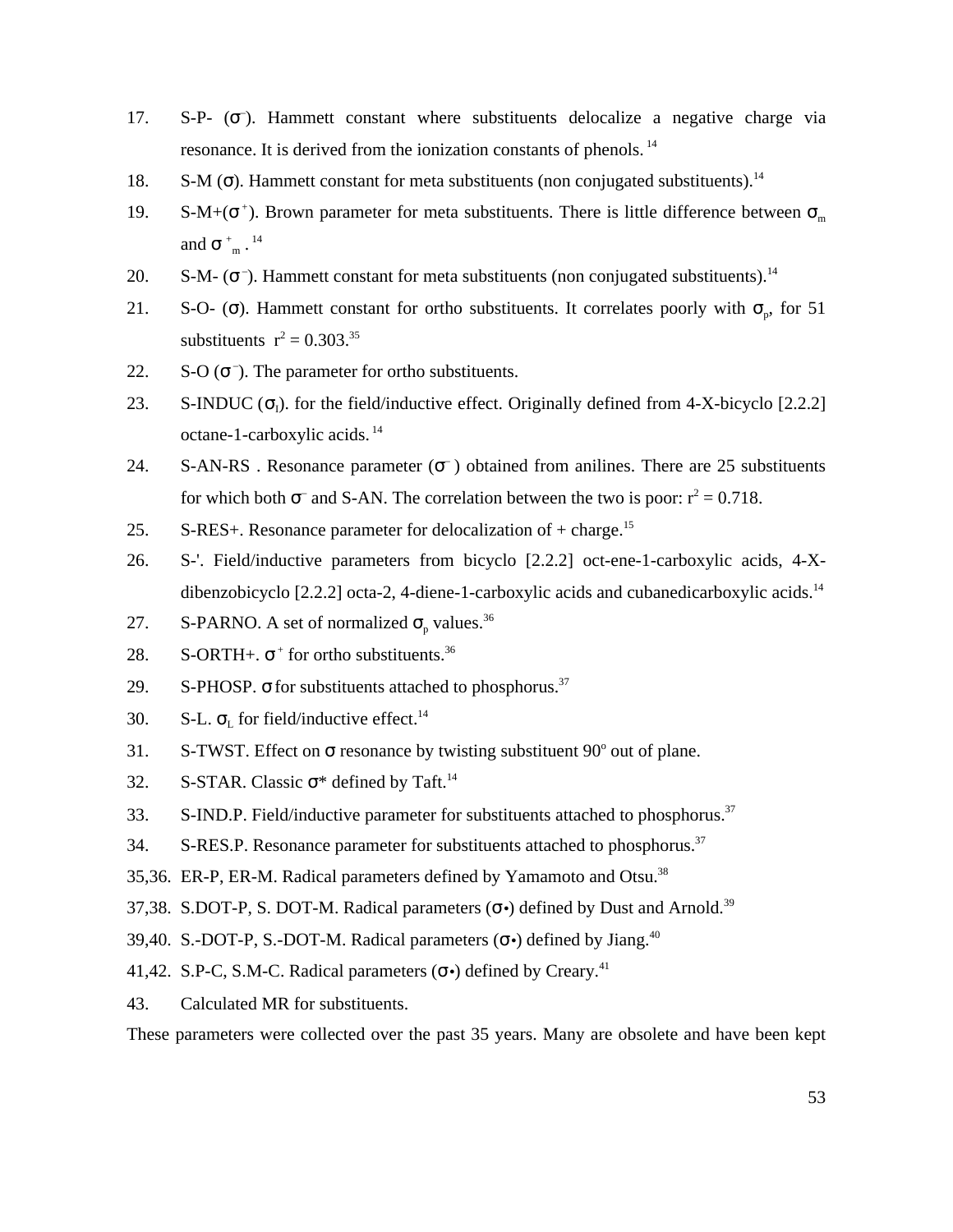for historical reasons. The following are those that we find useful today.

- 1. CPI. Calculated value that takes into account electronic effects of the molecule on the substituent of interest.
- 2. MR-Sub. Calculated values for substituents.
- 3. F. Field/inductive effect of substituents on aromatic rings.
- 4. Es. Steric parameters for intramolecular interactions.
- 5. L-STM. Sterimol parameter for substituent length.
- 6. B1-STM. Sterimol parameter for size of first atom in substituent.
- 7. B4-STM. An attempt to account for substituent bulk.
- 8. S-P. Classic constant for aromatic substituents.
- 9. S-P+. Classic  $+$  when there is direct resonance between substituent and the reaction center involving delocalization of  $a + charge$ .
- 10. S- P-. Through-resonance involving delocalization of a charge.
- 11. S-inductive.  $\begin{pmatrix} 1 \end{pmatrix}$  for aliphatic reactions.
- 12. S-star.  $(*)$  for aliphatic reactions. Sometimes  $*$  is best, sometimes  $Z$ . They are rather collinear.
- 13. ER-P / ER-M. Used for aromatic radical reactions.

14. S.P-C / S.M-C. Used for aromatic radical reactions.

The electronic parameters for aromatic substituents  $( , - , + )$  have been developed and extensively studied over the last 50 years. Simple is obtained from the ionization constants of benzoic acids where little through resonance is present.

The – parameter holds when direct through resonance is involved in the delocalization of a pair of electrons.

$$
\begin{array}{ccc}\n\circ & & \\
\circ & & \\
\hline\n\circ & & \\
\hline\n\circ & & \\
\hline\n\circ & & \\
\hline\n\circ & & \\
\hline\n\circ & & \\
\hline\n\circ & & \\
\hline\n\circ & & \\
\hline\n\circ & & \\
\hline\n\circ & & \\
\hline\n\circ & & \\
\hline\n\circ & & \\
\hline\n\circ & & \\
\hline\n\circ & & \\
\hline\n\circ & & \\
\hline\n\circ & & \\
\hline\n\circ & & \\
\hline\n\circ & & \\
\hline\n\circ & & \\
\hline\n\circ & & \\
\hline\n\circ & & \\
\hline\n\circ & & \\
\hline\n\circ & & \\
\hline\n\circ & & \\
\hline\n\circ & & \\
\hline\n\circ & & \\
\hline\n\circ & & \\
\hline\n\circ & & \\
\hline\n\circ & & \\
\hline\n\circ & & \\
\hline\n\circ & & \\
\hline\n\circ & & \\
\hline\n\circ & & \\
\hline\n\circ & & \\
\hline\n\circ & & \\
\hline\n\circ & & \\
\hline\n\circ & & \\
\hline\n\circ & & \\
\hline\n\circ & & \\
\hline\n\circ & & \\
\hline\n\circ & & \\
\hline\n\circ & & \\
\hline\n\circ & & \\
\hline\n\circ & & \\
\hline\n\circ & & \\
\hline\n\circ & & \\
\hline\n\circ & & \\
\hline\n\circ & & \\
\hline\n\circ & & \\
\hline\n\circ & & \\
\hline\n\circ & & \\
\hline\n\circ & & \\
\hline\n\circ & & \\
\hline\n\circ & & \\
\hline\n\circ & & \\
\hline\n\circ & & \\
\hline\n\circ & & \\
\hline\n\circ & & \\
\hline\n\circ & & \\
\hline\n\circ & & \\
\hline\n\circ & & \\
\hline\n\circ & & \\
\hline\n\circ & & \\
\hline\n\circ & & \\
\hline\n\circ & & \\
\hline\n\circ & & \\
\hline\n\circ & & \\
\hline\n\circ & & \\
\hline\n\circ & & \\
\hline\n\circ & & \\
\hline\n\circ & & \\
\hline\n\circ & & \\
\hline\n\circ & & \\
\hline\n\circ & & \\
\hline\n\circ & & \\
\hline\n\circ & & \\
\hline\n\circ & & \\
\hline\n\circ & & \\
\hline\n\circ & & \\
\hline\n\circ & & \\
\hline\n\circ & & \\
\hline\n\circ & & \\
\hline\n\circ & & \\
\hline
$$

The parameter  $(5+)$  is used when delocalization of a positive charge occurs. It was developed from solvolysis of cumyl chloride as follows:<sup>34</sup>



Surprisingly, it is widely applicable to radical reactions.<sup>8</sup>

The field/inductive effect F is useful in some aromatic cases. It is especially valuable for substituents ortho to reaction centers. Such substituents should be tested by the combination F,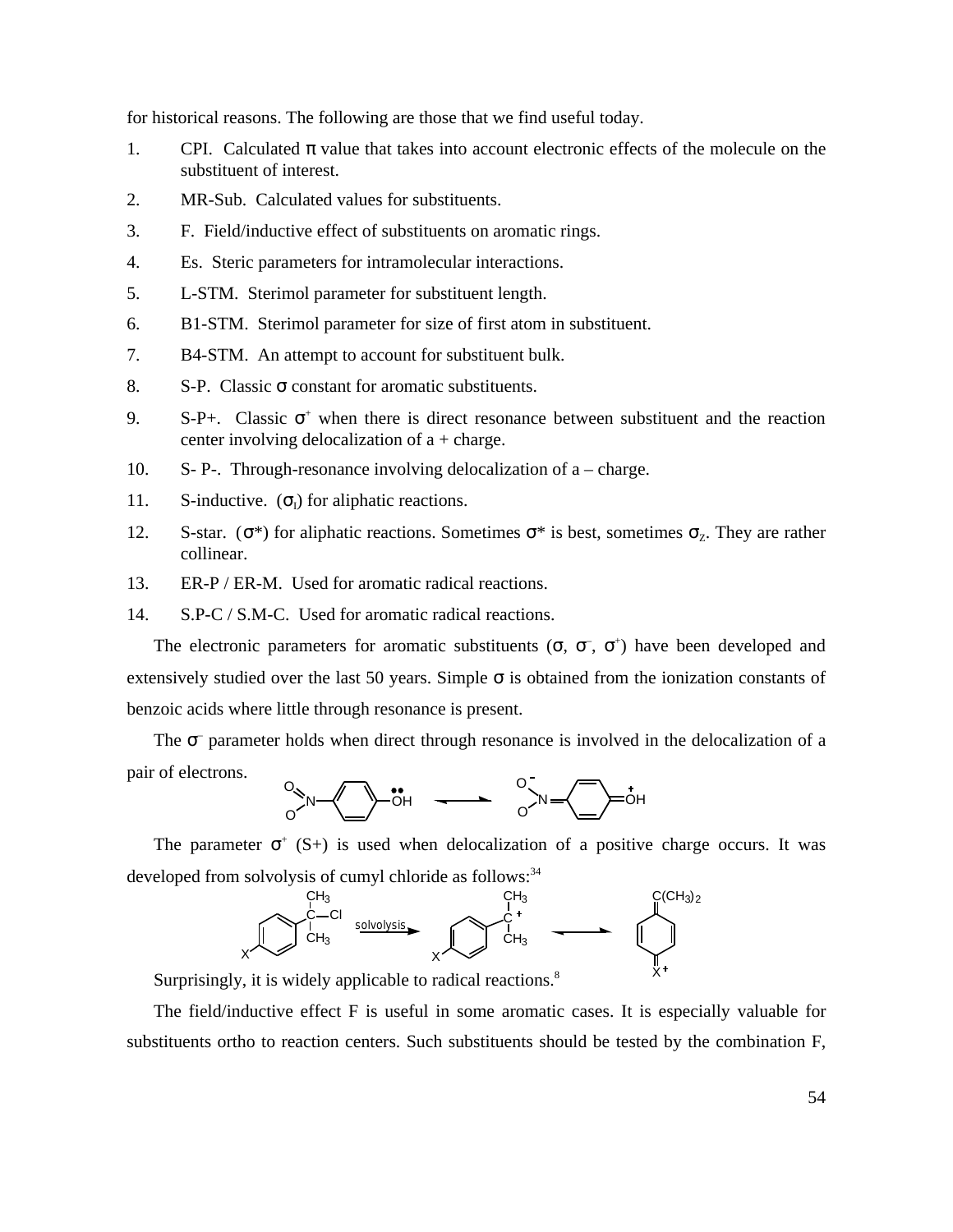Es, B1, -p. That is, using  $F + -p$  can account for the extra electronic effect.<sup>22</sup>

For substituents on aliphatic molecules two sets of parameters have been developed  $*(S')$ and  $_{I}$  (SI) although they are highly collinear sometimes one works somewhat better than the other. There are many more values of \*.

In the case of radical reactions  $( S+ )$  is the most widely useful parameter, however,  $E_R$  or S.-Dot. sometimes are better than  $+$ .  $8$  We still do not understand the reasons behind this.

There are two classes of hydrophobic parameters: log P and (Pi). They are based on partitioning between octanol / water. The expense of measuring log P has inspired a large effort by many laboratories to develop methods of calculation. The following result comes from Leo's work at BioByte.

 $log P = 0.96$  Clog  $P + 0.07$ 

 $n = 12,443$ ,  $r^2 = 0.973$ .  $s = 0.299$ 

There are 228 outliers out of our present set carefully evaluated experimental values that are not included in the above equation.

We have a large number of experimental values from  $X-C_6H_5$ : = log P  $X-C_6H_5$  – log P  $C_6H_6$ . These values have a serious limitation when there is a strong electronic interaction between the substituent and other parts of the molecule. For such cases we subtract calculated Clog P from the calculated value for the derivative (CPI). The steric parameters Es and the sterimols are interesting to compare. Searching the double data base of bio and phys of 17,800 QSAR, we find the following:

| 15 Es | 623 hits   | 15 L  | 63 hits    |
|-------|------------|-------|------------|
| 15 B1 | 1,373 hits | 15 MR | - 109 hits |
| 15 B5 | 917 hits   |       |            |

We have not attempted to survey all of our earlier formulated QSAR to see where B1 can replace Es. Verloop's sterimol parameters are an important extension of traditional QSAR in the direction of 3-D QSAR. MR is a measure of the bulk of a substituent and it has not found extensive use. Now that we can calculate MR for a substituent, we may find more use for it.

The first problem in designing a new set of congeners from a parent molecule is to proceed carefully by studying one position at a time and choosing a set of substituents that shows good variation in electronic, hydrophobic and steric properties. Now one needs to know the values that are available for the set selected.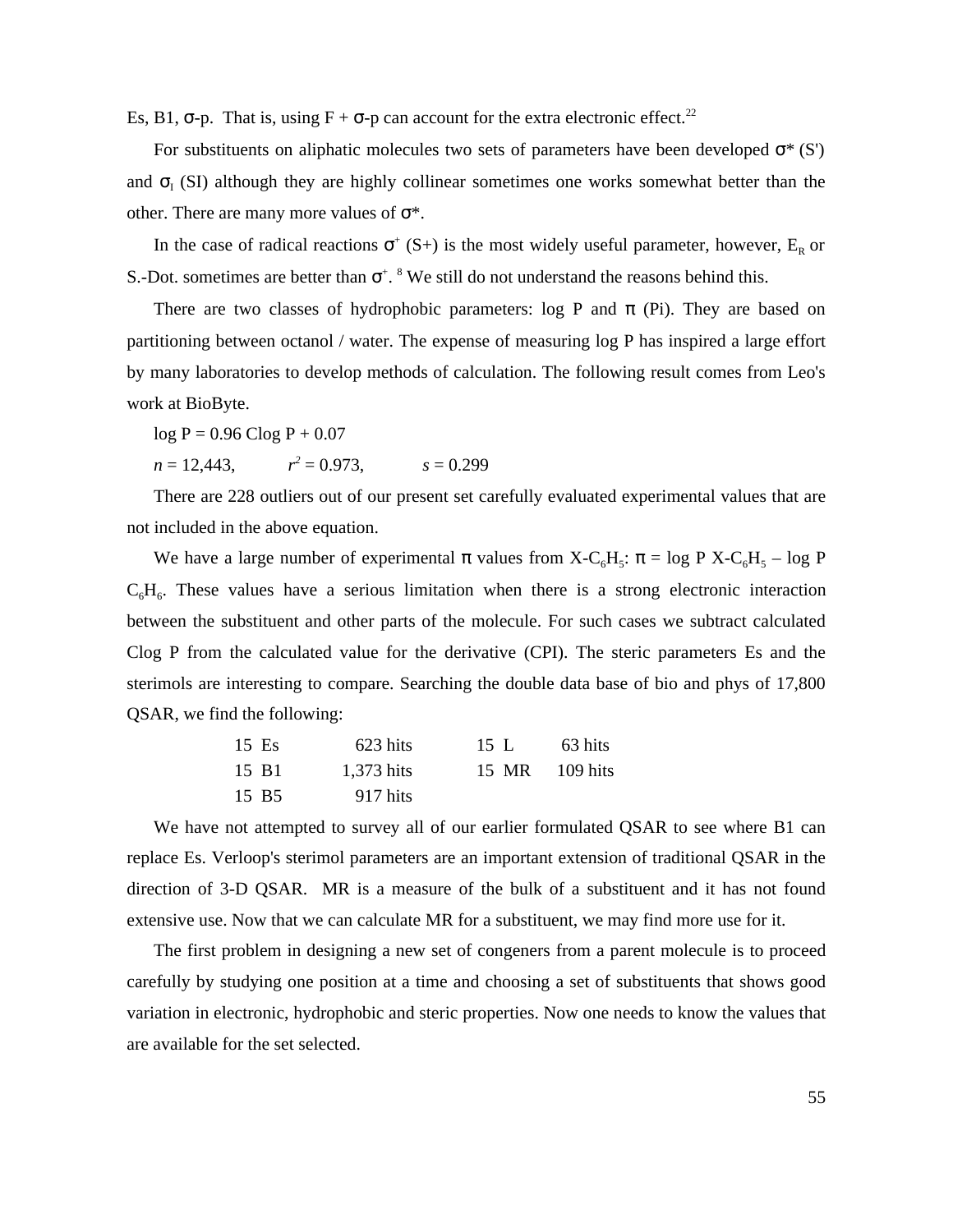The problem can be approached from either the bio or phys systems. Entering **parameter /nolimit** in the regression mode displays the table of parameter values. Enter **2 13 16 17 18.** This isolates substituents all of which have values for Pi, B1,  $_{P}$ ,  $_{P}$ <sup>+</sup>,  $_{P}$ . Entering sum shows that there are 61 such substituents. Entering **seed**ata displays the results ordered on increasing values of the first substituent (Pi) selected. The data set obtained can be worked with in the same fashion as a standard data set. Next, first entering **corr** followed by **3 4 5 6 7** displays the following correlation matrix:

Correlation matrix: R\*\*2 and N

|        | PI.                  | <b>B</b> 1                        |                      | $S-P$ $S-P+$ $S-P-$ |                      |
|--------|----------------------|-----------------------------------|----------------------|---------------------|----------------------|
| PI     | $\ddot{\phantom{0}}$ | .014                              | .023                 | .004                | .039                 |
| B1     | 61                   | <b>Contract Contract Contract</b> | .147                 | .122                | .079                 |
| $S-P$  | 61                   | -61                               | $\ddot{\phantom{0}}$ | .852                | .860                 |
| $S-P+$ | 61                   | - 61                              | 61                   |                     | .732                 |
| $S-P-$ | 61                   | - 61                              | 61                   | 61                  | $\ddot{\phantom{0}}$ |

The only significant collinearity is that among the electronic parameters. Although this might seem serious, we have found that with some care in the selection of substituents, the most significant parameter can be determined. We have established this fact via comparative QSAR.<sup>8</sup>

Another way to obtain a wider view is to select only S ( ) for which we have many more values. This would be sufficient to establish whether or not an electronic effect is present. Often it is not. Entering **parameter /nolimit** and then **2 13 14 16** followed by **sum** finds 294 substituents ordered on . Enter **seed**. If S was entered first, they would have been ordered on .

If interest is only in a single substituent, the following results can be obtained:

**2** Pi yields 1088 values. Enter **seed** to find values from –5.96 to 3.03

**13** B1 yields 1080 values from 1 to 4.65

 $\frac{16}{P}$  p yields 1997 values from  $-1.58$  to 2.42

 $\frac{17}{P}$  <sup>+</sup> yields 398 values from  $-7.17$  to 1.88

In each instance, one can enter **seed** to view the individual values.

## **VIII. Regression Analysis: Example 1**

For several reasons it is best to begin the regression program while in the proper area, either **data**base **bio** or **data**base **phys**. Searching for similar equations can then be carried out directly and if the developed equation(s) is useful, it is much easier to save it in this area.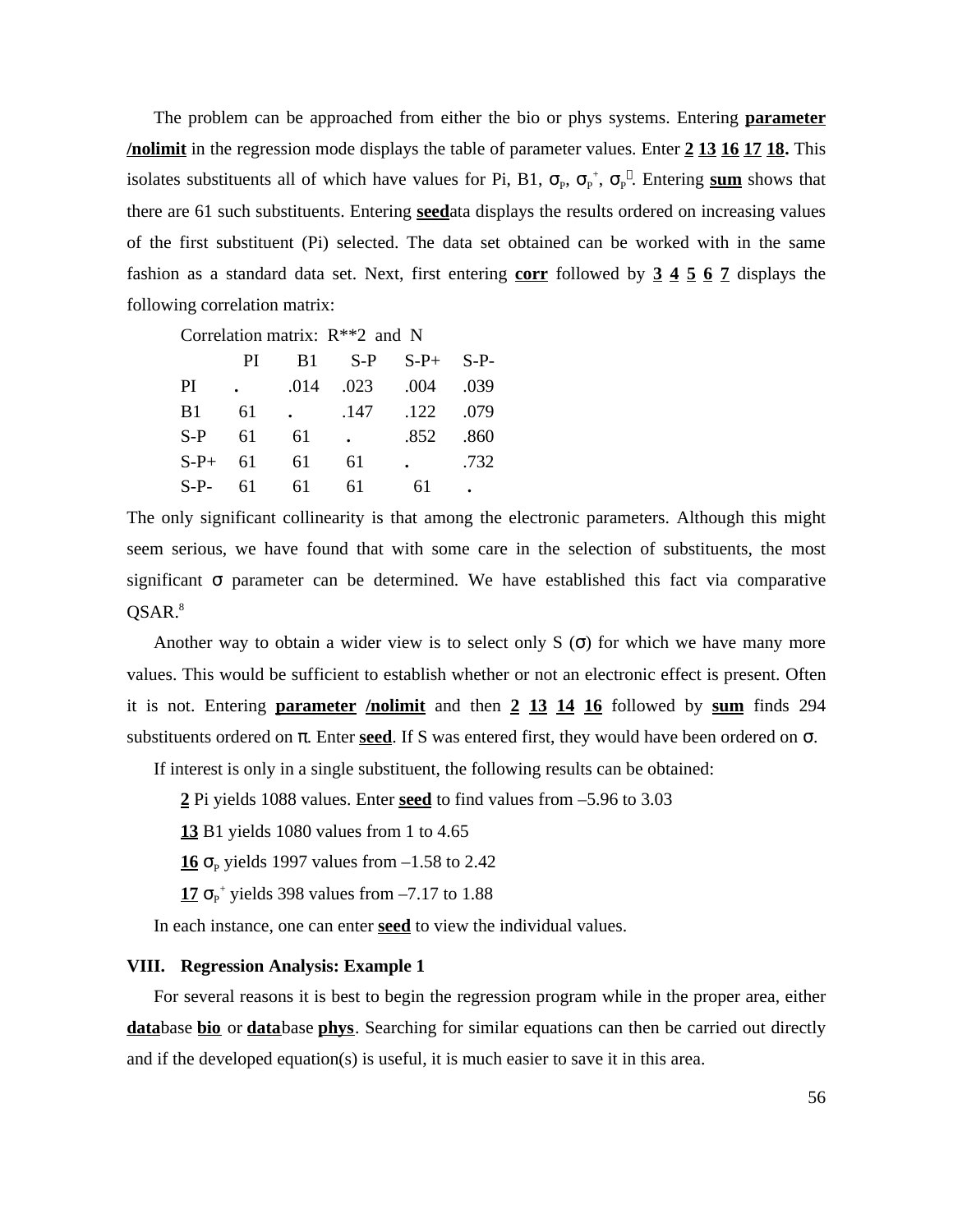First enter **reg**ression followed by **clear** to be sure your workspace is empty. Next assign a name for storage and retrieval; *e.g.,* **name Smith-1**. Next enter the title information as in the following example:

# **A. Title Information (set B633)**

**T**/**sys**tem **mouse embryo fibroblast cells T**/**comp**ound **X-C6H4-NH2 T/act**ion **I50 Growth T/ref**erence **Harada,A**.**Hanazawa,M**.**Saito,J**.**Hashimoto,K**. **Environ. Toxicol. Chem. 11,973 (1992) T/source Name of person entering data T/class B4C** Now check by entering **sum**mary

## **B. Naming Parameters**

The next step in data entry is to name the parameters which one plans to use. Automatic loading will be demonstrated in this example, and so only the dependent variable need be entered. Enter **getp** (get parameters). The program asks for a label for parameter 3. (As noted previously, parameter 1 is reserved for predicted values and 2 is used for deviation). In the present instance **log1/C** is entered. The prompt is then for parameter 4, but since automatic loading is to be used, just enter **end** at this point. If parameters other than those in THOR-sigma are being used, such as M.O. parameters or pKa, they would be entered at this point by hand. Often data is not in logrithmic form. They can be entered as such and then converted to log or other form by using **gett**ran.

### **C. Naming and Entering Substituents**

Now enter **newsub**. This prompts one to enter each substituent label. (In data sets of miscellaneous structures, the whole name, such as ethanol would be entered at this point.) In the present example entering the first label, **H**, then pressing return, returns a prompt to enter a value for parameter 3:

Label for substituent 1: **H** parameter value 3: **2.73**

Next it prompts for substituent label 2, etc.

Label for substituent 2: **2-NO2** parameter value 3: **3.28**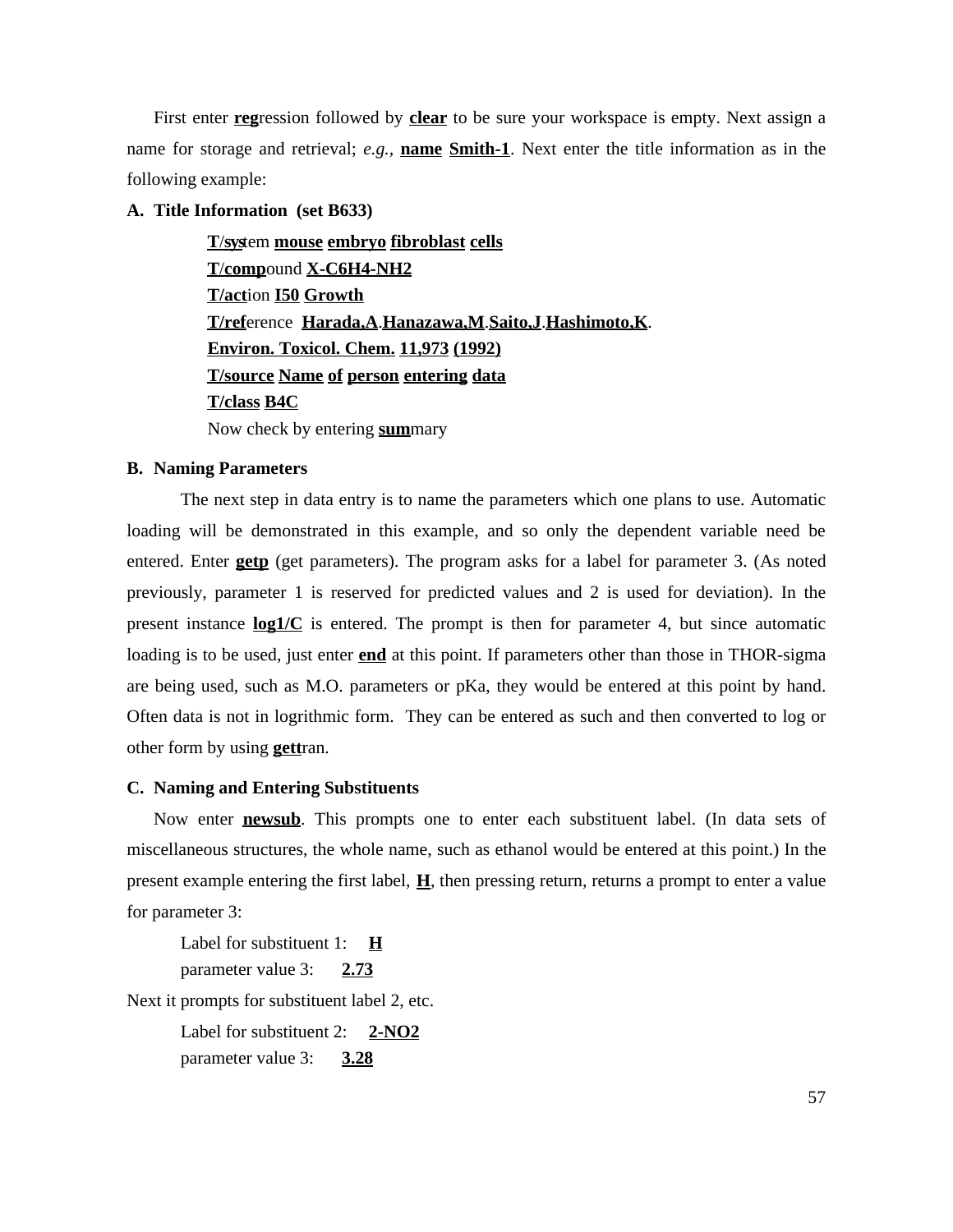It is important to note that there must be *no spaces* within the label. *i.e.,* 2,4-di-CL not 2 4 di-Cl. After all of the labels and parameter 3 values are entered, enter **end.** Entering **seed** yields the following table:

| No.   | Substituent  | log 1/C |
|-------|--------------|---------|
| 1.    | H            | 2.73    |
| 2.    | $2-NO2$      | 3.28    |
| 3.    | $3-NO2$      | 3.44    |
| 4.    | $4-NO2$      | 3.49    |
| 5.    | $2-NH2$      | 4.85    |
| 6.    | $3-NH2$      | 3.92    |
| 7.    | $4-NH2$      | 4.68    |
| 8.    | $2-Me$       | 3.83    |
| 9.    | $3-Me$       | 3.72    |
| 10.   | $4-Me$       | 3.70    |
| 11.   | 2-OMe        | 4.13    |
| 12.   | 3-OMe        | 3.52    |
| 13.   | 4-OMe        | 4.55    |
| 14.   | $2-C1$       | 3.68    |
| 15.   | $3-C1$       | 3.41    |
| 16.   | $4-C1$       | 3.89    |
| 17.   | $2-OH$       | 4.82    |
| 18.   | $3-OH$       | 4.08    |
| 19.   | $4-OH$       | 4.70    |
| 20.   | $4-C2H5$     | 3.64    |
| 21.   | $4 - C_3H_7$ | 3.46    |
| Enter | End          |         |

It is advisable to save data entry frequently by entering **save**. To view Title information, enter **sum**mary. To view parameter data entry, enter **seed**ata. If entry errors need to be corrected, one can enter **editsub** for editing substituents or **editdat** for editing data. Additional details on editing are found in Section I which follows.

Often some of the variation of activity with structure is sensed as one enters the data, and hopefully, some idea of the possibly significant parameters can be obtained. In the present example we have well-known electron releasing substituents ortho and para to the amino group which are seen to increase toxicity. Note that the two most hydrophobic analogs, 20 and 21, are not especially potent.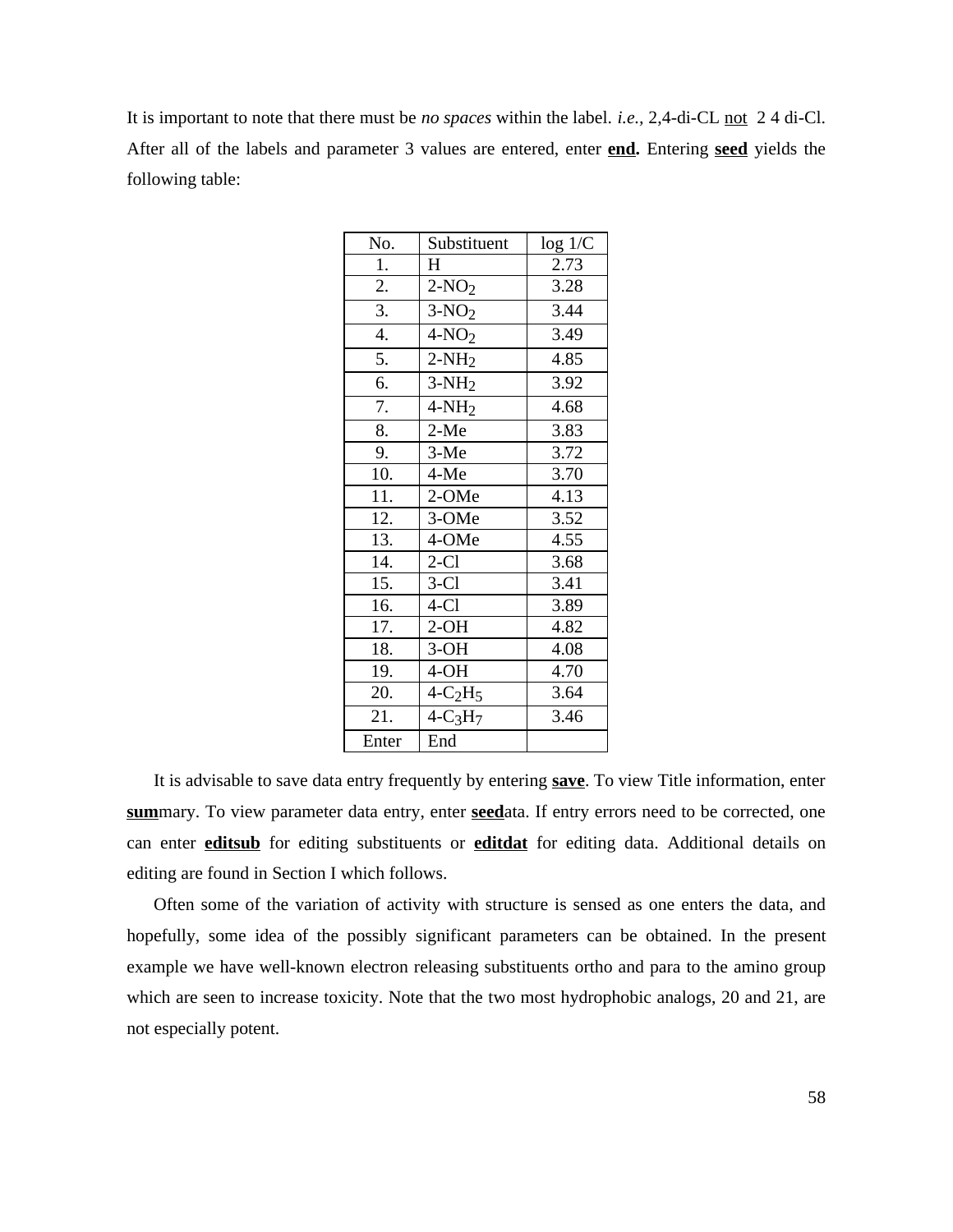### **D. Entering Structures via SMILES**

If the data set is not based on a parent structure, then the SMILES for each structure must be entered one at a time and auto-loading of parameters is not possible. In that case, entering **getsmi** provides a panel with a prompt for structure 1. After the SMILES is entered, '**return**' displays the 2-D structure. If the structure needs editing, enter **y**, if not, enter **n** and the prompt for the second SMILES appears. Since there are a large number of SMILES stored in the database together with name(s), the name can be entered at this point and the SMILES will be picked up from the database. The name of the compound must be entered exactly as at least one of the stored synonyms, but the program helps one search for 'near-misses'. Common names have been used, *i.e.,* acetic acid not enthanoic acid; use p-chlorophenol not 4-chlorophenol. This can be a very time saving procedure for complex structures such as strychnine. When all of the SMILES have been added enter **end** or **quit.**

## **E. Auto-Loading of Parameters**

With the present set of anilines, automatic loading is to be used, and the parent structure is entered via **getsmi /p**arent. A panel is displayed into which one enters the SMILES with an \* for each substituent position. In the present example substituents are at the 2, 3 and 4 positions, and a proper SMILES for the parent is: **Nc1c(\*)c(\*)c(\*)ccl** or **cl(\*)c(\*)c(\*)ccclN.**

Note that the asterisks are placed in parentheses which is how SMILES denotes branching from the main pathway. Pressing return should then display:  $NH<sub>2</sub>$ \* \*

If the structure is not correct, enter  $\underline{v}$  for editing. Deletions and additions can be made to take place just left of the cursor. When the structure is correct, enter **n** and the prompt returns to qsar. Next enter **getsmi** and the panel returns for entry of the first compound. Enter  $*H *H *H$  and **'return'** to see the unsubstituted aniline. If editing is not needed, then in the panel asking for the second structure enter:

| *N(=O)=O *H *H | 2-nitroaniline                                                                                                      |
|----------------|---------------------------------------------------------------------------------------------------------------------|
| *H *N(=O)=O *H | 3-nitroaniline                                                                                                      |
| *H *H *N(=O)=O | 4-nitroanine                                                                                                        |
| $N*H*H$        | 2-aminoaniline (Note that) H on NH <sub>2</sub> or OH on $CH_3$ is not<br>entered, these are supplied by the system |
| $^*C*H*H$      | 2-methylaniline                                                                                                     |
| *H *OC *H      | 3-methoxyaniline                                                                                                    |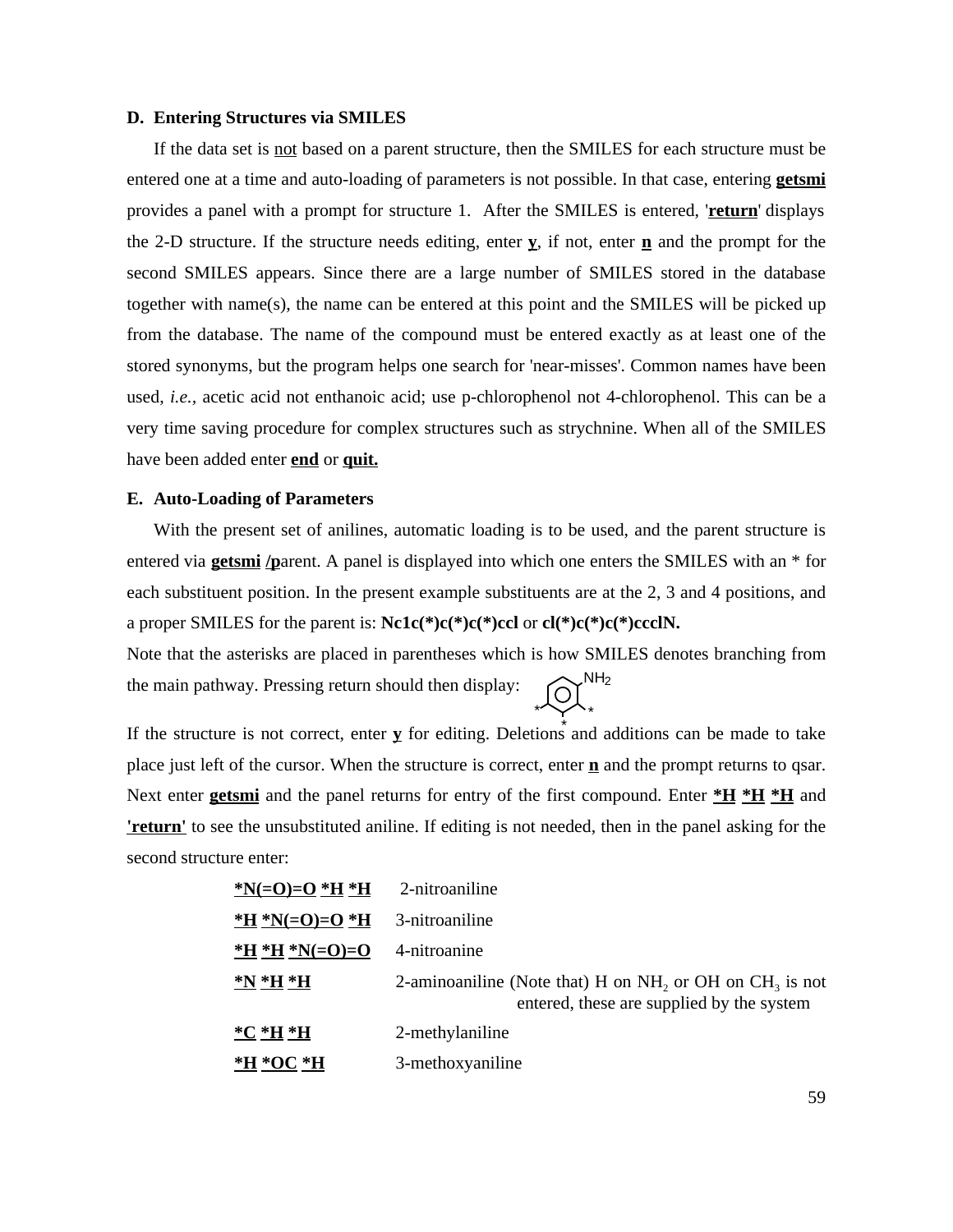| *H *H *Cl  | 4-chloroaniline |
|------------|-----------------|
| *H *H *CCC | 4-propylaniline |

Now enter **end** or **quit**.

Next enter **depict ,** to check that all smiles correspond with substituent name.

Occasionally, it is not possible to enter a SMILES. The structure may not be known for a member of a set. Entering \*\* is necessary to account for the presence of the compound in the data set. If a particular SMILES is incorrect, enter **editsmi** # (the compound number) and make the correction.

For automatic loading of parameters enter **f**etch, which then shows Nclc(\*)c(\*)c(\*)ccl

 1 2 3 where the \* refers to the ortho, meta and para positions of aniline. first enter **Mlog P**. Next add the constants. **Fetch** displays the SMILES and the position of the substituents. Enter **1** and then **15 16 17** for ortho substituents. Again enter **fetch 2 18** for meta substituents. Finally **fetch 3** followed by **15 16 17**. Now enter **gett** (for "get transformation"). In the displayed panel, enter **S** and **return**. In the new panel, enter  $S-P-1 + S-M-2 + S-P-3$ . These are summed to yield S () repeat this process for S+ and S-. Next enter **seep** that displays all entered parameters. Now enter **delete/para 5 6 7 8 9 10 11** this removes the parameters used to derive S, S+ and S-. Now enter **fetch** and enter **1** to enter **3 7 12 13** for exploring the special electronic and steric effects of ortho substituents.

### **F. Permuting**

Now entering **3 perm 4 5 6 7 8 9 10 11** derives all possible equations for 1, 2 and 3 variables. S.D. stands for standard deviation. As this value decreases, the quality of the fit is increasing. CONST is the value of the constant in each QSAR. Clearly,  $+$  is the most important term.

|   | S.D. | <b>MLOGP</b> | S       | $S+$    | $S-$    | $F-1$   | $ES-1$ | $B1-1$ | $B5-1$ | <b>CONST</b> |
|---|------|--------------|---------|---------|---------|---------|--------|--------|--------|--------------|
| 1 | .344 |              |         | $-.732$ |         |         |        |        |        | 3.731        |
| 2 | .417 |              | $-.954$ |         |         |         |        |        |        | 3.877        |
| 3 | .447 |              |         |         |         |         |        |        |        | 3.911        |
| 4 | .459 | $-.440$      |         |         | $-.695$ |         |        |        |        | 4.366        |
| 5 | .571 |              |         |         |         |         |        |        | .168   | 3.655        |
| 6 | .579 |              |         |         |         |         | .068   |        |        | 3.903        |
| 7 | .580 |              |         |         |         |         |        | .109   |        | 3.757        |
| 8 | .581 |              |         |         |         | $-.027$ |        |        |        | 3.884        |

#### 1 TERM REGRESSIONS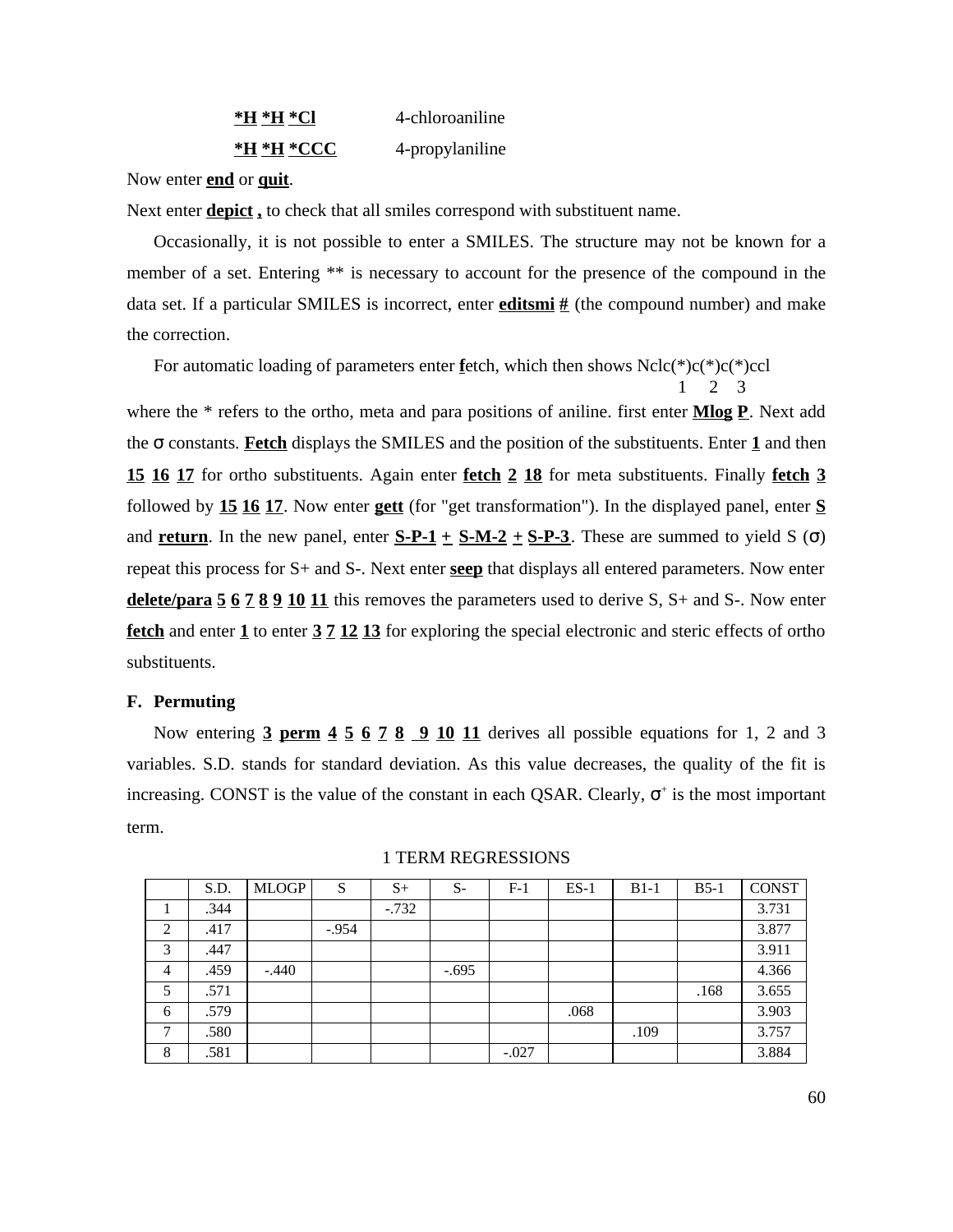# 2 TERM REGRESSIONS

|    | S.D. | <b>MLOGP</b> | S        | $S+$     | $S-$    | $F-1$ | $ES-1$  | $B1-1$ | $B5-1$ | <b>CONST</b> |
|----|------|--------------|----------|----------|---------|-------|---------|--------|--------|--------------|
|    | .298 |              | 1.716    | $-1.833$ |         |       |         |        |        | 3.514        |
| 2  | .316 |              |          | $-1.303$ | .743    |       |         |        |        | 3.583        |
| 3  | .331 | $-.180$      |          | $-.609$  |         |       |         |        |        | 3.955        |
| 4  | .349 |              |          | $-.744$  |         | .305  |         |        |        | 3.703        |
| 5  | .352 |              |          | $-.733$  |         |       |         | .143   |        | 3.567        |
| 6  | .352 |              |          | $-.742$  |         |       | $-.056$ |        |        | 3.712        |
| 7  | .353 |              |          | $-.726$  |         |       |         |        | .037   | 3.683        |
| 8  | .394 | $-.241$      | $-.708$  |          |         |       |         |        |        | 4.143        |
| 9  | .411 | $-.284$      |          |          | $-.484$ |       |         |        |        | 4.241        |
| 10 | .412 |              | $-2.117$ |          | .949    |       |         |        |        | 3.832        |

# 3 TERM REGRESSIONS

|                | S.D. | <b>MLOGP</b> | S     | $S+$     | $S-$    | $F-1$   | $ES-1$ | $B1-1$  | $B5-1$  | <b>CONST</b> |
|----------------|------|--------------|-------|----------|---------|---------|--------|---------|---------|--------------|
|                | .271 | $-.20$       | 1.803 | $-1.753$ |         |         |        |         |         | 3.751        |
| 2              | .30  | $-.175$      | 1.916 | $-1.174$ | .731    |         |        |         |         | 3.803        |
| 3              | .301 |              | 1.873 | $-1.978$ |         |         |        |         | $-.092$ | 3.609        |
| $\overline{4}$ | .304 |              | 1.795 | $-1.927$ |         | $-.203$ |        |         |         | 3.513        |
| 5              | .305 |              | 1.772 | $-1.877$ |         |         | .042   |         |         | 3.518        |
| 6              | .306 |              | 1.853 | $-1.869$ |         |         |        | $-.076$ |         | 3.594        |
| 7              | .306 |              |       | $-1.857$ | $-.084$ |         |        |         |         | 3.513        |
| 8              | .321 |              |       | $-1.397$ | .847    |         |        |         | $-.084$ | 3.672        |
| 9              | .322 |              |       | $-1.376$ | .855    |         | .077   |         |         | 3.587        |
| 10             | .324 |              |       | $-1.357$ | .823    | $-.175$ |        |         |         | 3.583        |

If we run  $\frac{5 \text{ reg } 6}$  this shows that and  $\pm$  are highly collinear ( $r^2 = 0.935$ ). There seems to be no special role for ortho substituents. Mlog P has a weak role. We can check for the overall collinearity as follows

# **corr 4 5 6 7 8 9 10 11**

Correlation matrix: R\*\*2 and N

|              | <b>MLOGP</b> | S         | $S+$      | $S-$      | $F-1$     | $ES-1$    | $B1-1$    | $B5-1$    |
|--------------|--------------|-----------|-----------|-----------|-----------|-----------|-----------|-----------|
| <b>MLOGP</b> | $\bullet$    | .289      | .292      | .236      | .047      | $-.218$   | .200      | .078      |
| S            | 21           | $\bullet$ | .935      | .943      | .241      | .059      | .09       | $-.075$   |
| $S+$         | 21           | 21        | $\bullet$ | .915      | .017      | .028      | .019      | $-.077$   |
| $S-$         | 21           | 21        | 21        | $\bullet$ | .099      | .114      | .144      | .000      |
| $F-1$        | 21           | 21        | 21        | 21        | $\bullet$ | .713      | .845      | .756      |
| $ES-1$       | 21           | 21        | 21        | 21        | 21        | $\bullet$ | .782      | $-.751$   |
| $B1-1$       | 21           | 21        | 21        | 21        | 21        | 21        | $\bullet$ | .807      |
| $B5-1$       | 21           | 21        | 21        | 21        | 21        | 21        | 21        | $\bullet$ |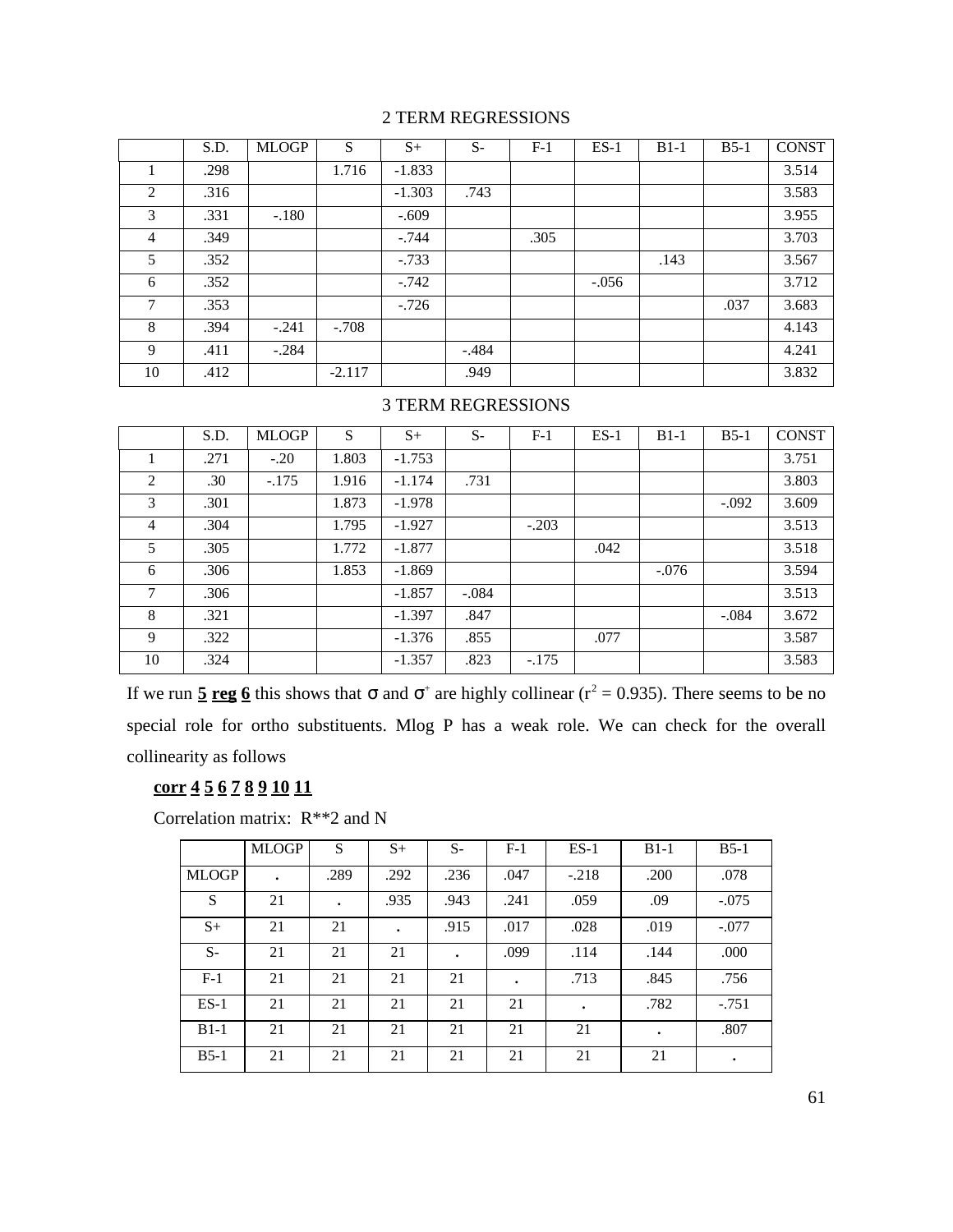### **G. Checking for Parameter Collinearity**

|              | <b>MLOGP</b> | S    | $S+$ | $S-$ | $F-2$ | $ES-1$  | $B1-1$ | $B5-1$  |
|--------------|--------------|------|------|------|-------|---------|--------|---------|
| <b>MLOGP</b> |              | .289 | .292 | .240 | .047  | $-.218$ | .200   | .078    |
| S            | 21           |      | .935 | .952 | .241  | .059    | .096   | $-.075$ |
| $S+$         | 21           | 21   |      | .921 | .017  | .028    | .019   | $-.177$ |
| $S-$         | 21           | 21   | 21   |      | .101  | .114    | .151   | $-.001$ |
| $F-2$        | 21           | 21   | 21   | 21   |       | .713    | .845   | .756    |
| $ES-1$       | 21           | 21   | 21   | 21   | 21    |         | .782   | $-.751$ |
| $B1-1$       | 21           | 21   | 21   | 21   | 21    | 21      |        | .807    |
| $B5-1$       | 21           | 21   | 21   | 21   | 21    | 21      | 21     |         |

We can check for overall collinearity problems as follows: **corr 4 6 5 10 11 15 13 14** 

There is high collinearity among,  $\rightarrow$  and  $\rightarrow$  and considerable collinearity with the steric parameters. The upper part f the matrix gives the correlation among the 21 different substituents. Next exploring the two best terms: we obtain the following QSAR:

 $log 1/C = -0.18(\pm 0.24)$  Mlog P –  $0.61(\pm 0.30)$  <sup>+</sup> + 3.96( $\pm 0.33$ )

 $n = 21$ ,  $a^2 = 0.693$ ,  $s = 0.331$ ,  $q^2 = 0.615$ 

This is obviously not a good equation.

### **H. Jackknifing**

In picking the current data set for study we have not selected a good, easy to correlate example. It is better to study how to do the best with a non-ideal set of data. At this point, we can look for outliers. This could be due to poor experimental data. A major problem is a lack of uniform reaction mechanisms of the various 'congeners'.<sup>42</sup> Poor selection of substituents so that bad collinearity is present from the start is so often the problem. It is rarely considered in the design of the project. We can now resort to jackknifing to obtain some perspective. **3 j 4 11** derives all possible regression equations by dropping a different data point in each instance.

| <b>Omitted</b> | ${\bf r}^2$ | S     |
|----------------|-------------|-------|
| none           | 0.693       | 0.331 |
| H              | 0.849       | 0.211 |
| 4-C1           | 0.713       | 0.329 |
| $3-OH$         | 0.702       | 0.334 |

Dropping parent compound aniline (H) yields  $r^2$  of 0.849. To delete this compound use the command **star /a**dd **1**. This places an asterisk on data point 1 and it is not then used in deriving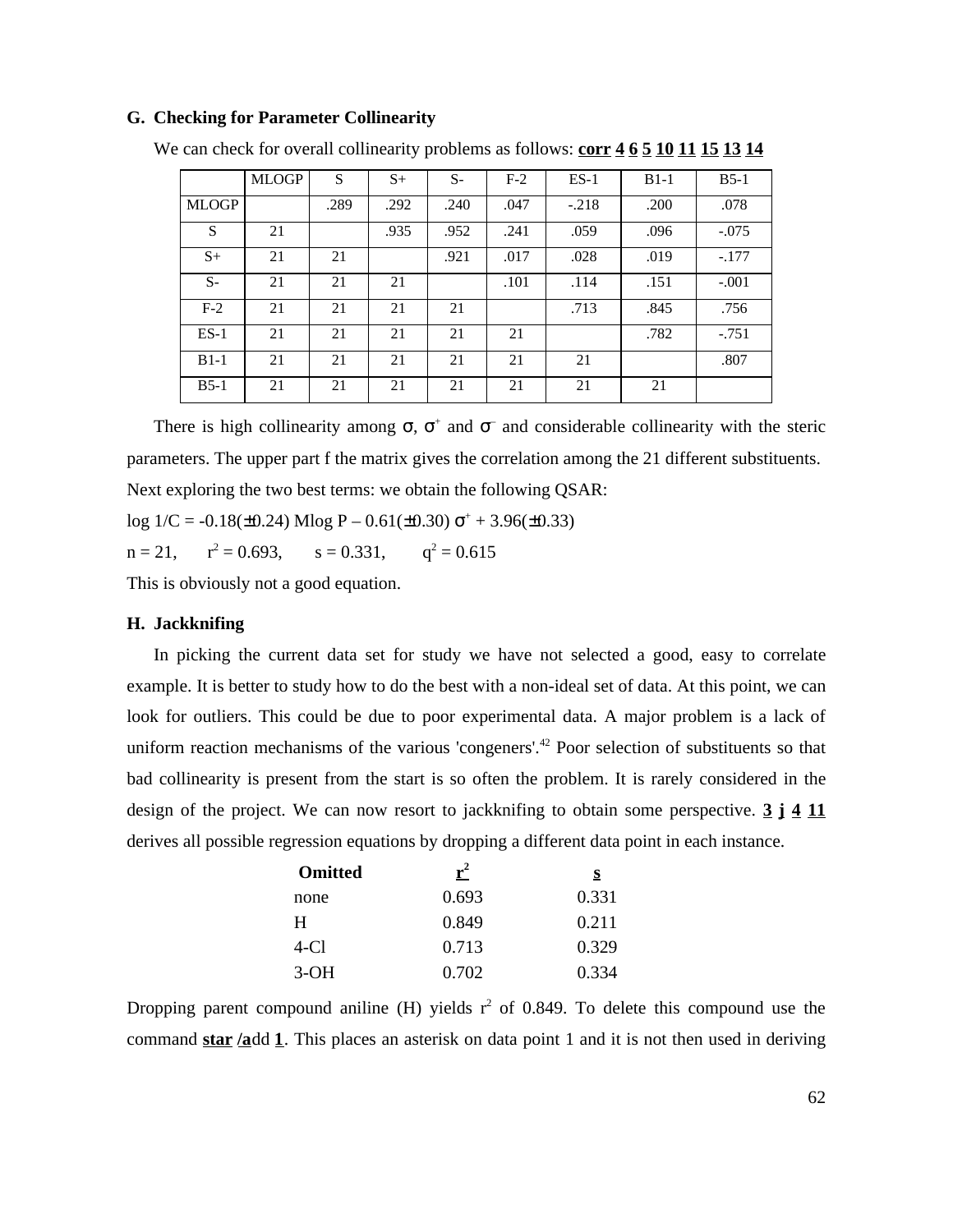future equations. Any number of points can be withheld in this fashion. **star /a 1 5,10 18** would place asterisks on compound 1, 5 to 10, and 18. Asterisks can be removed by entering the command **star /d 5** to restore data point 5 for study.

Starring 1 yields the following QSAR:

 $log 1/C = -0.22(\pm .15)$  Mlog P - 0.55  $(\pm .19)$  + + 4.07  $(\pm .21)$ 

 $n = 20$ ,  $r^2 = 0.849$ ,  $s = 0.211$ ,  $q^2 = 0.783$ 

Jackknifing a second point points to 3-NH<sub>2</sub> as being poorly fit. **star /a 6** withholds this point. The resulting QSAR is:

 $log 1/C = -0.22 (\pm .16)$  Mlog P - 0.55  $(\pm .20)$  + + 4.07  $(\pm .22)$  $n = 19$ ,  $r^2 = 0.876$ ,  $s = 0.197$ ,  $q^2 = 0.833$ 

Checking the reliability of Mlog P we can **add ClogP**. Substituting this in the above QSAR yields an equations with  $r^2 = 0.853$ . Removing a third point (3-NH<sub>2</sub>) offers improvement.

 $log 1/C = -0.30$  (±.17) Mlog P – 0.50 (±.20)  $+ + 4.20$  (±.25)

 $n = 18$ ,  $r^2 = 0.879$ ,  $s = 0.201$ ,  $q^2 = 0.833$ 

Note that  $q^2$  is now approaching  $r^2$  in value. This implies that dropping another point would have little effect on the correlation. A problem with the jackknifing procedure is that it forces the data to fit the model equation one starts with. Now repeating the perm procedure with Mlog P, S+, F, Es, B1 and B5, we cannot find any value in parameters other than Mlog P and  $+$ .

### **I. Plotting Data**

Sometimes insight can be gained by plotting the data. Any two parameters can be plotted against each other by the command **a graph b**, *i.e.,* **3 graph 6** gives some idea of the fit to the most important variables. In the present instance this is of little help. Of more help is the command **pred**ict **Abs**olute values **Des**cending order. Viewing the deviations does not reveal any pattern.

A point of interest is the use of amino groups as substituents when the study is concerned with anilines. It is surprising that two of the three amino groups are well fit. This is not what we normally find.

# **J. Cross Validation**

Cross validation is a means for avoiding poor quality or meaningless QSAR. We have included two ways of viewing the problem. The program automatically calculates a cross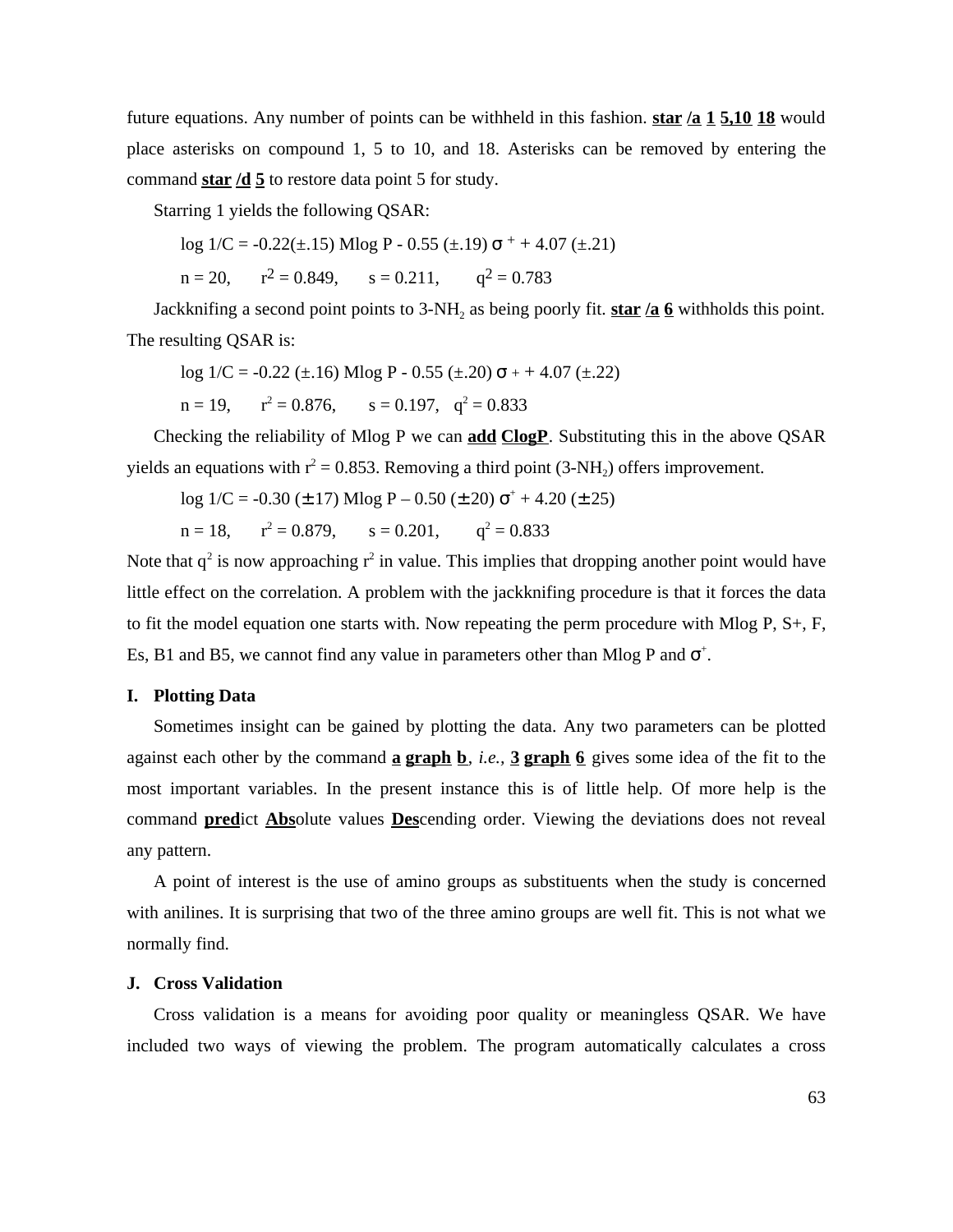validated  $r^2$  (q<sup>2</sup>) and prints this out with each equation. One wants to see the normal  $r^2$  and  $q^2$  in 'reasonable' agreement, but exactly what amounts to reasonable is a matter of judgment. If they are not close (say  $r^2 = 0.90$ ,  $q^2 = 0.7$ ) then jackknifing to remove one or more points may be worthwhile.

 $q^2$  is basically a kind of warning that the QSAR may not be as good as implied by  $r^2$ . In some fashion the data are not well fit. If this is due to an outlier or two, jackknifing can be used to find the deviant point(s). More complex problems, such as nonlinearities in the model may be hard to find.

In another approach one can set one's own standard. For example, in the above case of the anilines using the command **3 cross //full 4 5** randomly drops 10% of the data points in 20 trials using 17 data points and displays the QSAR. In these examples  $r^2$  ranges from 0.849 to 0.900.

One can also set an arbitrary percentage drop: **3 cross//full /omit=30% 4 5** which yields 4 QSAR with  $r^2$  from 0.792 to 0.891. In this example, 30% of the data points were randomly dropped. Any percentage can be selected by inserting the proper number along with %.

In the above examples it is found that the coefficients with Mlog P and  $+$  vary but little from our first QSAR with only two points omitted.

# **K. Editing**

There is always the need to change data values or correct errors, and the most general way to do this is by entering **editset**. This displays all the data and puts one into a general edit mode allowing: (1) movement of the cursor by the arrow keys, (2) the use of the delete key to erase the character to the left of the cursor, and (3) the insertion of new characters at that spot. Of course a completely new variable could also be added by first assigning it a symbol and then entering the values. When finished, one must exit this edit mode, using **control Z**. When making minor changes a quicker mode is available. Entering **editdata** prompts for the substituent number. Entering that number then prompts for the parameter number, whence the current value is displayed. When this is edited, a box for the new parameter value is displayed. After editing is compete, the command **seed**ata enables one to check the results. Other editing choices are shown after entry of **edit**.

After experimenting with a wide variety of parameters including squared and bilinear ones which have been added to the data matrix, it is convenient to use the delete command to clean up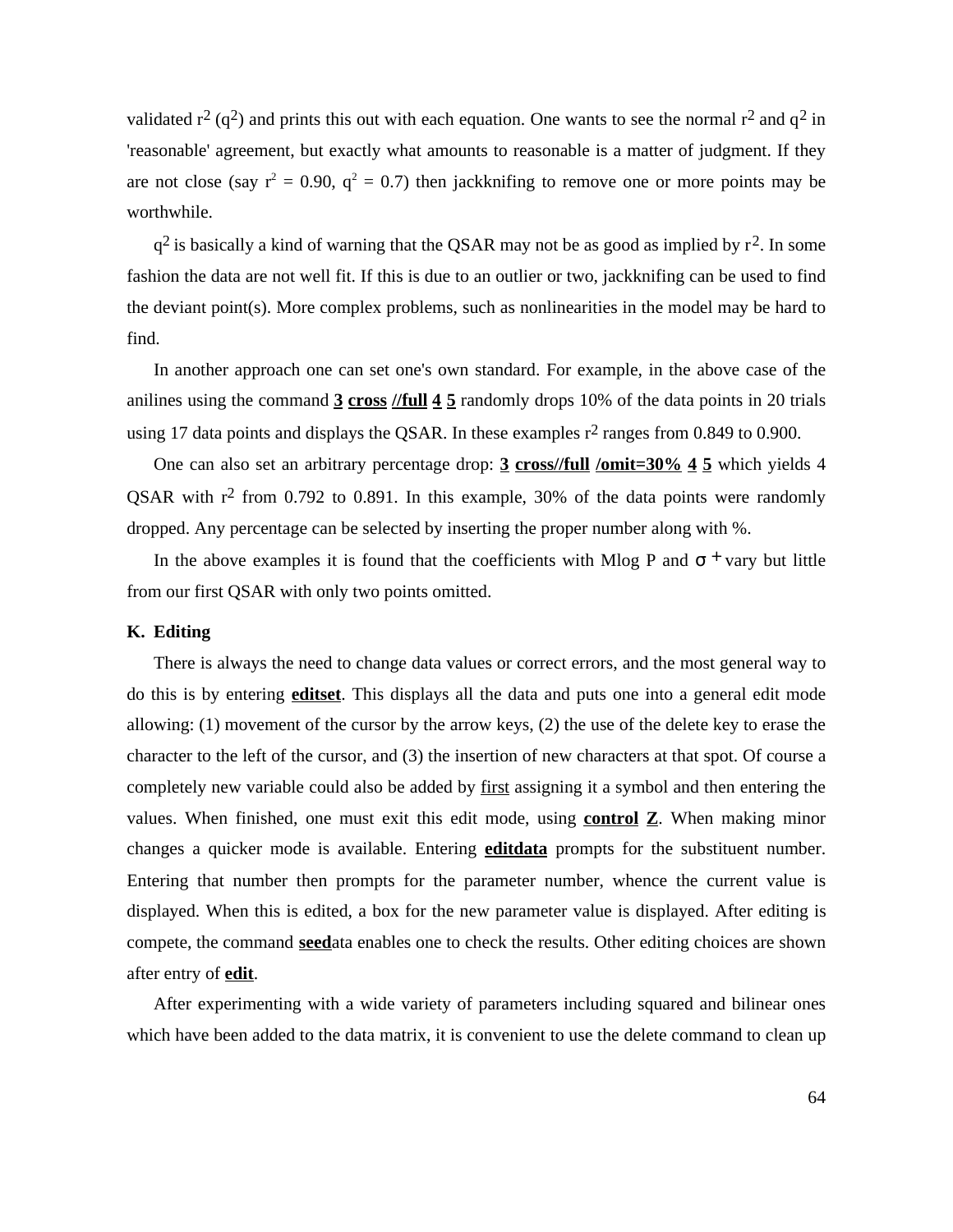the set before saving it. However parameters cannot be deleted if an equation has been saved. To check for saved equations, enter **eq** /run. All equations can be deleted by **del** /eq  $#$ . Now entering **seep**arameter the parameter numbers are displayed. The command **del /para 4 8 16** would remove these parameters. Sometimes it may be necessary to delete a data point and the information associated with it including the SMILES. The command  $\frac{del}{d\mathbf{el}}/\frac{sub}{d\mathbf{t}}$  removes the substituent and its SMILES with that number.

### **L. Regression Analysis: Example 2**

We now consider a data set (Bio #1557) based on a study of benzanilides (X- $C_6H_4$ CONHC $_6H_4$ -R) inhibiting mitochondria by G. A. White. The set can be loaded for study when in the Bio mode by entering **load /d 1557**. Entering **sum**mary gives a view of the set including the parameters that were studied in the derivation of the equation. Entering **eq /run** displays the stored equation. Entering **pre**dict shows the parameters used to derive the equation, substituents and calculated values. In the summary under compound it is indicated that substitution has been made on both rings; one labeled X and the other R. **Dep**ict **,** pictures the 2- D structures which can be paged through by pressing **return**. A particular structure or set of structures can be viewed by **depict #** or **depict 1 3,10**; for example.

Describing how to go about formulating a QSAR is rather like giving directions for solving a jigsaw puzzle. There are many ways to go about it and they depend on clues one gets from inspecting the scene. In the case of QSAR one does not usually have all of the pieces to unambiguously picture the roles of steric, electronic and hydrophobic properties of all positions on a parent molecule.

A good first move is to check for a role for hydrophobic effects since more than 50% of the Bio QSAR depend on log P or on at some position on the parent. In the present case entering **3 graph 4** one sees not only a strong nonlinear relationship, but evidence for a bilinear effect. By starring various points one can check up on the behavior of subsets of the data. For example we might compare each of the two rings independently. First enter **star /d** to free all data points. Then entering **3 reg B4** yields the bilinear relationship:

log  $1/C = 1.02(\pm 0.36)$  ClogP -  $1.75(\pm 0.78)$  bilin (ClogP) +  $1.30(\pm 1.29)$ 

 $n = 34$ ,  $r^2 = 0.520$ ,  $x^2 = 0.520$ ,  $s = 0.699$   $q^2 = 0.454$ 

Activity initially increases with increase in log P with slope (h) of 1.02 and then falls off linearly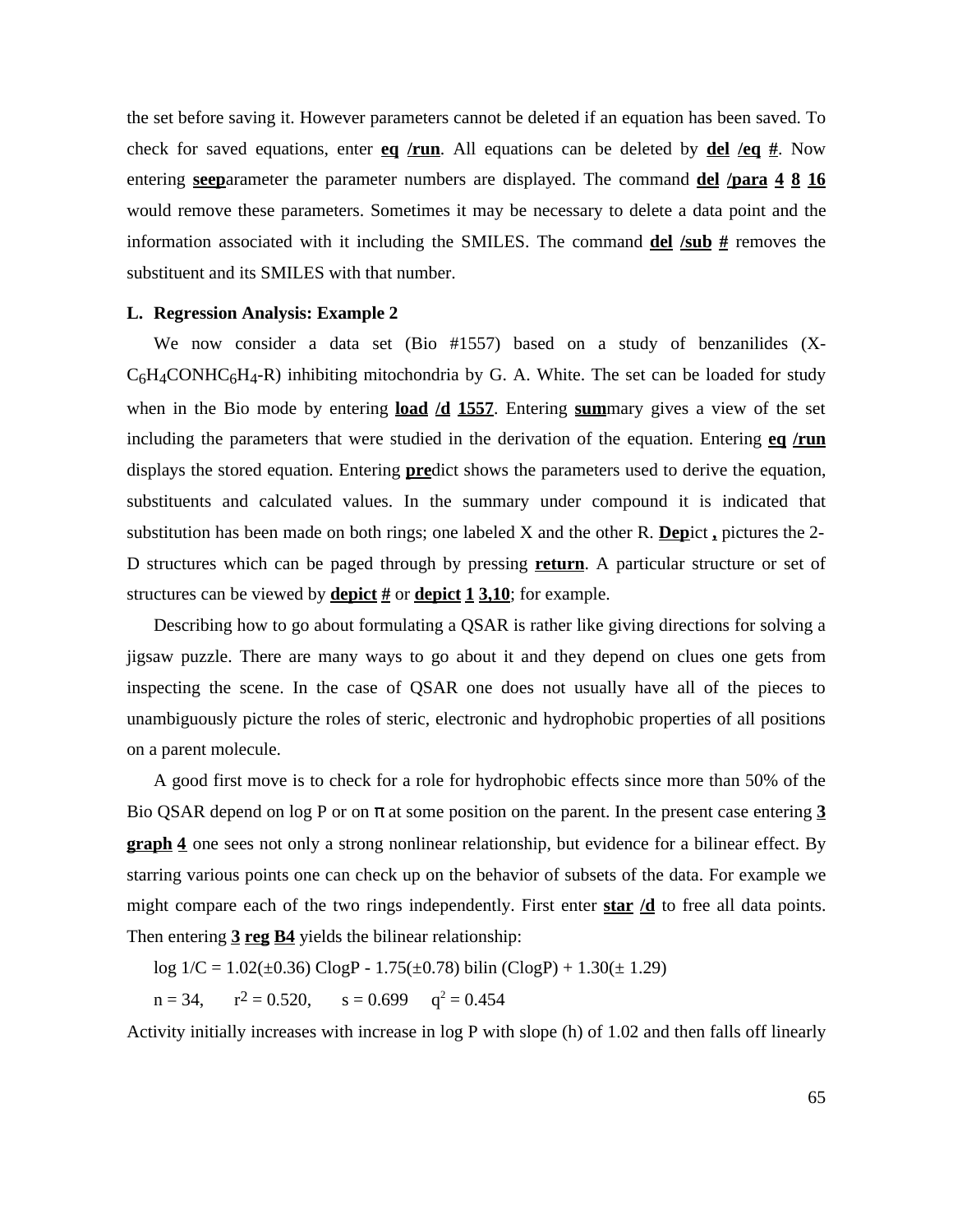with slope of  $-1.75$ . The optimum (log  $P_0$ ) listed above is actually rapidly calculated from the parabolic equation. To get the exact value enter **3 j B4**. The optimum shown here is 5.27.

The above bilinear term actually represents:  $-1.75$  ( $\pm 0.78$ ) log ( $\cdot 10^{\text{Clog}P} + 1$ ) where = -5.43. Generally researchers use the form  $log(-P + 1)$ . Since many of our parameters are on a log basis ( $E_s$ , MlogP) or are calculated as such ClogP, it is simpler to use log ( $\cdot 10^{x} + 1$ ) where X is in logarithmic form.

Note that the Dev + and Dev - which represent the number of points below and above the regression line are not badly out of balance. The 95% confidence limits on the coefficients are not unreasonable. Although the correlation is not high in terms of  $r^2$ , it seems promising. Next we need to see the effect of adding the steric and electronic terms. Inspecting the substituents we see only one example (#15) that contains a strong electron withdrawing via resonance substituent. It is not surprising to see the QSAR does not contain a  $-$  or  $+$  term. It is of interest to see that there is no electronic term for X-substituents. It is quite possible that the person entering this set or any other of the sets in the database may have overlooked something. The best way to consider this point is to study X substituents alone. Enter **star /a 8,** which stars all substituents above 7. Now enter  $\frac{3 \text{ perm}}{4}$   $\frac{5 \text{ 6} 7 \text{ 14} 15 \text{ 16}}{15 \text{ }}$ . The most important variable is Es -  $X_2$ followed by Clog P. A very small lowering of the standard deviation occurs on the addition of B1-X, but a 3 parameter equation is not justified by 7 data points. The two variable equation is:

log  $1/C = 0.73$  (±.47) ClogP - 1.24(±.32) Es-X<sub>2</sub> + 0.97 (±1.4)

 $n = 7$ .  $x^2 = 0.973$ ,  $s = 0.113$   $q^2 = 0.923$ 

At this point recall that all substituent values of Es are negative, that is, the Es term implies that bulky substituents are good! Note also that all of the log P values for this subset are much below log  $P_0$  of 5, so that linear dependence on ClogP is expected. Deriving single parameter equations in ClogP and ES-X2 one finds that the latter is more important. The coefficients are in reasonable agreement with the stored QSAR.

Since there is significant variation in the properties of X, the fact that useful electronic terms are not found might be due to a collinearity problem. Enter **corr 4 5 6 7 14 15 16** which provides the correlation matrix of  $r^2$  values between the various substituents. The correlation  $(r^2)$  between ES-X2 and the electronic parameters is not high. Entering **3 reg 4 14** shows that, indeed, electronic effects do not appear to be significant (note confidence limits on coefficients). The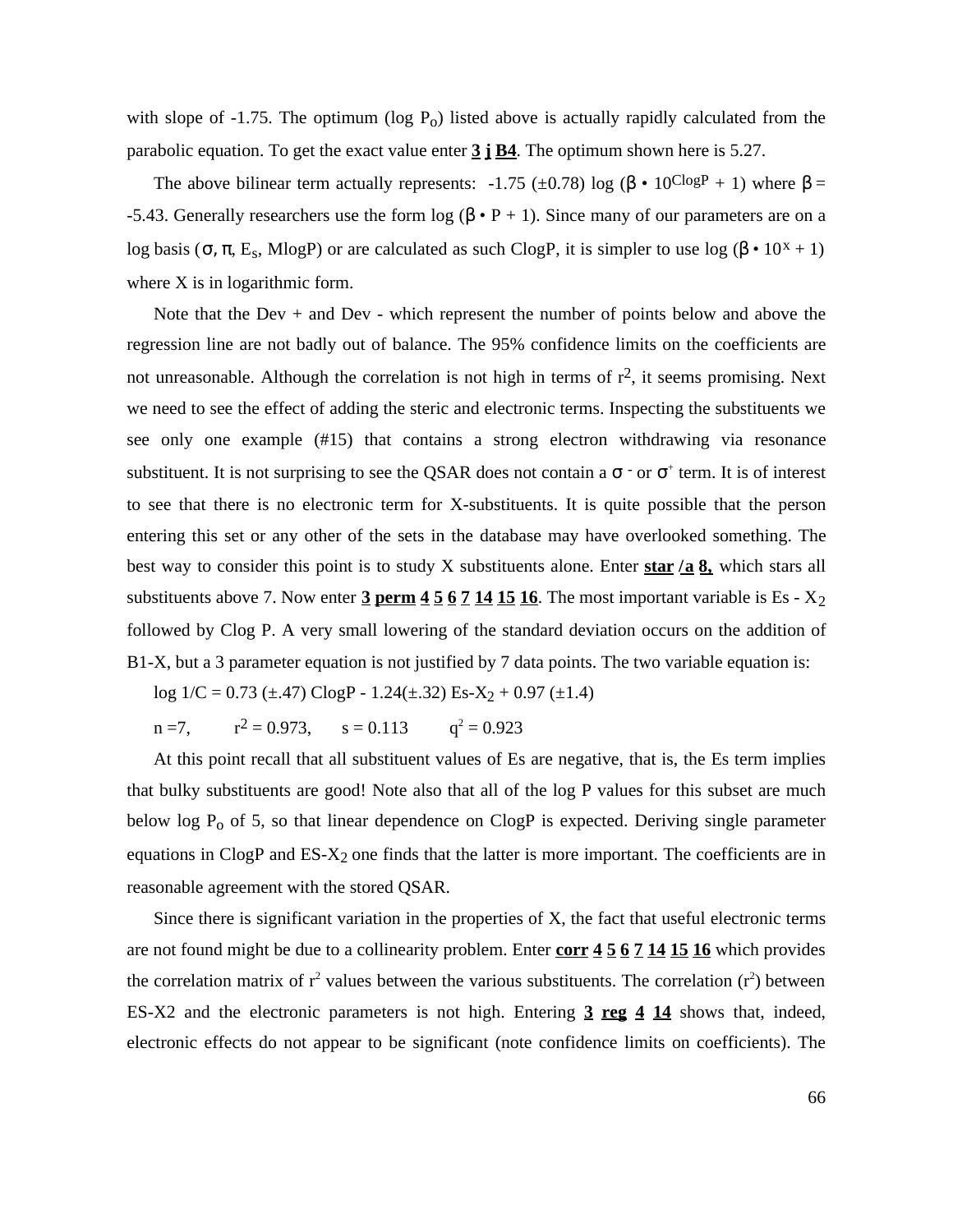substituents studied in this position are rather small. Our results suggest that using larger hydrophobic substituents would yield more potent compounds as long as we do not exceed log Po of 5 for the whole molecule. It would be interesting to study the isopropyl and t-butyl groups.

Caution must always be used when working with the bilinear terms. Unless there is a good range in the values of the dependent variable unreasonable coefficients may be found for these terms. Sometimes the numbers are so large the problem is obvious. In the case of log P or a large amount of experience teaches that the coefficient (h) is rarely outside of the range of  $\pm 1.2$ .<sup>7</sup> Large negative slopes (more negative than -1.2) are sometimes due to steric effects of large substituents when log P and steric terms are collinear. The big advantage of the bilinear model is that one can compare the slopes, especially the initial slope, with other QSAR which are only linear in log P, for example.

Now to consider the other ring enter **star /d** followed by **star /a 1,8 32,** this provides a set in which all substituents on the X-ring are constant having only a 2-methyl group. Entering **3 perm B4 8 13 17 18** finds only the parameters of the stored equation to be significant, but the QSAR is very bad. Note r<sup>2</sup> and entering **3 reg B4 8 13** yields a very similar equation to that stored, but with a lower  $r^2$ . Destarring all data points and then removing two by the jackknifing procedure produces the stored equation.

Considering this equation what should the next move be? Obviously the negative sign with B1-R2 shows that ortho substituents in this ring are bad. Surprisingly no para substituents were tested. The negative coefficient with (S,R) shows that electron releasing substituents are beneficial. One of the best would be  $4-NH_2$  ( $= -0.66$ ) or  $4-OH$  ( $= -0.37$ ).

If further testing showed that the 2-isopropyl or 2-t-butyl groups on the X-ring increased potency, then one of these could be combined with the 4-NH<sub>2</sub> in the R ring. In addition, it would be necessary to add alkyl or alkoxy groups in the 3-position of the R ring to obtain a log P value near 5 for maximum potency.

To gain experience, the beginner can enter any dataset by **load**  $\frac{d}{dx}$  where # is the set number. Unfortunately parent SMILES have only been provided for the more recent entries. We are correcting this deficiency (above #3500 in physical databank and above #3000 in the Bio databank). Once a set has been loaded, one can explore it as we have done with the above example.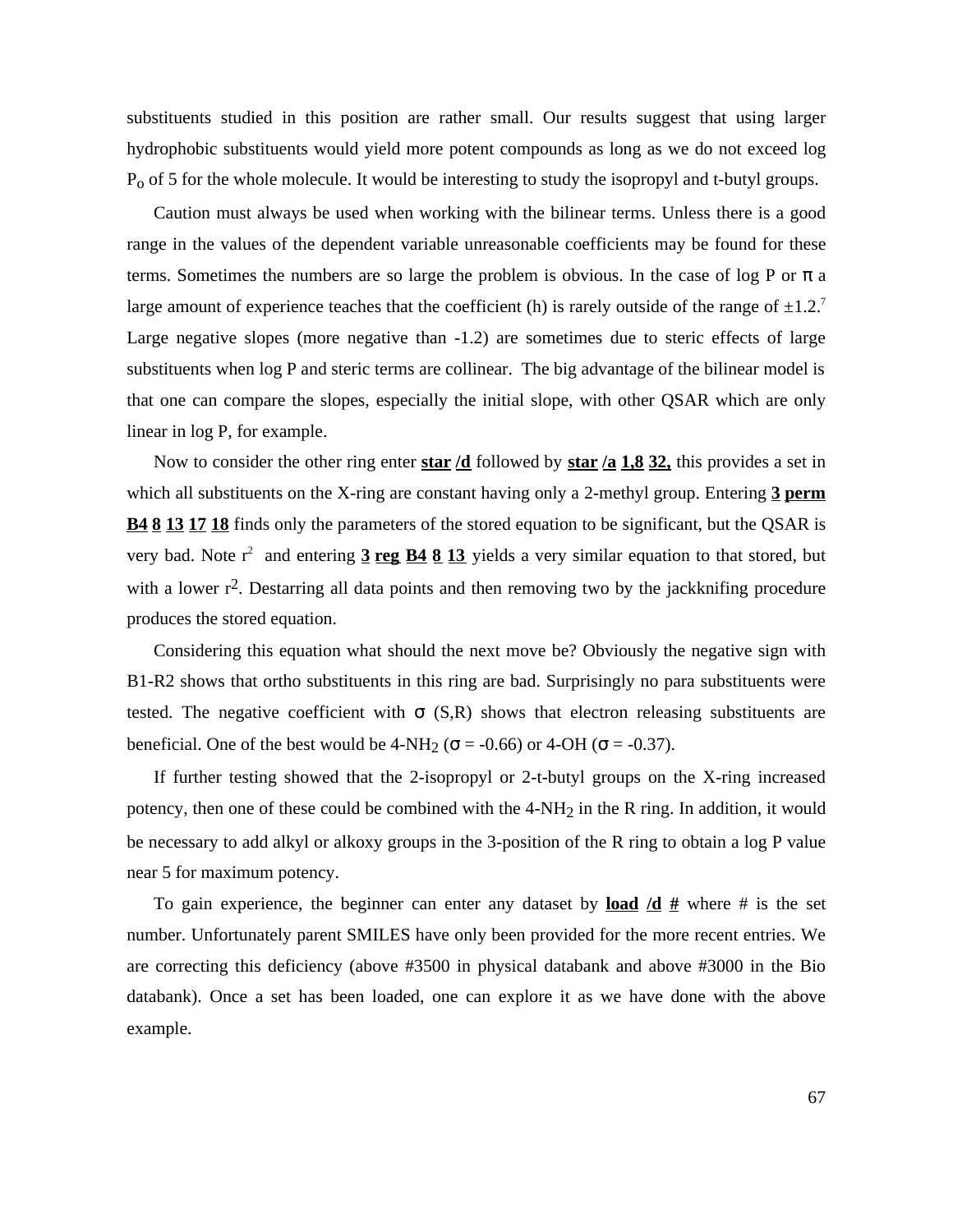### **M. Substituent Selection in Molecular Design**

A critical problem in undertaking a program to modify a parent compound in a structureactivity study is the selection of suitable substituents.<sup>(see ref. 14, Ch. 13)</sup> Not only does one need convenient access to the widest possible variety of substituents, but it is time saving to be sure if a particular substituent is selected that it has a range of known substituent constants ( $p_i - p_i$ ,

 $_{\text{p}}$ , MR, etc.). At the start of such a process it is generally not possible to anticipate which parameters will be significant in the final QSAR. To utilize this feature of the C-QSAR program there are two commands that can be entered from the regression mode: **para**meter, or **para**meter **/nolimit**. Entering **para**meter produces a table of labels (same as the **f**etch command). Any group can be selected. For example, entering  $2\overline{16}$  (Pi, ) the prompt asks for the minimum and maximum to set a range for each parameter. We might enter **-1 1 -1 1** to define the range for each of the two parameters. After the data have been collected, enter **seed** and we find that only 206 substituents fall in this range.

In selecting a set of substituents for combinatorial synthesis it can be very important to limit the range of or possibly other parameters. Thus for , one might set limits such as -1 to 3 for and let values for the others fall where they may by simply pressing return to pass the options by. If one had pressed return at each prompt so that no limit had been set and then entered **seed**, 876 substituents are found. Notice that when entering more than one parameter, the data are ordered on the first parameter called for. One can stop the listing at any point by entering **q**.

Entering **para**meter **/nolimit** asks for no limits. This saves time in specifying limits when many parameters are requested. Entering **seed** shows the same 79 substituents. One can stop the listing at any point by entering **q**.

Entering **para**meter **/nolimit** and then selecting **/ 2 3 13 16 19** followed by **seed** produces a set of 256 substituents ordered on increasing values of (first parameter selected) all of which have , MR, B1,  $_p$  and  $_m$  values. Since this operation is in the regression mode these substituents are loaded for regression. Enter **seep** and we find the parameter labels. Entering **3 reg 4** we find r<sup>2</sup> for the correlation between and MR ( $r^2 = 0.127$ ). Entering **corr 3 4 5 6 7** we obtain the following correlation matrix for the set of 5 parameters in terms of  $r^2$ .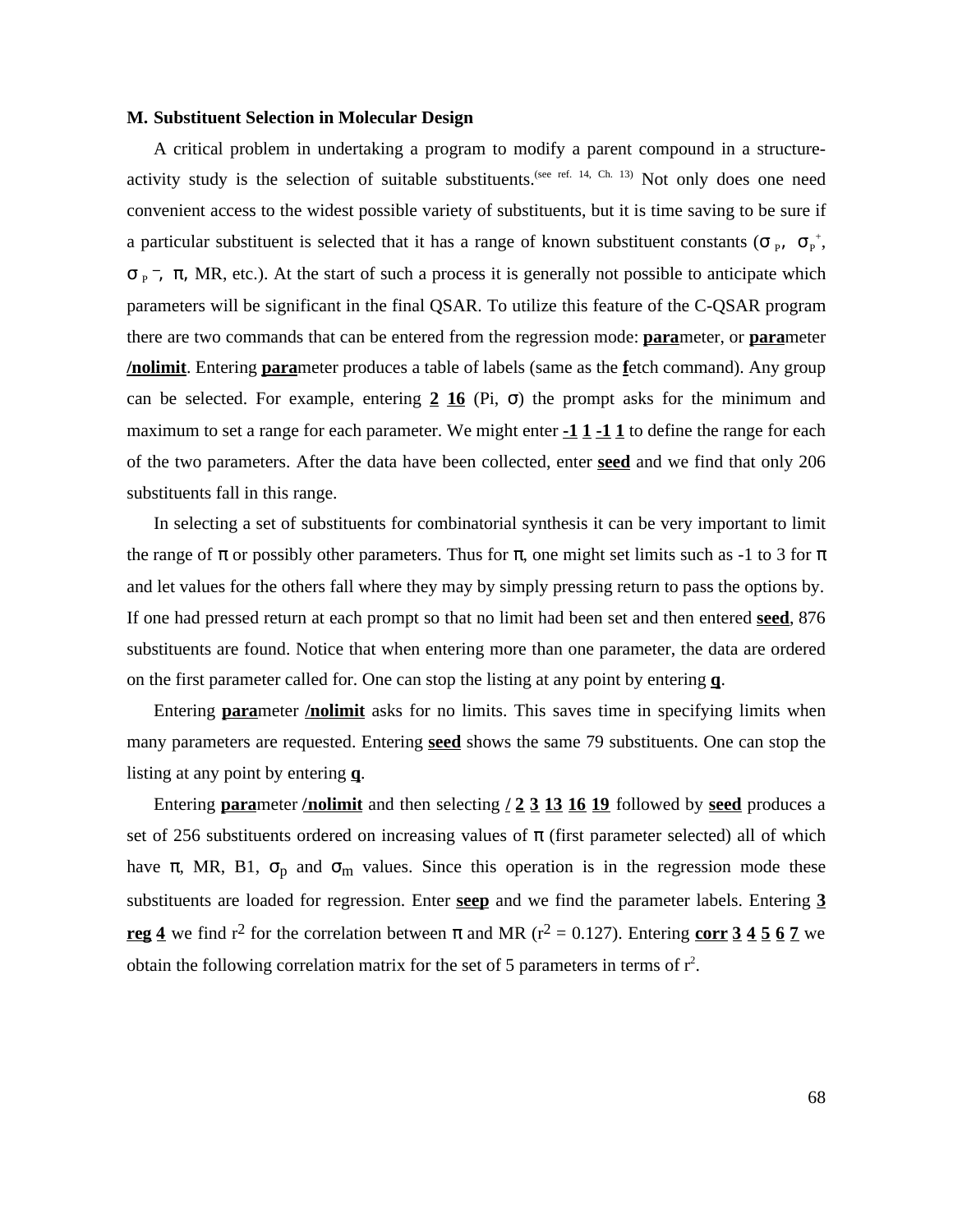|                | P <sub>1</sub> | <b>MR</b> | B <sub>1</sub> | $S-P$ | $S-M$ |
|----------------|----------------|-----------|----------------|-------|-------|
| P <sub>1</sub> |                | .127      | .026           | 0.50  | .275  |
| <b>MR</b>      | 256            |           | .085           | .052  | .011  |
|                | 256            | 256       |                | .118  | .062  |
| $S-P$          | 256            | 256       | 256            |       | .843  |
| $S-M$          | 256            | 256       | 256            | 256   | ٠     |

The above approach may be sufficient, but especially in Combinatorial Synthesis one wants to be sure that data space is well explored and collinearity minimized. To deal with this problem enter **parameter**  $E$   $\overline{P}$  (E denotes euclidian space and P stands for pick). From the displayed table select parameters of interest and all substituents having all of these parameters will be sequestered. In the present instance enter 2 12 13 14 16 for , B1, B5, L, <sub>P</sub>. These are entered in regression mode. Enter **seep** this shows euclid P1, B1, B5, L, Sp with their numbers. Entering **Corr 4 5 6 7 8** yields the correlation matrix. Entering **seed** lists the substituents (294) in order of increasing distance from H. The collinearity between any two substituents can be checked. **seep** provides the parameter numbers and  $\frac{4 \text{ reg}}{2}$  shows that the collinearity between and  $\mu$  is almost 0 for 294 substituents. Next, enter **star /a** which stars all substituents. Now use **seed** to peruse substituents picking the numbers of those of interest in terms of their ease of synthesis and distance in euclidean space. Then enter **star /d** followed by the number of the selected substituents of interest. Now enter **corr 4 5 6 7 8** or any combination of these to explore the collinearity among the selected substituents.

Another way to select the most effective substituents to break collinearity enter **para**meter **/nolimit**. Next, select **16** and **17** from the table of parameters. Since you are now in regression mode, **3 reg 4** yields the correlation equation for two terms and also informs one as to the number of substituents having both and  $(199)$ , where  $r^2 = 0.878$ . Next, use **gett** (get transformation) and enter **S+-S** for the name of the new variable. This then is defined on the prompt by entering **S-P+ - S-P**. This becomes new parameter 5. The command **sort /null /abs /des** and then **5** on the prompt orders the substituents in decreasing size of difference. Of course one could treat any number of parameters in this fashion.

The default approach can be had by the command **parameter /nolimit /E**. This selects automatically , MR, L, B1, B5,  $_{P}$ ,  $_{P}^{+}$ ,  $_{P}^{-}$ . **seed** lists only 61 substituents having all of these parameters. The reason for this is that there are relatively few values for  $+$  and  $-$ . However,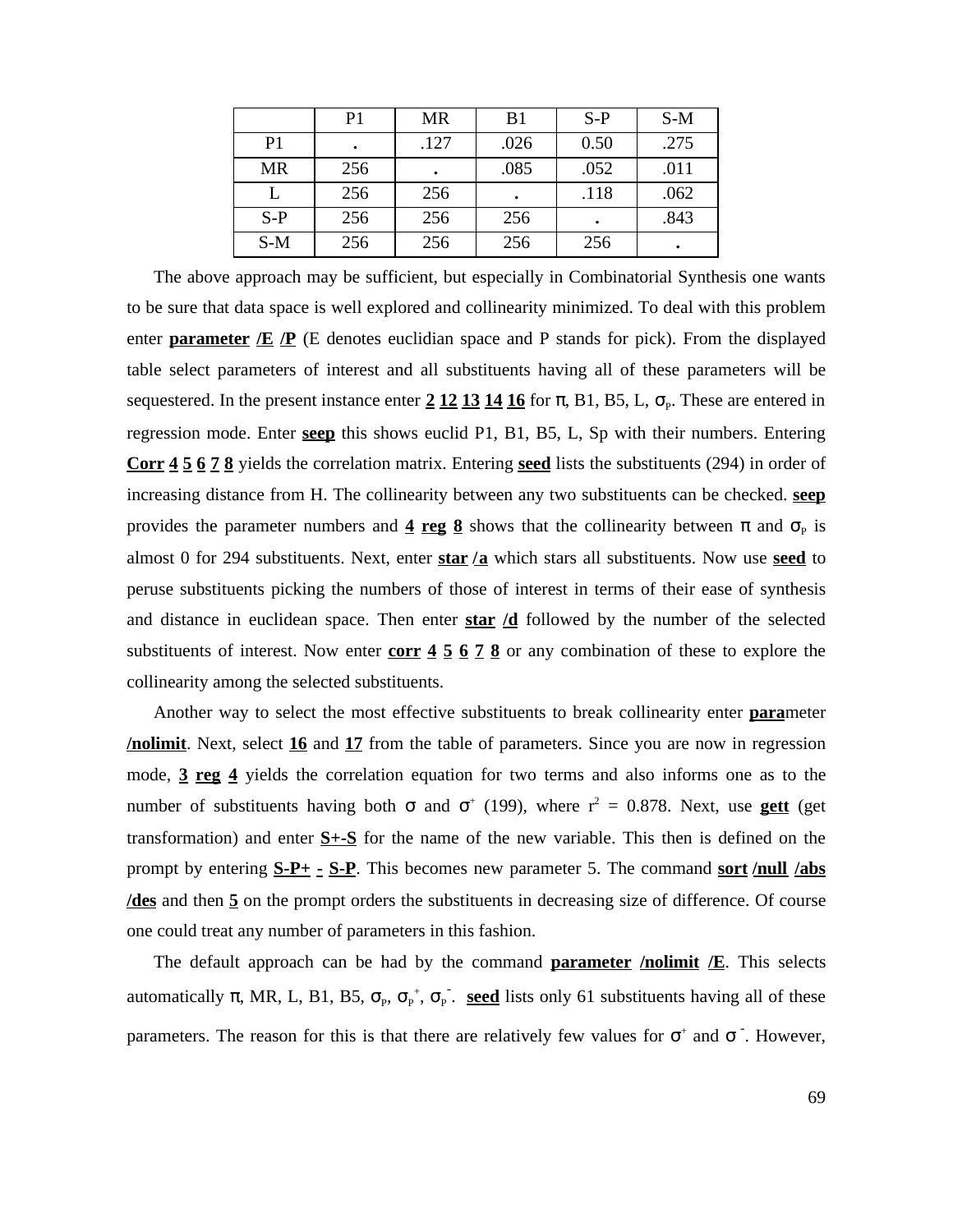these electronic parameters are very valuable in providing mechanistic insight via  $\text{QSAR}^{7, 8, 14}$ and should be studied separately. There is a high degree of collinearity among them. In a way this is helpful as it means that  $P<sub>P</sub>$  can detect the presence of electronic effects that later can be explored with the other two parameters.

# **VIII. UDRIVE and Masterfile**

UDRIVE allows interactive, unified access to the software modules which calculate log P (oct), and molar refractivity. In addition, it accesses the measured properties in Masterfile, such as log P values in octanol and other solvent systems, pKa, activity types, and also the calculated McGowan molar volumes, molformula and molecular weight.

Entry of **udrive** will return a panel which has the cursor on the default entry by SMILES, 'S'. Entry of the find command, **F**(ind), returns a list of other access routes, such as name, CAS number, etc. Entry of **2** gives the prompt that a name is expected. For example, entering **AZT** at the name prompt results in a depiction (DEPICT) of the structure and calculated and measured log P values. Other data on the THOR page of Masterfile can be accessed with the entry of **d**. Note that other synonyms, such as zidovudine or retrovir, could have been entered to access this calculation and the stored data. Entry of  $\mathbf c$  will retrieve the details of the log P calculation, such as the contribution of each fragment and their interactions. Masterfile also lists the Activity Type as 'Reverse Transcriptase Inhibitor' and 'Antiviral'.

## **IX System Crashes**

Occasionally, the system crashes. First enter **unlock** and then **QSAR** followed by **data Bio** or **Data Phys**. Sometimes, if errors are made in the search and show process, the system does not display results. Enter **q** until one reaches the \$, then reload by entering **QSAR** followed by **data bio** or **data phys**.

# **X. Caveats**

It must not be forgotten that the present databanks were created over a period of about 40 years by many individuals. The biological database was developed by the chance discovery of data sets that could be correlated with the tools available at that time. As time went by, improvements in QSAR formulation were made, and more complex datasets could be entered. Most of the QSAR have *not* been published. Values of the dependent variables have been checked, but the values of the independent variables may have been improved (especially log P)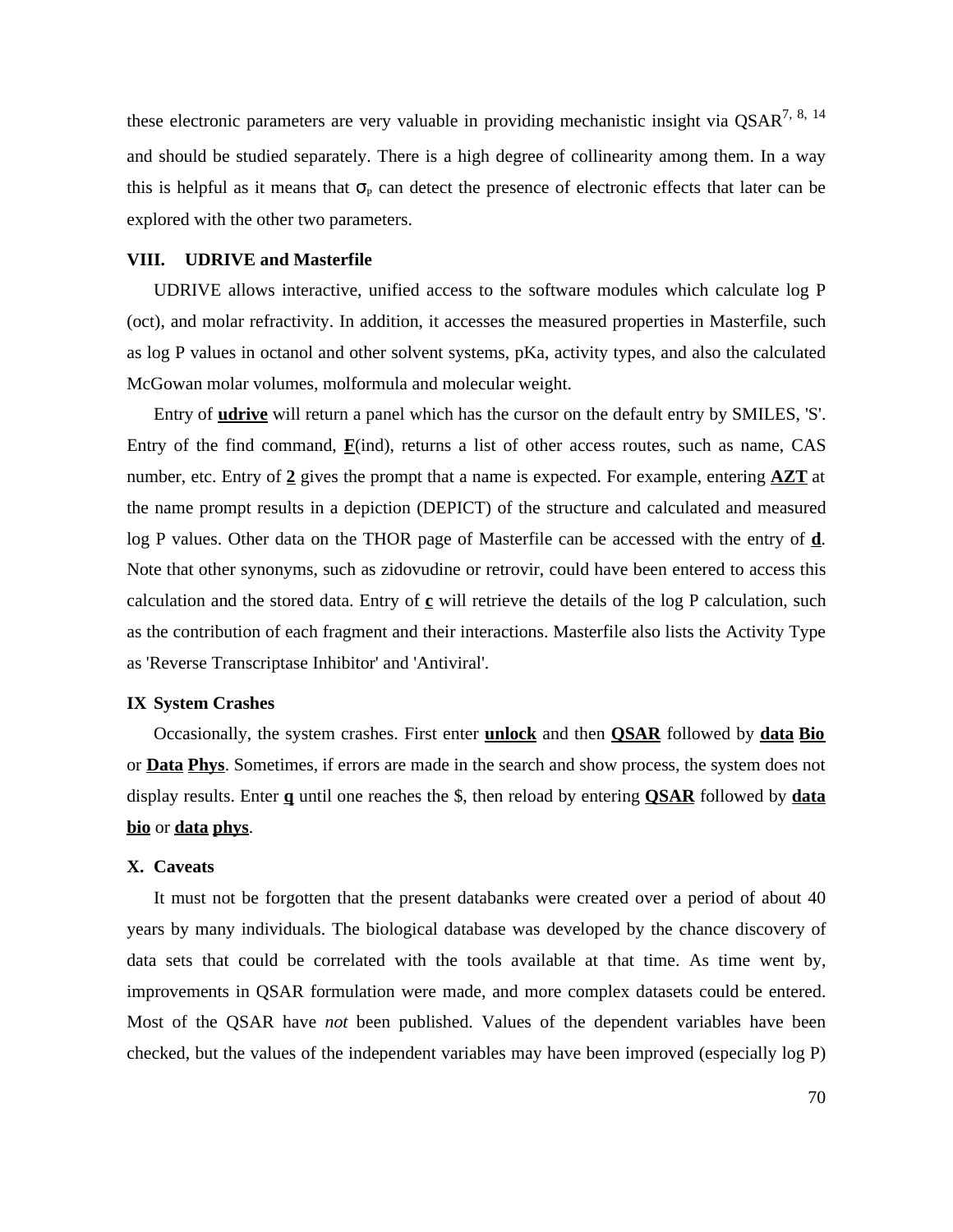since the original entry, but as of the present have not been checked. At present, we are restudying all this early work to see what improvements can be made.

To check a QSAR for possible errors the best way to start is to use the stored QSAR (**seeeq**) with the command **pred /abs /des**. This lists the results with the most poorly fit points first in increasing order of goodness of fit. The data can also be examined by the commands **pred /des /abs /unstar** or **pred /des /abs /star**. This is handy for viewing large sets that may contain a number of starred datapoints. The parameters values can be checked and one can consider other ways of parameterizing the data. It is easy to try other parameters with automatic loading now available. About 55% of the physical QSAR have been entered using the parent SMILES procedure, but only about 45% of the biological have been so entered. We are remedying this deficiency so that one can rapidly check new ideas with the latest parameters.

Recently we have made a concerted effort to obtain a more complete set of QSAR from the area of physical organic chemistry. This was done by going through the indices of a number of the major journals cited in Chemical Abstracts. In this way we obtained about 4,000 QSAR. By checking references to other work in these papers, we found over 4,600 more equations. Still we have neglected certain areas such as spectra, dipole moments and Brönsted type correlations. Also, we have no doubt missed many examples not published in English or German. We have noticed that those publishing in the "standard journals" (*i.e.,* J. Am. Chem. Soc., J. Chem. Soc., and J. Org. Chem.) often do not reference papers published in "foreign" language journals. We hope to rectify these omissions in time, if we can find collaborators in other countries to help us with this 'language problem'.

We have retained sets that are obviously not very good correlations for various reasons. Many authors have not studied more than a few compounds. This generally means that variation in the substituent properties is poor. In other cases, a number of data points have had to be omitted and sometimes correlation coefficients are low. We have felt that such examples (especially the biological data) might be of help to others studying similar reactions, a poor example being better than none at all. This is where comparative QSAR plays a most helpful role. When a QSAR for a similar set of chemicals acting on a similar system can be found, a weak QSAR can be supported or refuted. Such information is more helpful than conventional statistics.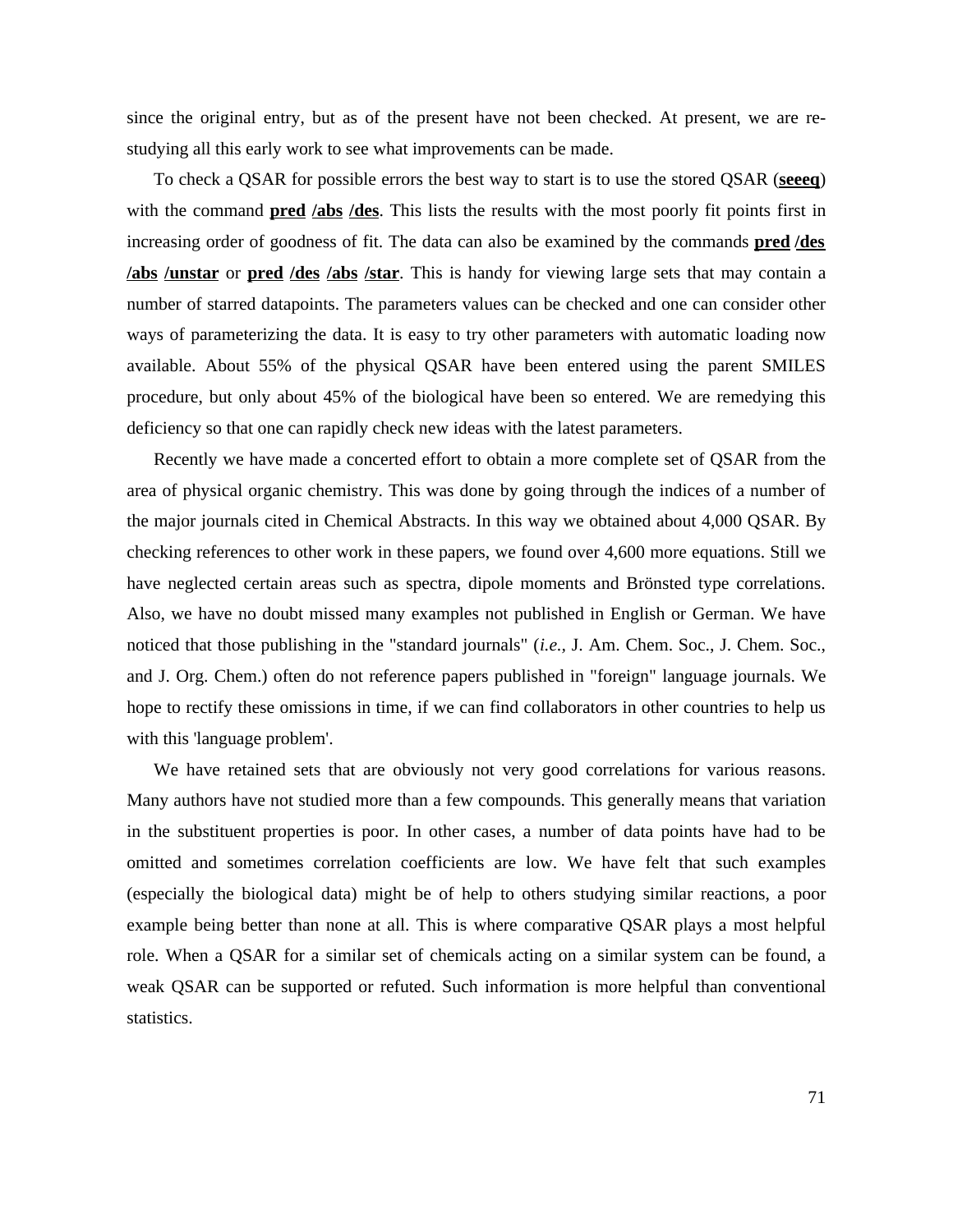In developing QSAR we have tended to under parameterize rather than over parameterize equations. There are a variety of ways in which dual parameter equations have been developed in physical organic chemistry ( $I + R$ , +  $\cdot$ , F + R, etc.). We have rarely resorted to such refinements, since a major goal has been to develop QSAR for comparative purposes. We feel that the under parameterized equations may be more easily compared.

The task of delineating the role of hydrophobic effects in QSAR is difficult. In whole organisms there is the problem of the random walk of the chemical from the site of entry to the site of action. There is good reason to expect this to be related nonlinearly to log P. At the receptor, one would expect more specific hydrophobic interactions of certain parts of the ligands and these would not necessarily parallel those of the random walk process. Hydrophobic effects at the receptor, would best be modeled by of certain substituents. In rare examples it is possible to find clear roles for both and  $log P$  in the same equation, but usually one accepts some kind of "average" hydrophobic term. To really understand the problem studies would have to be made at the isolated receptor, on cell culture and in the whole organism. Only a very few such studies have been made.<sup>7</sup>

Another factor confounding the hydrophobic effect in whole organisms is that of P450 metabolism. In general hydrophobic compounds are more rapidly metabolized. Thus metabolism can have much to do with setting Log Po.

A shortcoming in all of the current methods of calculating log P is that while the relative values may be reasonable, the absolute values may be off the mark. QSAR obtained with these will have false  $log P_0$  and intercepts. The only way to be sure of avoiding this uncertainty is to measure at least one log P for the set (ideally the parent compound) and use this to adjust the calculated values. When using the automatic method for obtaining log P (**add ClogP**) it is a good idea to also use **add mlogP** to see if any measured values are available for comparison. Even if only one or two values exist this does help in getting a better estimate of log  $P_0$ . Log  $P_0$  is of paramount importance in understanding bioavailability in whole organism research.

Parameterizing for local hydrophobic effects, can be difficult. It is not unusual to find examples where meta substituents show a hydrophobic effect and para substituents do not and this problem can be complicated by ring flipping.<sup>24</sup> Ideally the substituent parameter,  $\mu$ , can be used to check for these possibilities. However, our current automatic loading uses only values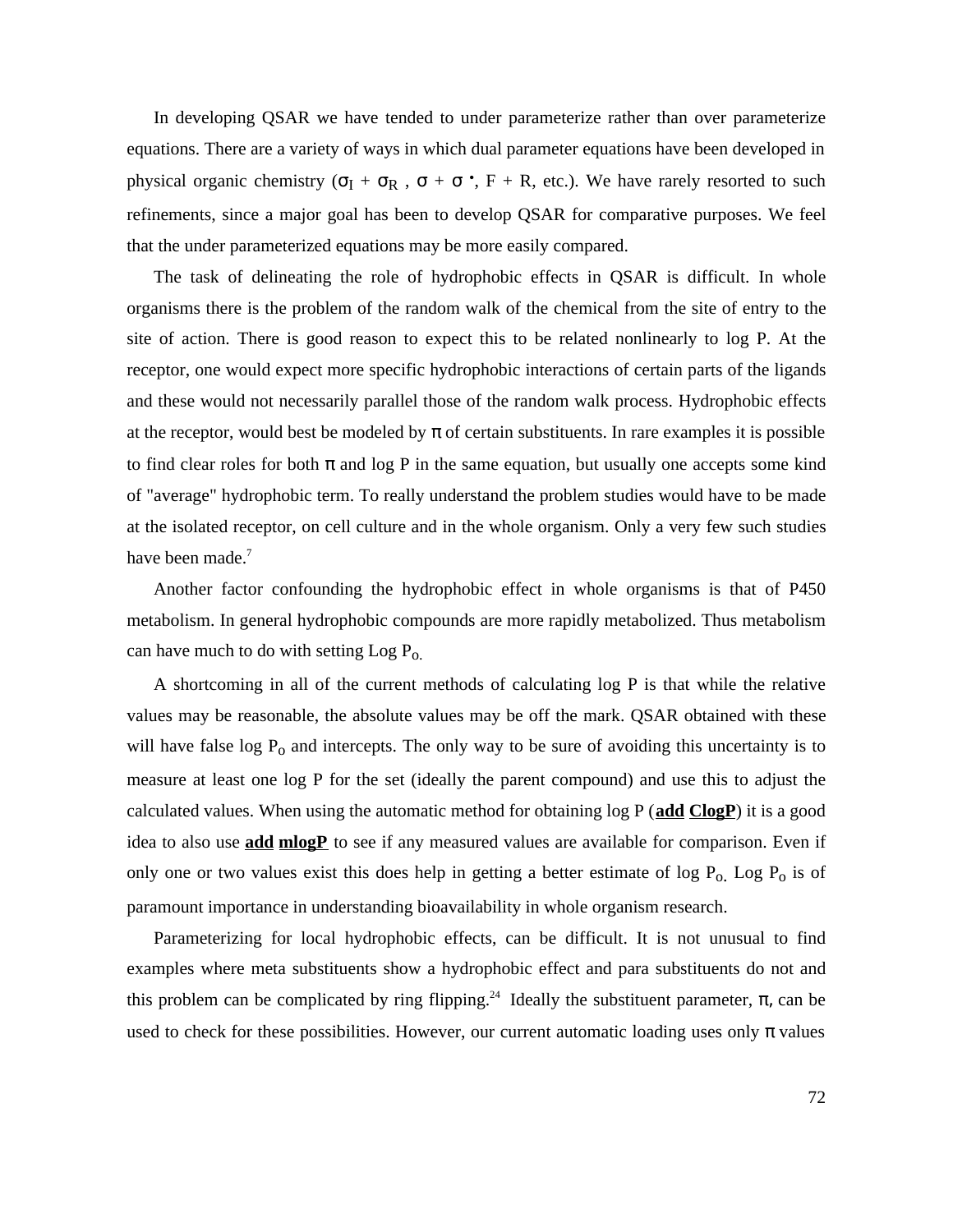measured for  $X-C<sub>6</sub>H<sub>5</sub>$  or values calculated from simple benzene derivatives. If there is a strong electron withdrawing group nearby, it will affect the value of the substituent being parameterized, especially if lone pair electrons are on the attachment atom of the substituent of interest. For example, the following are measured log Ps: benzene  $= 2.13$ ; aniline  $= 0.90$ ; nitrobenzene  $= 1.85$ ; and 4-nitroaniline  $= 1.39$ . With benzene as the parent solute, values for the amino and nitro substituent are:  $N_{\text{H2}} = 0.90 - 2.13 = -1.23$ ; and  $N_{\text{O2}} = 1.85 - 2.13 = -0.28$ . When these two substituents are on the same phenyl ring, electronic interaction raises their apparent values as seen in these calculations:

- (1) For **nitrobenzene** as the parent solute system:  $N_{\text{H2}} = 1.39 1.85 = -0.46$
- (2) For **aniline** as the parent solute system:  $NQ_2 = 1.39 0.90 = +0.49$

Each value has been raised by  $+0.77$  compared to the value using benzene as a parent.

 This increase in values must be considered in heteroaromatic rings if the heteroatom is electronegative; *e.g.,* for aminopyridines. One can get around this problem for relatively simple systems by taking as the difference in the CLOGP values for the substituted compound and the parent compound. The ClogP program takes into account electronic interactions between substituents.

Even though from the benzene system is not ideal for more complex problems it generally is good enough to spot local hydrophobic effects. Depending on the importance of the problem it might then be worthwhile to measure log P for a variety of substituents to assess the seriousness of the problem. We have now developed a system for the automatic calculation of values (CPi) that avoids the problem of electronic interactions.

One of the most difficult problems is that of outliers. These are generally found taking the 'best' QSAR that one can obtain in terms of  $r^2$  and  $q^2$  and then jackknifing to remove aberrant data points. Of course, the danger in this procedure is that one is forcing the data to fit the 'best' model. The procedure of marking outliers is important in that it helps one to get clues about the cause behind the problems. There are four major reasons for outliers: 1. The mathematical model may be incorrect. 2. Shortcomings in the parameter values–especially for steric parameters. 3. Experimental errors. 4. Finally and probably, most serious is that of side reactions. There are innumerable possibilities for members of a set of 'congeners' to react with the components of even a 'simple' cell that might affect the measured activity. Of course, this can be minimized by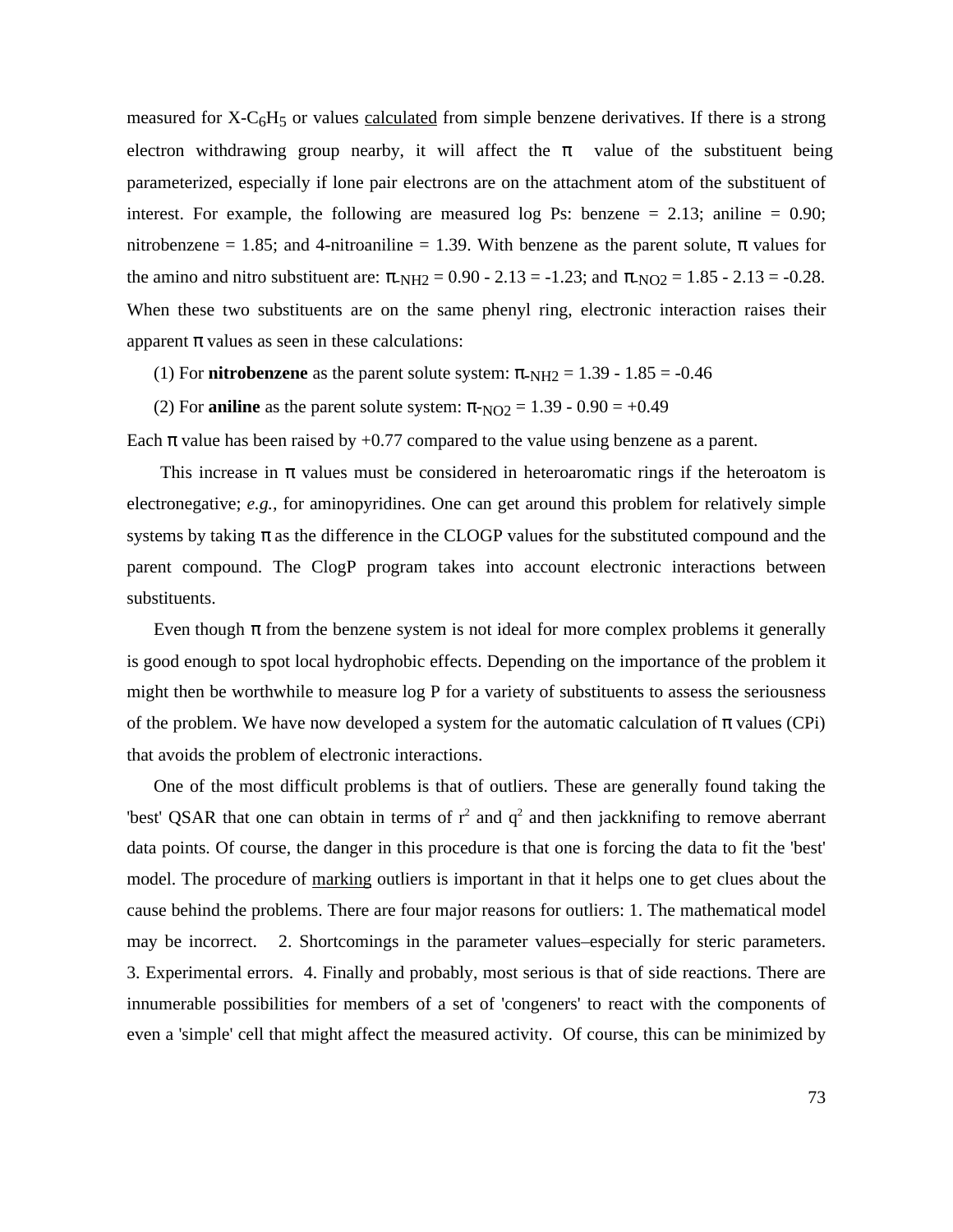using relatively unreactive substituents. As we gain background from Comparative QSAR, we expect that it will be possible in some instances to identify very similar chemicals operating by different mechanisms.25, 42 **Although outliers are intimidating, they can be very helpful. If a compound is more active than expected this can be a lead worth following up. If less active than predicted, it provides information on a direction to be avoided.**

To our knowledge ours is the first attempt to develop a computerized database for storing and comparing QSAR for all kinds of chemical and biological reactions. As such, it no doubt has shortcomings. However, it can be relatively easily modified in many ways and we welcome any suggestions users might care to offer. At sometime in the future we may want to use more complex equations and include 3-D graphics.

Finally, we hope that the C-QSAR program will induce as well as assist others in the next phase of QSAR, that of developing an organized science of structure-activity relationships for chemical-biological interactions such as that which has evolved for organic chemistry in the past 100 years.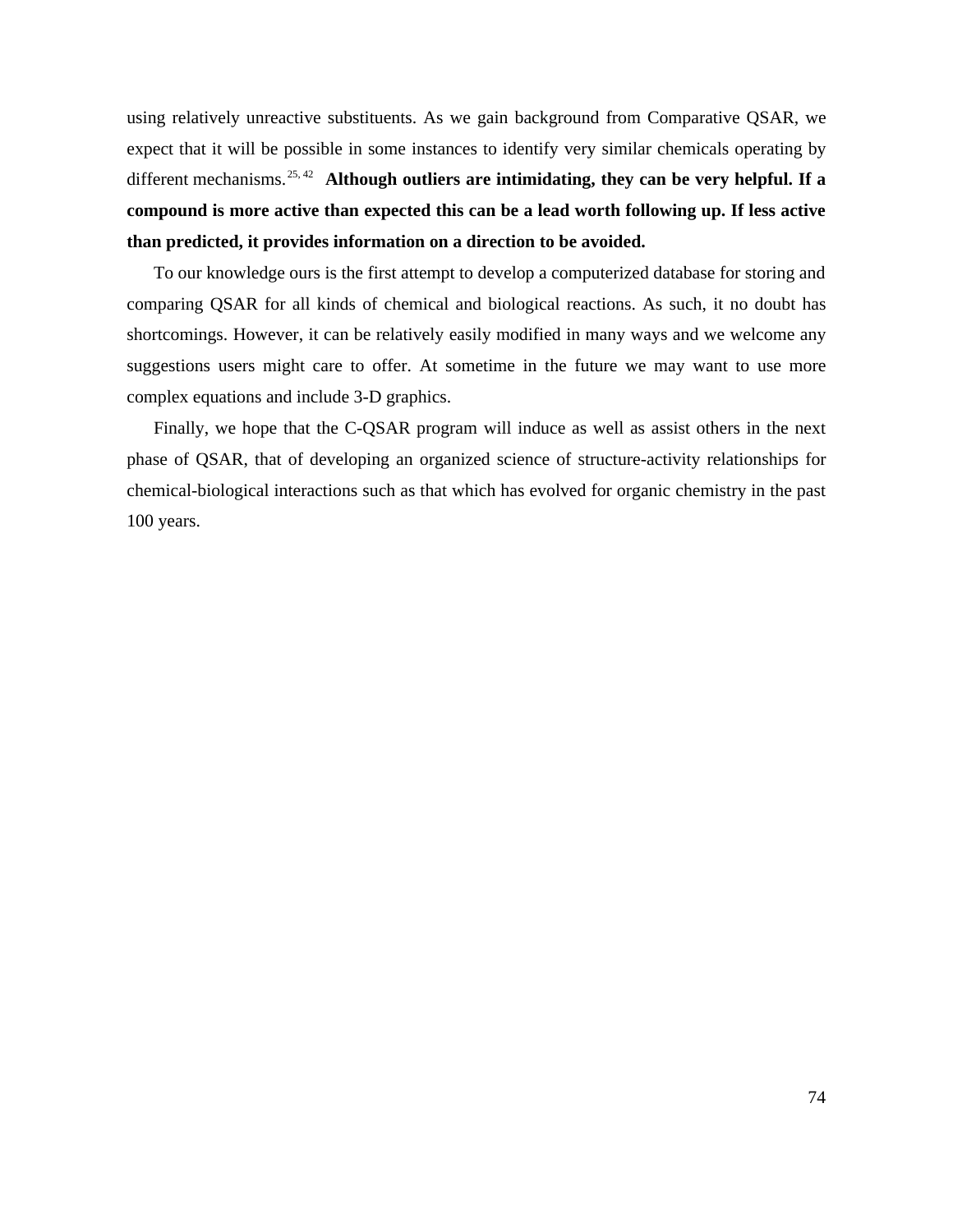## **XI References**

- 1. Selassie, C.D.; Shusterman, A.J.; Kapur, S.; Verma, R.P.; Zhang, L.; Hansch, C. *J. Chem. Soc. Perkin Trans 2* 1999, 2729.
- 2. Hansch, C.; Garg, R.; Kurup, A. *Bioorg. Med. Chem.* 2001, 9, 283.
- 2a. Garg, R.; Kurup, A.; Mekapati, S.B.; Hansch, C. *Bioorg. Med. Chem.* 2002, in press.
- 3. Kurup, A.; Garg, R.; Carini, D.J.; Hansch, C. *Chem. Rev.* 2001, 101, 2727.
- 4. Kurup, A.; Garg, R.; Hansch, C. *Chem. Rev.* 2001, 101, 2573.
- 5. Fujita, T. in *Drug Design: Fact or Fantasy?* Jolles, G.; Wooldridge, K.R.H., Eds. Academic Press, 1984, p. 17.
- 6. Hansch, C.; Fujita, T. in *Classical and Three-dimensional QSAR in Agrochemistry*, Hansch and Fujita, Eds., American Chemical Society, Washington, D.C. 1995.
- 7. Hansch, C.; Hoekman, D.; Gao, H. *Chem. Rev.* 1996, 96, 1045.
- 8. Hansch, C.; Gao, H. *Chem. Rev.* 1997, 97, 2995.
- 9. Hansch, C.; Kurup, A.; Garg, R.; Gao, H. *Chem. Rev.* 2001, 101, 619.
- 9a. Selassie, C.D.; Garg, R.; Kapur, S.; Kurup, A.; Verma, R.P.; Mekapati, S.B.; Hansch, C. *Chem. Rev.* 2002, 102, .
- 10. Hansch, C.; Maloney, P.P.; Fujita, T.; Muir, R.M. *Nature* 1962, 194, 178.
- 11. Pauling, L.; Pressman, D. *J. Am. Chem. Soc.* 1945, 67, 1003.
- 12. Agin, D.; Hersch, L.; Holtzman, D. *Proc. Natl Acad. Sci. U.S.A.* 1965, 53, 952.
- 13. Hansch, C.; Björkroth, J.P.; Leo, A. *J. Pharm. Sci.* 1987, 76, 663.
- 13a. Carr, R.; Hann, M. *Modern Drug Discovery* April 2002, 45.
- 14. Hansch, D.; Leo, A. *Exploring QSAR* American Chemical Society, 1995.
- 15. Hansch, C.; Leo, A.; Taft, R.W. *Chem. Rev.* 1991, 91, 165.
- 16. Weininger, D.; Weininger, J.L. in *Comprehensive Medicinal Chemistry*, Ramsden, C. Ed., Pergamon Press, 1990, Vol. 4, pp. 59.
- 17. Weininger, O. *J. Chem. Inf. Computer Sci.* 1988, 28, 31.
- 18. Unger, S.H.; Hansch, C. *Prog. Phys. Org. Chem.* 1976, 12, 91.
- 19. Charton, M. *Prog. Phys. Org. Chem.* 1971, 8, 235.
- 20. Austel, V.; Kutter, E.; Kalbfleisch, W. *Arzneim. Fosch.* 1979, 29, 585.
- 21. Verloop, A.; Hoogenstraaten W.; Tipker, J. in *Drug Design Vol. VII*, Ariens, E.J., Ed. Academic Press, 1976, pp. 165.